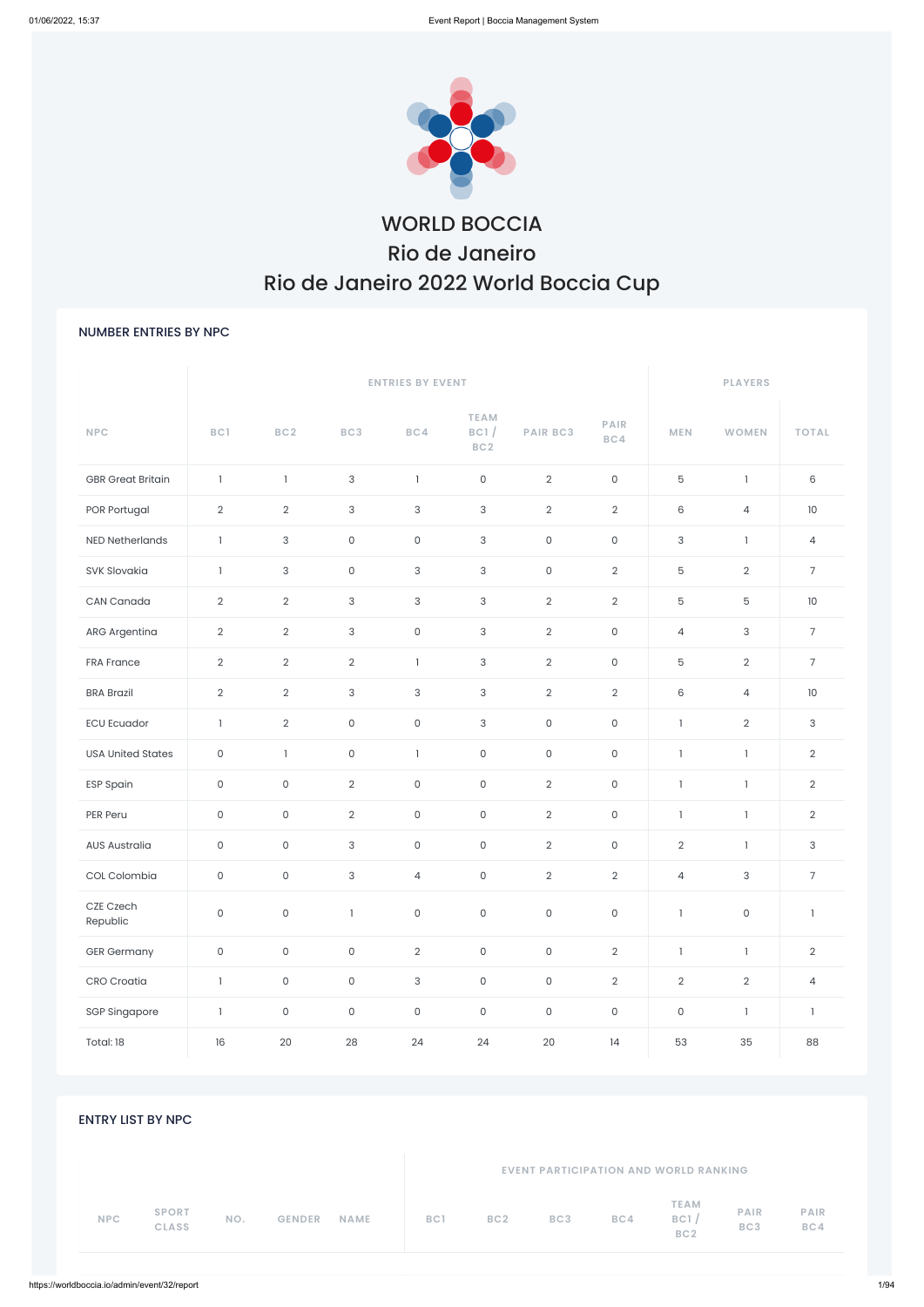#### **EVENT PARTICIPATION AND WORLD RANKING**

| $\ensuremath{\mathsf{NPC}}$ | <b>SPORT</b><br><b>CLASS</b> | NO.  | <b>GENDER</b> | <b>NAME</b>                           | BC1                      | BC <sub>2</sub>            | BC3            | BC4     | <b>TEAM</b><br>BC1/<br>BC <sub>2</sub> | <b>PAIR</b><br>BC3 | PAIR<br>BC4 |
|-----------------------------|------------------------------|------|---------------|---------------------------------------|--------------------------|----------------------------|----------------|---------|----------------------------------------|--------------------|-------------|
| ${\sf ARG}$                 | BC1                          | 1104 | $\mathsf F$   | Ailen Flores                          | $\overline{7}$           |                            |                |         | $\,6$                                  |                    |             |
| ${\sf ARG}$                 | <b>BC1</b>                   | 2106 | ${\sf M}$     | Mauricio<br>Ibarbure                  | 25                       |                            |                |         |                                        |                    |             |
| ARG                         | BC <sub>2</sub>              | 2206 | ${\sf M}$     | Jonathan<br>Aquino                    | $\overline{\phantom{a}}$ | $\ensuremath{\mathsf{11}}$ |                |         | $\,6\,$                                |                    |             |
| ${\sf ARG}$                 | BC <sub>2</sub>              | 2202 | ${\sf M}$     | Luis<br>Cristaldo                     |                          | $\,6\,$                    |                |         | $\,6\,$                                |                    |             |
| ${\sf ARG}$                 | BC <sub>3</sub>              | 2315 | ${\sf M}$     | Angel<br>Anzalas                      |                          |                            | 45             |         |                                        | $10\,$             |             |
| ARG                         | BC <sub>3</sub>              | 1306 | $\mathsf F$   | Micaela<br>Salvador                   |                          |                            | 19             |         |                                        |                    |             |
| ${\sf ARG}$                 | BC <sub>3</sub>              | 1302 | $\mathsf F$   | Stefania<br>Ferrando                  |                          |                            | $\overline{4}$ |         |                                        | $10\,$             |             |
| AUS                         | BC <sub>3</sub>              | 2302 | ${\sf M}$     | Daniel<br>Michel                      |                          |                            | $\mathsf 3$    |         |                                        | 13                 |             |
| AUS                         | BC <sub>3</sub>              | 1311 | $\mathsf F$   | Jamieson<br>Leeson                    |                          |                            |                |         |                                        | 13                 |             |
| AUS                         | BC <sub>3</sub>              | 2305 | ${\sf M}$     | Spencer<br>Cotie                      |                          |                            | 12             |         |                                        |                    |             |
| <b>BRA</b>                  | BC1                          | 2108 | ${\sf M}$     | André Luiz<br>Filho                   | 46                       |                            |                |         |                                        |                    |             |
| <b>BRA</b>                  | BC1                          | 1102 | $\mathsf F$   | Andreza<br>Vitória De<br>Oliveira     | $\mathbf 5$              |                            |                |         | $\overline{2}$                         |                    |             |
| <b>BRA</b>                  | BC <sub>2</sub>              | 2209 | ${\sf M}$     | luri Tauan<br>Saraiva Da<br>Silva     |                          | 17                         |                |         | $\overline{2}$                         |                    |             |
| <b>BRA</b>                  | BC <sub>2</sub>              | 2201 | ${\sf M}$     | Maciel<br>Santos                      |                          | $\overline{2}$             |                |         | $\overline{2}$                         |                    |             |
| <b>BRA</b>                  | BC <sub>3</sub>              | 1304 | $\mathsf F$   | Evani<br>Soares Da<br>Silva<br>Calado |                          |                            | 12             |         |                                        |                    |             |
| <b>BRA</b>                  | BC <sub>3</sub>              | 1301 | $\mathsf F$   | Evelyn De<br>Oliveira                 |                          |                            | $\sqrt{2}$     |         |                                        | $\,6\,$            |             |
| <b>BRA</b>                  | BC <sub>3</sub>              | 2303 | ${\sf M}$     | Mateus<br>Carvalho                    |                          |                            | $\,6\,$        |         |                                        | 6                  |             |
| <b>BRA</b>                  | BC4                          | 2403 | ${\sf M}$     | <b>Eliseu Dos</b><br>Santos           |                          |                            |                | $\,8\,$ |                                        |                    | $\mathsf 9$ |

| <b>BRA</b> | BC4             | 1405 | F           | Ercileide Da<br>Silva | $\overline{\phantom{a}}$ |                          | $\overline{\phantom{a}}$ | 10                              | $\hspace{0.1mm}-\hspace{0.1mm}$ | $\overline{\phantom{a}}$ | $\mathsf g$ |
|------------|-----------------|------|-------------|-----------------------|--------------------------|--------------------------|--------------------------|---------------------------------|---------------------------------|--------------------------|-------------|
| <b>BRA</b> | BC4             | 2416 | ${\sf M}$   | Marcelo<br>Dos Santos | $\overline{\phantom{a}}$ |                          | $\overline{\phantom{a}}$ | 38                              |                                 |                          |             |
| CAN        | BC1             | 2105 | M           | Lance<br>Cryderman    | 21                       | $\overline{\phantom{a}}$ |                          | $\overline{\phantom{a}}$        | 14                              | $\overline{\phantom{a}}$ |             |
| CAN        | BC1             | 1105 | $\mathsf F$ | Lois Martin           | 18                       |                          |                          |                                 |                                 |                          |             |
| CAN        | BC <sub>2</sub> | 2207 | M           | Danik<br>Allard       | $\overline{\phantom{a}}$ | 14                       | $\sim$                   | $\overline{\phantom{a}}$        | 14                              |                          |             |
| CAN        | BC <sub>2</sub> | 1204 | F           | Kristyn<br>Collins    | $\overline{\phantom{a}}$ | 12                       | $\overline{\phantom{a}}$ | $\hspace{0.1mm}-\hspace{0.1mm}$ | 14                              | $\overline{\phantom{0}}$ |             |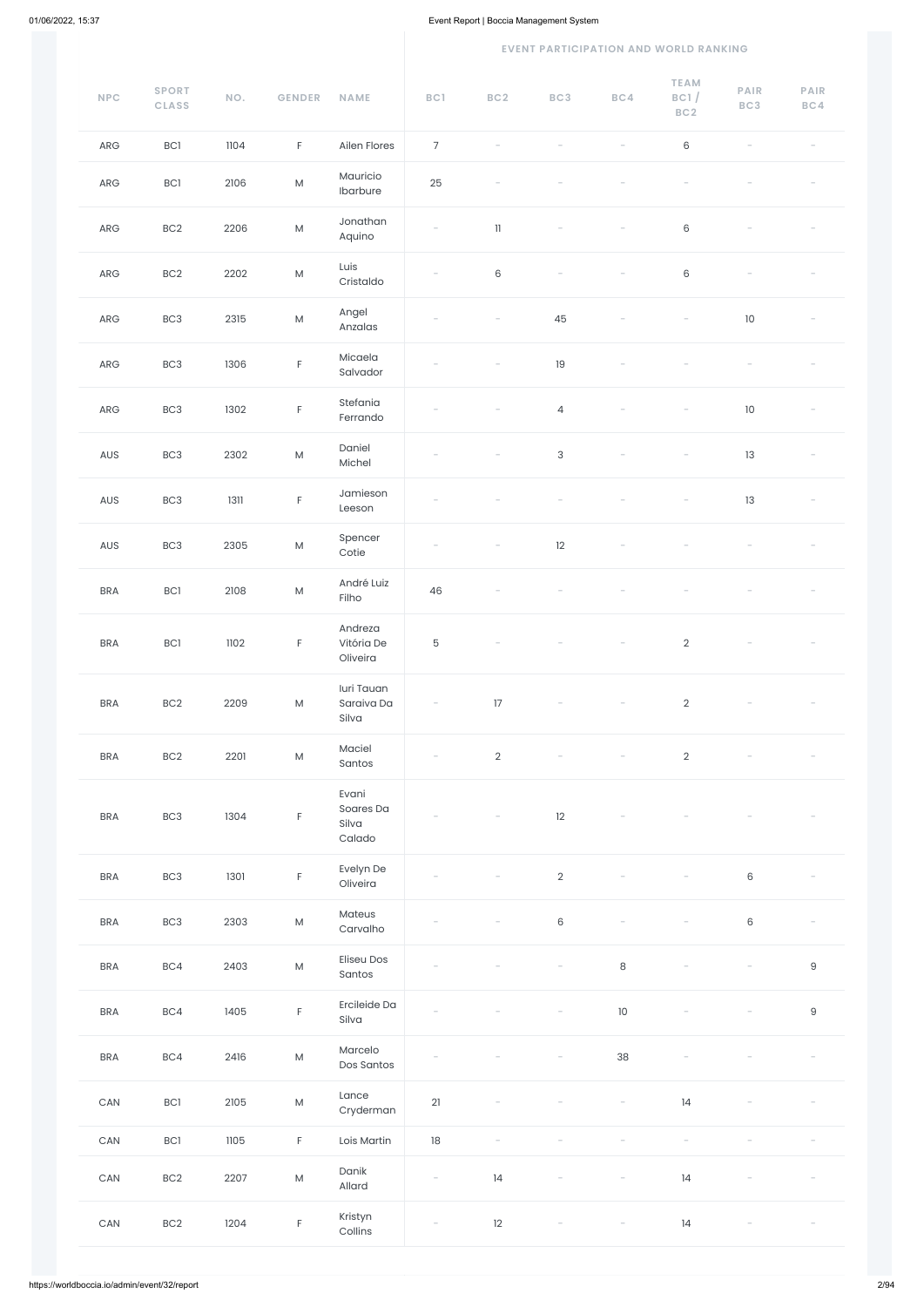#### **EVENT PARTICIPATION AND WORLD RANKING**

| $\ensuremath{\mathsf{NPC}}$      | <b>SPORT</b><br><b>CLASS</b> | NO.  | <b>GENDER</b> | <b>NAME</b>                   | BC1                      | BC <sub>2</sub>          | BC3                      | BC4                      | <b>TEAM</b><br>BC1/<br>BC2 | PAIR<br>BC3              | PAIR<br>BC4                                                               |
|----------------------------------|------------------------------|------|---------------|-------------------------------|--------------------------|--------------------------|--------------------------|--------------------------|----------------------------|--------------------------|---------------------------------------------------------------------------|
| ${\sf CAN}$                      | BC <sub>3</sub>              | 2307 | ${\sf M}$     | Eric<br><b>Bussiere</b>       |                          |                          | 15                       |                          |                            | $17\,$                   | $\hspace{1.0cm} \rule{1.5cm}{0.15cm} \hspace{1.0cm} \rule{1.5cm}{0.15cm}$ |
| ${\sf CAN}$                      | BC <sub>3</sub>              | 1307 | $\mathsf F$   | Joelle<br>Guerette            |                          | $\overline{\phantom{a}}$ | 20                       |                          |                            |                          |                                                                           |
| CAN                              | BC <sub>3</sub>              | 1309 | $\mathsf F$   | Marylou<br>Martineau          |                          |                          | 35                       |                          | $\overline{\phantom{0}}$   | $17\,$                   |                                                                           |
| $\mathsf{CAN}\xspace$            | BC4                          | 1401 | $\mathsf F$   | Alison<br>Levine              |                          |                          |                          | Τ.                       |                            |                          | $\overline{4}$                                                            |
| $\mathsf{CAN}\xspace$            | BC4                          | 2407 | ${\sf M}$     | Iulian<br>Ciobanu             |                          |                          |                          | 16                       |                            |                          | $\overline{4}$                                                            |
| $\mathsf{CAN}\xspace$            | BC4                          | 2406 | ${\sf M}$     | Marco<br>Dispaltro            |                          |                          | $\overline{\phantom{a}}$ | 13                       |                            |                          |                                                                           |
| $\mathop{\rm COL}\nolimits$      | BC3                          | 2314 | ${\sf M}$     | Faber<br>Vanegas              | $\overline{\phantom{0}}$ | $\overline{\phantom{a}}$ | 42                       | $\overline{\phantom{a}}$ | $\overline{\phantom{a}}$   | 16                       |                                                                           |
| $\mathop{\rm COL}\nolimits$      | BC <sub>3</sub>              | 2311 | ${\sf M}$     | Jesus<br>Romero               |                          |                          | 23                       |                          |                            |                          |                                                                           |
| $\mathop{\rm COL}\nolimits$      | BC <sub>3</sub>              | 1313 | $\mathsf F$   | Maria<br>Munoz                |                          |                          |                          |                          |                            | 16                       |                                                                           |
| $\mathop{\rm COL}\nolimits$      | BC4                          | 1408 | $\mathsf F$   | Angie<br>Navarrete<br>Cardona |                          | $\overline{\phantom{a}}$ | $\overline{\phantom{a}}$ | $\overline{\phantom{a}}$ | $\overline{\phantom{a}}$   | $\overline{\phantom{a}}$ | $\boldsymbol{7}$                                                          |
| $\ensuremath{\mathsf{COL}}$      | BC4                          | 2408 | ${\sf M}$     | Duban Cely                    |                          |                          |                          | $17\,$                   |                            |                          |                                                                           |
| COL                              | BC4                          | 2402 | ${\sf M}$     | Euclides<br>Grisales          |                          |                          |                          | 5                        |                            |                          | $\overline{7}$                                                            |
| COL                              | BC4                          | 1404 | $\mathsf F$   | Leidy Chica<br>Chica          |                          |                          |                          | $\overline{7}$           |                            |                          |                                                                           |
| $\mathsf{C}\mathsf{R}\mathsf{O}$ | BC1                          | 1103 | $\mathsf F$   | Dora Basic                    | $\,6\,$                  | $\overline{\phantom{a}}$ |                          |                          |                            |                          |                                                                           |
| $\mathsf{C}\mathsf{R}\mathsf{O}$ | BC4                          | 1407 | $\mathsf F$   | Anamarija<br>Arambasic        |                          |                          |                          | 17                       | $\overline{\phantom{0}}$   |                          | 15                                                                        |
| $\mathsf{C}\mathsf{R}\mathsf{O}$ | BC4                          | 2411 | ${\sf M}$     | Damir<br>Juren                |                          |                          |                          | 23                       |                            |                          |                                                                           |
| $\mathsf{C}\mathsf{R}\mathsf{O}$ | BC4                          | 2405 | ${\sf M}$     | Davor<br>Komar                |                          |                          |                          | $11\,$                   | $\overline{\phantom{0}}$   |                          | 15                                                                        |
| $CZE$                            | BC <sub>3</sub>              | 2301 | ${\sf M}$     | Adam<br>Peska                 |                          |                          | $\mathbf{I}$             |                          |                            |                          |                                                                           |
| ECU                              | BC1                          | 1108 | $\mathsf F$   | Dayana<br>Quiroz<br>Columba   |                          |                          |                          |                          | 24                         |                          |                                                                           |
| $\mathsf{ECU}$                   | BC2                          | 2210 | ${\sf M}$     | Delgado<br>Guerrero           | $\overline{\phantom{a}}$ | $30\,$                   |                          |                          | 24                         |                          |                                                                           |
| ECU                              | BC2                          | 1202 | F             | Joselyn<br>Michael<br>Leon    | $\overline{\phantom{a}}$ | $\,8\,$                  |                          |                          | 24                         |                          |                                                                           |
| ESP                              | BC <sub>3</sub>              | 1308 | $\mathsf F$   | Veronica<br>Pamies            |                          |                          | 32                       |                          |                            | $11\,$                   |                                                                           |
| ESP                              | BC <sub>3</sub>              | 2304 | ${\sf M}$     | Wafid<br>Boucherit            |                          |                          | $10$                     |                          | $\overline{\phantom{a}}$   | $\,$ 11 $\,$             |                                                                           |
| FRA                              | BC1                          | 1107 | $\mathsf F$   | Aurelie<br>Aubert             | 23                       |                          |                          |                          | $17\,$                     | $\overline{\phantom{a}}$ |                                                                           |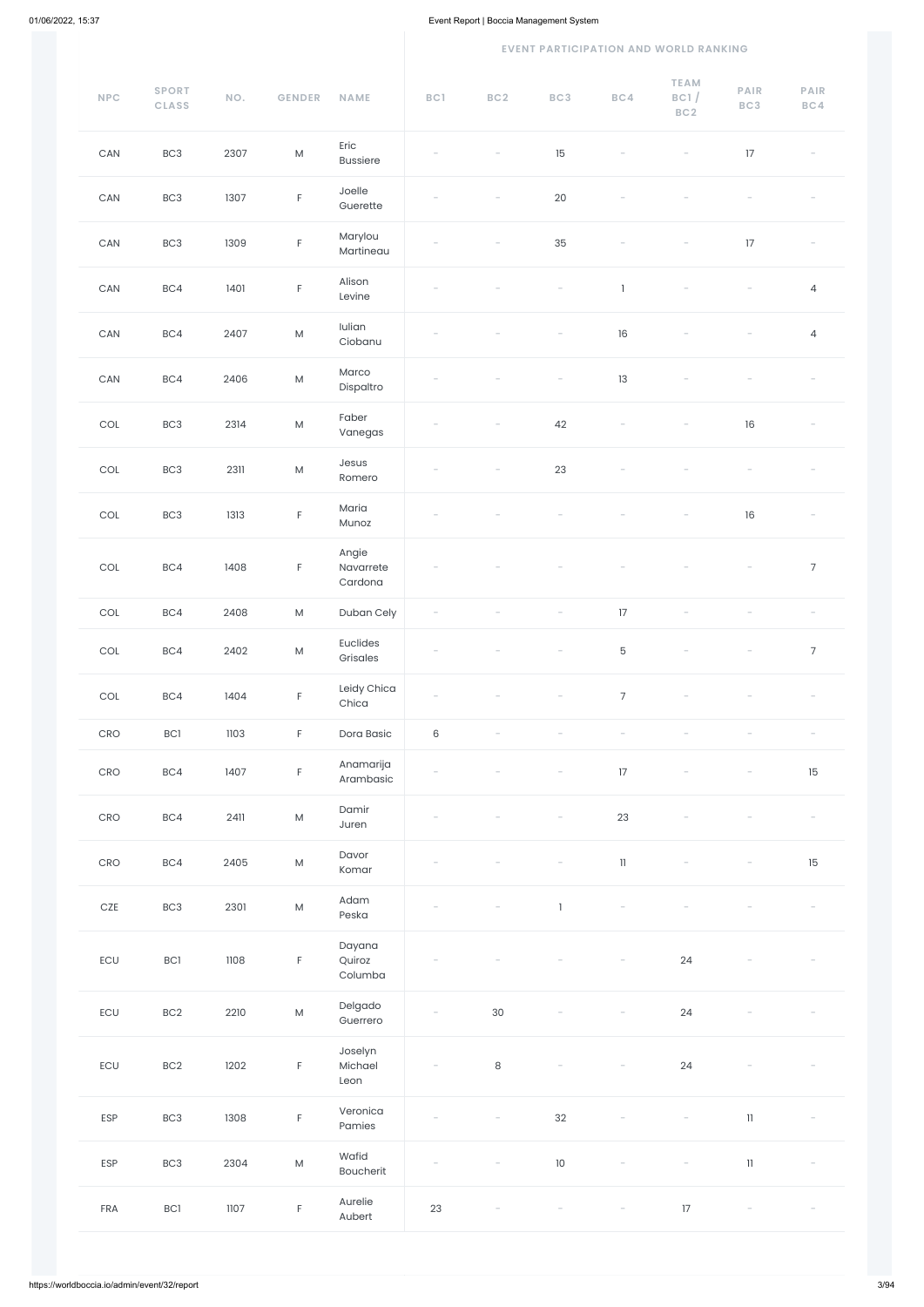#### **EVENT PARTICIPATION AND WORLD RANKING**

| $\ensuremath{\mathsf{NPC}}$ | <b>SPORT</b><br><b>CLASS</b> | NO.  | GENDER      | <b>NAME</b>               | BC1                      | BC2                      | BC3    | BC4                      | <b>TEAM</b><br>BC1/<br>BC2 | PAIR<br>BC3     | PAIR<br>BC4              |
|-----------------------------|------------------------------|------|-------------|---------------------------|--------------------------|--------------------------|--------|--------------------------|----------------------------|-----------------|--------------------------|
| FRA                         | BC1                          | 2107 | ${\sf M}$   | Ivannh<br>Mitory          | 33                       |                          |        |                          |                            |                 |                          |
| FRA                         | BC <sub>2</sub>              | 2213 | ${\sf M}$   | Aurelien<br>Fabre         |                          |                          |        |                          | 17                         |                 |                          |
| FRA                         | BC <sub>2</sub>              | 2212 | ${\sf M}$   | Faycal<br>Meguenni        |                          | 40                       |        |                          | 17                         |                 |                          |
| FRA                         | BC <sub>3</sub>              | 2306 | ${\sf M}$   | Samir Van<br>Der Beken    |                          |                          | 14     |                          |                            | $\hbox{9}$      |                          |
| FRA                         | BC <sub>3</sub>              | 1303 | $\mathsf F$ | Sonia<br>Heckel           |                          |                          | $10\,$ |                          |                            | $\hbox{9}$      |                          |
| FRA                         | BC4                          | 2414 | ${\sf M}$   | Dorian<br>Decarme         |                          |                          |        | 33                       |                            |                 |                          |
| GBR                         | BC1                          | 2101 | ${\sf M}$   | David<br>Smith            | $\mathbf{1}$             |                          |        |                          |                            |                 |                          |
| GBR                         | BC <sub>2</sub>              | 2214 | ${\sf M}$   | Reshad<br>Saraj           |                          |                          |        |                          |                            |                 |                          |
| GBR                         | BC <sub>3</sub>              | 2310 | ${\sf M}$   | Jamie<br>Mccowan          |                          |                          | 21     |                          |                            | $\overline{7}$  |                          |
| GBR                         | BC <sub>3</sub>              | 1312 | $\mathsf F$ | Robyn<br>Mcbride          | $\overline{\phantom{a}}$ |                          |        |                          | $ \,$                      | $7\overline{ }$ | $\sim$                   |
| GBR                         | BC <sub>3</sub>              | 2313 | ${\sf M}$   | William<br>Arnott         |                          |                          | 38     |                          |                            |                 |                          |
| GBR                         | BC4                          | 2409 | ${\sf M}$   | Louis<br>Saunders         |                          |                          |        | 18                       |                            |                 |                          |
| $\mathsf{GER}$              | BC4                          | 1406 | $\mathsf F$ | Anita<br>Raguwaran        |                          |                          |        | 15                       |                            |                 | 13                       |
| $\mathsf{GER}$              | BC4                          | 2404 | ${\sf M}$   | Boris<br>Nicolai          |                          |                          |        | $10$                     |                            |                 | 13                       |
| NED                         | BC1                          | 2103 | ${\sf M}$   | Daniel<br>Perez           | $\overline{7}$           | $\overline{\phantom{a}}$ |        | $\overline{\phantom{a}}$ | 10                         |                 |                          |
| NED                         | BC2                          | 2208 | ${\sf M}$   | Bernd<br>Meints           | $\overline{\phantom{a}}$ | 15                       |        |                          |                            |                 |                          |
| NED                         | BC <sub>2</sub>              | 1206 | $\mathsf F$ | Chantal<br>Van<br>Engelen | $\overline{\phantom{a}}$ | 23                       |        | $\overline{\phantom{a}}$ | 10                         |                 |                          |
| NED                         | BC <sub>2</sub>              | 2211 | ${\sf M}$   | Marco<br>Dekker           |                          | 38                       |        |                          | 10                         |                 |                          |
| PER                         | BC <sub>3</sub>              | 2309 | ${\sf M}$   | Dean<br>Acosta            |                          |                          | 20     |                          |                            | $20\,$          |                          |
| PER                         | BC <sub>3</sub>              | 1310 | $\mathsf F$ | Niurka<br>Callupe         |                          |                          | 40     | $\overline{\phantom{a}}$ |                            | $20\,$          |                          |
| POR                         | BC1                          | 2102 | ${\sf M}$   | André<br>Ramos            | $\overline{4}$           | $\overline{\phantom{0}}$ |        | $\overline{\phantom{a}}$ | $\sqrt{3}$                 | $\overline{a}$  |                          |
| POR                         | BC1                          | 1106 | $\mathsf F$ | Rita<br>Patricio          | 19                       |                          |        |                          |                            |                 |                          |
| POR                         | BC <sub>2</sub>              | 2205 | ${\sf M}$   | Abílio<br>Valente         | $\overline{\phantom{a}}$ | $\mathsf g$              |        |                          | $\sqrt{3}$                 |                 |                          |
| POR                         | BC2                          | 1201 | $\mathsf F$ | Cristina<br>Gonçalves     |                          | $\overline{2}$           |        |                          | $\sqrt{3}$                 |                 |                          |
| POR                         | BC <sub>3</sub>              | 1305 | $\mathsf F$ | Ana Costa                 |                          | $\overline{\phantom{a}}$ | $16\,$ | $\overline{\phantom{a}}$ | $\overline{\phantom{a}}$   | $\,8\,$         | $\overline{\phantom{a}}$ |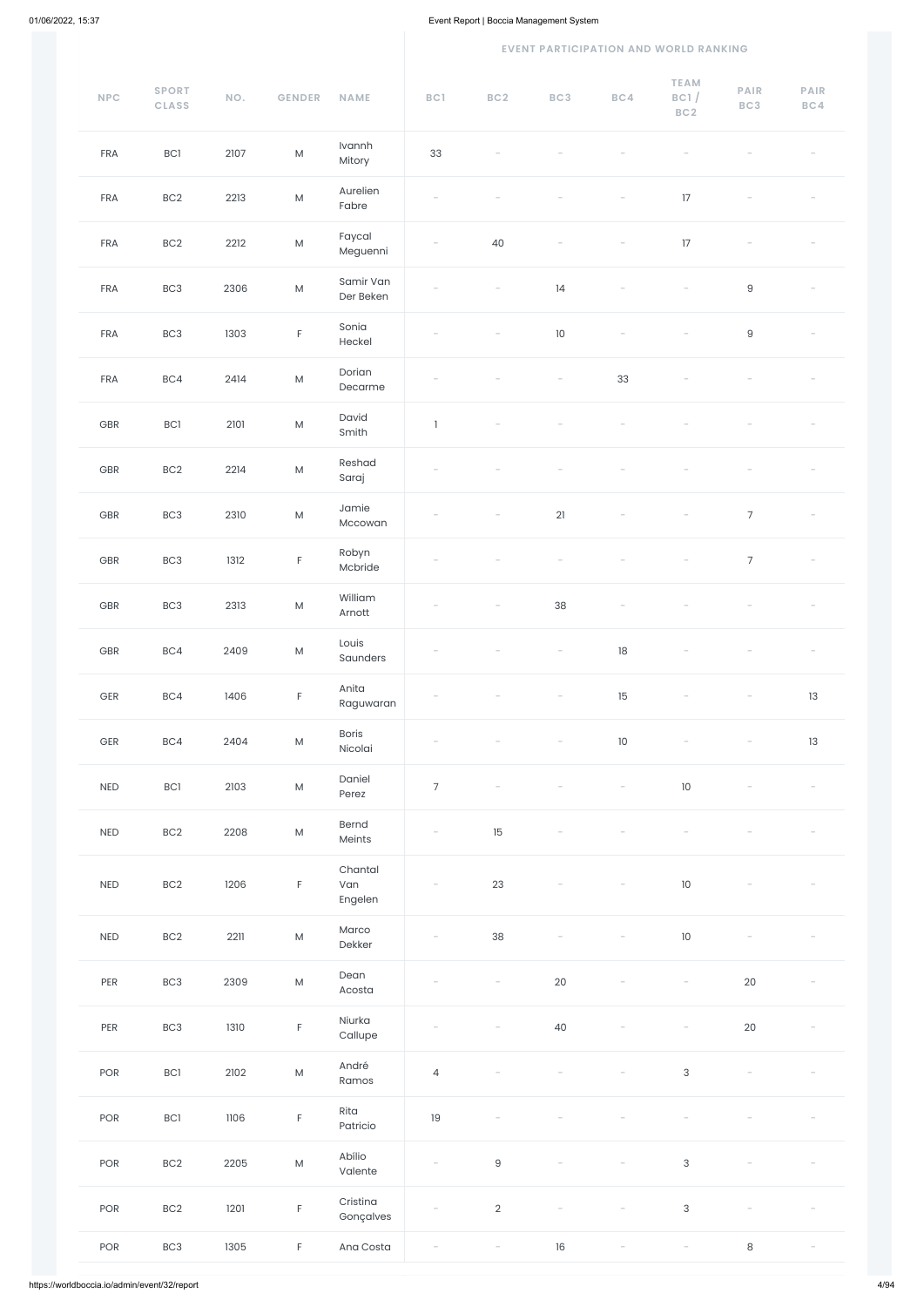#### **EVENT PARTICIPATION AND WORLD RANKING**

| NPC | <b>SPORT</b><br><b>CLASS</b> | NO.  | <b>GENDER</b>                                                                                              | <b>NAME</b>             | BC1                      | BC2                        | BC3                      | BC4                      | <b>TEAM</b><br>BC1/<br>BC2 | <b>PAIR</b><br>BC3       | PAIR<br>BC4  |
|-----|------------------------------|------|------------------------------------------------------------------------------------------------------------|-------------------------|--------------------------|----------------------------|--------------------------|--------------------------|----------------------------|--------------------------|--------------|
| POR | BC <sub>3</sub>              | 2308 | ${\sf M}$                                                                                                  | Avelino<br>Andrade      |                          |                            | $18\,$                   |                          |                            | $\,8\,$                  |              |
| POR | BC <sub>3</sub>              | 2312 | ${\sf M}$                                                                                                  | José<br>Gonçalves       |                          |                            | 32                       |                          |                            |                          |              |
| POR | BC4                          | 1403 | $\mathsf F$                                                                                                | Carla<br>Oliveira       |                          |                            |                          | $\,6\,$                  |                            |                          | $\mathbf 5$  |
| POR | BC4                          | 2410 | ${\sf M}$                                                                                                  | Manuel<br>Cruz          |                          |                            |                          | 21                       |                            |                          | $\mathbf 5$  |
| POR | BC4                          | 2415 | ${\sf M}$                                                                                                  | Nuno<br>Guerreiro       |                          |                            |                          | 36                       |                            |                          |              |
| SGP | BC1                          | 1101 | $\mathsf F$                                                                                                | Yee Ting<br>Jeralyn Tan | $\overline{4}$           |                            |                          |                          |                            |                          |              |
| SVK | BC1                          | 2104 | ${\sf M}$                                                                                                  | <b>Tomas Kral</b>       | $\,8\,$                  | $\overline{\phantom{a}}$   |                          |                          | 12                         | $\overline{\phantom{a}}$ |              |
| SVK | BC <sub>2</sub>              | 1203 | $\mathsf F$                                                                                                | Kristina<br>Kudlacova   | $\overline{\phantom{a}}$ | $\ensuremath{\mathsf{11}}$ | $\overline{\phantom{a}}$ | $\overline{\phantom{0}}$ | 12                         |                          |              |
| SVK | BC <sub>2</sub>              | 2203 | ${\sf M}$                                                                                                  | Rastislav<br>Kurilak    |                          | $\overline{7}$             |                          |                          | 12                         |                          |              |
| SVK | BC <sub>2</sub>              | 2204 | ${\sf M}$                                                                                                  | Robert<br>Mezik         | $\overline{\phantom{a}}$ | $\,8\,$                    |                          |                          |                            |                          |              |
| SVK | BC4                          | 2412 | ${\sf M}$                                                                                                  | Martin<br>Streharsky    |                          |                            | $\overline{\phantom{a}}$ | 28                       |                            |                          |              |
| SVK | BC4                          | 1402 | $\mathsf F$                                                                                                | Michaela<br>Balcova     |                          |                            |                          | $\overline{2}$           | $\overline{\phantom{a}}$   |                          | $\mathbf{I}$ |
| SVK | BC4                          | 2401 | ${\sf M}$                                                                                                  | Samuel<br>Andrejcik     |                          |                            |                          | $\overline{4}$           |                            |                          | $\mathbf{I}$ |
| USA | BC <sub>2</sub>              | 1205 | $\mathsf F$                                                                                                | Michele<br>Lynch        |                          | $22\,$                     |                          |                          |                            |                          |              |
| USA | BC4                          | 2413 | $\mathsf{M}% _{T}=\mathsf{M}_{T}\!\left( a,b\right) ,\ \mathsf{M}_{T}=\mathsf{M}_{T}\!\left( a,b\right) ,$ | Nick Taylor             |                          |                            |                          | 29                       |                            |                          |              |

### BC1 Female

### MATCHES

| <b>Round Robin</b><br>Individual |             | Wednesday, April 27, 2022 Start Time 19:05 | <b>BCI</b> |             | Pool A<br>Court 5 |
|----------------------------------|-------------|--------------------------------------------|------------|-------------|-------------------|
| <b>BIB</b>                       | <b>NAME</b> | <b>NPC</b>                                 | <b>BIB</b> | <b>NAME</b> | <b>NPC</b>        |
|                                  | Singapore   |                                            |            | France      |                   |

| 1101 | Y Tan               | SGP | 1107         | A Aubert | FRA            |  |
|------|---------------------|-----|--------------|----------|----------------|--|
|      |                     |     |              |          | <b>WINNER</b>  |  |
|      | <b>SCORE</b>        |     | <b>ENDS</b>  |          | <b>SCORE</b>   |  |
|      | $\mathsf{O}\xspace$ |     | $E-1$        |          | $\overline{2}$ |  |
|      | $\mathsf{O}\xspace$ |     | $E-2$        |          |                |  |
|      | 0                   |     | $E-3$        |          | $\sqrt{3}$     |  |
|      |                     |     | $E - 4$      |          | $\mathsf{O}$   |  |
|      |                     |     | <b>Total</b> |          | $\,6\,$        |  |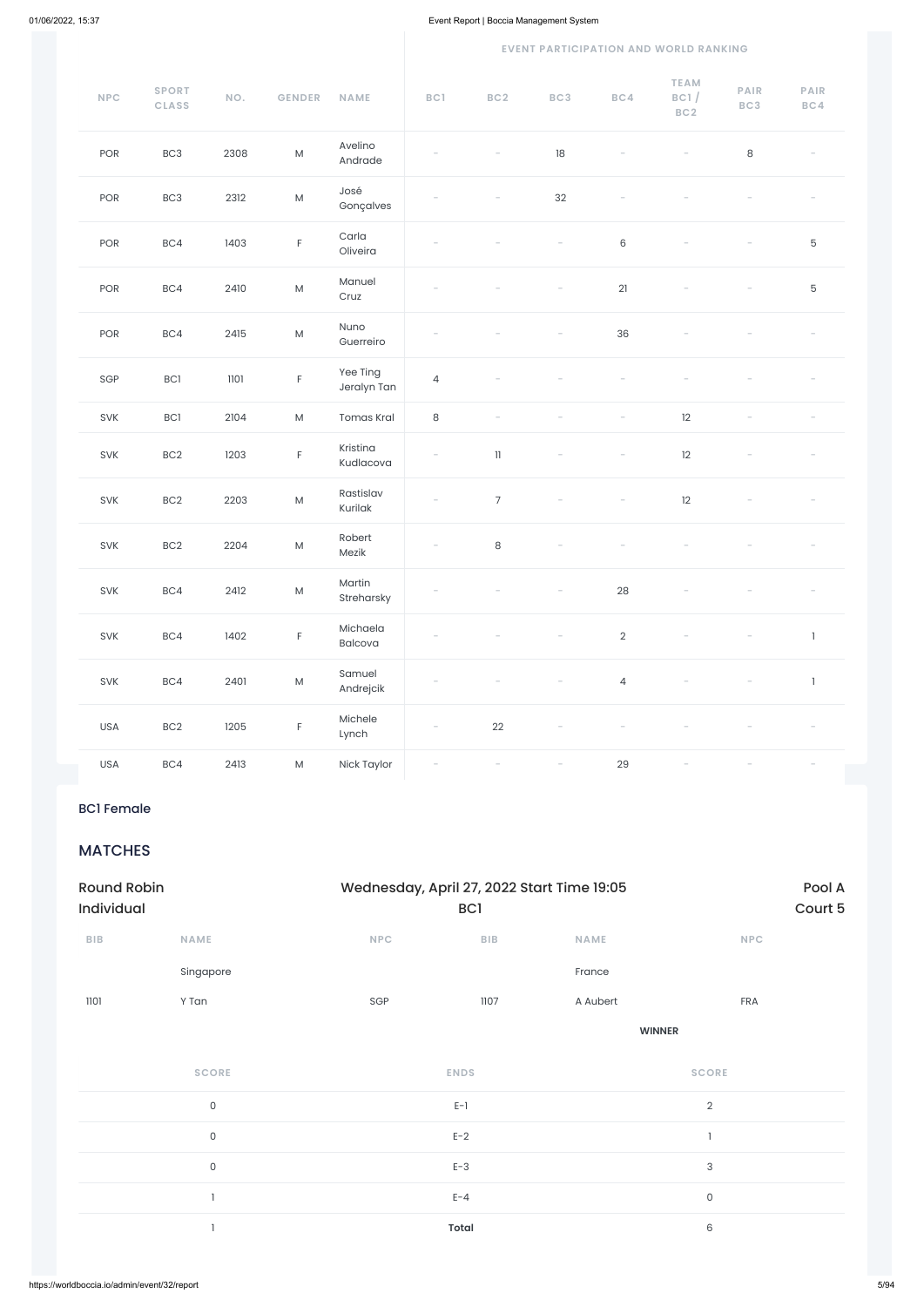| 01/06/2022, 15:37 | <b>Round Robin</b><br>Individual |                     |                       | Event Report   Boccia Management System<br>Wednesday, April 27, 2022 Start Time 19:05<br>BC1 |               |                                  | Pool A<br>Court 6 |
|-------------------|----------------------------------|---------------------|-----------------------|----------------------------------------------------------------------------------------------|---------------|----------------------------------|-------------------|
|                   | BIB                              | NAME                | <b>NPC</b>            | BIB                                                                                          | <b>NAME</b>   | NPC                              |                   |
|                   |                                  | Canada              |                       |                                                                                              | Croatia       |                                  |                   |
|                   | 1105                             | L Martin            | $\mathsf{CAN}\xspace$ | 1103                                                                                         | D Basic       | $\mathsf{C}\mathsf{R}\mathsf{O}$ |                   |
|                   |                                  |                     |                       |                                                                                              | <b>WINNER</b> |                                  |                   |
|                   |                                  | <b>SCORE</b>        |                       | <b>ENDS</b>                                                                                  |               | <b>SCORE</b>                     |                   |
|                   |                                  | $\mathsf{O}\xspace$ |                       | $E-1$                                                                                        |               | $\overline{2}$                   |                   |
|                   |                                  | $\mathsf{O}\xspace$ |                       | $E-2$                                                                                        |               | $\sqrt{3}$                       |                   |
|                   |                                  | $\mathsf{O}$        |                       | $E-3$                                                                                        |               | $\sqrt{3}$                       |                   |
|                   |                                  | $\mathbf{1}$        |                       | $E - 4$                                                                                      |               | $\mathsf{O}\xspace$              |                   |
|                   |                                  | $\mathbf{1}$        |                       | <b>Total</b>                                                                                 |               | $\,8\,$                          |                   |
|                   | <b>Round Robin</b><br>Individual |                     |                       | Thursday, April 28, 2022 Start Time 13:30<br>BC <sub>1</sub>                                 |               |                                  | Pool A<br>Court 8 |
|                   | <b>BIB</b>                       | <b>NAME</b>         | <b>NPC</b>            | BIB                                                                                          | <b>NAME</b>   | NPC                              |                   |
|                   |                                  | Canada              |                       |                                                                                              | Singapore     |                                  |                   |
|                   | 1105                             | L Martin            | $\mathsf{CAN}\xspace$ | 1101                                                                                         | Y Tan         | SGP                              |                   |
|                   |                                  |                     |                       |                                                                                              | <b>WINNER</b> |                                  |                   |
|                   |                                  | <b>SCORE</b>        |                       | <b>ENDS</b>                                                                                  |               | <b>SCORE</b>                     |                   |
|                   |                                  | $\mathsf{O}\xspace$ |                       | $E-1$                                                                                        |               | $\overline{a}$                   |                   |
|                   |                                  | $\mathsf{O}\xspace$ |                       | $E-2$                                                                                        |               | $\mathsf{3}$                     |                   |
|                   |                                  | $\mathsf{O}\xspace$ |                       | $E-3$                                                                                        |               | $\mathbbm{1}$                    |                   |
|                   |                                  | $\mathsf{O}\xspace$ |                       | $E - 4$                                                                                      |               | $\mathsf{3}$                     |                   |
|                   |                                  |                     |                       |                                                                                              |               |                                  |                   |
|                   |                                  | $\mathsf{O}\xspace$ |                       | Total                                                                                        |               | $\mathsf g$                      |                   |



|                                  | <b>SCORE</b>   |            | <b>ENDS</b>                                                |             | <b>SCORE</b>        |                   |
|----------------------------------|----------------|------------|------------------------------------------------------------|-------------|---------------------|-------------------|
|                                  |                |            | $E-1$                                                      |             | $\mathsf{O}$        |                   |
|                                  | $\mathsf O$    |            | $E-2$                                                      |             |                     |                   |
|                                  | $\overline{2}$ |            | $E-3$                                                      |             | $\mathsf{O}\xspace$ |                   |
|                                  | $\mathsf O$    |            | $E - 4$                                                    |             |                     |                   |
|                                  | $\mathsf 3$    |            | <b>Total</b>                                               |             | $\overline{2}$      |                   |
| <b>Round Robin</b><br>Individual |                |            | Friday, April 29, 2022 Start Time 14:35<br>BC <sub>1</sub> |             |                     | Pool A<br>Court 5 |
| <b>BIB</b>                       | <b>NAME</b>    | <b>NPC</b> | <b>BIB</b>                                                 | <b>NAME</b> | <b>NPC</b>          |                   |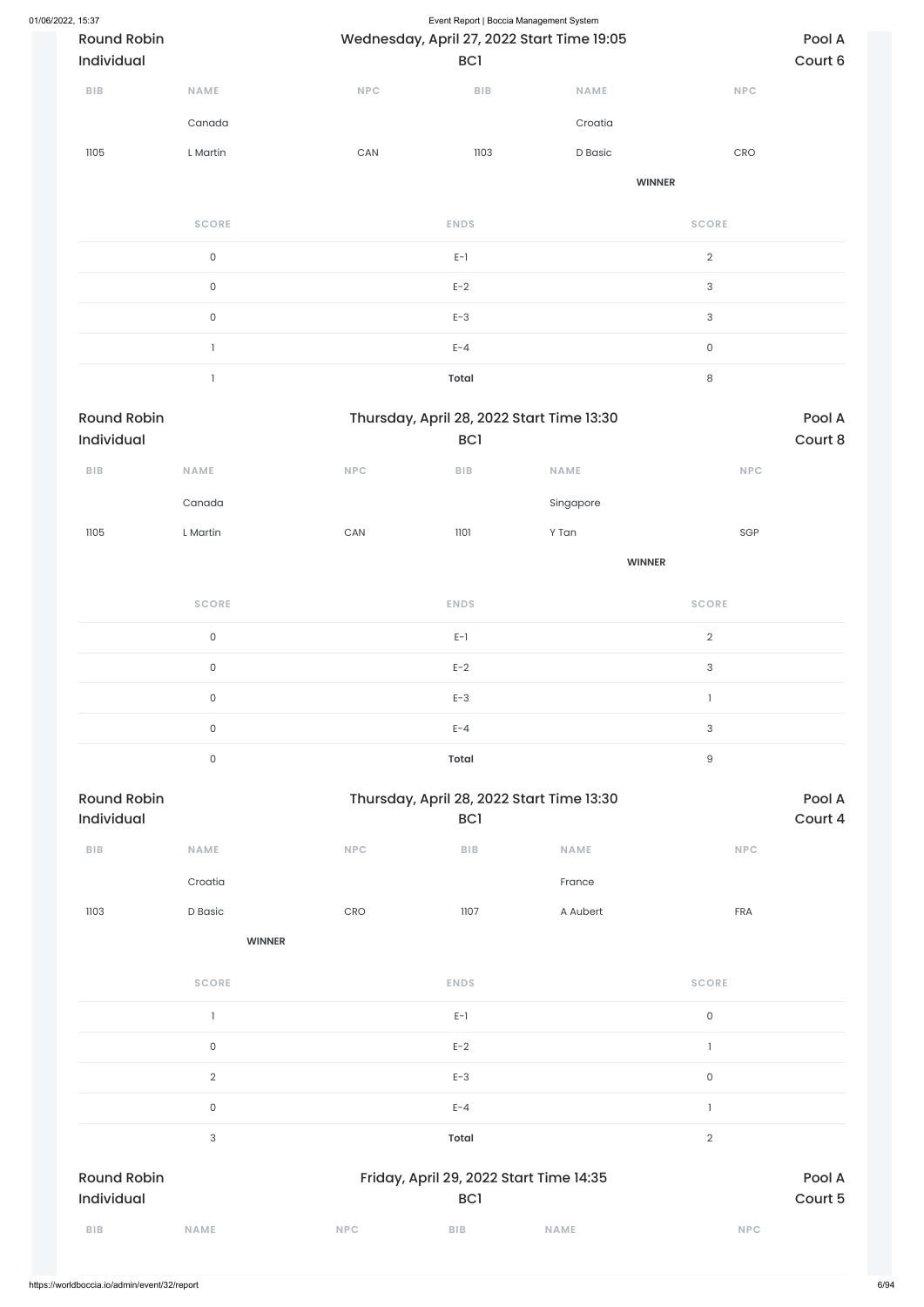| <b>BIB</b>                       |                  |                                  |                                                               |                         |               |                     |            |                   |
|----------------------------------|------------------|----------------------------------|---------------------------------------------------------------|-------------------------|---------------|---------------------|------------|-------------------|
|                                  | NAME             | NPC                              | BIB                                                           | NAME                    |               |                     | NPC        |                   |
|                                  | Croatia          |                                  |                                                               |                         | Singapore     |                     |            |                   |
| 1103                             | D Basic          | $\mathsf{C}\mathsf{R}\mathsf{O}$ | 1101                                                          | Y Tan                   |               |                     | SGP        |                   |
|                                  |                  |                                  |                                                               |                         | <b>WINNER</b> |                     |            |                   |
|                                  | <b>SCORE</b>     |                                  | <b>ENDS</b>                                                   |                         |               | <b>SCORE</b>        |            |                   |
|                                  | $\mathsf{O}$     |                                  | $E-1$                                                         |                         |               | $\mathbf{1}$        |            |                   |
|                                  | $\mathbf{1}$     |                                  | $E-2$                                                         |                         |               | $\mathsf{O}\xspace$ |            |                   |
|                                  | $\mathsf O$      |                                  | $E-3$                                                         |                         |               | $\overline{2}$      |            |                   |
|                                  | $\mathbf{1}$     |                                  | $E - 4$                                                       |                         |               | $\mathsf{O}\xspace$ |            |                   |
|                                  | $\overline{2}$   |                                  | <b>Total</b>                                                  |                         |               | 3                   |            |                   |
| <b>Round Robin</b><br>Individual |                  |                                  | Wednesday, April 27, 2022 Start Time 19:05<br>BC1             |                         |               |                     |            | Pool B<br>Court 7 |
| BIB                              | NAME             |                                  | <b>NPC</b>                                                    | ${\sf B}{\sf I}{\sf B}$ | NAME          |                     | NPC        |                   |
|                                  | Ecuador          |                                  |                                                               |                         | Brazil        |                     |            |                   |
| 1108                             | D Quiroz Columba |                                  | ECU                                                           | 1102                    | A De Oliveira |                     | <b>BRA</b> |                   |
|                                  |                  |                                  |                                                               |                         |               | <b>WINNER</b>       |            |                   |
|                                  | <b>SCORE</b>     |                                  | <b>ENDS</b>                                                   |                         |               | <b>SCORE</b>        |            |                   |
|                                  | $\mathsf{O}$     |                                  | $E-1$                                                         |                         |               | $\mathbf{1}$        |            |                   |
|                                  | $\mathsf O$      |                                  | $E-2$                                                         |                         |               | 5                   |            |                   |
|                                  | $\mathsf O$      |                                  | $E-3$                                                         |                         |               | $\mathbf{I}$        |            |                   |
|                                  | $\mathsf O$      |                                  | $E - 4$                                                       |                         |               | $\mathbf{1}$        |            |                   |
|                                  | $\mathsf O$      |                                  | <b>Total</b>                                                  |                         |               | $\,8\,$             |            |                   |
|                                  |                  |                                  |                                                               |                         |               |                     |            |                   |
| <b>Round Robin</b><br>Individual |                  |                                  | Wednesday, April 27, 2022 Start Time 19:05<br>BC <sub>1</sub> |                         |               |                     |            | Pool B<br>Court 8 |
| ${\bf B} {\sf I} {\bf B}$        | NAME             | <b>NPC</b>                       | ${\sf B}{\sf I}{\sf B}$                                       |                         | NAME          |                     | NPC        |                   |
|                                  | Argentina        |                                  |                                                               |                         | Portugal      |                     |            |                   |
| 1104                             | A Flores         | ${\sf ARG}$                      | 1106                                                          |                         | R Patricio    |                     | POR        |                   |
|                                  | <b>WINNER</b>    |                                  |                                                               |                         |               |                     |            |                   |

 $E-1$  0

| $\mathsf{O}$<br>$E-2$<br>$E-3$<br>$\mathsf{O}\xspace$<br>$\mathsf{O}$<br>$E - 4$<br>$\mathsf O$<br><b>Total</b><br>$\overline{4}$<br><b>Round Robin</b><br>Thursday, April 28, 2022 Start Time 13:30<br>Individual<br><b>BC1</b><br><b>NAME</b><br><b>BIB</b><br><b>NAME</b><br><b>NPC</b><br><b>BIB</b><br><b>NPC</b><br><b>Brazil</b><br>Portugal<br>R Patricio<br>1102<br>A De Oliveira<br>1106<br>POR<br><b>BRA</b> |  |  |  |  |        |
|-------------------------------------------------------------------------------------------------------------------------------------------------------------------------------------------------------------------------------------------------------------------------------------------------------------------------------------------------------------------------------------------------------------------------|--|--|--|--|--------|
| Court 1                                                                                                                                                                                                                                                                                                                                                                                                                 |  |  |  |  |        |
|                                                                                                                                                                                                                                                                                                                                                                                                                         |  |  |  |  |        |
|                                                                                                                                                                                                                                                                                                                                                                                                                         |  |  |  |  |        |
|                                                                                                                                                                                                                                                                                                                                                                                                                         |  |  |  |  |        |
|                                                                                                                                                                                                                                                                                                                                                                                                                         |  |  |  |  | Pool B |
|                                                                                                                                                                                                                                                                                                                                                                                                                         |  |  |  |  |        |
|                                                                                                                                                                                                                                                                                                                                                                                                                         |  |  |  |  |        |
|                                                                                                                                                                                                                                                                                                                                                                                                                         |  |  |  |  |        |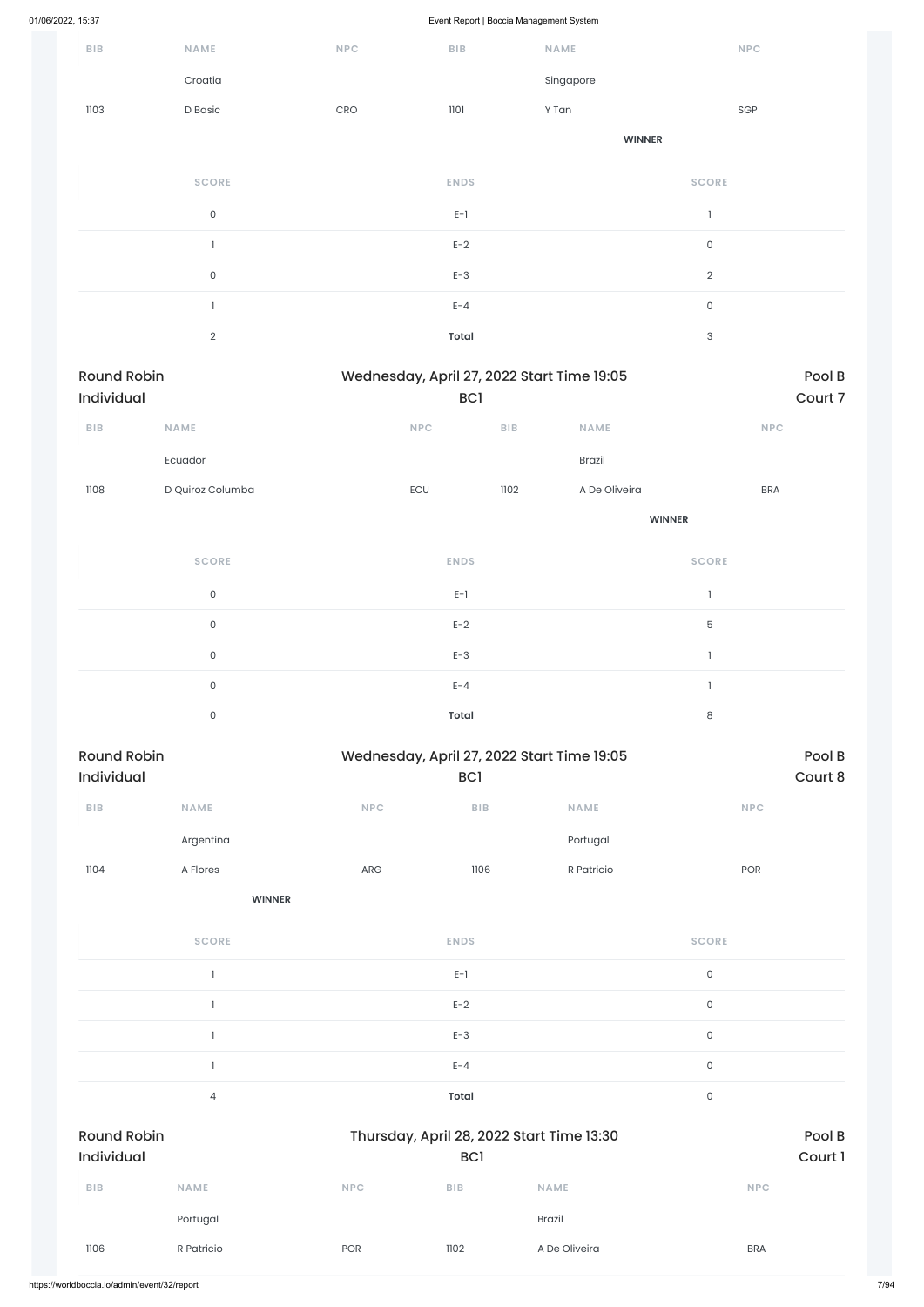| BIB | <b>NAME</b>  | <b>NPC</b> | <b>BIB</b>   | NAME |                | <b>NPC</b> |
|-----|--------------|------------|--------------|------|----------------|------------|
|     |              |            |              |      | <b>WINNER</b>  |            |
|     | <b>SCORE</b> |            | <b>ENDS</b>  |      | <b>SCORE</b>   |            |
|     | $\mathsf O$  |            | $E-1$        |      | $\overline{4}$ |            |
|     | $\mathsf O$  |            | $E-2$        |      | $\overline{2}$ |            |
|     | $\mathsf O$  |            | $E-3$        |      |                |            |
|     | $\mathsf O$  |            | $E - 4$      |      | $\overline{4}$ |            |
|     | $\mathsf O$  |            | <b>Total</b> |      | $\mathbf{1}$   |            |

| Pool B<br>Court 2 |                           |               |                                         | Thursday, April 28, 2022 Start Time 13:30<br>BC <sub>1</sub> |                     | Round Robin<br>Individual |  |  |  |
|-------------------|---------------------------|---------------|-----------------------------------------|--------------------------------------------------------------|---------------------|---------------------------|--|--|--|
|                   | NPC                       | NAME          | <b>BIB</b>                              | NPC                                                          | <b>NAME</b>         | ${\bf B} {\sf I} {\bf B}$ |  |  |  |
|                   |                           | Argentina     |                                         |                                                              | Ecuador             |                           |  |  |  |
|                   | ${\sf ARG}$               | A Flores      | 1104                                    | ECU                                                          | D Quiroz Columba    | 1108                      |  |  |  |
|                   | <b>WINNER</b>             |               |                                         |                                                              |                     |                           |  |  |  |
|                   | <b>SCORE</b>              |               |                                         | <b>ENDS</b>                                                  | <b>SCORE</b>        |                           |  |  |  |
|                   | $\mathbf{I}$              |               |                                         | $E-1$                                                        | $\mathsf{O}\xspace$ |                           |  |  |  |
|                   | $\sqrt{2}$                |               |                                         | $E-2$                                                        | $\mathsf{O}\xspace$ |                           |  |  |  |
|                   | $\mathsf{O}\xspace$       |               |                                         | $E-3$                                                        | $\mathbf{1}$        |                           |  |  |  |
|                   | $\mathsf{O}\xspace$       |               |                                         | $E - 4$                                                      | -1                  |                           |  |  |  |
|                   | $\ensuremath{\mathsf{3}}$ |               |                                         | <b>Total</b>                                                 | $\sqrt{2}$          |                           |  |  |  |
| Pool B            |                           |               | Friday, April 29, 2022 Start Time 14:35 |                                                              | <b>Round Robin</b>  |                           |  |  |  |
| Court 7           |                           |               |                                         | <b>BC1</b>                                                   |                     | Individual                |  |  |  |
|                   | <b>NPC</b>                | <b>NAME</b>   | <b>BIB</b>                              | NPC                                                          | <b>NAME</b>         | <b>BIB</b>                |  |  |  |
|                   |                           | Argentina     |                                         |                                                              | Brazil              |                           |  |  |  |
|                   | ARG                       | A Flores      | 1104                                    | <b>BRA</b>                                                   | A De Oliveira       | 1102                      |  |  |  |
|                   |                           | <b>WINNER</b> |                                         |                                                              |                     |                           |  |  |  |
|                   | <b>SCORE</b>              |               |                                         | <b>ENDS</b>                                                  | <b>SCORE</b>        |                           |  |  |  |
|                   | $\mathsf{O}\xspace$       |               |                                         | $E-1$                                                        | $\mathbf{3}$        |                           |  |  |  |
|                   | $\sqrt{2}$                |               |                                         | $E-2$                                                        | $\mathsf O$         |                           |  |  |  |
|                   |                           |               |                                         |                                                              |                     |                           |  |  |  |

|                                  | $\mathsf{O}\xspace$       | $E - 4$    |                                                |             | л              |  |  |
|----------------------------------|---------------------------|------------|------------------------------------------------|-------------|----------------|--|--|
|                                  | $\ensuremath{\mathsf{3}}$ | Total      |                                                |             | $\overline{4}$ |  |  |
| <b>Round Robin</b><br>Individual |                           |            | Friday, April 29, 2022 Start Time 14:35<br>BC1 |             |                |  |  |
| <b>BIB</b>                       | <b>NAME</b>               | <b>NPC</b> | <b>BIB</b>                                     | <b>NAME</b> | <b>NPC</b>     |  |  |
|                                  | Ecuador                   |            |                                                | Portugal    |                |  |  |
| 1108                             | D Quiroz Columba          | ECU        | 1106                                           | R Patricio  | POR            |  |  |
|                                  | <b>WINNER</b>             |            |                                                |             |                |  |  |
|                                  |                           |            |                                                |             |                |  |  |

 $E-3$  and  $E-3$  1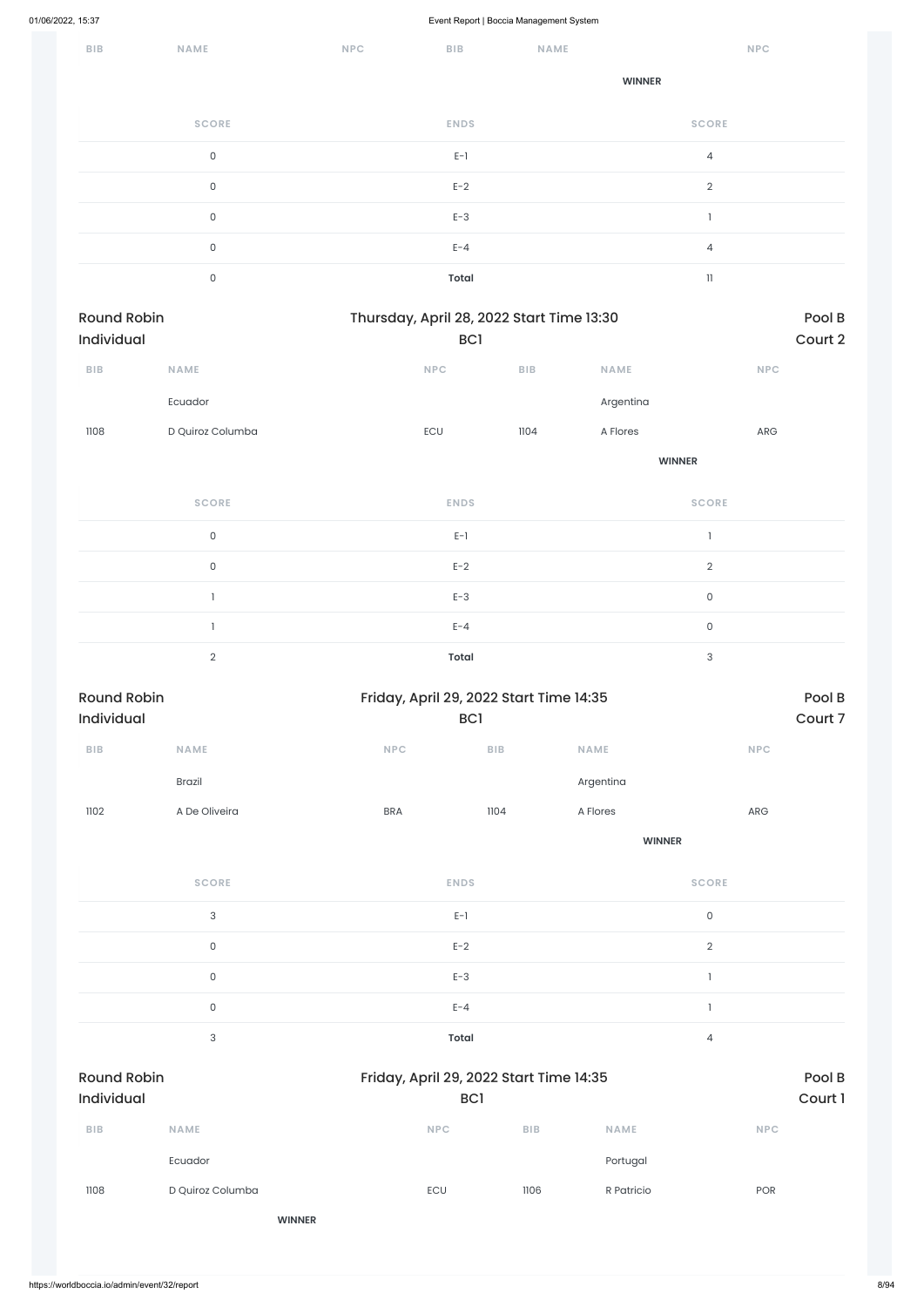| <b>SCORE</b> | <b>ENDS</b>  | <b>SCORE</b> |
|--------------|--------------|--------------|
| 3            | $E-1$        | 0            |
| 0            | $E-2$        |              |
|              | $E-3$        | 0            |
| $\Omega$     | $E - 4$      | 0            |
| 6            | <b>Total</b> |              |

| <b>Semi Final</b><br>Individual |                     |            | Friday, April 29, 2022 Start Time 19:20<br>BC1 | Knockout<br>Court 1 |                                |
|---------------------------------|---------------------|------------|------------------------------------------------|---------------------|--------------------------------|
| BIB                             | <b>NAME</b>         | <b>NPC</b> | BIB                                            | <b>NAME</b>         | NPC                            |
|                                 | France              |            |                                                | Brazil              |                                |
| 1107                            | A Aubert            | FRA        | 1102                                           | A De Oliveira       | <b>BRA</b>                     |
|                                 |                     |            |                                                | <b>WINNER</b>       |                                |
|                                 | <b>SCORE</b>        |            | <b>ENDS</b>                                    |                     | <b>SCORE</b>                   |
|                                 | $\mathsf{O}\xspace$ |            | $E-1$                                          |                     | $\mathbf{I}$                   |
|                                 | $\mathsf{O}$        |            | $E-2$                                          |                     | $\sqrt{2}$                     |
|                                 |                     |            | $E-3$                                          |                     | $\mathsf{O}\xspace$            |
|                                 | $\mathsf{O}\xspace$ |            | $E - 4$                                        |                     | $\begin{array}{c} \end{array}$ |
|                                 |                     |            | Total                                          |                     | $\sqrt{4}$                     |

| Semi Final<br>Individual |                     | Friday, April 29, 2022 Start Time 19:20 | BC1          |               | Knockout<br>Court 2       |  |  |
|--------------------------|---------------------|-----------------------------------------|--------------|---------------|---------------------------|--|--|
| BIB                      | NAME                | <b>NPC</b>                              | BIB          | NAME          | NPC                       |  |  |
|                          | Croatia             |                                         |              | Argentina     |                           |  |  |
| 1103                     | D Basic             | CRO                                     | 1104         | A Flores      | ARG                       |  |  |
|                          |                     |                                         |              | <b>WINNER</b> |                           |  |  |
|                          | <b>SCORE</b>        |                                         | <b>ENDS</b>  |               | <b>SCORE</b>              |  |  |
|                          | $\mathsf{O}\xspace$ |                                         | $E-1$        |               |                           |  |  |
|                          | $\mathsf{O}\xspace$ |                                         | $E-2$        |               |                           |  |  |
|                          | $\sqrt{2}$          |                                         | $E-3$        |               | $\mathsf{O}\xspace$       |  |  |
|                          | $\mathsf{O}\xspace$ |                                         | $E - 4$      |               | $\mathbf{1}$              |  |  |
|                          | $\sqrt{2}$          |                                         | <b>Total</b> |               | $\ensuremath{\mathsf{3}}$ |  |  |

| <b>Third Place</b><br><b>Individual</b> |               |            | Saturday, April 30, 2022 Start Time 13:30<br>BC <sub>1</sub> | <b>Third Place</b><br>Court 8 |              |  |
|-----------------------------------------|---------------|------------|--------------------------------------------------------------|-------------------------------|--------------|--|
| <b>BIB</b>                              | <b>NAME</b>   | <b>NPC</b> | <b>BIB</b>                                                   | <b>NAME</b>                   | <b>NPC</b>   |  |
|                                         | Croatia       |            |                                                              | France                        |              |  |
| 1103                                    | D Basic       | CRO        | 1107                                                         | A Aubert                      | <b>FRA</b>   |  |
|                                         | <b>WINNER</b> |            |                                                              |                               |              |  |
|                                         | <b>SCORE</b>  |            | <b>ENDS</b>                                                  |                               | <b>SCORE</b> |  |
|                                         |               |            | $E-1$                                                        |                               | ı            |  |
|                                         | $\mathsf O$   |            | $E-2$                                                        |                               | $\mathbf{1}$ |  |
|                                         |               |            |                                                              |                               |              |  |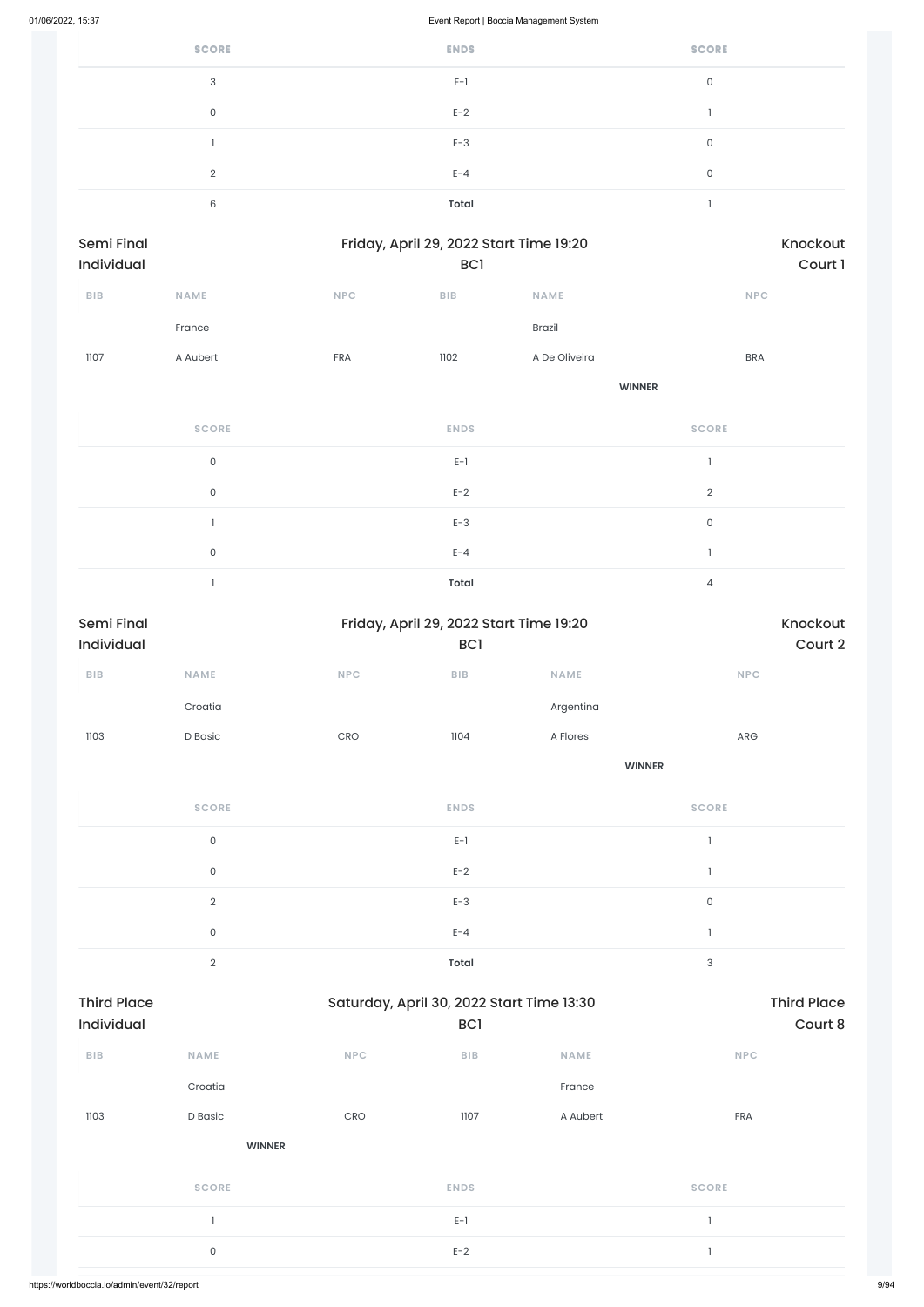| <b>SCORE</b> | <b>ENDS</b>  | <b>SCORE</b> |
|--------------|--------------|--------------|
|              | $E-3$        | u            |
|              | $E - 4$      |              |
|              | <b>Total</b> |              |

| Final<br>Individual |                | Saturday, April 30, 2022 Start Time 16:00 | BC1         |               | Knockout<br>Court 6 |  |
|---------------------|----------------|-------------------------------------------|-------------|---------------|---------------------|--|
| BIB                 | <b>NAME</b>    | NPC                                       | <b>BIB</b>  | <b>NAME</b>   | <b>NPC</b>          |  |
|                     | Argentina      |                                           |             | Brazil        |                     |  |
| 1104                | A Flores       | ARG                                       | 1102        | A De Oliveira | <b>BRA</b>          |  |
|                     | <b>WINNER</b>  |                                           |             |               |                     |  |
|                     | <b>SCORE</b>   |                                           | <b>ENDS</b> |               | <b>SCORE</b>        |  |
|                     | $\overline{2}$ |                                           | $E-1$       |               | $\mathsf{O}\xspace$ |  |
|                     | $\overline{1}$ |                                           | $E-2$       |               | $\mathsf{O}\xspace$ |  |
|                     | $\mathsf{O}$   |                                           | $E-3$       |               |                     |  |
|                     |                |                                           |             |               |                     |  |

 $E-A$  0

4 **Total** 1

### POOLS RESULTS SUMMARY

### Pool A

| #    | <b>ENTRANT</b>                         | <b>WINS</b>    | <b>POINTS</b><br><b>DIFF</b> | <b>POINTS</b><br><b>FOR</b> | <b>ENDS</b><br><b>WON</b> | <b>PDIFF</b><br><b>MATCH</b> | <b>PDIFF</b><br><b>END</b> |      |                         | <b>VS RECORD</b>        |                |                                   |
|------|----------------------------------------|----------------|------------------------------|-----------------------------|---------------------------|------------------------------|----------------------------|------|-------------------------|-------------------------|----------------|-----------------------------------|
|      |                                        |                |                              |                             |                           |                              |                            | #    | 1107                    | 1103                    | 1101           | 1105                              |
| 1107 | <b>Aurelie Aubert</b><br><b>France</b> | $\overline{2}$ | 13                           | 17                          | 6                         | 5                            | 3                          | 1107 | $\sim$                  | $\overline{2}$          | 6              | $\begin{bmatrix} 9 \end{bmatrix}$ |
| 1103 | <b>Dora Basic</b><br>覺<br>Croatia      | $\overline{2}$ | $\overline{7}$               | 13                          | $\overline{7}$            | $\overline{7}$               | $\mathsf 3$                | 1103 | 3 <sup>2</sup>          | $\sim$                  | $\overline{2}$ | (8)                               |
| 1101 | Yee Ting Jeralyn Tan<br>C<br>Singapore | $\overline{2}$ | $5\phantom{1}$               | 13                          | $\overline{7}$            | 9                            | 3                          | 1101 |                         | $\overline{\mathbf{3}}$ | $\sim$         | $\sqrt{9}$                        |
| 1105 | <b>Lois Martin</b><br>سكلت<br>Canada   | $\mathbf 0$    | $-25$                        | L                           | L                         | $\mathsf{O}\xspace$          | L                          | 1105 | $\overline{\mathbf{0}}$ |                         | $\bullet$      | $\overline{\phantom{a}}$          |

## Pool B

| $+$ | <b>ENTRANT</b> | <b>WINS</b> |  | POINTS POINTS ENDS PDIFF PDIFF<br>DIFF FOR WON MATCH END | <b>VS RECORD</b> |
|-----|----------------|-------------|--|----------------------------------------------------------|------------------|
|     |                |             |  |                                                          |                  |

**# 1104 1102 1108 1106**



## ROUNDS RESULTS SUMMARY Individual - BC1 Female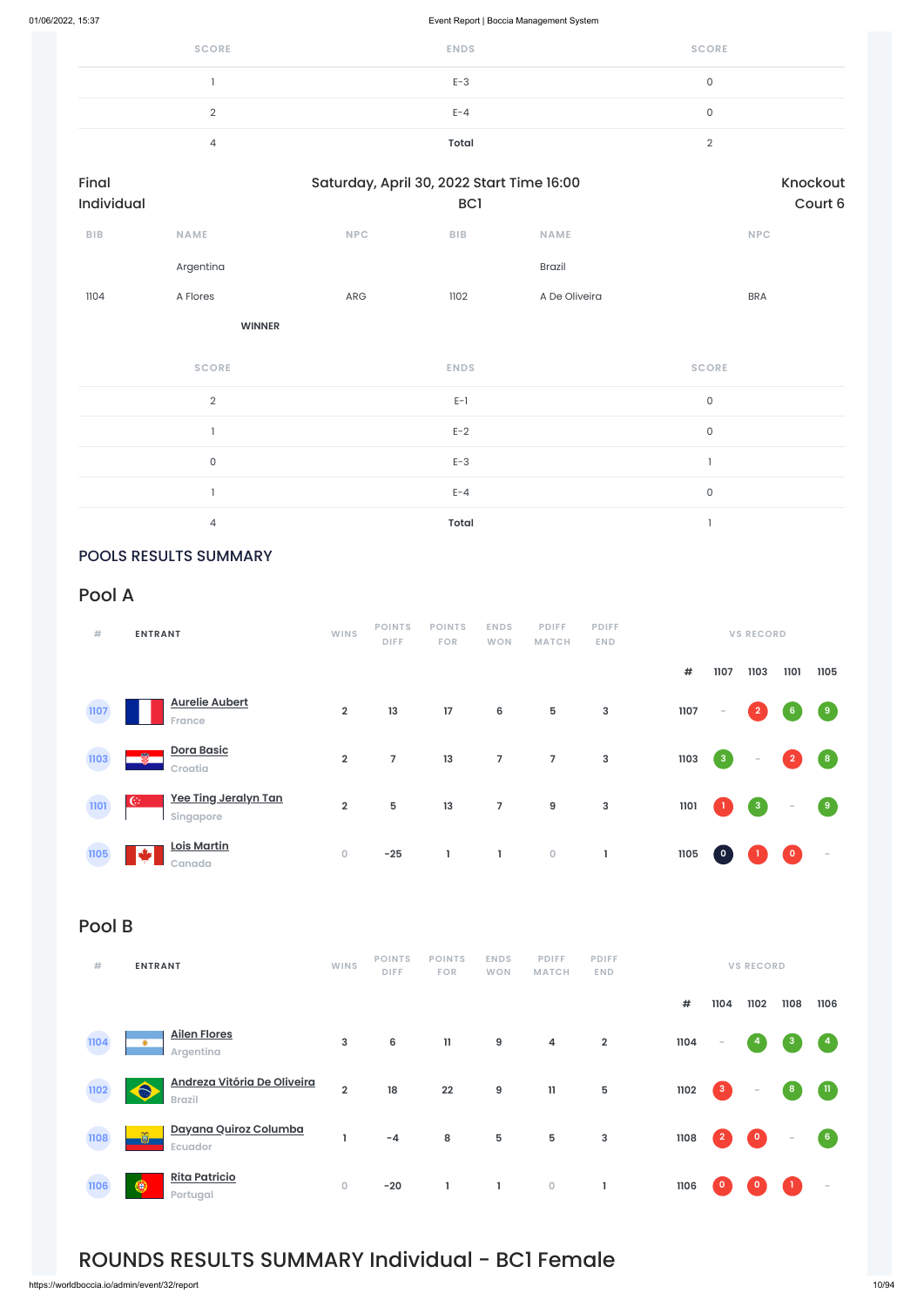### FINAL STANDINGS

|                |                             |                  |                | <b>POOL POINTS</b>   |              | <b>KNOCKOUT POINTS</b> |                  |                      |                |
|----------------|-----------------------------|------------------|----------------|----------------------|--------------|------------------------|------------------|----------------------|----------------|
| #              | <b>NAME</b>                 | <b>COUNTRY</b>   | <b>POINTS</b>  | <b>NORMALIZATION</b> | <b>BONUS</b> | <b>PROGRESS</b>        | <b>KNOCKOUTS</b> | <b>PARTICIPATION</b> | <b>TOTAL</b>   |
|                | Ailen Flores                | <b>ARGENTINA</b> | 3              | $\mathbf 0$          | $\mathsf{O}$ | $\overline{2}$         | $\overline{7}$   |                      | 13             |
| $\overline{2}$ | Andreza Vitória De Oliveira | <b>BRAZIL</b>    | $\overline{2}$ | $\mathbf 0$          | $\mathsf O$  | $\overline{2}$         | $\overline{4}$   |                      | 9              |
| 3              | Dora Basic                  | <b>CROATIA</b>   | $\overline{2}$ | $\mathbf{0}$         | $\mathsf O$  | $\overline{2}$         | $\overline{2}$   |                      | $\overline{7}$ |
| 4              | Aurelie Aubert              | <b>FRANCE</b>    | $\overline{2}$ | $\mathbf 0$          | $\mathsf O$  | $\overline{2}$         | $\mathsf{O}$     |                      | 5              |
| 5              | Yee Ting Jeralyn Tan        | <b>SINGAPORE</b> | $\overline{2}$ | $\mathbf 0$          | $\mathsf O$  | $\mathbf 0$            | $\mathsf{O}$     |                      | 3              |
| 6              | Dayana Quiroz Columba       | <b>ECUADOR</b>   |                | 0                    | $\mathsf{O}$ | $\mathsf O$            | $\mathsf{O}$     |                      | $\overline{2}$ |
|                | Rita Patricio               | <b>PORTUGAL</b>  | $\mathsf{O}$   | $\mathbf{0}$         | $\mathsf{O}$ | $\mathsf{O}$           | $\mathsf{O}$     |                      |                |
| 8              | Lois Martin                 | CANADA           | 0              | $\mathbf 0$          | $\mathsf O$  | 0                      | $\Omega$         |                      |                |

### Semi-Final

| 1104       | Ailen Flores   | <b>ARG</b> | $4^* - 1$     | 1102       | Andreza Vitória De Oliveira | <b>BRA</b> |
|------------|----------------|------------|---------------|------------|-----------------------------|------------|
| <b>BIB</b> | <b>SIDE</b>    | <b>NPC</b> | <b>RESULT</b> | <b>BIB</b> | <b>SIDE</b>                 | <b>NPC</b> |
| Final      |                |            |               |            |                             |            |
| 1103       | Dora Basic     | <b>CRO</b> | $2 - 3*$      | 1104       | Ailen Flores                | <b>ARG</b> |
| 1107       | Aurelie Aubert | <b>FRA</b> | $1 - 4^*$     | 1102       | Andreza Vitória De Oliveira | <b>BRA</b> |
| <b>BIB</b> | <b>SIDE</b>    | <b>NPC</b> | <b>RESULT</b> | <b>BIB</b> | <b>SIDE</b>                 | <b>NPC</b> |

### Third Place

| <b>BIB</b> | <b>SIDE</b> | <b>NPC</b> | <b>RESULT</b> | <b>BIB</b> | <b>SIDE</b>    | <b>NPC</b> |
|------------|-------------|------------|---------------|------------|----------------|------------|
| 1103       | Dora Basic  | CRO        | $4^*$ – 2     | 1107       | Aurelie Aubert | <b>FRA</b> |

### BC1 Male

### MATCHES

| <b>Round Robin</b><br><b>Individual</b> |                      | Wednesday, April 27, 2022 Start Time 19:05<br><b>BCI</b> |            |             | Pool A<br>Court 1 |  |
|-----------------------------------------|----------------------|----------------------------------------------------------|------------|-------------|-------------------|--|
| <b>BIB</b>                              | <b>NAME</b>          | <b>NPC</b>                                               | <b>BIB</b> | <b>NAME</b> | <b>NPC</b>        |  |
|                                         | <b>Great Britain</b> |                                                          |            | France      |                   |  |
| 2101                                    | D Smith              | <b>GBR</b>                                               | 2107       | I Mitory    | <b>FRA</b>        |  |

**WINNER**

|                    | <b>SCORE</b> |            | <b>ENDS</b>     |                                            | <b>SCORE</b>        |         |
|--------------------|--------------|------------|-----------------|--------------------------------------------|---------------------|---------|
|                    | 3            |            | $E-1$           |                                            | $\mathsf{O}\xspace$ |         |
|                    |              |            | $E-2$           |                                            | $\mathsf O$         |         |
|                    | $\mathbf 5$  |            | $E-3$           |                                            | $\mathsf{O}$        |         |
|                    | $\mathsf O$  |            | $E - 4$         |                                            |                     |         |
|                    | $\hbox{9}$   |            | <b>Total</b>    |                                            |                     |         |
| <b>Round Robin</b> |              |            |                 | Wednesday, April 27, 2022 Start Time 19:05 |                     | Pool A  |
| Individual         |              |            | BC <sub>1</sub> |                                            |                     | Court 2 |
| <b>BIB</b>         | <b>NAME</b>  | <b>NPC</b> | <b>BIB</b>      | <b>NAME</b>                                | <b>NPC</b>          |         |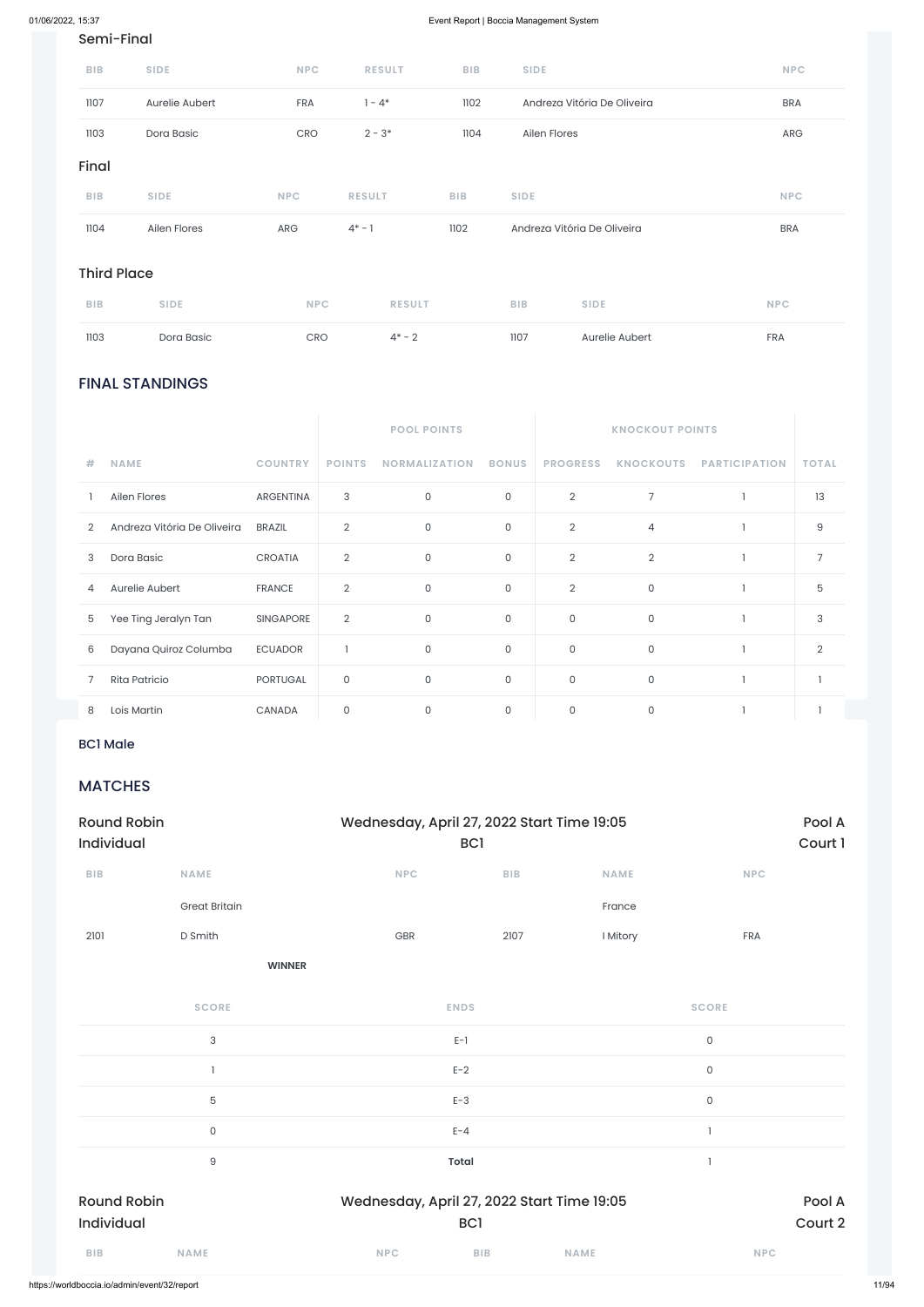| <b>BIB</b>                       | NAME                 | <b>NPC</b> | <b>BIB</b>              | <b>NAME</b>                               | <b>NPC</b>          |                   |
|----------------------------------|----------------------|------------|-------------------------|-------------------------------------------|---------------------|-------------------|
|                                  | Canada               |            |                         | Netherlands                               |                     |                   |
| 2105                             | L Cryderman          | CAN        | 2103                    | D Perez                                   | <b>NED</b>          |                   |
|                                  |                      |            |                         | <b>WINNER</b>                             |                     |                   |
|                                  | <b>SCORE</b>         |            | <b>ENDS</b>             |                                           | <b>SCORE</b>        |                   |
|                                  | $\mathsf{O}\xspace$  |            | $E-1$                   |                                           | $\mathbf{I}$        |                   |
|                                  | $\mathsf{O}\xspace$  |            | $E-2$                   |                                           | $\mathbf{I}$        |                   |
|                                  | $\mathsf{O}\xspace$  |            | $E-3$                   |                                           | $\overline{2}$      |                   |
|                                  | $\mathbf{1}$         |            | $E - 4$                 |                                           | $\mathsf{O}\xspace$ |                   |
|                                  | $\mathbf{I}$         |            | <b>Total</b>            |                                           | $\overline{4}$      |                   |
|                                  |                      |            |                         |                                           |                     |                   |
| <b>Round Robin</b><br>Individual |                      |            | BC <sub>1</sub>         | Thursday, April 28, 2022 Start Time 13:30 |                     | Pool A<br>Court 7 |
| <b>BIB</b>                       | NAME                 | NPC        | BIB                     | NAME                                      | NPC                 |                   |
|                                  |                      |            |                         |                                           |                     |                   |
|                                  | <b>Great Britain</b> |            |                         | Canada                                    |                     |                   |
| 2101                             | D Smith              | GBR        | 2105                    | L Cryderman                               | CAN                 |                   |
|                                  | <b>WINNER</b>        |            |                         |                                           |                     |                   |
|                                  | <b>SCORE</b>         |            | <b>ENDS</b>             |                                           | <b>SCORE</b>        |                   |
|                                  | $\sqrt{4}$           |            | $E-1$                   |                                           | $\mathsf O$         |                   |
|                                  | $\sqrt{2}$           |            | $E-2$                   |                                           | $\mathsf{O}\xspace$ |                   |
|                                  | $\overline{2}$       |            | $E-3$                   |                                           | $\mathsf{O}\xspace$ |                   |
|                                  | $\mathbf{2}$         |            | $E - 4$                 |                                           | $\mathsf O$         |                   |
|                                  | $10\,$               |            | <b>Total</b>            |                                           | $\mathsf{O}\xspace$ |                   |
| <b>Round Robin</b>               |                      |            |                         | Thursday, April 28, 2022 Start Time 13:30 |                     | Pool A            |
| Individual                       |                      |            | BC1                     |                                           |                     | Court 3           |
| ${\bf B} {\sf I} {\bf B}$        | NAME                 | <b>NPC</b> | ${\sf B}{\sf I}{\sf B}$ | NAME                                      | <b>NPC</b>          |                   |
|                                  | Netherlands          |            |                         | France                                    |                     |                   |
| 2103                             | D Perez              | <b>NED</b> | 2107                    | I Mitory                                  | FRA                 |                   |
|                                  | <b>WINNER</b>        |            |                         |                                           |                     |                   |
|                                  | <b>SCORE</b>         |            | <b>ENDS</b>             |                                           | <b>SCORE</b>        |                   |
|                                  |                      |            |                         |                                           |                     |                   |

 $E-I$  0

|                                  |                      |            | $E-2$      |                                         |                     |                   |
|----------------------------------|----------------------|------------|------------|-----------------------------------------|---------------------|-------------------|
|                                  |                      |            | $E-3$      |                                         | $\mathsf{O}\xspace$ |                   |
|                                  |                      |            | $E - 4$    |                                         | $\mathsf O$         |                   |
|                                  | $6\,$                |            | Total      |                                         |                     |                   |
| <b>Round Robin</b><br>Individual |                      |            | BC1        | Friday, April 29, 2022 Start Time 14:35 |                     | Pool A<br>Court 8 |
| <b>BIB</b>                       | <b>NAME</b>          | <b>NPC</b> | <b>BIB</b> | <b>NAME</b>                             |                     | <b>NPC</b>        |
|                                  | <b>Great Britain</b> |            |            | Netherlands                             |                     |                   |
| 2101                             | D Smith              | GBR        | 2103       | D Perez                                 |                     | <b>NED</b>        |
|                                  |                      |            |            |                                         |                     |                   |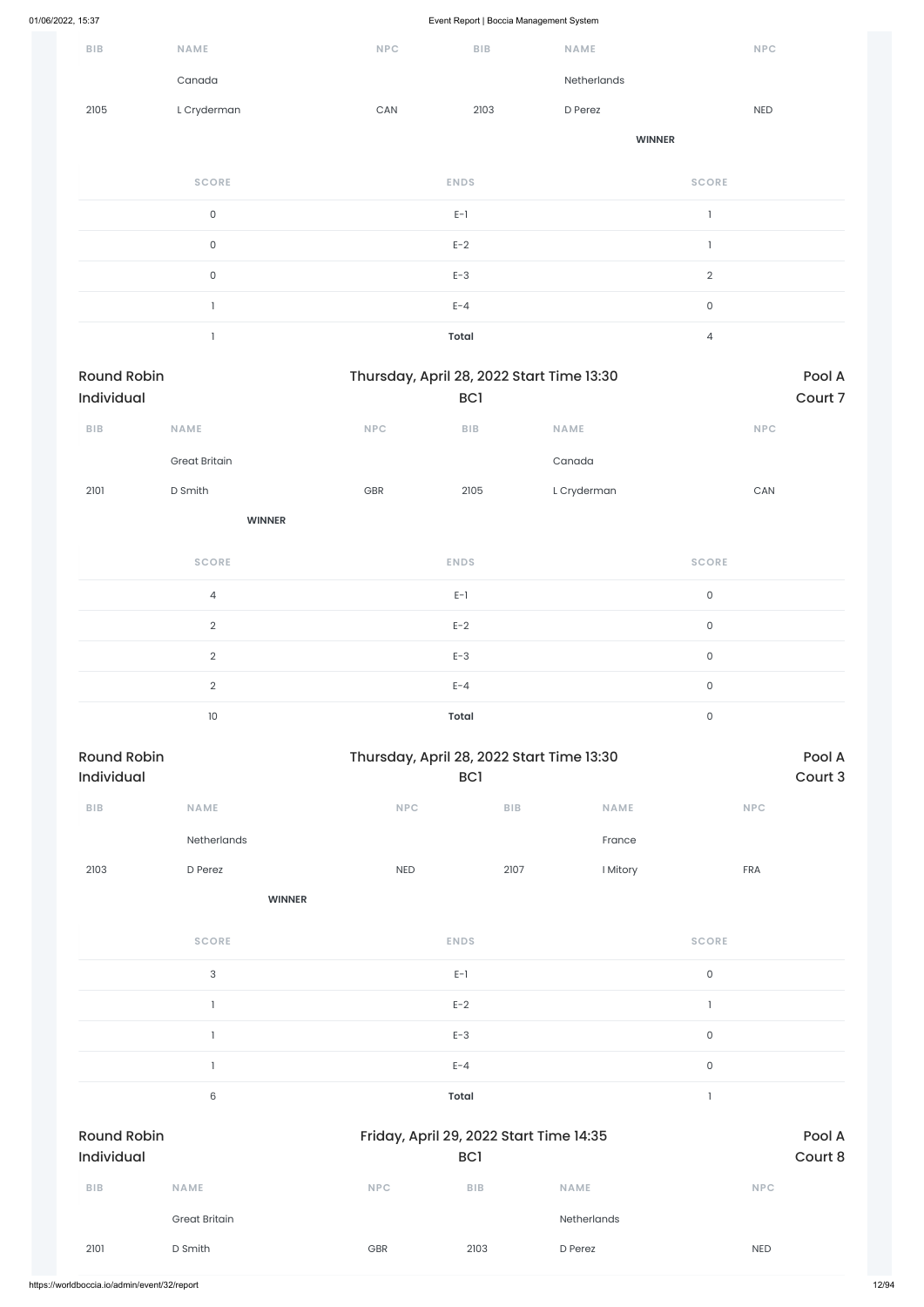| $B$   $B$ | NAME          | <b>NPC</b> | <b>BIB</b>   | NAME | <b>NPC</b>   |
|-----------|---------------|------------|--------------|------|--------------|
|           | <b>WINNER</b> |            |              |      |              |
|           | <b>SCORE</b>  |            | <b>ENDS</b>  |      | <b>SCORE</b> |
|           |               |            | $E-1$        |      | $\mathsf{O}$ |
|           | $\mathsf O$   |            | $E-2$        |      | L.           |
|           | 3             |            | $E-3$        |      | $\mathsf O$  |
|           |               |            | $E - 4$      |      | $\mathsf O$  |
|           | $\mathbf 5$   |            | <b>Total</b> |      |              |

| Round Robin<br>Individual |                     |            |                                            | Friday, April 29, 2022 Start Time 14:35<br>BC1 |               |                     | Pool A<br>Court 2 |
|---------------------------|---------------------|------------|--------------------------------------------|------------------------------------------------|---------------|---------------------|-------------------|
|                           |                     |            |                                            |                                                |               |                     |                   |
| ${\sf B}{\sf I}{\sf B}$   | NAME                |            | NPC                                        | BIB                                            | NAME          | <b>NPC</b>          |                   |
|                           | Canada              |            |                                            |                                                | France        |                     |                   |
| 2105                      | L Cryderman         |            | $\mathsf{CAN}\xspace$                      | 2107                                           | I Mitory      | FRA                 |                   |
|                           |                     |            |                                            |                                                | <b>WINNER</b> |                     |                   |
|                           | <b>SCORE</b>        |            | <b>ENDS</b>                                |                                                |               | <b>SCORE</b>        |                   |
|                           | $\mathsf O$         |            | $E-1$                                      |                                                |               | $\overline{2}$      |                   |
|                           | $\overline{2}$      |            | $E-2$                                      |                                                |               | $\mathsf{O}\xspace$ |                   |
|                           | $\sqrt{2}$          |            | $E-3$                                      |                                                |               | $\mathsf{O}\xspace$ |                   |
|                           | $\mathsf{O}\xspace$ |            | $E - 4$                                    |                                                | $\mathbf 5$   |                     |                   |
|                           | $\overline{4}$      |            | <b>Total</b>                               |                                                |               | $\overline{7}$      |                   |
| <b>Round Robin</b>        |                     |            | Wednesday, April 27, 2022 Start Time 19:05 |                                                |               |                     | Pool B            |
| Individual                |                     |            | BC <sub>1</sub>                            |                                                |               |                     | Court 3           |
| ${\bf B} {\sf I} {\bf B}$ | <b>NAME</b>         | NPC        | ${\sf B}{\sf I}{\sf B}$                    |                                                | <b>NAME</b>   | NPC                 |                   |
|                           | Brazil              |            |                                            |                                                | Portugal      |                     |                   |
| 2108                      | A Filho             | <b>BRA</b> | 2102                                       |                                                | A Ramos       | POR                 |                   |
|                           | <b>WINNER</b>       |            |                                            |                                                |               |                     |                   |
|                           | <b>SCORE</b>        |            | <b>ENDS</b>                                |                                                |               | <b>SCORE</b>        |                   |
|                           | $\mathsf O$         |            | $E-1$                                      |                                                |               | $\mathbf{I}$        |                   |
|                           | $\overline{2}$      |            | $E-2$                                      |                                                |               | $\mathsf O$         |                   |
|                           |                     |            |                                            |                                                |               |                     |                   |

1 and  $E-3$  and  $E-3$  and  $E-3$  and  $E-3$  and  $E-3$  and  $E-3$  and  $E-3$  and  $E-3$  and  $E-3$  and  $E-3$  and  $E-3$  and  $E-3$  and  $E-3$  and  $E-3$  and  $E-3$  and  $E-3$  and  $E-3$  and  $E-3$  and  $E-3$  and  $E-3$  and  $E-3$  and  $E-3$ 

|                                         |                |            | $E - 4$                                           |               | $\mathsf{O}\xspace$ |                   |
|-----------------------------------------|----------------|------------|---------------------------------------------------|---------------|---------------------|-------------------|
|                                         | $\overline{4}$ |            | Total                                             |               |                     |                   |
| <b>Round Robin</b><br><b>Individual</b> |                |            | Wednesday, April 27, 2022 Start Time 19:05<br>BC1 |               |                     | Pool B<br>Court 4 |
| <b>BIB</b>                              | <b>NAME</b>    | <b>NPC</b> | <b>BIB</b>                                        | <b>NAME</b>   | <b>NPC</b>          |                   |
|                                         | Argentina      |            |                                                   | Slovakia      |                     |                   |
| 2106                                    | M Ibarbure     | ARG        | 2104                                              | T Kral        | <b>SVK</b>          |                   |
|                                         |                |            |                                                   | <b>WINNER</b> |                     |                   |
|                                         |                |            |                                                   |               |                     |                   |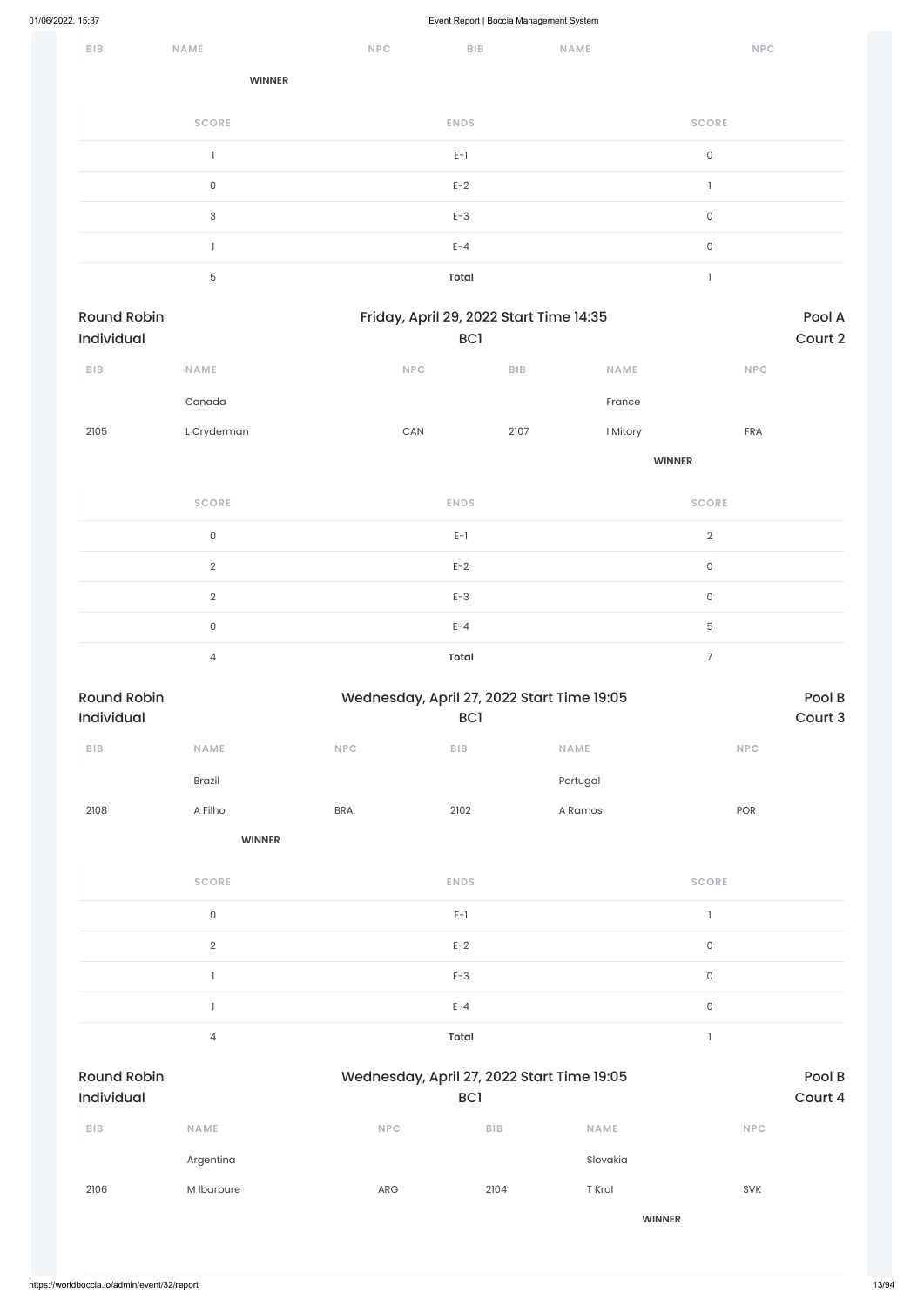| <b>SCORE</b> | <b>ENDS</b>  | <b>SCORE</b>   |
|--------------|--------------|----------------|
| 0            | $E-1$        | $\overline{4}$ |
|              | $E-2$        | 0              |
| 0            | $E-3$        |                |
| $\Omega$     | $E - 4$      | 3              |
|              | <b>Total</b> | 8              |

| <b>Round Robin</b> |               |            | Thursday, April 28, 2022 Start Time 13:30 | Pool B      |            |
|--------------------|---------------|------------|-------------------------------------------|-------------|------------|
| <b>Individual</b>  |               |            | BC <sub>1</sub>                           |             | Court 5    |
| <b>BIB</b>         | <b>NAME</b>   | <b>NPC</b> | <b>BIB</b>                                | <b>NAME</b> | <b>NPC</b> |
|                    | Portugal      |            |                                           | Argentina   |            |
| 2102               | A Ramos       | <b>POR</b> | 2106                                      | M Ibarbure  | <b>ARG</b> |
|                    | <b>WINNER</b> |            |                                           |             |            |

| <b>SCORE</b>  | <b>ENDS</b>  | <b>SCORE</b>   |
|---------------|--------------|----------------|
| 5             | $E-1$        | $\Omega$       |
| $\mathcal{D}$ | $E-2$        | $\Omega$       |
| 0             | $E-3$        | 4              |
|               | $E - 4$      | $\mathbf 0$    |
| 8             | <b>Total</b> | $\overline{4}$ |

| <b>Round Robin</b>               |                     |            | Thursday, April 28, 2022 Start Time 13:30                  |               |                             | Pool B            |
|----------------------------------|---------------------|------------|------------------------------------------------------------|---------------|-----------------------------|-------------------|
| Individual                       |                     |            | BC <sub>1</sub>                                            |               |                             | Court 6           |
| ${\bf B} {\sf I} {\bf B}$        | NAME                | NPC        | ${\sf B}{\sf I}{\sf B}$                                    | NAME          | $\ensuremath{\mathsf{NPC}}$ |                   |
|                                  | <b>Brazil</b>       |            |                                                            | Slovakia      |                             |                   |
| 2108                             | A Filho             | <b>BRA</b> | 2104                                                       | T Kral        | SVK                         |                   |
|                                  | <b>WINNER</b>       |            |                                                            |               |                             |                   |
|                                  | <b>SCORE</b>        |            | <b>ENDS</b>                                                |               | <b>SCORE</b>                |                   |
|                                  | $\mathbf{1}$        |            | $E-1$                                                      |               | $\mathsf{O}\xspace$         |                   |
|                                  | $\mathsf{O}\xspace$ |            | $E-2$                                                      |               | $\mathbf{1}$                |                   |
|                                  | 1                   |            | $E-3$                                                      |               | $\mathsf{O}\xspace$         |                   |
|                                  | $\mathsf{O}\xspace$ |            | $E - 4$                                                    |               | $\mathbf{I}$                |                   |
|                                  | $\overline{2}$      |            | $TB-1$                                                     |               | $\mathsf{O}\xspace$         |                   |
|                                  | $\overline{4}$      |            | <b>Total</b>                                               |               | $\overline{2}$              |                   |
| <b>Round Robin</b><br>Individual |                     |            | Friday, April 29, 2022 Start Time 14:35<br>BC <sub>1</sub> |               |                             | Pool B<br>Court 3 |
| ${\bf B} {\sf I} {\bf B}$        | <b>NAME</b>         | <b>NPC</b> | <b>BIB</b>                                                 | <b>NAME</b>   | NPC                         |                   |
|                                  | Slovakia            |            |                                                            | Portugal      |                             |                   |
| 2104                             | T Kral              | SVK        | 2102                                                       | A Ramos       | POR                         |                   |
|                                  |                     |            |                                                            | <b>WINNER</b> |                             |                   |
|                                  | <b>SCORE</b>        |            | <b>ENDS</b>                                                |               | <b>SCORE</b>                |                   |
|                                  | $\mathsf{O}\xspace$ |            | $E-1$                                                      |               | $\overline{4}$              |                   |
|                                  |                     |            |                                                            |               |                             |                   |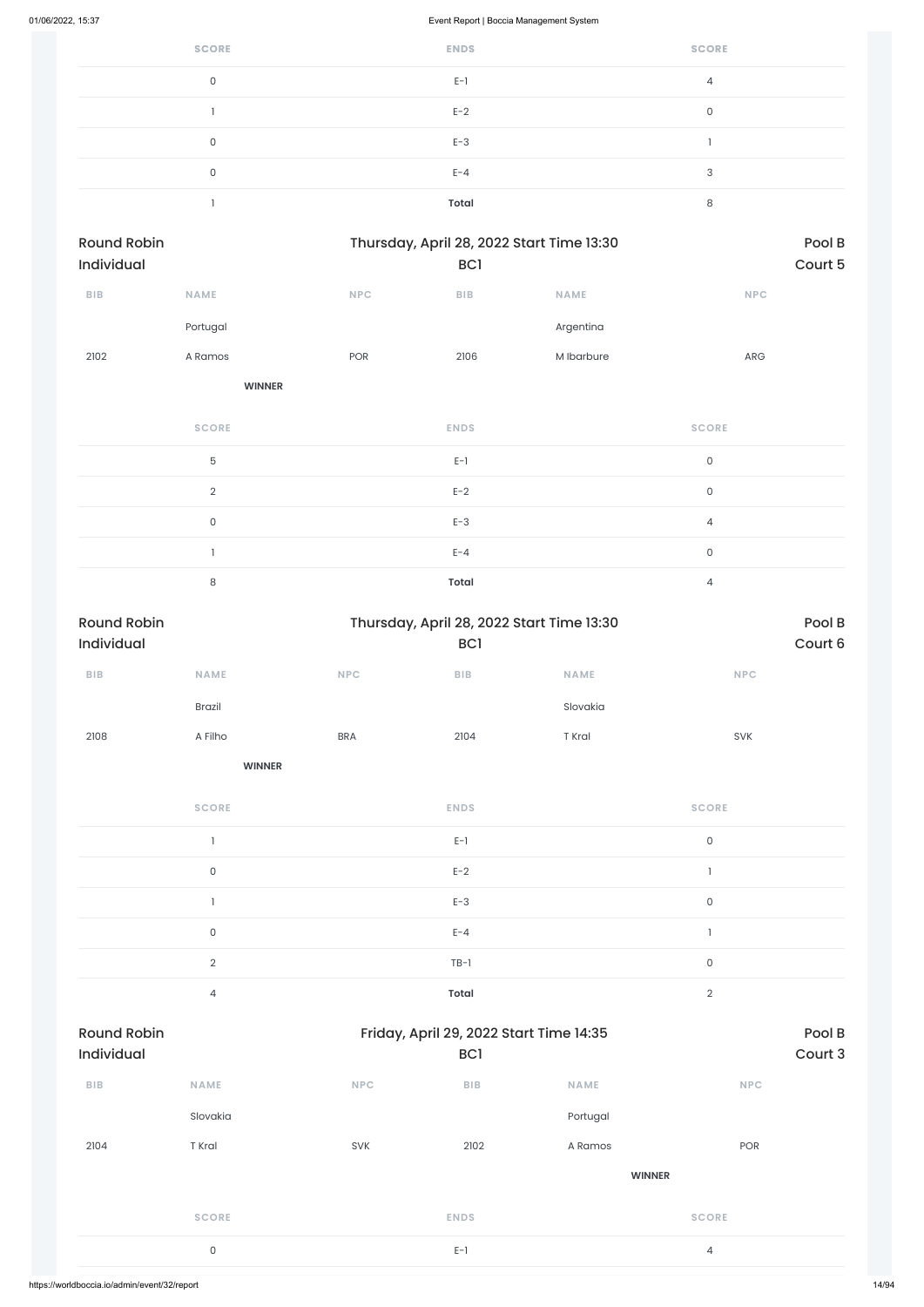| 01/06/2022, 15:37 |                                  |                     |            | Event Report   Boccia Management System        |                   |             |                     |                   |  |  |
|-------------------|----------------------------------|---------------------|------------|------------------------------------------------|-------------------|-------------|---------------------|-------------------|--|--|
|                   |                                  | <b>SCORE</b>        |            | <b>ENDS</b>                                    |                   |             | <b>SCORE</b>        |                   |  |  |
|                   |                                  | $\mathsf{O}\xspace$ |            | $E-2$                                          |                   |             | 1                   |                   |  |  |
|                   |                                  | $\mathsf{O}\xspace$ |            | $E-3$                                          |                   |             | $\mathbf{I}$        |                   |  |  |
|                   |                                  | $\mathbf{1}$        |            | $E - 4$                                        |                   | $\mathsf O$ |                     |                   |  |  |
|                   |                                  | -1                  |            | <b>Total</b>                                   |                   |             | 6                   |                   |  |  |
|                   | <b>Round Robin</b><br>Individual |                     |            | Friday, April 29, 2022 Start Time 14:35<br>BC1 |                   |             |                     | Pool B<br>Court 4 |  |  |
|                   | <b>BIB</b>                       | NAME                | <b>NPC</b> | ${\sf B}{\sf I}{\sf B}$                        | NAME              |             |                     | <b>NPC</b>        |  |  |
|                   |                                  | Brazil              |            |                                                | Argentina         |             |                     |                   |  |  |
|                   | 2108                             | A Filho             | <b>BRA</b> | 2106                                           | M Ibarbure        |             |                     | ARG               |  |  |
|                   |                                  | <b>WINNER</b>       |            |                                                |                   |             |                     |                   |  |  |
|                   |                                  | <b>SCORE</b>        |            | <b>ENDS</b>                                    |                   |             | <b>SCORE</b>        |                   |  |  |
|                   |                                  | $\mathsf{O}\xspace$ |            | $E-1$                                          |                   |             | $\mathbf{I}$        |                   |  |  |
|                   |                                  | $\mathsf{O}\xspace$ |            | $E-2$                                          |                   |             | $\mathbf{I}$        |                   |  |  |
|                   |                                  | $\mathbf{I}$        |            | $E-3$                                          |                   |             | $\mathsf O$         |                   |  |  |
|                   |                                  | $\sqrt{2}$          |            | $E - 4$                                        |                   |             | $\mathsf{O}\xspace$ |                   |  |  |
|                   |                                  | $\sqrt{3}$          |            | <b>Total</b>                                   |                   |             |                     |                   |  |  |
|                   | Semi Final<br>Individual         |                     |            | Friday, April 29, 2022 Start Time 19:20<br>BC1 |                   |             | Knockout<br>Court 5 |                   |  |  |
|                   | ${\bf B} {\sf I} {\bf B}$        | <b>NAME</b>         | NPC        |                                                | $B$ <sub>IB</sub> | NAME        |                     | <b>NPC</b>        |  |  |

|      | Great Britain |     |      | Portugal |     |
|------|---------------|-----|------|----------|-----|
| 2101 | D Smith       | GBR | 2102 | A Ramos  | POR |

**WINNER**

| <b>SCORE</b> | <b>ENDS</b>  | <b>SCORE</b> |
|--------------|--------------|--------------|
| $\Omega$     | $E-1$        | $\Omega$     |
|              | $E-2$        | 0            |
| $\mathbf{0}$ | $E-3$        |              |
| 4            | $E - 4$      | 0            |
| 5            | <b>Total</b> | 3            |

### Semi Final Friday, April 29, 2022 Start Time 19:20

| Individual              |                           |            | BC1         |               | Court 6      |
|-------------------------|---------------------------|------------|-------------|---------------|--------------|
| ${\sf B}{\sf I}{\sf B}$ | <b>NAME</b>               | NPC        | BIB         | <b>NAME</b>   | <b>NPC</b>   |
|                         | Brazil                    |            |             | Netherlands   |              |
| 2108                    | A Filho                   | <b>BRA</b> | 2103        | D Perez       | <b>NED</b>   |
|                         |                           |            |             | <b>WINNER</b> |              |
|                         | <b>SCORE</b>              |            | <b>ENDS</b> |               | <b>SCORE</b> |
|                         | $\ensuremath{\mathsf{3}}$ |            | $E-1$       |               | $\mathsf{O}$ |
|                         | $\mathsf{O}$              |            | $E-2$       |               |              |
|                         | ı                         |            | $E-3$       |               | $\mathsf{O}$ |
|                         |                           |            |             |               |              |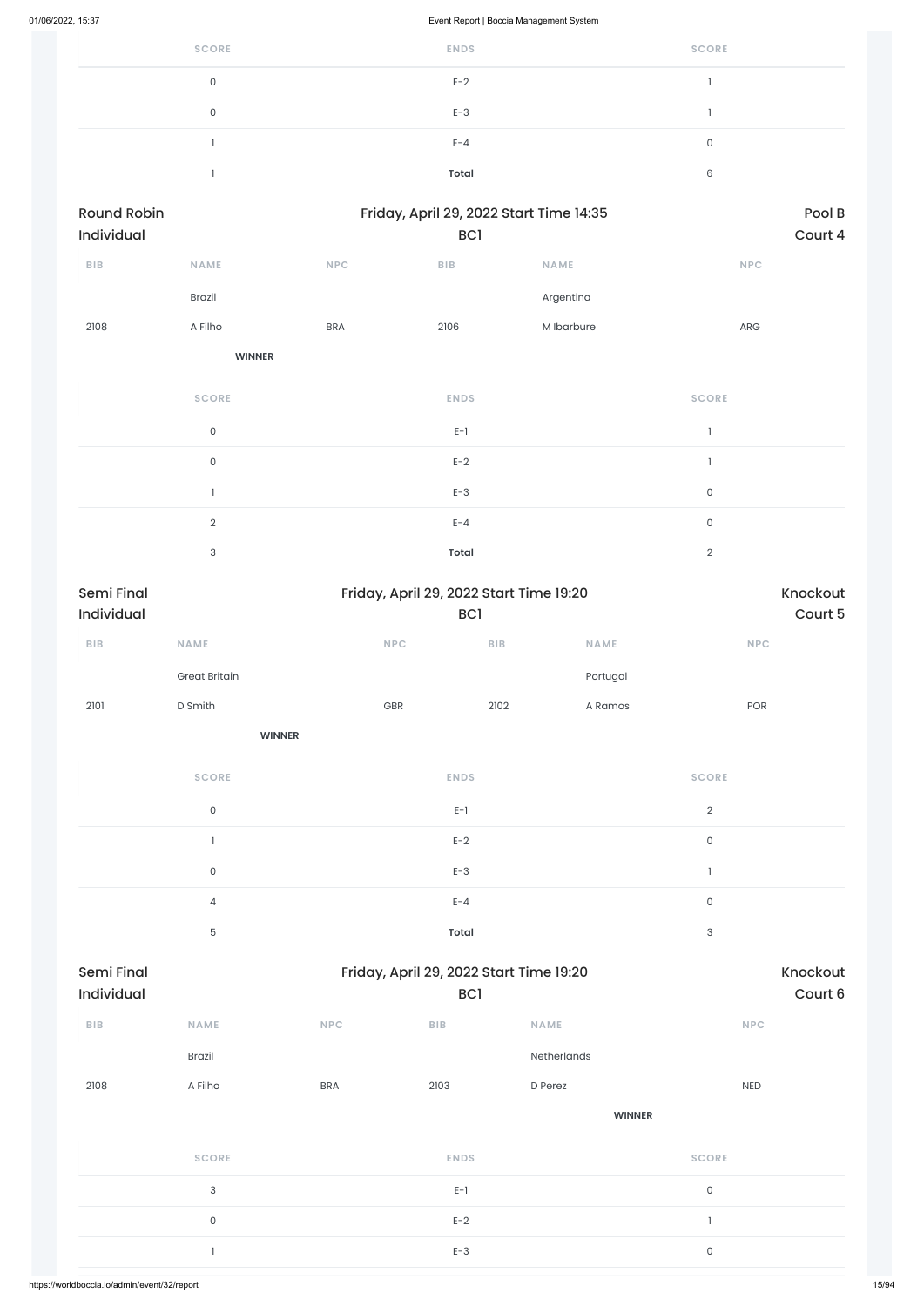| <b>SCORE</b> | <b>ENDS</b>  | <b>SCORE</b> |
|--------------|--------------|--------------|
| 0            | $E - 4$      | $\sim$       |
| 0            | $TB-1$       |              |
| 4            | <b>Total</b> |              |

| <b>Third Place</b><br>Individual |                     |            | Saturday, April 30, 2022 Start Time 13:30<br>BC <sub>1</sub> | <b>Third Place</b><br>Court 4 |                     |  |
|----------------------------------|---------------------|------------|--------------------------------------------------------------|-------------------------------|---------------------|--|
| BIB                              | <b>NAME</b>         | <b>NPC</b> | BIB                                                          | <b>NAME</b>                   | <b>NPC</b>          |  |
|                                  | <b>Brazil</b>       |            |                                                              | Portugal                      |                     |  |
| 2108                             | A Filho             | <b>BRA</b> | 2102                                                         | A Ramos                       | POR                 |  |
|                                  |                     |            |                                                              | <b>WINNER</b>                 |                     |  |
|                                  | <b>SCORE</b>        |            | <b>ENDS</b>                                                  |                               | <b>SCORE</b>        |  |
|                                  | $\mathsf{O}\xspace$ |            | $\mathsf{E}\text{-}\mathsf{I}$                               |                               | $\overline{2}$      |  |
|                                  |                     |            | $E-2$                                                        |                               | $\mathsf{O}\xspace$ |  |
|                                  | $\mathsf{O}\xspace$ |            | $E-3$                                                        |                               | $\overline{2}$      |  |
|                                  | $\sqrt{2}$          |            | $E - 4$                                                      |                               | $\mathsf O$         |  |
|                                  |                     |            |                                                              |                               |                     |  |

3 **Total** 4

| Final<br>Individual |                      |            | Saturday, April 30, 2022 Start Time 16:00<br>BC1 |             |              |  |  |  |
|---------------------|----------------------|------------|--------------------------------------------------|-------------|--------------|--|--|--|
| <b>BIB</b>          | <b>NAME</b>          | <b>NPC</b> | <b>BIB</b>                                       | <b>NAME</b> | <b>NPC</b>   |  |  |  |
|                     | <b>Great Britain</b> |            |                                                  | Netherlands |              |  |  |  |
| 2101                | D Smith              | GBR        | 2103                                             | D Perez     | <b>NED</b>   |  |  |  |
|                     | <b>WINNER</b>        |            |                                                  |             |              |  |  |  |
|                     | <b>SCORE</b>         |            | <b>ENDS</b>                                      |             | <b>SCORE</b> |  |  |  |
|                     | 0                    |            | $E-1$                                            |             |              |  |  |  |
|                     |                      |            |                                                  |             |              |  |  |  |

| n | $E-2$        |  |
|---|--------------|--|
| ◠ | $E-3$        |  |
|   | $E - 4$      |  |
|   | <b>Total</b> |  |

POOLS RESULTS SUMMARY

Pool A

| #    | <b>ENTRANT</b>                                                              | <b>WINS</b>    | <b>POINTS</b><br><b>DIFF</b> | <b>POINTS</b><br><b>FOR</b> | <b>ENDS</b><br><b>WON</b> | <b>PDIFF</b><br><b>MATCH</b> | <b>PDIFF</b><br><b>END</b> |            | <b>VS RECORD</b> |              |                          |                                   |  |
|------|-----------------------------------------------------------------------------|----------------|------------------------------|-----------------------------|---------------------------|------------------------------|----------------------------|------------|------------------|--------------|--------------------------|-----------------------------------|--|
|      |                                                                             |                |                              |                             |                           |                              |                            | $\pmb{\#}$ | 2101             | 2103         | 2107                     | 2105                              |  |
| 2101 | <b>David Smith</b><br>$\blacksquare$<br>$\boxtimes$<br><b>Great Britain</b> | $\mathbf{3}$   | 22                           | 24                          | 10                        | $10$                         | 5                          | 2101       | $\sim$           | $\sqrt{5}$   | 9                        | (10)                              |  |
| 2103 | <b>Daniel Perez</b><br><b>Netherlands</b>                                   | $\overline{2}$ | 4                            | $\mathbf{11}$               | $\overline{7}$            | $5\phantom{.0}$              | 3                          | 2103       | $\mathbf{1}$     | $\sim$       | 6 <sub>o</sub>           | $\begin{pmatrix} 4 \end{pmatrix}$ |  |
| 2107 | <b>Ivannh Mitory</b><br>France                                              | J.             | $-10$                        | 9                           | 3                         | 3                            | $\overline{5}$             | 2107       | -1.              | $\mathbf{1}$ | $\overline{\phantom{a}}$ | $\sqrt{7}$                        |  |
| 2105 | Lance Cryderman<br>مك<br>Canada                                             | $\mathbf 0$    | $-16$                        | 5                           | 3                         | $\mathsf{O}\xspace$          | $\overline{2}$             | 2105       | $\bullet$        |              | 4                        | $\overline{\phantom{a}}$          |  |

https://worldboccia.io/admin/event/32/report 16/94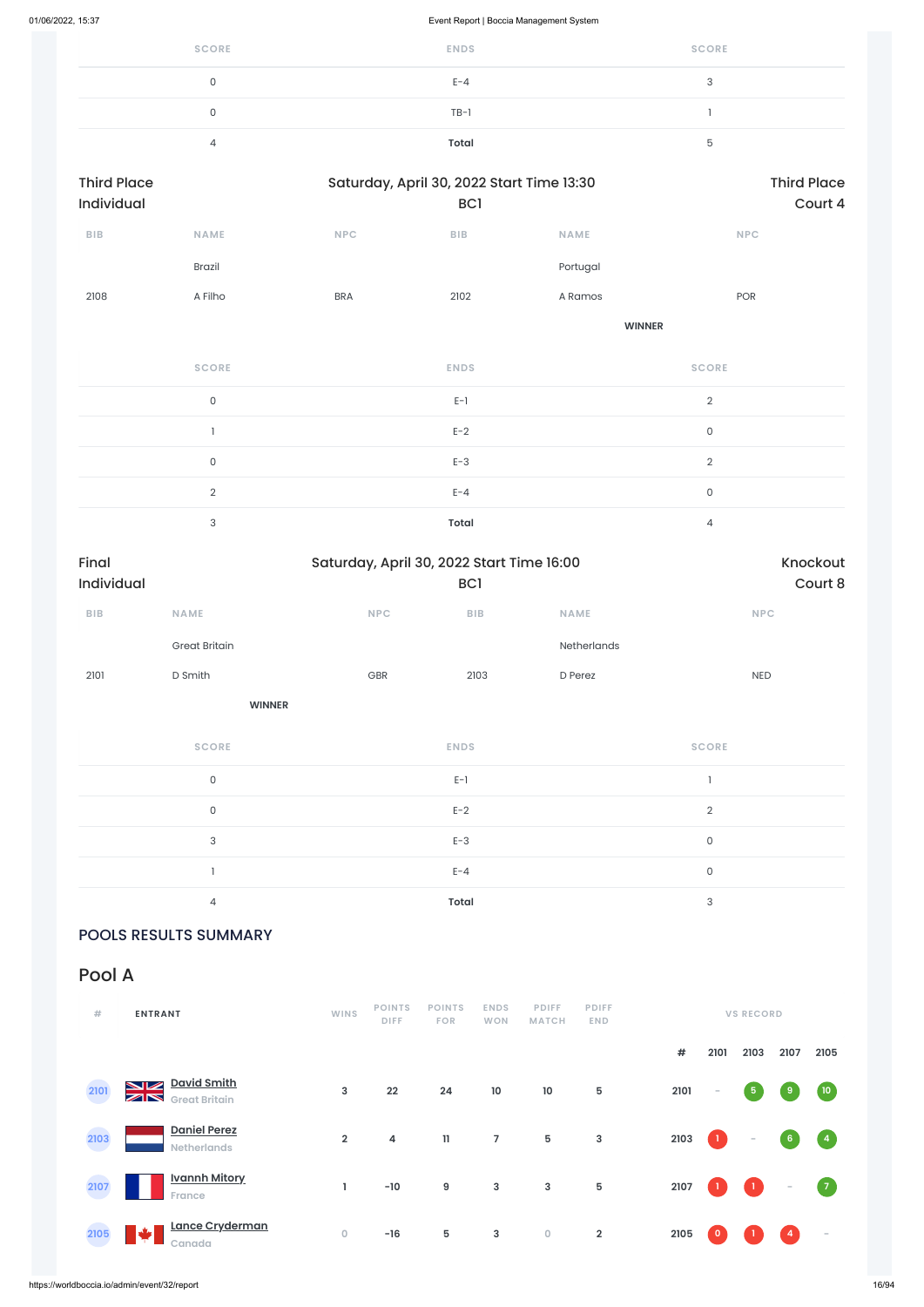### FINAL STANDINGS

|                |                     |                      |               | <b>POOL POINTS</b>   |              | <b>KNOCKOUT POINTS</b> |                  |                      |               |
|----------------|---------------------|----------------------|---------------|----------------------|--------------|------------------------|------------------|----------------------|---------------|
| #              | <b>NAME</b>         | <b>COUNTRY</b>       | <b>POINTS</b> | <b>NORMALIZATION</b> | <b>BONUS</b> | <b>PROGRESS</b>        | <b>KNOCKOUTS</b> | <b>PARTICIPATION</b> | <b>TOTAL</b>  |
|                | David Smith         | <b>GREAT BRITAIN</b> | 3             | 0                    | 0            | $\overline{2}$         | 7                |                      | 13            |
| $\overline{2}$ | <b>Daniel Perez</b> | NETHERLANDS          | 2             | $\mathsf O$          | $\mathsf O$  | $\overline{2}$         | $\overline{4}$   |                      | 9             |
| 3              | André Ramos         | <b>PORTUGAL</b>      | 2             | 0                    | $\mathbf 0$  | $\overline{2}$         | $\overline{2}$   |                      | 7             |
| 4              | André Luiz Filho    | <b>BRAZIL</b>        | 3             | $\mathsf O$          | $\mathsf O$  | $\overline{2}$         | $\mathbf 0$      |                      | 6             |
| 5              | Tomas Kral          | <b>SLOVAKIA</b>      |               | $\mathsf O$          | $\mathsf O$  | $\mathsf{O}$           | $\mathsf{O}$     |                      | 2             |
| 6              | Ivannh Mitory       | <b>FRANCE</b>        |               | 0                    | $\mathsf O$  | $\mathbf{0}$           | $\mathbf{0}$     |                      | $\mathcal{D}$ |
| $\overline{7}$ | Mauricia Ibarbura   | <b>ADCENTINIA</b>    | $\cap$        | $\cap$               | $\cap$       | $\cap$                 | $\cap$           |                      |               |

|      | Pool B                                        |                     |                              |                      |                           |                              |                            |      |                          |                          |                 |                                                      |
|------|-----------------------------------------------|---------------------|------------------------------|----------------------|---------------------------|------------------------------|----------------------------|------|--------------------------|--------------------------|-----------------|------------------------------------------------------|
| #    | <b>ENTRANT</b>                                | <b>WINS</b>         | <b>POINTS</b><br><b>DIFF</b> | <b>POINTS</b><br>FOR | <b>ENDS</b><br><b>WON</b> | <b>PDIFF</b><br><b>MATCH</b> | <b>PDIFF</b><br><b>END</b> |      |                          | <b>VS RECORD</b>         |                 |                                                      |
|      |                                               |                     |                              |                      |                           |                              |                            | $\#$ | 2108                     | 2102                     | 2104            | 2106                                                 |
| 2108 | <b>André Luiz Filho</b><br>6<br><b>Brazil</b> | $\mathsf 3$         | $\overline{\mathbf{4}}$      | $\boldsymbol{9}$     | $\overline{7}$            | $\mathbf{3}$                 | $\overline{\mathbf{2}}$    | 2108 | $\overline{\phantom{a}}$ | $\overline{4}$           | $\overline{2}$  | 3 <sup>°</sup>                                       |
|      | <b>André Ramos</b>                            |                     |                              |                      |                           |                              |                            |      |                          |                          |                 |                                                      |
| 2102 | ¢<br>Portugal                                 | $\overline{2}$      | 6                            | 15                   | $\overline{7}$            | ${\bf 5}$                    | ${\bf 5}$                  | 2102 | $\bf{1}$                 | $\overline{\phantom{a}}$ | $6\phantom{.}6$ | $\left( 8\right)$                                    |
| 2104 | <b>Tomas Kral</b><br>Q<br>Slovakia            | $\mathbf 1$         | $\overline{\mathbf{2}}$      | $\mathbf{H}$         | $\,$ 6 $\,$               | $\overline{7}$               | 4                          | 2104 | $\overline{2}$           | $\mathbf{1}$             |                 | $\begin{array}{ c c } \hline 8 \ \hline \end{array}$ |
| 2106 | <b>Mauricio Ibarbure</b><br>۰<br>Argentina    | $\mathsf{O}\xspace$ | $-12$                        | $\overline{7}$       | 4                         | $\mathsf O$                  | 4                          | 2106 | $\overline{2}$           |                          |                 |                                                      |

## ROUNDS RESULTS SUMMARY Individual - BC1 Male

### Semi-Final

| 2108               | André Luiz Filho | <b>BRA</b> | $3 - 4*$      | 2102       | André Ramos         | POR        |
|--------------------|------------------|------------|---------------|------------|---------------------|------------|
| <b>BIB</b>         | <b>SIDE</b>      | <b>NPC</b> | <b>RESULT</b> | <b>BIB</b> | <b>SIDE</b>         | <b>NPC</b> |
| <b>Third Place</b> |                  |            |               |            |                     |            |
| 2101               | David Smith      | GBR        | $4* - 3$      | 2103       | <b>Daniel Perez</b> | <b>NED</b> |
| <b>BIB</b>         | <b>SIDE</b>      | <b>NPC</b> | <b>RESULT</b> | <b>BIB</b> | <b>SIDE</b>         | <b>NPC</b> |
| Final              |                  |            |               |            |                     |            |
| 2108               | André Luiz Filho | <b>BRA</b> | $4 - 4*$      | 2103       | <b>Daniel Perez</b> | <b>NED</b> |
| 2101               | David Smith      | GBR        | $5* - 3$      | 2102       | André Ramos         | POR        |
| <b>BIB</b>         | <b>SIDE</b>      | <b>NPC</b> | <b>RESULT</b> | <b>BIB</b> | <b>SIDE</b>         | <b>NPC</b> |

### BC2 Female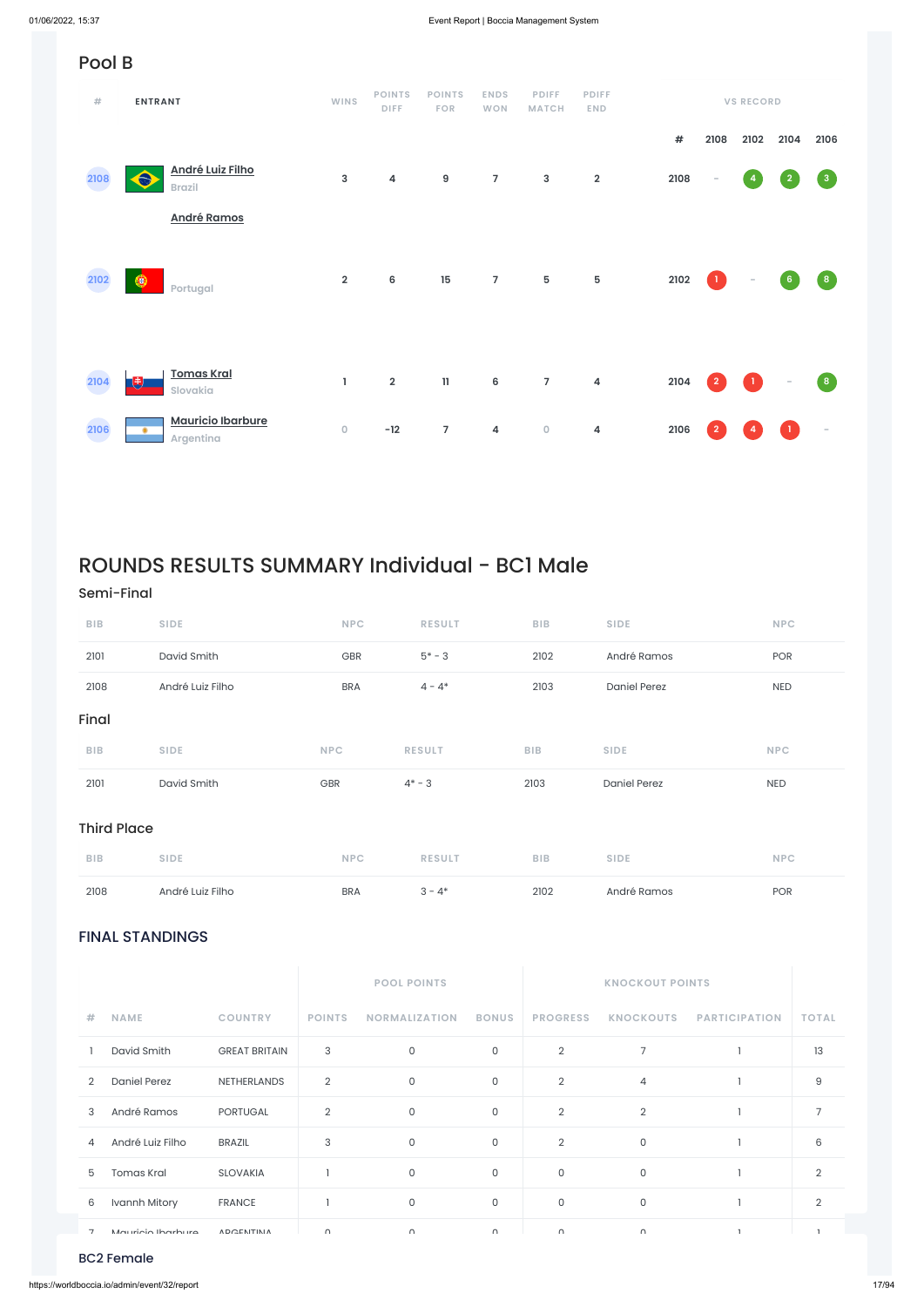### MATCHES

| <b>Round Robin</b><br>Individual |                | Wednesday, April 27, 2022 Start Time 14:35 | BC <sub>2</sub> |                      | Pool A<br>Court 7   |  |  |
|----------------------------------|----------------|--------------------------------------------|-----------------|----------------------|---------------------|--|--|
| ${\sf B}{\sf I}{\sf B}$          | <b>NAME</b>    | NPC                                        | BIB             | <b>NAME</b>          | <b>NPC</b>          |  |  |
|                                  | Portugal       |                                            |                 | <b>United States</b> |                     |  |  |
| 1201                             | C Gonçalves    | POR                                        | 1205            | M Lynch              | USA                 |  |  |
|                                  | <b>WINNER</b>  |                                            |                 |                      |                     |  |  |
|                                  | <b>SCORE</b>   |                                            | <b>ENDS</b>     |                      | <b>SCORE</b>        |  |  |
|                                  |                |                                            | $E-1$           |                      | $\mathsf{O}\xspace$ |  |  |
|                                  |                |                                            | $E-2$           |                      | $\mathsf{O}\xspace$ |  |  |
|                                  | $\overline{4}$ |                                            | $E-3$           |                      | $\mathsf{O}\xspace$ |  |  |
|                                  | $\overline{2}$ |                                            | $E - 4$         |                      | $\mathsf{O}\xspace$ |  |  |
|                                  | $\,8\,$        |                                            | <b>Total</b>    |                      | $\mathsf{O}\xspace$ |  |  |

| <b>Round Robin</b><br>Individual |                      |            | BC <sub>2</sub>                                            | Thursday, April 28, 2022 Start Time 20:40 | Pool A<br>Court 8 |                   |  |
|----------------------------------|----------------------|------------|------------------------------------------------------------|-------------------------------------------|-------------------|-------------------|--|
| ${\sf B}{\sf I}{\sf B}$          | <b>NAME</b>          | <b>NPC</b> | <b>BIB</b>                                                 | <b>NAME</b>                               |                   | NPC               |  |
|                                  | <b>United States</b> |            |                                                            | Slovakia                                  |                   |                   |  |
| 1205                             | M Lynch              | <b>USA</b> | 1203                                                       | K Kudlacova                               | SVK               |                   |  |
|                                  |                      |            |                                                            | <b>WINNER</b>                             |                   |                   |  |
|                                  | <b>SCORE</b>         |            | <b>ENDS</b>                                                |                                           | <b>SCORE</b>      |                   |  |
|                                  | $\mathsf{O}\xspace$  |            | $E-1$                                                      |                                           | $\overline{2}$    |                   |  |
|                                  | $\mathsf{O}\xspace$  |            | $E-2$                                                      |                                           | 5                 |                   |  |
|                                  | $\mathsf{O}\xspace$  |            | $E-3$                                                      |                                           | $\mathbf{1}$      |                   |  |
|                                  | $\mathsf{O}\xspace$  |            | $E - 4$                                                    |                                           | $\mathbb{I}$      |                   |  |
|                                  | $\mathsf{O}\xspace$  |            | <b>Total</b>                                               |                                           | $\hbox{9}$        |                   |  |
| <b>Round Robin</b><br>Individual |                      |            | Friday, April 29, 2022 Start Time 13:30<br>BC <sub>2</sub> |                                           |                   | Pool A<br>Court 3 |  |
| ${\sf B}{\sf I}{\sf B}$          | <b>NAME</b>          | <b>NPC</b> | <b>BIB</b>                                                 | <b>NAME</b>                               | <b>NPC</b>        |                   |  |
|                                  | Portugal             |            |                                                            | Slovakia                                  |                   |                   |  |

1201 C Gonçalves POR 1203 K Kudlacova SVK

**WINNER**

| <b>Round Robin</b><br>Individual | BC <sub>2</sub> | Wednesday, April 27, 2022 Start Time 14:35 | Pool B<br>Court 8 |
|----------------------------------|-----------------|--------------------------------------------|-------------------|
|                                  |                 |                                            |                   |
| 11                               | <b>Total</b>    | 0                                          |                   |
| 4                                | $E - 4$         | $\mathsf O$                                |                   |
| 3                                | $E-3$           | $\mathsf O$                                |                   |
| 3                                | $E-2$           | $\mathsf 0$                                |                   |
|                                  | $E-1$           | 0                                          |                   |
| <b>SCORE</b>                     | <b>ENDS</b>     | <b>SCORE</b>                               |                   |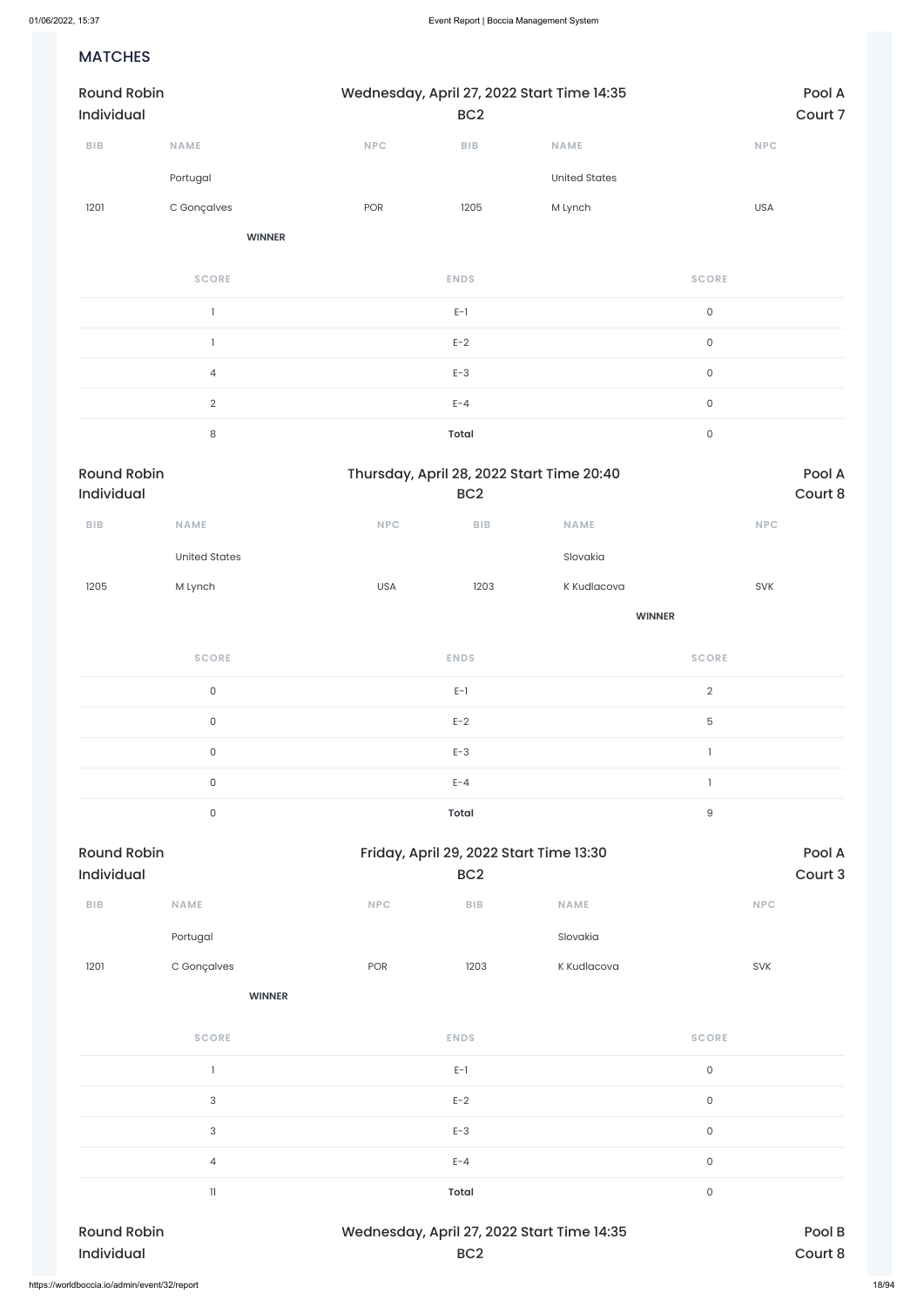|                                  |                     |            |                 | $\sim$                                    |               |                           |                       |                     |
|----------------------------------|---------------------|------------|-----------------|-------------------------------------------|---------------|---------------------------|-----------------------|---------------------|
| <b>BIB</b>                       | <b>NAME</b>         | <b>NPC</b> | <b>BIB</b>      | <b>NAME</b>                               |               |                           | <b>NPC</b>            |                     |
|                                  | Ecuador             |            |                 | Netherlands                               |               |                           |                       |                     |
| 1202                             | J Leon              | ECU        | 1206            | C Van Engelen                             |               |                           | NED                   |                     |
|                                  |                     |            |                 |                                           | <b>WINNER</b> |                           |                       |                     |
|                                  | <b>SCORE</b>        |            | <b>ENDS</b>     |                                           |               | <b>SCORE</b>              |                       |                     |
|                                  | $\mathsf{O}\xspace$ |            | $E-1$           |                                           |               | $\mathbf{I}$              |                       |                     |
|                                  | $\sqrt{2}$          |            | $E-2$           |                                           |               | $\mathsf{O}$              |                       |                     |
|                                  | $\mathsf{O}\xspace$ |            | $E-3$           |                                           |               | $\mathbbm{1}$             |                       |                     |
|                                  | $\mathsf{O}\xspace$ |            | $E - 4$         |                                           |               | $\mathbf{1}$              |                       |                     |
|                                  | $\overline{2}$      |            | <b>Total</b>    |                                           |               | $\ensuremath{\mathsf{3}}$ |                       |                     |
| <b>Round Robin</b><br>Individual |                     |            | BC <sub>2</sub> | Thursday, April 28, 2022 Start Time 20:40 |               |                           |                       | Pool B<br>Court 3   |
| ${\sf B}{\sf I}{\sf B}$          | NAME                |            | NPC             | BIB                                       | NAME          |                           | <b>NPC</b>            |                     |
|                                  | Netherlands         |            |                 |                                           | Canada        |                           |                       |                     |
| 1206                             | C Van Engelen       |            | <b>NED</b>      | 1204                                      | K Collins     |                           | $\mathsf{CAN}\xspace$ |                     |
|                                  | <b>WINNER</b>       |            |                 |                                           |               |                           |                       |                     |
|                                  | <b>SCORE</b>        |            | <b>ENDS</b>     |                                           |               | <b>SCORE</b>              |                       |                     |
|                                  | $\mathsf{O}$        |            | $E-1$           |                                           |               | $\mathbf{1}$              |                       |                     |
|                                  | $\mathsf{O}$        |            | $E-2$           |                                           |               | $\sqrt{2}$                |                       |                     |
|                                  | $\overline{4}$      |            | $E-3$           |                                           |               | $\mathsf{O}$              |                       |                     |
|                                  | $\sqrt{2}$          |            | $E - 4$         |                                           |               | $\mathsf{O}$              |                       |                     |
|                                  | $\mathsf 6$         |            | <b>Total</b>    |                                           |               | $\ensuremath{\mathsf{3}}$ |                       |                     |
| Semi Final<br>Individual         |                     |            | BC <sub>2</sub> | Friday, April 29, 2022 Start Time 19:20   |               |                           |                       | Knockout<br>Court 8 |
| ${\sf B}{\sf I}{\sf B}$          | NAME                |            | NPC             | BIB                                       | NAME          |                           | <b>NPC</b>            |                     |
|                                  | Portugal            |            |                 |                                           | Canada        |                           |                       |                     |
| 1201                             | C Gonçalves         |            | POR             | 1204                                      | K Collins     |                           | ${\sf CAN}$           |                     |
|                                  | <b>WINNER</b>       |            |                 |                                           |               |                           |                       |                     |
|                                  | <b>SCORE</b>        |            | <b>ENDS</b>     |                                           |               | <b>SCORE</b>              |                       |                     |

 $E-I$  0

|                                              |                           |                                         | $E-2$           |             | $\mathsf O$  |                     |
|----------------------------------------------|---------------------------|-----------------------------------------|-----------------|-------------|--------------|---------------------|
|                                              | $\ensuremath{\mathsf{3}}$ |                                         | $E-3$           |             | $\mathsf O$  |                     |
|                                              | $\overline{2}$            |                                         | $E - 4$         |             | $\mathsf O$  |                     |
|                                              | 9                         |                                         | Total           |             | $\mathsf{O}$ |                     |
| <b>Semi Final</b><br>Individual              |                           | Friday, April 29, 2022 Start Time 19:20 | BC <sub>2</sub> |             |              | Knockout<br>Court 7 |
| <b>BIB</b>                                   | <b>NAME</b>               | <b>NPC</b>                              | <b>BIB</b>      | <b>NAME</b> |              | <b>NPC</b>          |
|                                              | Netherlands               |                                         |                 | Slovakia    |              |                     |
| 1206                                         | C Van Engelen             | <b>NED</b>                              | 1203            | K Kudlacova |              | SVK                 |
| https://worldboccia.io/admin/event/32/report |                           |                                         |                 |             |              |                     |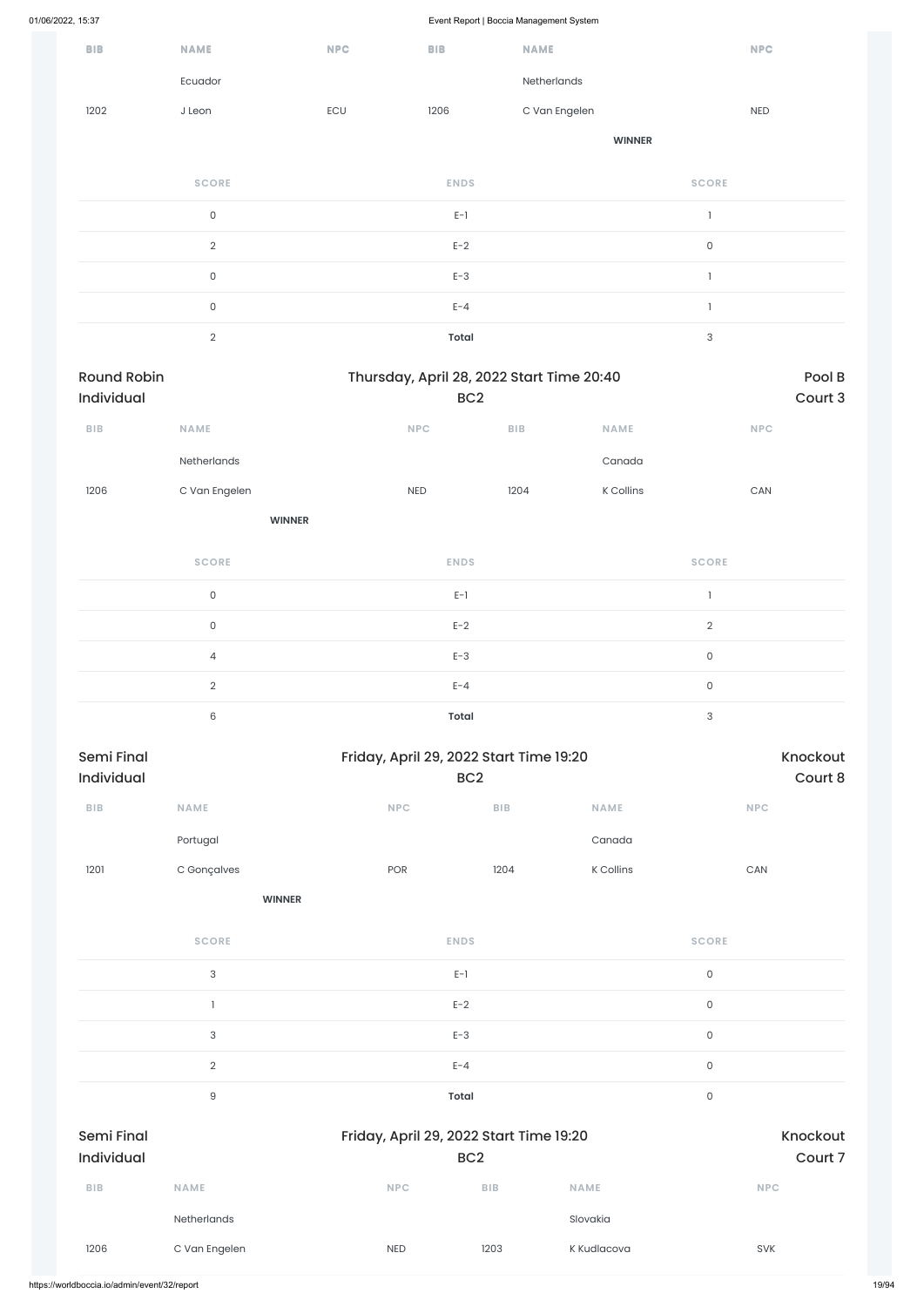| BIB | NAME           | <b>NPC</b> | <b>BIB</b>   | NAME | <b>NPC</b>                |
|-----|----------------|------------|--------------|------|---------------------------|
|     | <b>WINNER</b>  |            |              |      |                           |
|     | <b>SCORE</b>   |            | <b>ENDS</b>  |      | <b>SCORE</b>              |
|     | $\overline{2}$ |            | $E-1$        |      | $\mathsf O$               |
|     | 0              |            | $E-2$        |      | $\ensuremath{\mathsf{3}}$ |
|     | $\,6\,$        |            | $E-3$        |      | $\mathsf O$               |
|     |                |            | $E - 4$      |      | $\mathsf O$               |
|     | $\mathsf g$    |            | <b>Total</b> |      | $\ensuremath{\mathsf{3}}$ |

| <b>Third Place</b><br>Individual |                     |            | Saturday, April 30, 2022 Start Time 13:30<br>BC <sub>2</sub> |               | <b>Third Place</b><br>Court 6 |                     |  |
|----------------------------------|---------------------|------------|--------------------------------------------------------------|---------------|-------------------------------|---------------------|--|
| ${\sf B}{\sf I}{\sf B}$          | NAME                | <b>NPC</b> | BIB                                                          | <b>NAME</b>   | <b>NPC</b>                    |                     |  |
|                                  | Canada              |            |                                                              | Slovakia      |                               |                     |  |
| 1204                             | K Collins           | CAN        | 1203                                                         | K Kudlacova   | SVK                           |                     |  |
|                                  | <b>WINNER</b>       |            |                                                              |               |                               |                     |  |
|                                  | <b>SCORE</b>        |            | <b>ENDS</b>                                                  |               | <b>SCORE</b>                  |                     |  |
|                                  | $\mathsf{O}\xspace$ |            | $\mathsf{E}\text{-}\mathsf{I}$                               |               | $\mathbf{I}$                  |                     |  |
|                                  | $\mathsf{O}\xspace$ |            | $E-2$                                                        |               | $\mathbf{1}$                  |                     |  |
|                                  | $\mathsf{O}\xspace$ |            | $E-3$                                                        |               | $\mathbb{I}$                  |                     |  |
|                                  | $\overline{4}$      |            | $E - 4$                                                      |               | $\mathsf{O}\xspace$           |                     |  |
|                                  | $\overline{4}$      |            | <b>Total</b>                                                 |               | $\ensuremath{\mathsf{3}}$     |                     |  |
| Final<br>Individual              |                     |            | Saturday, April 30, 2022 Start Time 18:30<br>BC <sub>2</sub> |               |                               | Knockout<br>Court 6 |  |
| ${\sf B}{\sf I}{\sf B}$          | <b>NAME</b>         | <b>NPC</b> | ${\sf B}{\sf I}{\sf B}$                                      | NAME          | NPC                           |                     |  |
|                                  | Portugal            |            |                                                              | Netherlands   |                               |                     |  |
| 1201                             | C Gonçalves         | POR        | 1206                                                         | C Van Engelen | $\sf NED$                     |                     |  |
|                                  | <b>WINNER</b>       |            |                                                              |               |                               |                     |  |
|                                  | <b>SCORE</b>        |            | <b>ENDS</b>                                                  |               | <b>SCORE</b>                  |                     |  |
|                                  | $\mathsf{O}\xspace$ |            | $E-1$                                                        |               | $\mathbf{1}$                  |                     |  |
|                                  | $\mathbbm{1}$       |            | $E-2$                                                        |               | $\mathbf{I}$                  |                     |  |

 $E-3$  D  $D$  D  $D$  D  $D$  D  $D$  D  $D$  D  $D$  D  $D$  D  $D$  D  $D$  D  $D$  D  $D$  D  $D$  D  $D$  D  $D$  D  $D$  D  $D$  D  $D$  D  $D$  D  $D$  D  $D$  D  $D$  D  $D$  D  $D$  D  $D$  D  $D$  D  $D$  D  $D$  D  $D$  D  $D$  D  $D$  D  $D$  D  $D$  D  $D$  D  $D$  D  $D$  D  $D$ 

|                |                              | $E - 4$                     |                           |                              |                            |                           |                          |      |                  |
|----------------|------------------------------|-----------------------------|---------------------------|------------------------------|----------------------------|---------------------------|--------------------------|------|------------------|
|                |                              | <b>Total</b>                |                           |                              |                            | $\ensuremath{\mathsf{3}}$ |                          |      |                  |
|                |                              |                             |                           |                              |                            |                           |                          |      |                  |
|                |                              |                             |                           |                              |                            |                           |                          |      |                  |
| <b>WINS</b>    | <b>POINTS</b><br><b>DIFF</b> | <b>POINTS</b><br><b>FOR</b> | <b>ENDS</b><br><b>WON</b> | <b>PDIFF</b><br><b>MATCH</b> | <b>PDIFF</b><br><b>END</b> |                           |                          |      |                  |
|                |                              |                             |                           |                              |                            | #                         | 1201                     | 1203 | 1205             |
| $\overline{2}$ | 19                           | 19                          | 8                         | $\mathbf{1}$                 | 4                          | 1201                      | $\overline{\phantom{a}}$ | -11  | $\left  \right $ |
|                |                              |                             |                           |                              |                            |                           |                          |      | <b>VS RECORD</b> |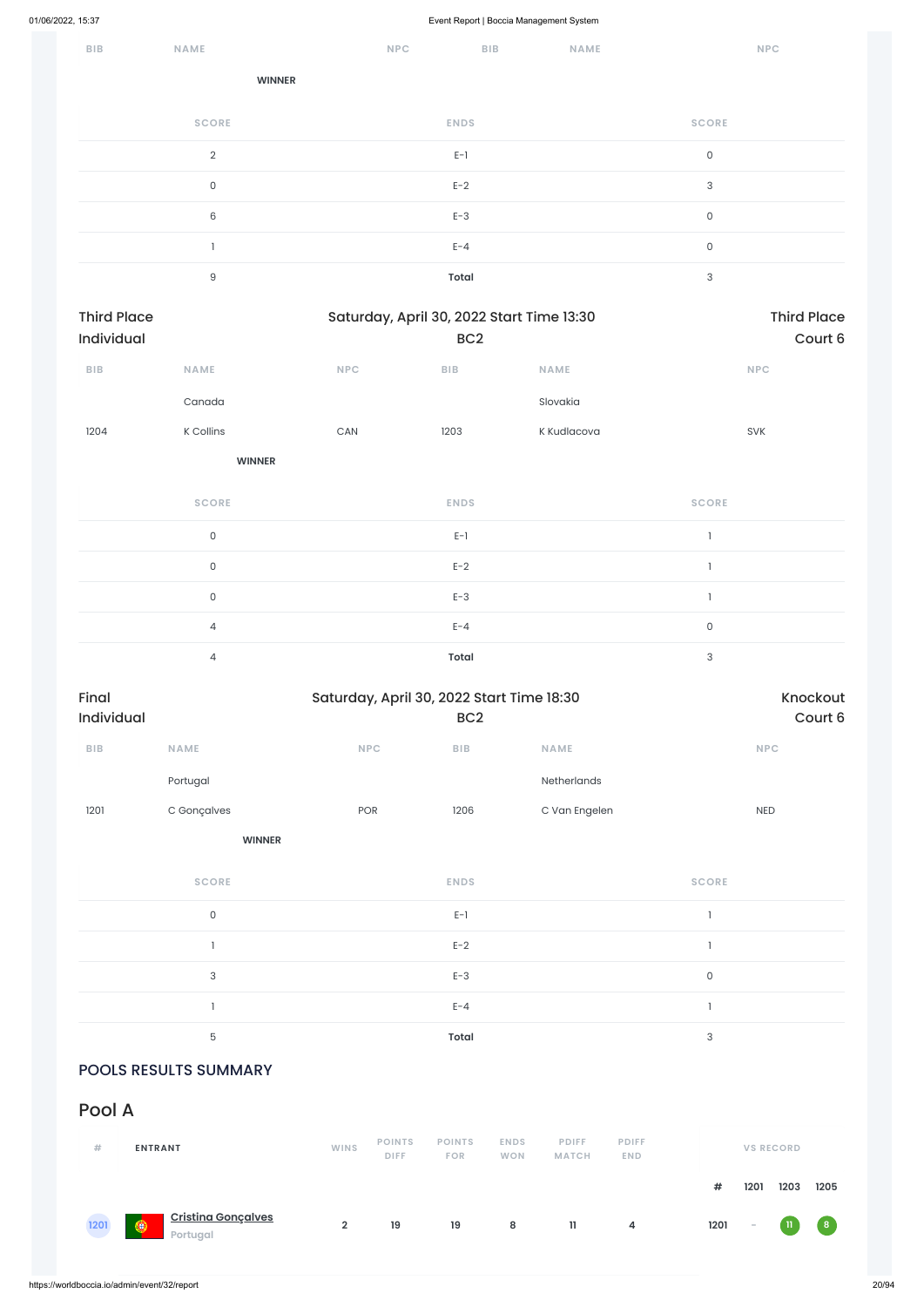### FINAL STANDINGS

|                |                      |                      |                | <b>POOL POINTS</b>   |              |                 | <b>KNOCKOUT POINTS</b> |                      |                |
|----------------|----------------------|----------------------|----------------|----------------------|--------------|-----------------|------------------------|----------------------|----------------|
| #              | <b>NAME</b>          | <b>COUNTRY</b>       | <b>POINTS</b>  | <b>NORMALIZATION</b> | <b>BONUS</b> | <b>PROGRESS</b> | <b>KNOCKOUTS</b>       | <b>PARTICIPATION</b> | <b>TOTAL</b>   |
|                | Cristina Gonçalves   | PORTUGAL             | $\overline{2}$ | $\mathbf 0$          | $\mathsf O$  | $\overline{2}$  | 7                      |                      | 12             |
| $\overline{2}$ | Chantal Van Engelen  | NETHERLANDS          | $\overline{2}$ | $\mathbf 0$          | $\mathsf{O}$ | $\overline{2}$  | 4                      |                      | 9              |
| 3              | Kristyn Collins      | CANADA               |                | $\mathsf{O}$         | $\mathsf O$  | $\overline{2}$  | $\overline{2}$         |                      | 6              |
| 4              | Kristina Kudlacova   | <b>SLOVAKIA</b>      |                | $\mathbf 0$          | $\mathsf O$  | $\overline{2}$  | $\mathsf{O}$           |                      | $\overline{4}$ |
| 5              | Joselyn Michael Leon | <b>ECUADOR</b>       | $\mathbf 0$    | $\mathsf{O}$         | $\circ$      | $\mathbf 0$     | $\mathsf{O}$           |                      |                |
| 6              | Michele Lynch        | <b>UNITED STATES</b> | 0              | 0                    | $\mathsf{O}$ | 0               | $\mathsf{O}$           |                      |                |

| #      | <b>ENTRANT</b>                                   | <b>WINS</b>    | <b>POINTS</b><br><b>DIFF</b> | <b>POINTS</b><br><b>FOR</b> | <b>ENDS</b><br><b>WON</b> | <b>PDIFF</b><br><b>MATCH</b> | <b>PDIFF</b><br><b>END</b> |      | <b>VS RECORD</b>         |                 |                                   |
|--------|--------------------------------------------------|----------------|------------------------------|-----------------------------|---------------------------|------------------------------|----------------------------|------|--------------------------|-----------------|-----------------------------------|
| 1203   | <b>Kristina Kudlacova</b><br>Đ<br>Slovakia       | 1              | $-2$                         | $\boldsymbol{9}$            | 4                         | 9                            | ${\bf 5}$                  | 1203 | $\overline{\mathbf{0}}$  | $\sim$          | $\boxed{9}$                       |
| Pool B | <b>Michele Lynch</b><br><b>United States</b>     | $\mathsf O$    | $-17$                        | $\mathbf 0$                 | $\circ$                   | $\mathsf O$                  | $\mathsf{O}\xspace$        | 1205 | $\mathbf{o}$             | $\bullet$       | $\overline{\phantom{a}}$          |
| #      | <b>ENTRANT</b>                                   | <b>WINS</b>    | <b>POINTS</b><br><b>DIFF</b> | <b>POINTS</b><br><b>FOR</b> | <b>ENDS</b><br><b>WON</b> | <b>PDIFF</b><br><b>MATCH</b> | <b>PDIFF</b><br><b>END</b> |      | <b>VS RECORD</b>         |                 |                                   |
|        |                                                  |                |                              |                             |                           |                              |                            |      |                          |                 |                                   |
|        |                                                  |                |                              |                             |                           |                              |                            | #    | 1206                     | 1204            | 1202                              |
| 1206   | <b>Chantal Van Engelen</b><br><b>Netherlands</b> | $\overline{2}$ | $\overline{\mathbf{4}}$      | $\boldsymbol{9}$            | $5\phantom{.0}$           | 3                            | 4                          | 1206 | $\overline{\phantom{a}}$ | $6\phantom{.}6$ | $\sqrt{3}$                        |
| 1204   | <b>Kristyn Collins</b><br>◆<br>Canada            | J              | $\mathbf{3}$                 | $\boldsymbol{9}$            | $\mathbf{3}$              | $\mathsf{O}\xspace$          | $\overline{2}$             | 1204 | $\overline{3}$           | $\sim$          | $\begin{bmatrix} 6 \end{bmatrix}$ |

## ROUNDS RESULTS SUMMARY Individual - BC2 Female

### Semi-Final

| 1204               | Kristyn Collins     | CAN        | $4* - 3$      | 1203       | Kristina Kudlacova  | <b>SVK</b> |
|--------------------|---------------------|------------|---------------|------------|---------------------|------------|
| <b>BIB</b>         | <b>SIDE</b>         | <b>NPC</b> | <b>RESULT</b> | <b>BIB</b> | <b>SIDE</b>         | <b>NPC</b> |
| <b>Third Place</b> |                     |            |               |            |                     |            |
| 1201               | Cristina Gonçalves  | POR        | $5* - 3$      | 1206       | Chantal Van Engelen | <b>NED</b> |
| <b>BIB</b>         | <b>SIDE</b>         | <b>NPC</b> | <b>RESULT</b> | <b>BIB</b> | <b>SIDE</b>         | <b>NPC</b> |
| Final              |                     |            |               |            |                     |            |
| 1206               | Chantal Van Engelen | <b>NED</b> | $9* - 3$      | 1203       | Kristina Kudlacova  | <b>SVK</b> |
| 1201               | Cristina Gonçalves  | <b>POR</b> | $9* - 0$      | 1204       | Kristyn Collins     | CAN        |
| <b>BIB</b>         | <b>SIDE</b>         | <b>NPC</b> | <b>RESULT</b> | <b>BIB</b> | <b>SIDE</b>         | <b>NPC</b> |

### BC2 Male

### MATCHES

Round Robin **Round Robin Thursday, April 28, 2022 Start Time 18:30** Pool A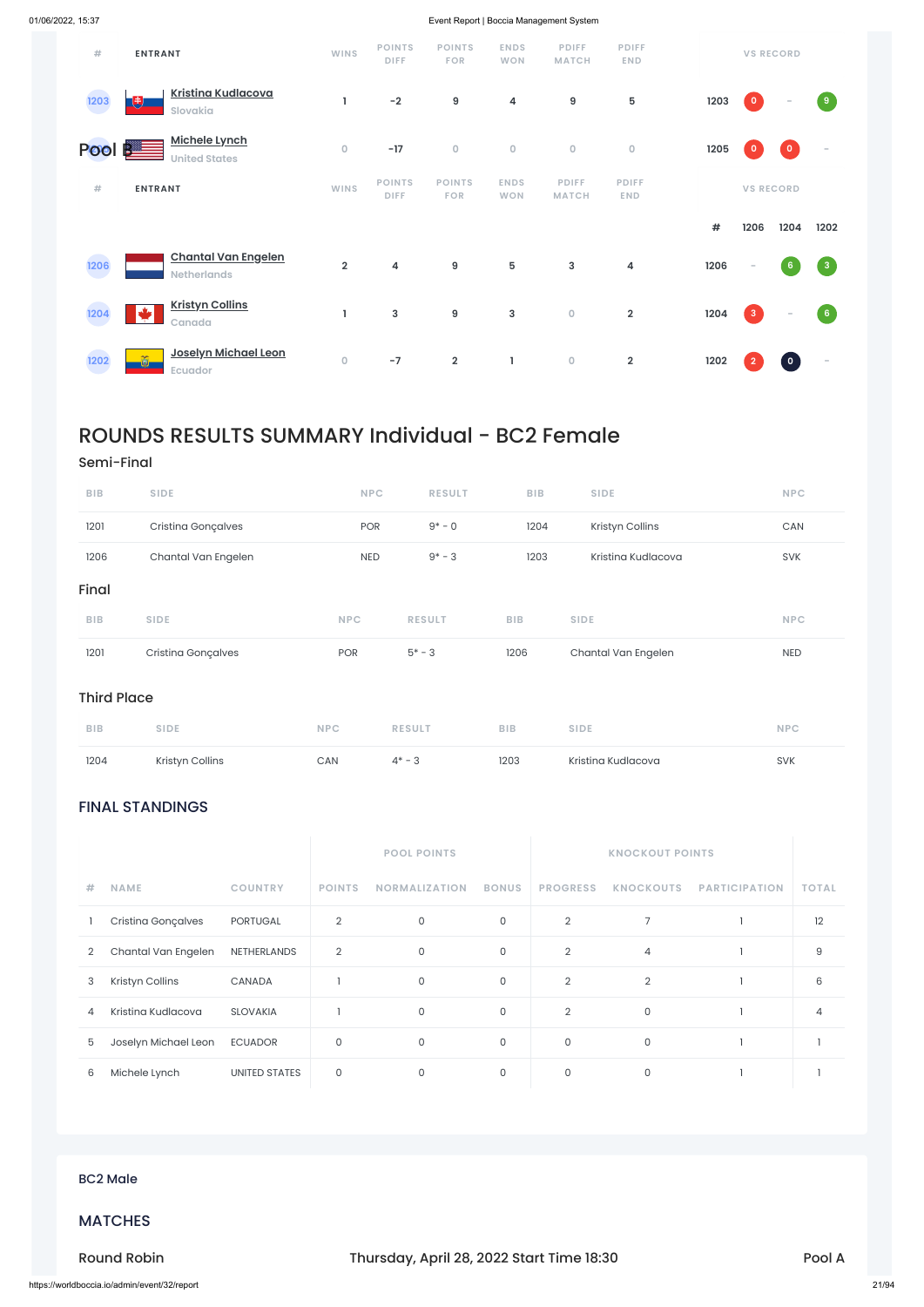| 01/06/2022, 15:38 |                    |                 |                                           | Event Report   Boccia Management System |                                            |                     |            |         |
|-------------------|--------------------|-----------------|-------------------------------------------|-----------------------------------------|--------------------------------------------|---------------------|------------|---------|
|                   | Individual         |                 |                                           | BC <sub>2</sub>                         |                                            |                     |            | Court 3 |
|                   | <b>BIB</b>         | <b>NAME</b>     | NPC                                       | ${\sf B}{\sf I}{\sf B}$                 | NAME                                       |                     | <b>NPC</b> |         |
|                   |                    | <b>Brazil</b>   |                                           |                                         | <b>Great Britain</b>                       |                     |            |         |
|                   | 2201               | M Santos        | <b>BRA</b>                                | 2214                                    | R Saraj                                    |                     | GBR        |         |
|                   |                    | <b>WINNER</b>   |                                           |                                         |                                            |                     |            |         |
|                   |                    | <b>SCORE</b>    |                                           | <b>ENDS</b>                             |                                            | <b>SCORE</b>        |            |         |
|                   |                    | 5               |                                           | $E-1$                                   |                                            | $\mathsf{O}\xspace$ |            |         |
|                   |                    | $\mathbf{I}$    |                                           | $E-2$                                   |                                            | $\mathsf{O}\xspace$ |            |         |
|                   |                    | $\mathbf{1}$    |                                           | $E-3$                                   |                                            | $\mathsf{O}\xspace$ |            |         |
|                   |                    | 1               |                                           | $E - 4$                                 |                                            | $\mathsf{O}\xspace$ |            |         |
|                   |                    | $\,8\,$         |                                           | <b>Total</b>                            |                                            | $\mathsf O$         |            |         |
|                   | <b>Round Robin</b> |                 | Thursday, April 28, 2022 Start Time 18:30 |                                         |                                            |                     |            | Pool A  |
|                   | Individual         |                 |                                           | BC <sub>2</sub>                         |                                            |                     |            | Court 4 |
|                   | BIB                | NAME            | NPC                                       | ${\sf BIB}$                             | NAME                                       |                     | NPC        |         |
|                   |                    | Netherlands     |                                           |                                         | Brazil                                     |                     |            |         |
|                   | 2208               | <b>B</b> Meints | <b>NED</b>                                | 2209                                    | I Saraiva Da Silva                         |                     | <b>BRA</b> |         |
|                   |                    | <b>WINNER</b>   |                                           |                                         |                                            |                     |            |         |
|                   |                    | <b>SCORE</b>    |                                           | <b>ENDS</b>                             |                                            | <b>SCORE</b>        |            |         |
|                   |                    | $\mathsf{O}$    |                                           | $E-1$                                   |                                            | $\overline{2}$      |            |         |
|                   |                    | $\sqrt{2}$      |                                           | $E-2$                                   |                                            | $\mathsf{O}\xspace$ |            |         |
|                   |                    | $\overline{2}$  |                                           | $E-3$                                   |                                            | $\mathsf{O}\xspace$ |            |         |
|                   |                    | $\mathsf{O}$    |                                           | $E - 4$                                 |                                            | $\mathbf{1}$        |            |         |
|                   |                    | $\overline{4}$  |                                           | Total                                   |                                            | $\sqrt{3}$          |            |         |
|                   | <b>Round Robin</b> |                 |                                           |                                         | Wednesday, April 27, 2022 Start Time 14:35 |                     |            | Pool A  |
|                   | Individual         |                 |                                           | BC <sub>2</sub>                         |                                            |                     |            | Court 1 |
|                   | <b>BIB</b>         | NAME            | <b>NPC</b>                                | ${\sf B}{\sf I}{\sf B}$                 | NAME                                       |                     | <b>NPC</b> |         |
|                   |                    | <b>Brazil</b>   |                                           |                                         | Brazil                                     |                     |            |         |
|                   | 2201               | M Santos        | <b>BRA</b>                                | 2209                                    | I Saraiva Da Silva                         |                     | <b>BRA</b> |         |
|                   |                    | <b>WINNER</b>   |                                           |                                         |                                            |                     |            |         |

**SCORE ENDS SCORE**

|                                  | Netherlands               |            |                 | <b>Great Britain</b>                       |             |                   |
|----------------------------------|---------------------------|------------|-----------------|--------------------------------------------|-------------|-------------------|
| <b>BIB</b>                       | <b>NAME</b>               | <b>NPC</b> | <b>BIB</b>      | <b>NAME</b>                                |             | <b>NPC</b>        |
| <b>Round Robin</b><br>Individual |                           |            | BC <sub>2</sub> | Wednesday, April 27, 2022 Start Time 14:35 |             | Pool A<br>Court 2 |
|                                  | $\ensuremath{\mathsf{3}}$ |            | <b>Total</b>    |                                            | $\sqrt{2}$  |                   |
|                                  | $\mathsf{O}\xspace$       |            | $E - 4$         |                                            |             |                   |
|                                  |                           |            | $E-3$           |                                            | $\mathsf O$ |                   |
|                                  | $\mathsf{O}$              |            | $E-2$           |                                            |             |                   |
|                                  | $\overline{2}$            |            | $E-1$           |                                            | 0           |                   |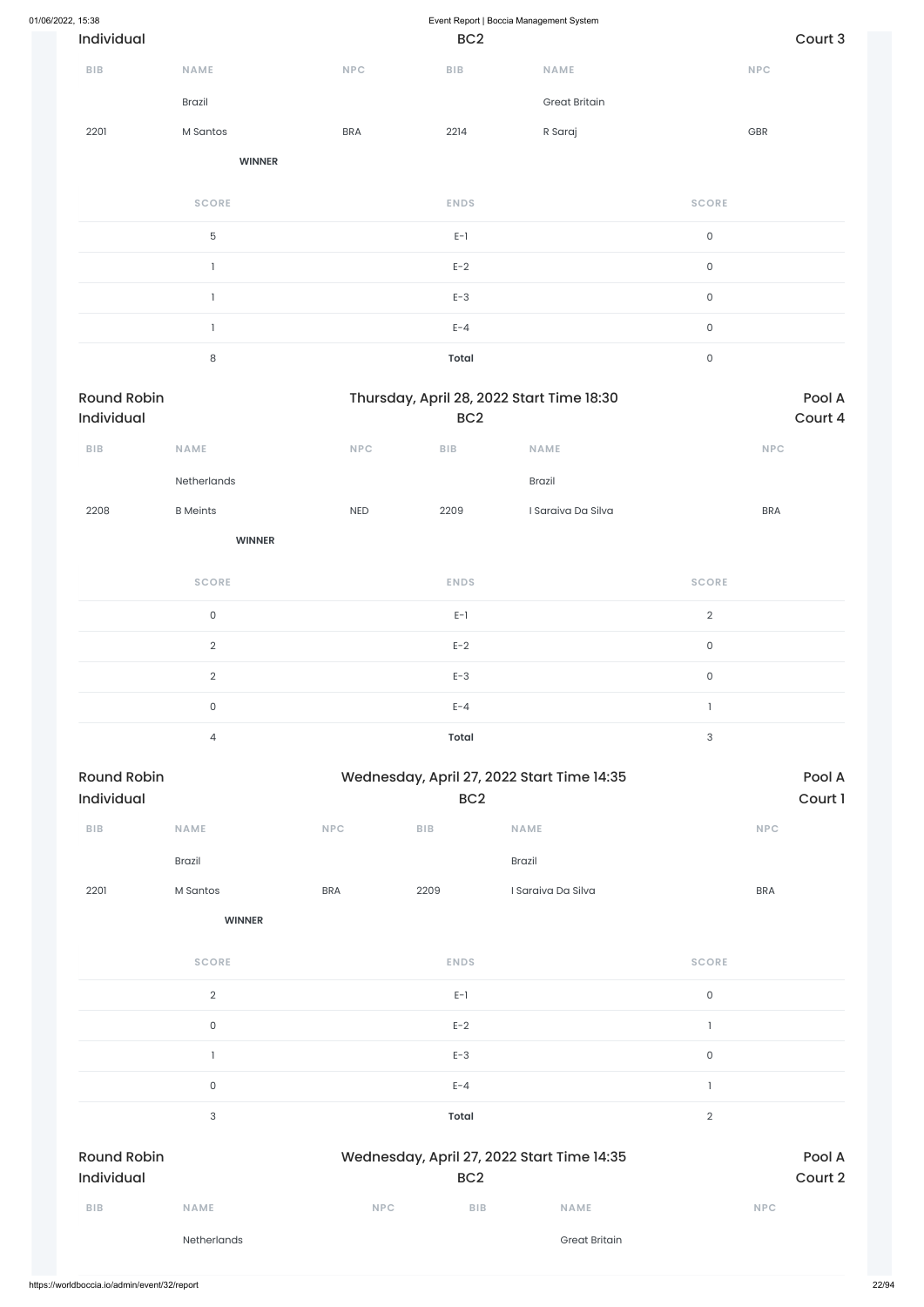| 01/06/2022, 15:38                |                     |            | Event Report   Boccia Management System                      |                      |                     |                   |
|----------------------------------|---------------------|------------|--------------------------------------------------------------|----------------------|---------------------|-------------------|
| BIB                              | NAME                | NPC        | ${\sf B}{\sf I}{\sf B}$                                      | <b>NAME</b>          | <b>NPC</b>          |                   |
| 2208                             | <b>B</b> Meints     | <b>NED</b> | 2214                                                         | R Saraj              | GBR                 |                   |
|                                  | <b>WINNER</b>       |            |                                                              |                      |                     |                   |
|                                  | <b>SCORE</b>        |            | <b>ENDS</b>                                                  |                      | <b>SCORE</b>        |                   |
|                                  | $\mathbf{I}$        |            | $E-1$                                                        |                      | $\mathsf{O}\xspace$ |                   |
|                                  | $\sqrt{3}$          |            | $E-2$                                                        |                      | $\mathsf{O}\xspace$ |                   |
|                                  | $\overline{4}$      |            | $E-3$                                                        |                      | $\mathsf{O}\xspace$ |                   |
|                                  | $\mathsf{O}\xspace$ |            | $E - 4$                                                      |                      | $\mathbbm{1}$       |                   |
|                                  | $\,8\,$             |            | <b>Total</b>                                                 |                      | $\mathbf{I}$        |                   |
| <b>Round Robin</b><br>Individual |                     |            | Thursday, April 28, 2022 Start Time 22:05<br>BC <sub>2</sub> |                      |                     | Pool A<br>Court 5 |
| ${\sf BIB}$                      | NAME                | NPC        | ${\sf B}{\sf I}{\sf B}$                                      | NAME                 | NPC                 |                   |
|                                  | Netherlands         |            |                                                              | Brazil               |                     |                   |
| 2208                             | <b>B</b> Meints     | NED        | 2201                                                         | M Santos             | <b>BRA</b>          |                   |
|                                  |                     |            |                                                              | <b>WINNER</b>        |                     |                   |
|                                  | <b>SCORE</b>        |            | <b>ENDS</b>                                                  |                      | <b>SCORE</b>        |                   |
|                                  | $\mathsf{O}\xspace$ |            | $E-1$                                                        |                      | $\mathbf{I}$        |                   |
|                                  | $\mathsf{O}\xspace$ |            | $E-2$                                                        |                      | $\mathbf 5$         |                   |
|                                  | $\mathsf{O}\xspace$ |            | $E-3$                                                        |                      | 3                   |                   |
|                                  | $\mathbf{1}$        |            | $E - 4$                                                      |                      | $\mathsf O$         |                   |
|                                  | $\mathbf{1}$        |            | <b>Total</b>                                                 |                      | $\hbox{9}$          |                   |
| <b>Round Robin</b><br>Individual |                     |            | Thursday, April 28, 2022 Start Time 22:05<br>BC <sub>2</sub> |                      |                     | Pool A<br>Court 6 |
| ${\sf BIB}$                      | NAME                | NPC        | BIB                                                          | NAME                 | <b>NPC</b>          |                   |
|                                  | Brazil              |            |                                                              | <b>Great Britain</b> |                     |                   |
| 2209                             | I Saraiva Da Silva  | <b>BRA</b> | 2214                                                         | R Saraj              | GBR                 |                   |
|                                  | <b>WINNER</b>       |            |                                                              |                      |                     |                   |
|                                  | <b>SCORE</b>        |            | <b>ENDS</b>                                                  |                      | <b>SCORE</b>        |                   |
|                                  | $\mathbf{1}$        |            | $E-1$                                                        |                      | $\mathsf{O}$        |                   |

 $E-2$  0

|                                              | $\sqrt{2}$    |                                           | $E-3$           |             | $\mathsf O$ |                   |
|----------------------------------------------|---------------|-------------------------------------------|-----------------|-------------|-------------|-------------------|
|                                              |               |                                           | $E - 4$         |             | $\mathsf O$ |                   |
|                                              | $\mathbf 5$   |                                           | Total           |             | $\mathsf O$ |                   |
| <b>Round Robin</b><br>Individual             |               | Thursday, April 28, 2022 Start Time 18:30 | BC <sub>2</sub> |             |             | Pool B<br>Court 6 |
| <b>BIB</b>                                   | <b>NAME</b>   | <b>NPC</b>                                | <b>BIB</b>      | <b>NAME</b> | <b>NPC</b>  |                   |
|                                              | Argentina     |                                           |                 | France      |             |                   |
| 2202                                         | L Cristaldo   | ARG                                       | 2213            | A Fabre     | <b>FRA</b>  |                   |
|                                              | <b>WINNER</b> |                                           |                 |             |             |                   |
| https://worldboccia.io/admin/event/32/report |               |                                           |                 |             |             |                   |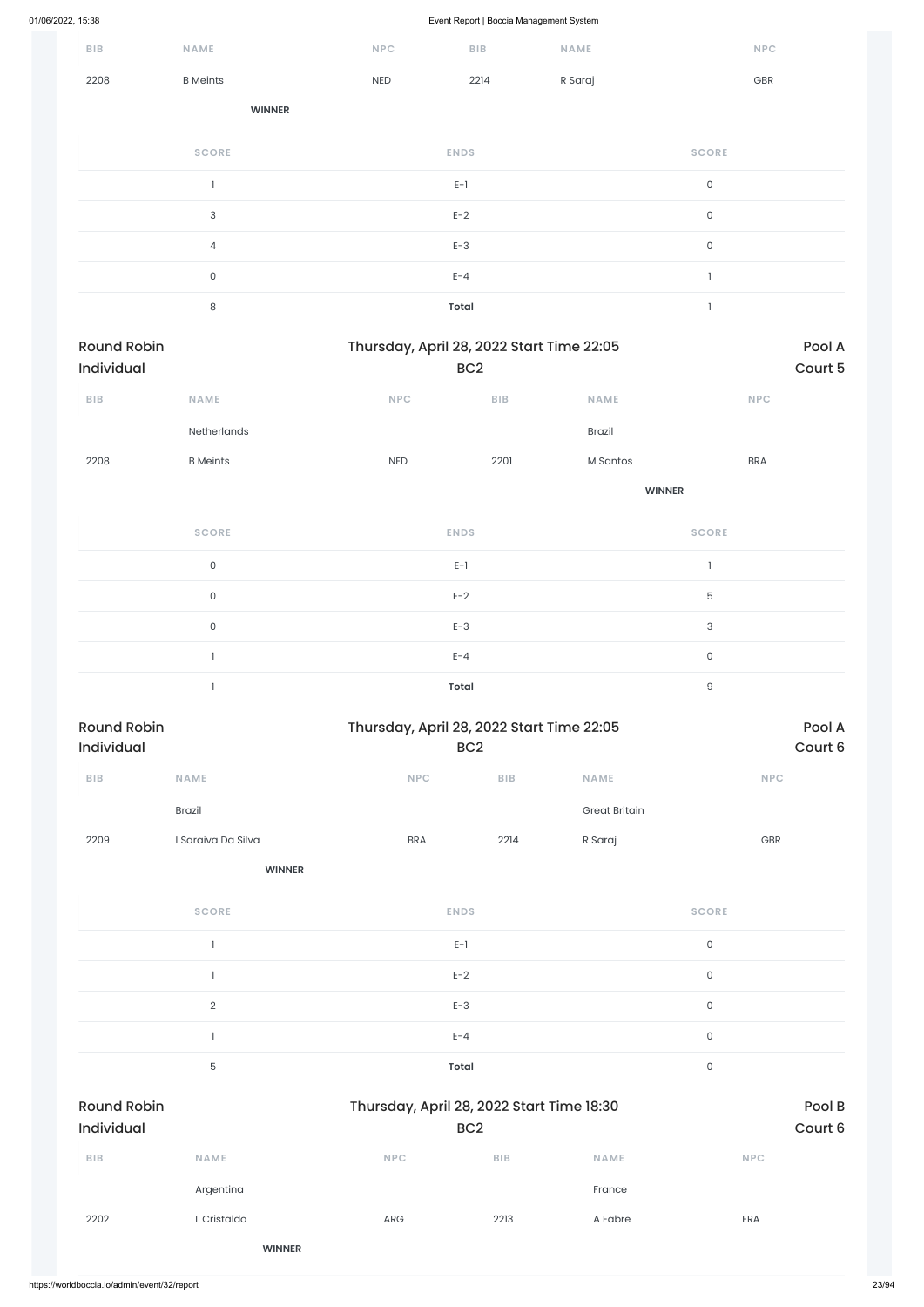| <b>SCORE</b> | <b>ENDS</b> | <b>SCORE</b> |
|--------------|-------------|--------------|
|              | $E-1$       | 0            |
| U            | $E-2$       |              |
| 4            | $E-3$       | $\Omega$     |
| 0            | $E - 4$     | $\Omega$     |
| 5            | Total       | 3            |

| Round Robin<br>Individual |               |     | Thursday, April 28, 2022 Start Time 18:30<br>BC <sub>2</sub> |             |              | Pool B<br>Court 5 |
|---------------------------|---------------|-----|--------------------------------------------------------------|-------------|--------------|-------------------|
| BIB                       | NAME          | NPC | <b>BIB</b>                                                   | <b>NAME</b> | NPC          |                   |
|                           | Canada        |     |                                                              | France      |              |                   |
| 2207                      | D Allard      | CAN | 2212                                                         | F Meguenni  | FRA          |                   |
|                           | <b>WINNER</b> |     |                                                              |             |              |                   |
|                           | <b>SCORE</b>  |     | <b>ENDS</b>                                                  |             | <b>SCORE</b> |                   |
|                           | 3             |     | $E-1$                                                        |             | $\mathsf O$  |                   |
|                           | $\mathbf{1}$  |     | $E-2$                                                        |             | $\mathsf O$  |                   |
|                           | $\mathbf{I}$  |     | $E-3$                                                        |             | $\mathsf{O}$ |                   |
|                           | $\mathsf{O}$  |     | $E - 4$                                                      |             | $\mathbf{I}$ |                   |
|                           | 5             |     | Total                                                        |             | $\mathbf{1}$ |                   |

| <b>Round Robin</b><br>Individual |                     |                       | Thursday, April 28, 2022 Start Time 22:05<br>BC <sub>2</sub> |               |                     | Pool B<br>Court 7 |
|----------------------------------|---------------------|-----------------------|--------------------------------------------------------------|---------------|---------------------|-------------------|
| ${\sf B}{\sf I}{\sf B}$          | NAME                | NPC                   | ${\sf B}{\sf I}{\sf B}$                                      | <b>NAME</b>   | NPC                 |                   |
|                                  | France              |                       |                                                              |               |                     |                   |
|                                  |                     |                       |                                                              | Argentina     |                     |                   |
| 2212                             | F Meguenni          | FRA                   | 2202                                                         | L Cristaldo   | ARG                 |                   |
|                                  |                     |                       |                                                              | <b>WINNER</b> |                     |                   |
|                                  | <b>SCORE</b>        |                       | <b>ENDS</b>                                                  |               | <b>SCORE</b>        |                   |
|                                  | $\mathsf{O}\xspace$ |                       | $E-1$                                                        |               | $\mathbf 5$         |                   |
|                                  | $\mathsf{O}$        |                       | $E-2$                                                        |               | $\sqrt{3}$          |                   |
|                                  | $\overline{2}$      |                       | $E-3$                                                        |               | $\mathsf{O}\xspace$ |                   |
|                                  | $\mathsf{O}\xspace$ |                       | $E - 4$                                                      |               | $\sqrt{2}$          |                   |
|                                  | $\overline{2}$      |                       | <b>Total</b>                                                 |               | $10\,$              |                   |
| <b>Round Robin</b>               |                     |                       | Thursday, April 28, 2022 Start Time 22:05                    |               |                     | Pool B            |
| Individual                       |                     |                       | BC <sub>2</sub>                                              |               |                     | Court 4           |
| ${\bf B} {\sf I} {\bf B}$        | NAME                | NPC                   | BIB                                                          | <b>NAME</b>   | NPC                 |                   |
|                                  | Canada              |                       |                                                              | France        |                     |                   |
| 2207                             | D Allard            | $\mathsf{CAN}\xspace$ | 2213                                                         | A Fabre       | FRA                 |                   |
|                                  | <b>WINNER</b>       |                       |                                                              |               |                     |                   |
|                                  | <b>SCORE</b>        |                       | <b>ENDS</b>                                                  |               | <b>SCORE</b>        |                   |
|                                  | $\sqrt{3}$          |                       | $E-1$                                                        |               | $\mathsf{O}\xspace$ |                   |
|                                  | $\mathbf{I}$        |                       | $E-2$                                                        |               | $\mathsf{O}\xspace$ |                   |
|                                  |                     |                       |                                                              |               |                     |                   |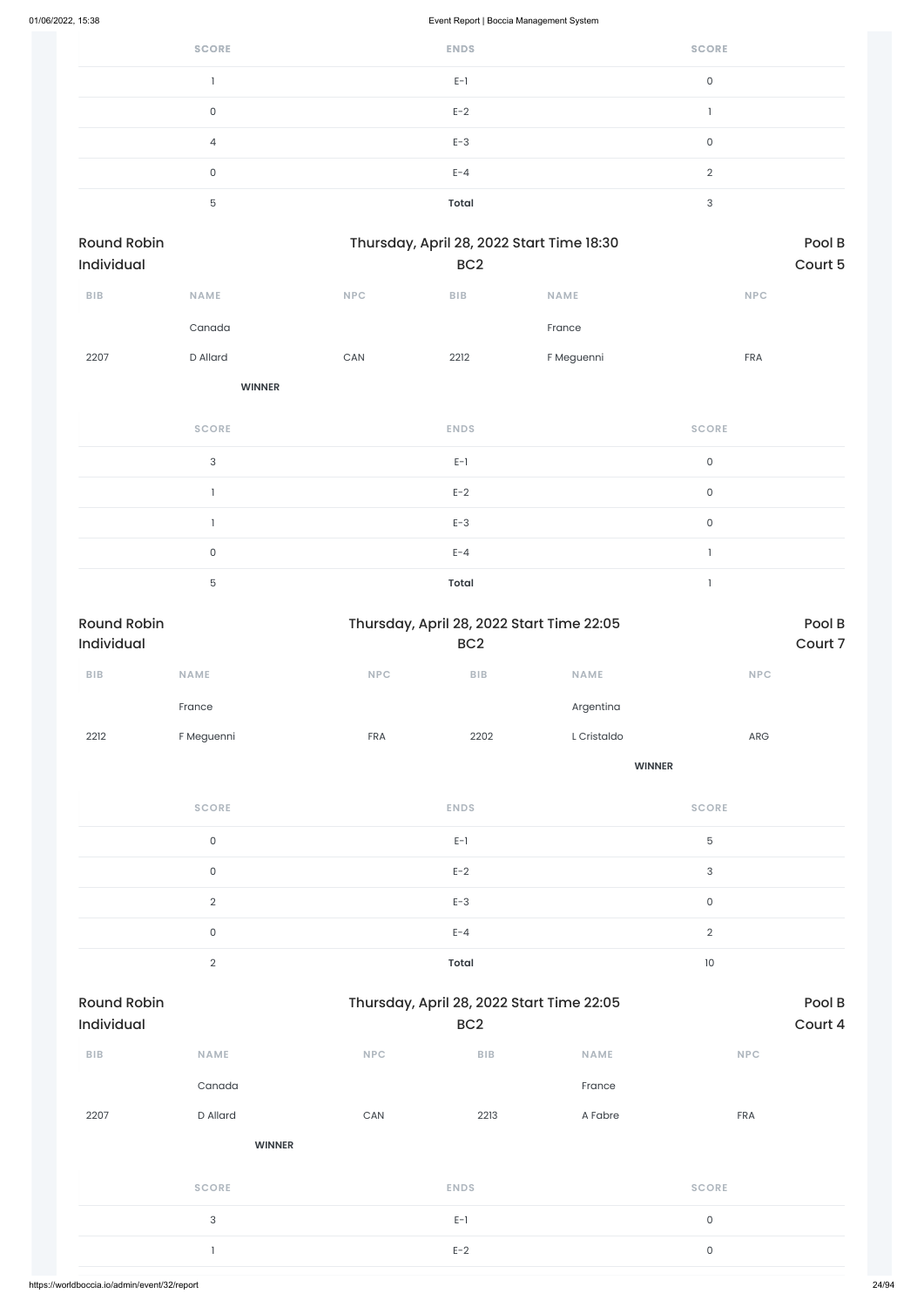| <b>SCORE</b> | <b>ENDS</b>  | <b>SCORE</b> |
|--------------|--------------|--------------|
|              | $E-3$        |              |
|              | $E - 4$      |              |
| ⌒<br>ົ       | <b>Total</b> |              |

| <b>Round Robin</b> |             |            | Wednesday, April 27, 2022 Start Time 14:35 | Pool B        |            |
|--------------------|-------------|------------|--------------------------------------------|---------------|------------|
| Individual         |             |            | BC <sub>2</sub>                            |               | Court 3    |
| <b>BIB</b>         | <b>NAME</b> | <b>NPC</b> | <b>BIB</b>                                 | <b>NAME</b>   | <b>NPC</b> |
|                    | Canada      |            |                                            | Argentina     |            |
| 2207               | D Allard    | <b>CAN</b> | 2202                                       | L Cristaldo   | <b>ARG</b> |
|                    |             |            |                                            | <b>WINNER</b> |            |

| <b>SCORE</b> | <b>ENDS</b>  | <b>SCORE</b> |
|--------------|--------------|--------------|
| $\mathbf{0}$ | $E-1$        |              |
| $\mathbf{0}$ | $E-2$        |              |
| 0            | $E-3$        | $\Omega$     |
| 0            | $E - 4$      | $\Omega$     |
| 0            | <b>Total</b> | 6            |

| <b>Round Robin</b><br><b>Individual</b> |             |            | Wednesday, April 27, 2022 Start Time 14:35 |             |            |  |
|-----------------------------------------|-------------|------------|--------------------------------------------|-------------|------------|--|
|                                         |             |            | BC <sub>2</sub>                            |             |            |  |
| <b>BIB</b>                              | <b>NAME</b> | <b>NPC</b> | <b>BIB</b>                                 | <b>NAME</b> | <b>NPC</b> |  |
|                                         | France      |            |                                            | France      |            |  |
| 2212                                    | F Meguenni  | <b>FRA</b> | 2213                                       | A Fabre     | <b>FRA</b> |  |

**WINNER**

| <b>SCORE</b> | <b>ENDS</b>  | <b>SCORE</b> |
|--------------|--------------|--------------|
| 0            | $E-1$        |              |
|              | $E-2$        | 0            |
|              | $E-3$        | 0            |
| $\Omega$     | $E - 4$      | 0            |
| 4            | <b>Total</b> |              |

| ${\sf B}{\sf I}{\sf B}$ | <b>NAME</b>         | <b>NPC</b> | ${\sf B}{\sf I}{\sf B}$ | <b>NAME</b>   | <b>NPC</b>   |
|-------------------------|---------------------|------------|-------------------------|---------------|--------------|
|                         | Ecuador             |            |                         | Slovakia      |              |
| 2210                    | D Guerrero          | ECU        | 2203                    | R Kurilak     | SVK          |
|                         |                     |            |                         | <b>WINNER</b> |              |
|                         | <b>SCORE</b>        |            | <b>ENDS</b>             |               | <b>SCORE</b> |
|                         | $\mathbf{1}$        |            | $E-1$                   |               | $\mathsf O$  |
|                         | $\mathsf O$         |            | $E-2$                   |               | n,           |
|                         | $\mathsf{O}\xspace$ |            | $E-3$                   |               | $\sqrt{2}$   |
|                         | $\mathsf{O}\xspace$ |            | $E - 4$                 |               | $\sqrt{3}$   |
|                         |                     |            |                         |               |              |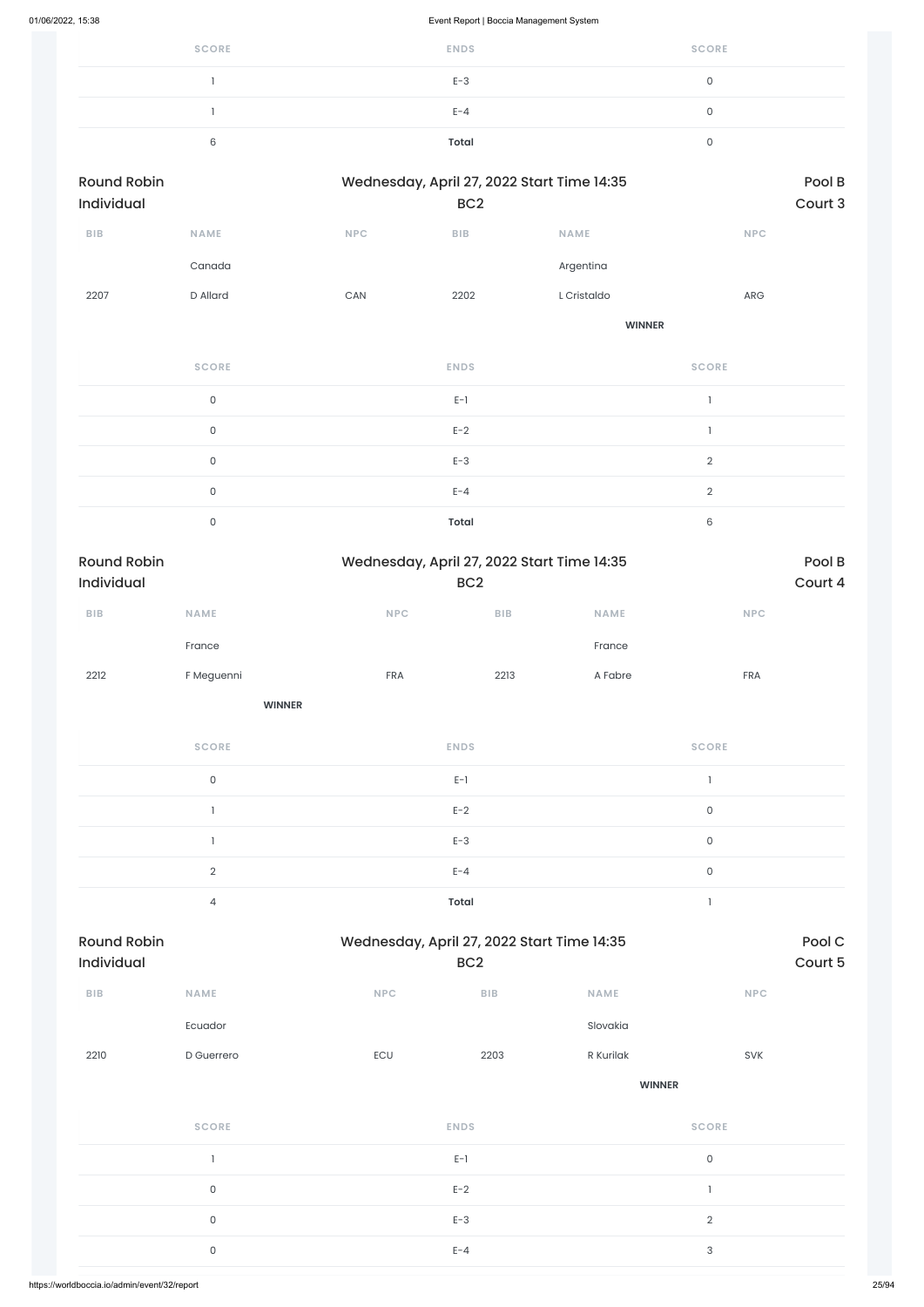| 01/06/2022, 15:38                |                                       |            | Event Report   Boccia Management System                       |               |                     |                   |
|----------------------------------|---------------------------------------|------------|---------------------------------------------------------------|---------------|---------------------|-------------------|
|                                  | <b>SCORE</b>                          |            | <b>ENDS</b>                                                   |               | <b>SCORE</b>        |                   |
|                                  | $\begin{array}{c} \hline \end{array}$ |            | <b>Total</b>                                                  |               | 6                   |                   |
| <b>Round Robin</b><br>Individual |                                       |            | Thursday, April 28, 2022 Start Time 18:30<br>BC <sub>2</sub>  |               |                     | Pool C<br>Court 8 |
| ${\sf BIB}$                      | NAME                                  | <b>NPC</b> | BIB                                                           | NAME          | <b>NPC</b>          |                   |
|                                  | Ecuador                               |            |                                                               | Argentina     |                     |                   |
| 2210                             | D Guerrero                            | ECU        | 2206                                                          | J Aquino      | ARG                 |                   |
|                                  | <b>WINNER</b>                         |            |                                                               |               |                     |                   |
|                                  | <b>SCORE</b>                          |            | <b>ENDS</b>                                                   |               | <b>SCORE</b>        |                   |
|                                  | $\sqrt{2}$                            |            | $E-1$                                                         |               | $\mathsf{O}$        |                   |
|                                  | $\mathsf{3}$                          |            | $E-2$                                                         |               | $\mathsf{O}\xspace$ |                   |
|                                  | $\mathsf{O}\xspace$                   |            | $E-3$                                                         |               | 1                   |                   |
|                                  | $\mathsf{O}\xspace$                   |            | $E - 4$                                                       |               | $\mathsf{3}$        |                   |
|                                  | $\mathbf 5$                           |            | <b>Total</b>                                                  |               | $\overline{4}$      |                   |
| <b>Round Robin</b><br>Individual |                                       |            | Thursday, April 28, 2022 Start Time 22:05<br>BC <sub>2</sub>  |               |                     | Pool C<br>Court 3 |
| BIB                              | NAME                                  | NPC        | ${\sf B}{\sf I}{\sf B}$                                       | NAME          | NPC                 |                   |
|                                  | Slovakia                              |            |                                                               | Argentina     |                     |                   |
| 2203                             | R Kurilak                             | SVK        | 2206                                                          | J Aquino      | ARG                 |                   |
|                                  |                                       |            |                                                               | <b>WINNER</b> |                     |                   |
|                                  | <b>SCORE</b>                          |            | <b>ENDS</b>                                                   |               | <b>SCORE</b>        |                   |
|                                  | $\mathsf{O}\xspace$                   |            | $E-1$                                                         |               | $\overline{1}$      |                   |
|                                  | $\mathbf{I}$                          |            | $E-2$                                                         |               | $\mathsf O$         |                   |
|                                  | $\mathsf{O}\xspace$                   |            | $E-3$                                                         |               | $\mathsf{3}$        |                   |
|                                  | $\mathsf{O}\xspace$                   |            | $E - 4$                                                       |               | $\mathbf{1}$        |                   |
|                                  | $\mathbf{I}$                          |            | <b>Total</b>                                                  |               | 5                   |                   |
| <b>Round Robin</b><br>Individual |                                       |            | Wednesday, April 27, 2022 Start Time 14:35<br>BC <sub>2</sub> |               |                     | Pool D<br>Court 6 |

Slovakia Netherlands

| 2204                                         | R Mezik       | SVK | 2211        | M Dekker                                  | <b>NED</b>   |        |       |
|----------------------------------------------|---------------|-----|-------------|-------------------------------------------|--------------|--------|-------|
|                                              | <b>WINNER</b> |     |             |                                           |              |        |       |
|                                              | <b>SCORE</b>  |     | <b>ENDS</b> |                                           | <b>SCORE</b> |        |       |
|                                              |               |     | $E-1$       |                                           | $\mathsf O$  |        |       |
|                                              |               |     | $E-2$       |                                           | $\mathsf{O}$ |        |       |
|                                              | $\mathsf O$   |     | $E-3$       |                                           |              |        |       |
|                                              |               |     | $E - 4$     |                                           | $\mathsf O$  |        |       |
|                                              | $\mathbf{3}$  |     | Total       |                                           |              |        |       |
| <b>Round Robin</b>                           |               |     |             | Thursday, April 28, 2022 Start Time 18:30 |              | Pool D |       |
| https://worldboccia.io/admin/event/32/report |               |     |             |                                           |              |        | 26/94 |

**BIB NAME NPC BIB NAME NPC**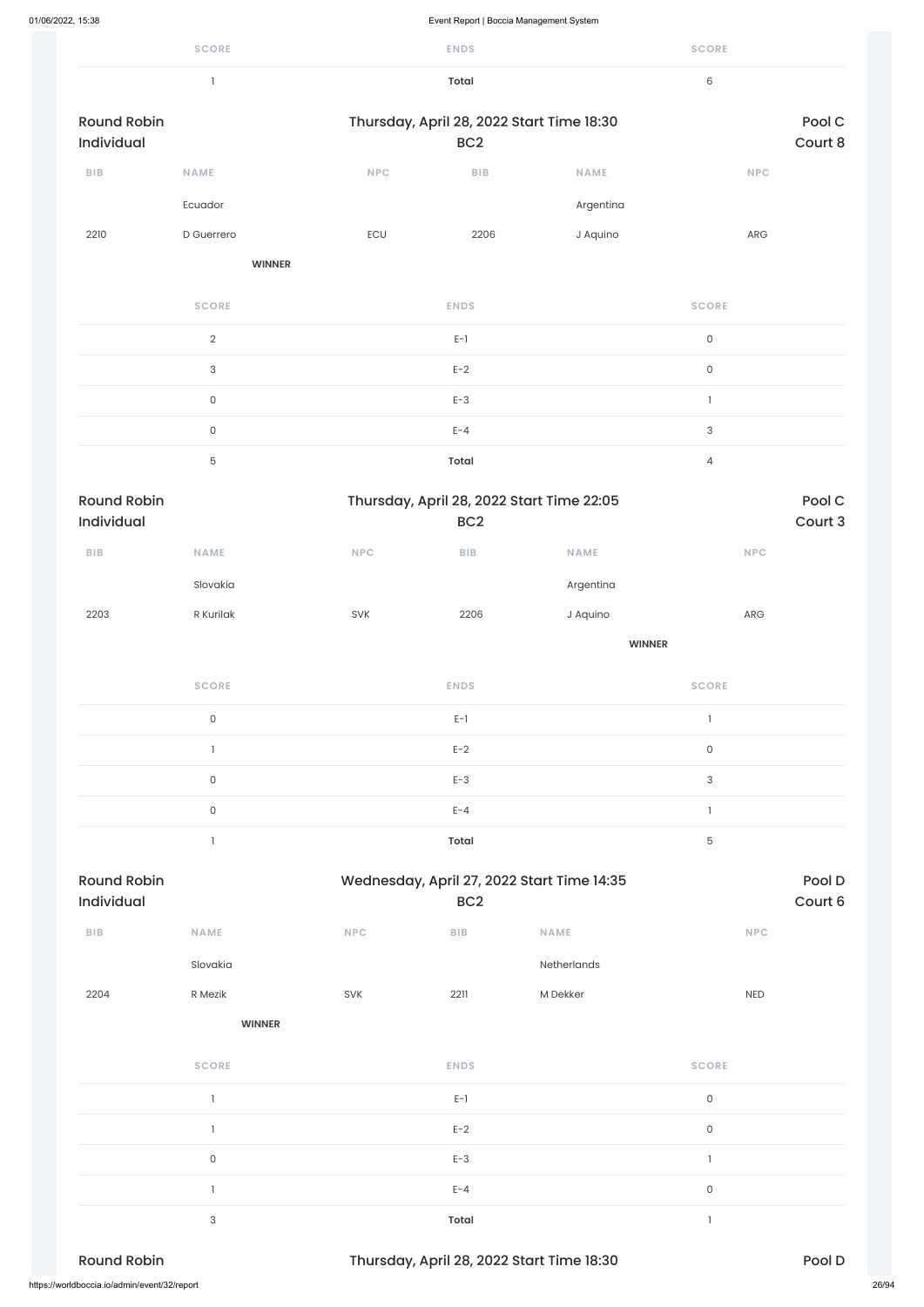| 01/06/2022, 15:38                  |               |                             | Event Report   Boccia Management System                    |               |                       |                     |  |
|------------------------------------|---------------|-----------------------------|------------------------------------------------------------|---------------|-----------------------|---------------------|--|
| Individual                         |               |                             | BC <sub>2</sub>                                            |               | Court 7               |                     |  |
| <b>BIB</b>                         | NAME          | <b>NPC</b>                  | BIB                                                        | <b>NAME</b>   | NPC                   |                     |  |
|                                    | Portugal      |                             |                                                            | Netherlands   |                       |                     |  |
| 2205                               | A Valente     | POR                         | 2211                                                       | M Dekker      | NED                   |                     |  |
|                                    | <b>WINNER</b> |                             |                                                            |               |                       |                     |  |
|                                    | <b>SCORE</b>  |                             | <b>ENDS</b>                                                |               | <b>SCORE</b>          |                     |  |
|                                    | $\sqrt{2}$    |                             | $E-1$                                                      |               | $\mathsf{O}\xspace$   |                     |  |
|                                    | $\,6\,$       |                             | $E-2$                                                      |               | $\mathsf{O}\xspace$   |                     |  |
|                                    | $\mathbf{1}$  |                             | $E-3$                                                      |               | $\mathsf{O}\xspace$   |                     |  |
|                                    | $\mathsf{O}$  |                             | $E - 4$                                                    |               | $\mathbf{I}$          |                     |  |
|                                    | $\mathsf g$   |                             | <b>Total</b>                                               |               | $\mathbf{1}$          |                     |  |
| <b>Round Robin</b>                 |               |                             | Thursday, April 28, 2022 Start Time 22:05                  |               |                       | Pool D              |  |
| Individual                         |               |                             | BC <sub>2</sub>                                            |               |                       | Court 8             |  |
| <b>BIB</b>                         | NAME          | <b>NPC</b>                  | <b>BIB</b>                                                 | <b>NAME</b>   | <b>NPC</b>            |                     |  |
|                                    | Portugal      |                             |                                                            | Slovakia      |                       |                     |  |
| 2205                               | A Valente     | POR                         | 2204                                                       | R Mezik       | SVK                   |                     |  |
|                                    |               |                             |                                                            | <b>WINNER</b> |                       |                     |  |
|                                    | <b>SCORE</b>  |                             | <b>ENDS</b>                                                |               | <b>SCORE</b>          |                     |  |
|                                    | -1            |                             | $E-1$                                                      |               | $\mathsf{O}\xspace$   |                     |  |
|                                    | $\mathbf{1}$  |                             | $E-2$                                                      |               | $\mathsf{O}\xspace$   |                     |  |
|                                    | $\mathsf{O}$  |                             | $E-3$                                                      |               | $\overline{2}$        |                     |  |
|                                    | $\mathsf{O}$  |                             | $E - 4$                                                    |               | $\mathbf{I}$          |                     |  |
|                                    | $\sqrt{2}$    |                             | <b>Total</b>                                               |               | $\sqrt{3}$            |                     |  |
| <b>Quarter Final</b><br>Individual |               |                             | Friday, April 29, 2022 Start Time 18:15<br>BC <sub>2</sub> |               |                       | Knockout<br>Court 8 |  |
| ${\sf BIB}$                        | NAME          | $\ensuremath{\mathsf{NPC}}$ | ${\sf B}{\sf I}{\sf B}$                                    | NAME          | NPC                   |                     |  |
|                                    | Brazil        |                             |                                                            | Canada        |                       |                     |  |
| 2201                               | M Santos      | <b>BRA</b>                  | 2207                                                       | D Allard      | $\mathsf{CAN}\xspace$ |                     |  |
|                                    |               |                             |                                                            |               |                       |                     |  |

**SCORE ENDS SCORE**

|                      | $\sqrt{2}$  |            | $E-1$                                   |             | $\mathsf{O}$             |          |
|----------------------|-------------|------------|-----------------------------------------|-------------|--------------------------|----------|
|                      | $\mathsf O$ |            | $E-2$                                   |             | $\overline{\phantom{a}}$ |          |
|                      | 3           |            | $E-3$                                   |             | $\mathsf O$              |          |
|                      |             |            | $E - 4$                                 |             | $\mathsf O$              |          |
|                      | 6           |            | <b>Total</b>                            |             | $\overline{1}$           |          |
| <b>Quarter Final</b> |             |            | Friday, April 29, 2022 Start Time 18:15 |             |                          | Knockout |
| Individual           |             |            | BC <sub>2</sub>                         |             |                          | Court 6  |
| <b>BIB</b>           | <b>NAME</b> | <b>NPC</b> | <b>BIB</b>                              | <b>NAME</b> | <b>NPC</b>               |          |
|                      | Slovakia    |            |                                         | Slovakia    |                          |          |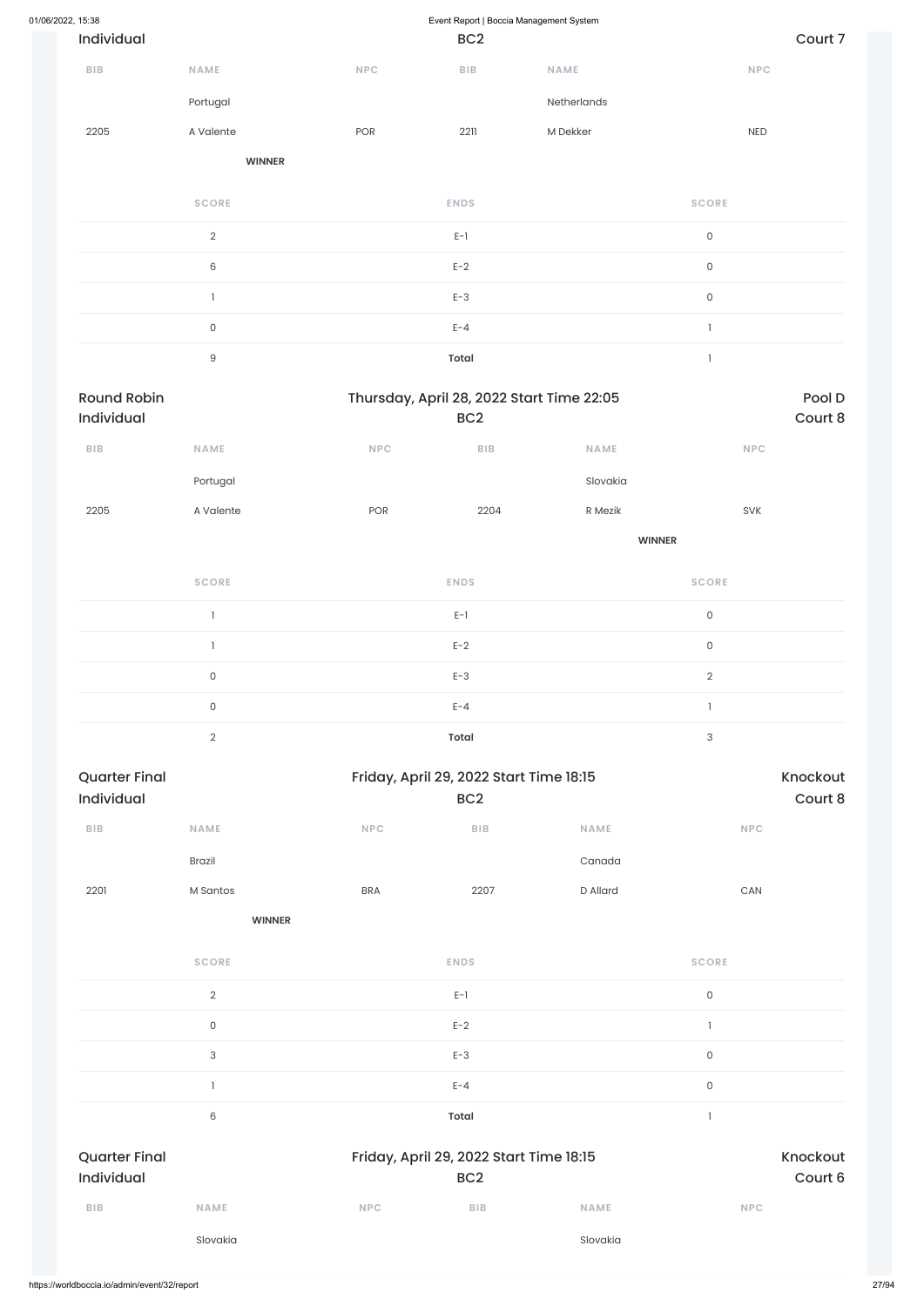| 01/06/2022, 15:38 |                                    |                     |            | Event Report   Boccia Management System                    |               |                     |                     |
|-------------------|------------------------------------|---------------------|------------|------------------------------------------------------------|---------------|---------------------|---------------------|
|                   | <b>BIB</b>                         | NAME                | NPC        | BIB                                                        | NAME          | <b>NPC</b>          |                     |
|                   | 2203                               | R Kurilak           | SVK        | 2204                                                       | R Mezik       | SVK                 |                     |
|                   |                                    | <b>WINNER</b>       |            |                                                            |               |                     |                     |
|                   |                                    | <b>SCORE</b>        |            | <b>ENDS</b>                                                |               | <b>SCORE</b>        |                     |
|                   |                                    | $\sqrt{4}$          |            | $E-1$                                                      |               | $\mathsf{O}\xspace$ |                     |
|                   |                                    | $\mathsf{O}\xspace$ |            | $E-2$                                                      |               | $\mathbf{I}$        |                     |
|                   |                                    | $\mathbf{1}$        |            | $E-3$                                                      |               | $\mathsf{O}\xspace$ |                     |
|                   |                                    | $\mathsf{O}\xspace$ |            | $E - 4$                                                    |               | $\mathbf{1}$        |                     |
|                   |                                    | $\mathbf 5$         |            | Total                                                      |               | $\sqrt{2}$          |                     |
|                   | <b>Quarter Final</b><br>Individual |                     |            | Friday, April 29, 2022 Start Time 18:15<br>BC <sub>2</sub> |               |                     | Knockout<br>Court 7 |
|                   | <b>BIB</b>                         | NAME                | <b>NPC</b> | ${\sf B}{\sf I}{\sf B}$                                    | NAME          | <b>NPC</b>          |                     |
|                   |                                    | Netherlands         |            |                                                            | Argentina     |                     |                     |
|                   | 2208                               | <b>B</b> Meints     | <b>NED</b> | 2202                                                       | L Cristaldo   | ARG                 |                     |
|                   |                                    |                     |            |                                                            | <b>WINNER</b> |                     |                     |
|                   |                                    | <b>SCORE</b>        |            | <b>ENDS</b>                                                |               | <b>SCORE</b>        |                     |
|                   |                                    | $\mathsf{O}\xspace$ |            | $E-1$                                                      |               | $\mathbf{I}$        |                     |
|                   |                                    | $\mathsf{O}\xspace$ |            | $E-2$                                                      |               | $\mathbf 5$         |                     |
|                   |                                    | $\mathsf{O}\xspace$ |            | $E-3$                                                      |               | $\sqrt{2}$          |                     |
|                   |                                    | $\mathsf{O}\xspace$ |            | $E - 4$                                                    |               | $\mathbbm{1}$       |                     |
|                   |                                    | $\mathsf{O}\xspace$ |            | <b>Total</b>                                               |               | $\mathsf g$         |                     |
|                   | <b>Quarter Final</b><br>Individual |                     |            | Friday, April 29, 2022 Start Time 18:15<br>BC <sub>2</sub> |               |                     | Knockout<br>Court 5 |
|                   | <b>BIB</b>                         | NAME                | NPC        | ${\sf B}{\sf I}{\sf B}$                                    | NAME          | <b>NPC</b>          |                     |
|                   |                                    | Portugal            |            |                                                            | Argentina     |                     |                     |

|                                              |               |            | $E-3$                                                      |             | $\mathsf{O}$ |                     |
|----------------------------------------------|---------------|------------|------------------------------------------------------------|-------------|--------------|---------------------|
|                                              |               |            | $E - 4$                                                    |             | $\mathsf{O}$ |                     |
|                                              | 5             |            | <b>Total</b>                                               |             | $\mathsf{O}$ |                     |
| <b>Semi Final</b><br>Individual              |               |            | Friday, April 29, 2022 Start Time 20:25<br>BC <sub>2</sub> |             |              | Knockout<br>Court 1 |
| <b>BIB</b>                                   | <b>NAME</b>   | <b>NPC</b> | <b>BIB</b>                                                 | <b>NAME</b> | <b>NPC</b>   |                     |
|                                              | <b>Brazil</b> |            |                                                            | Slovakia    |              |                     |
| 2201                                         | M Santos      | <b>BRA</b> | 2203                                                       | R Kurilak   | <b>SVK</b>   |                     |
|                                              | <b>WINNER</b> |            |                                                            |             |              |                     |
| https://worldboccia.io/admin/event/32/report |               |            |                                                            |             |              |                     |

2205 A Valente POR 2206 J Aquino ARG

**WINNER**

**SCORE ENDS SCORE**

2 and  $E-2$  and  $E-2$  and  $E-2$  and  $E-2$  and  $E-2$  and  $E-2$  and  $E-2$  and  $E-2$  and  $E-2$  and  $E-2$  and  $E-2$  and  $E-2$  and  $E-2$  and  $E-2$  and  $E-2$  and  $E-2$  and  $E-2$  and  $E-2$  and  $E-2$  and  $E-2$  and  $E-2$  and  $E-2$ 

 $E-1$  0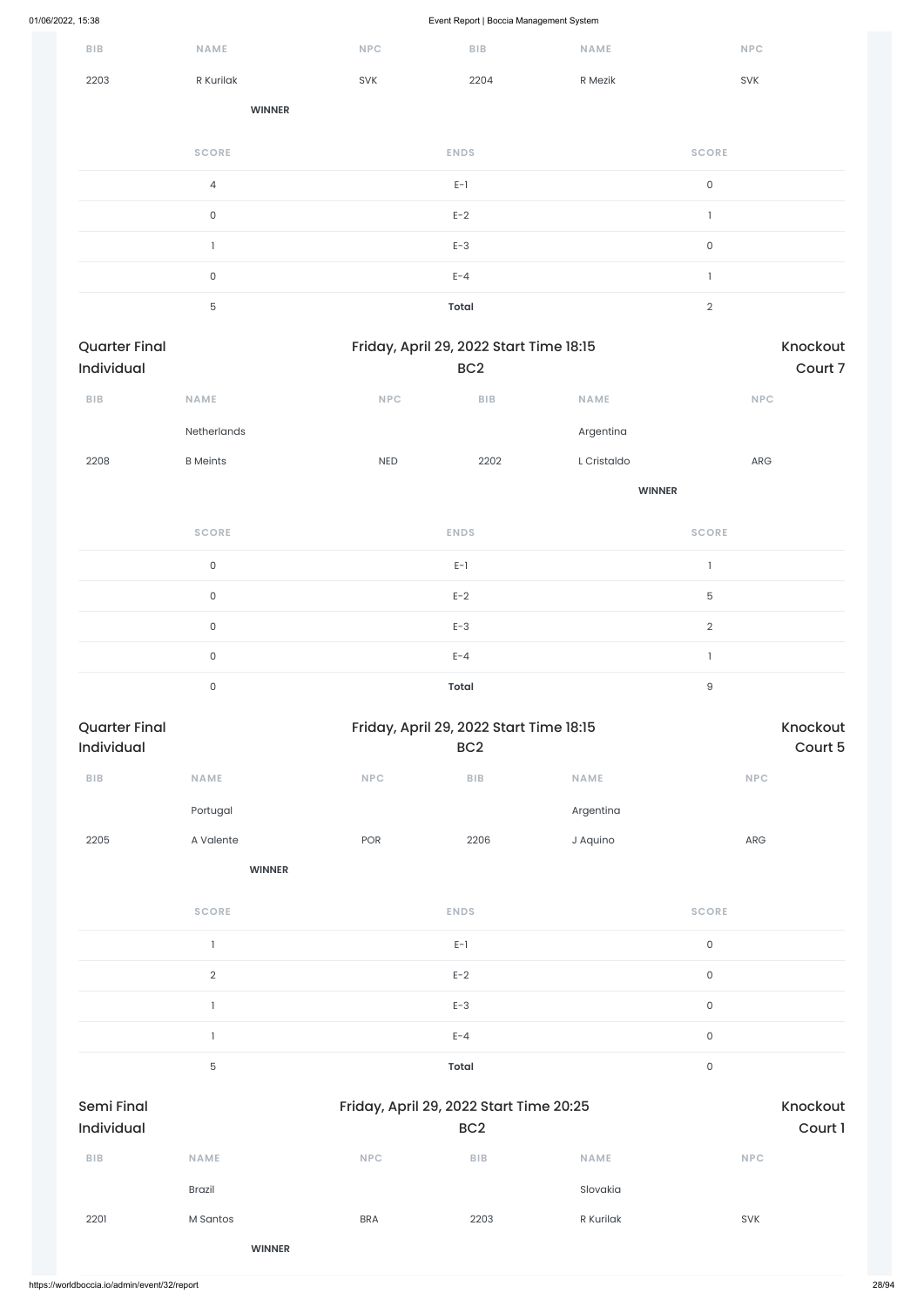| <b>SCORE</b> | <b>ENDS</b>  | <b>SCORE</b> |
|--------------|--------------|--------------|
|              | $E-1$        | $\cap$       |
|              | $E-2$        | 0            |
| 6            | $E-3$        | 0            |
| 0            | $E - 4$      |              |
| 8            | <b>Total</b> |              |

| Semi Final              |                     |            | Friday, April 29, 2022 Start Time 20:25 |               | Knockout                              |
|-------------------------|---------------------|------------|-----------------------------------------|---------------|---------------------------------------|
| Individual              |                     |            | BC <sub>2</sub>                         |               | Court 2                               |
| ${\sf B}{\sf I}{\sf B}$ | NAME                | <b>NPC</b> | BIB                                     | NAME          | NPC                                   |
|                         | Portugal            |            |                                         | Argentina     |                                       |
| 2205                    | A Valente           | POR        | 2202                                    | L Cristaldo   | ${\sf ARG}$                           |
|                         |                     |            |                                         | <b>WINNER</b> |                                       |
|                         | <b>SCORE</b>        |            | <b>ENDS</b>                             |               | <b>SCORE</b>                          |
|                         | $\mathsf{O}$        |            | $E-1$                                   |               | $\begin{array}{c} \hline \end{array}$ |
|                         | $\mathsf{O}\xspace$ |            | $E-2$                                   |               | $\overline{2}$                        |
|                         | $\sqrt{4}$          |            | $E-3$                                   |               | $\mathsf{O}$                          |
|                         | $\mathsf{O}$        |            | $E - 4$                                 |               | $\overline{2}$                        |
|                         | $\overline{4}$      |            | Total                                   |               | $\mathbf 5$                           |

| <b>Third Place</b><br>Individual |                     |            | Saturday, April 30, 2022 Start Time 14:35<br>BC <sub>2</sub> |             | <b>Third Place</b><br>Court 6 |
|----------------------------------|---------------------|------------|--------------------------------------------------------------|-------------|-------------------------------|
| ${\sf B}{\sf I}{\sf B}$          | <b>NAME</b>         | <b>NPC</b> | BIB                                                          | <b>NAME</b> | <b>NPC</b>                    |
|                                  | Slovakia            |            |                                                              | Portugal    |                               |
| 2203                             | R Kurilak           | SVK        | 2205                                                         | A Valente   | POR                           |
|                                  | <b>WINNER</b>       |            |                                                              |             |                               |
|                                  | <b>SCORE</b>        |            | <b>ENDS</b>                                                  |             | <b>SCORE</b>                  |
|                                  | $\mathsf{O}\xspace$ |            | $E-1$                                                        |             | $\overline{\phantom{a}}$      |
|                                  | $\mathsf{O}\xspace$ |            | $E-2$                                                        |             |                               |
|                                  |                     |            | $E-3$                                                        |             | $\mathsf{O}\xspace$           |
|                                  | 3                   |            | $E - 4$                                                      |             | $\mathsf{O}\xspace$           |
|                                  | $\overline{4}$      |            | <b>Total</b>                                                 |             | $\sqrt{2}$                    |

| Final<br>Individual |               | Saturday, April 30, 2022 Start Time 18:30 | BC <sub>2</sub> |             | Knockout<br>Court 8 |
|---------------------|---------------|-------------------------------------------|-----------------|-------------|---------------------|
| BIB                 | <b>NAME</b>   | <b>NPC</b>                                | <b>BIB</b>      | <b>NAME</b> | <b>NPC</b>          |
|                     | <b>Brazil</b> |                                           |                 | Argentina   |                     |
| 2201                | M Santos      | <b>BRA</b>                                | 2202            | L Cristaldo | ARG                 |
|                     | <b>WINNER</b> |                                           |                 |             |                     |
|                     | <b>SCORE</b>  |                                           | <b>ENDS</b>     |             | <b>SCORE</b>        |
|                     | $\mathbf{1}$  |                                           | $E-1$           |             | $\mathsf{O}\xspace$ |
|                     | $\mathbf{1}$  |                                           | $E-2$           |             | $\mathsf{O}\xspace$ |
|                     |               |                                           |                 |             |                     |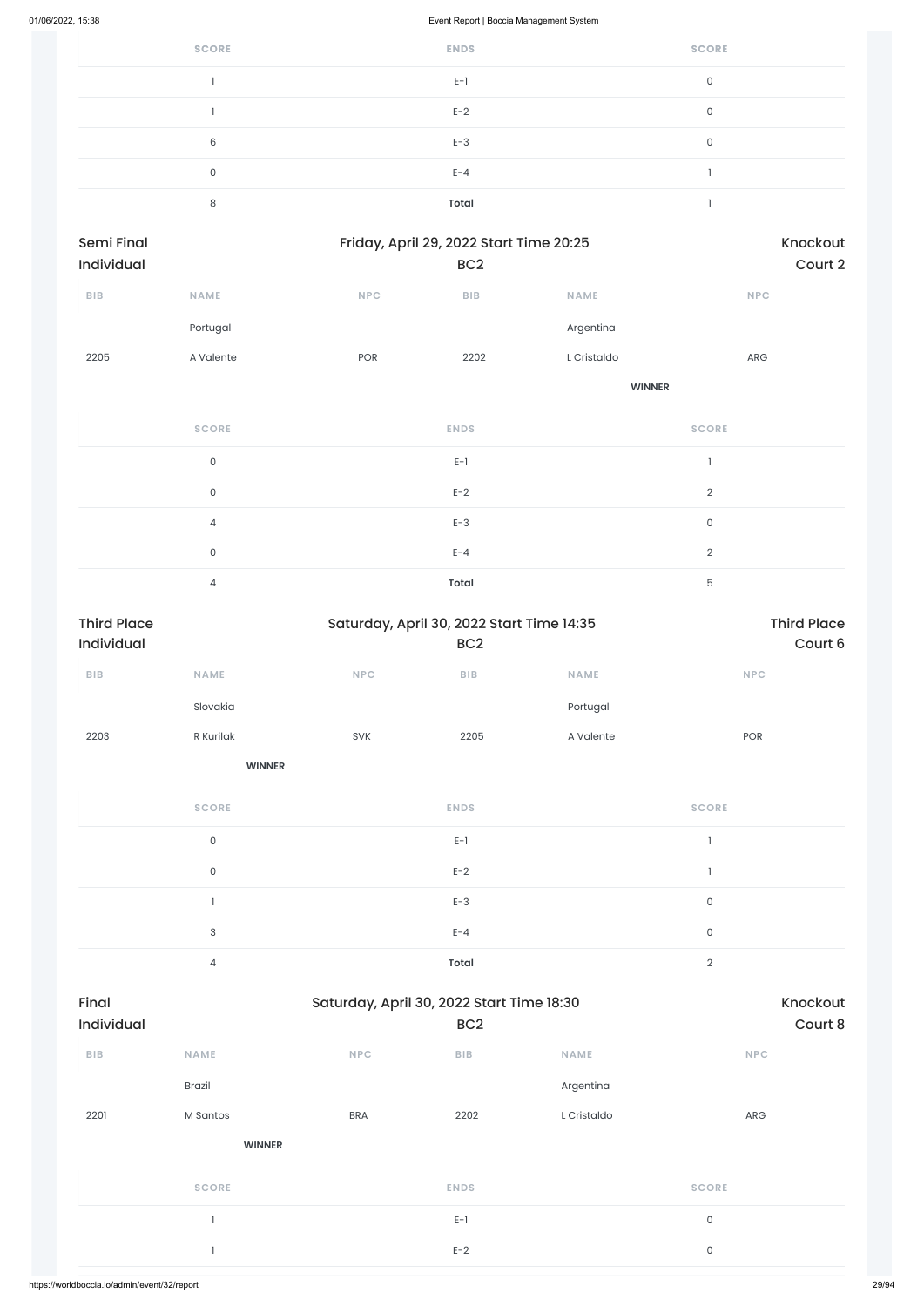| <b>SCORE</b> | <b>ENDS</b> | <b>SCORE</b> |
|--------------|-------------|--------------|
| 4            | $E-3$       |              |
| U            | $E - 4$     |              |
| 6            | Total       |              |

### POOLS RESULTS SUMMARY

## Pool A

| #    | <b>ENTRANT</b>                                                                      | <b>WINS</b>    | <b>POINTS</b><br><b>DIFF</b> | <b>POINTS</b><br><b>FOR</b> | <b>ENDS</b><br><b>WON</b> | <b>PDIFF</b><br><b>MATCH</b> | <b>PDIFF</b><br><b>END</b> |      |                | <b>VS RECORD</b> |                          |                         |
|------|-------------------------------------------------------------------------------------|----------------|------------------------------|-----------------------------|---------------------------|------------------------------|----------------------------|------|----------------|------------------|--------------------------|-------------------------|
|      |                                                                                     |                |                              |                             |                           |                              |                            | $\#$ | 2201           | 2208             | 2209                     | 2214                    |
| 2201 | <b>Maciel Santos</b><br><b>Brazil</b>                                               | 3              | 17                           | 20                          | 9                         | 8                            | 5                          | 2201 | $\sim$         | 9                | 3                        | $\overline{\mathbf{8}}$ |
| 2208 | <b>Bernd Meints</b><br><b>Netherlands</b>                                           | $\overline{2}$ | $\mathsf{O}\xspace$          | 13                          | $\boldsymbol{6}$          | $\overline{7}$               | $\overline{\mathbf{4}}$    | 2208 | $\mathbf{1}$   | $\sim$           | 4                        | $\left( 8 \right)$      |
| 2209 | <u>Iuri Tauan Saraiva Da Silva</u><br><b>Brazil</b>                                 |                | $\mathbf{3}$                 | 10                          | 8                         | $5\phantom{.0}$              | $\mathbf 2$                | 2209 | $\overline{2}$ | $\mathbf{3}$     | $\overline{\phantom{a}}$ | 5                       |
| 2214 | <b>Reshad Saraj</b><br><b>NZ</b><br>$\mathbb{Z} \mathbb{N}$<br><b>Great Britain</b> | $\overline{0}$ | $-20$                        | 1                           | L                         | $\mathsf O$                  | L                          | 2214 | $\circ$        |                  | $\mathbf{0}$             | $\sim$                  |

## Pool B

| #    | <b>ENTRANT</b>                          | <b>WINS</b>         | <b>POINTS</b><br><b>DIFF</b> | <b>POINTS</b><br><b>FOR</b> | <b>ENDS</b><br><b>WON</b> | <b>PDIFF</b><br><b>MATCH</b> | <b>PDIFF</b><br><b>END</b> |            |                | <b>VS RECORD</b>                  |                 |                      |
|------|-----------------------------------------|---------------------|------------------------------|-----------------------------|---------------------------|------------------------------|----------------------------|------------|----------------|-----------------------------------|-----------------|----------------------|
|      |                                         |                     |                              |                             |                           |                              |                            | $\pmb{\#}$ | 2202           | 2207                              | 2212            | 2213                 |
| 2202 | Luis Cristaldo<br>۰<br>Argentina        | $\mathbf{3}$        | 16                           | 21                          | 9                         | 8                            | $\sqrt{5}$                 | 2202       | $\sim$         | $6 \,$                            | 10 <sub>o</sub> | $\sqrt{5}$           |
| 2207 | <b>Danik Allard</b><br>H<br>Canada      | $\overline{2}$      | 4                            | 11                          | $\overline{7}$            | $\bf 6$                      | $\mathbf{3}$               | 2207       | $\bullet$      | $\overline{\phantom{a}}$          | 5 <sub>1</sub>  | $6\phantom{.}6$      |
| 2212 | <b>Faycal Meguenni</b><br><b>France</b> |                     | $-9$                         | $\overline{7}$              | 5                         | $\mathbf{3}$                 | $\overline{\mathbf{2}}$    | 2212       | $\overline{2}$ | $\begin{pmatrix} 1 \end{pmatrix}$ | $\sim$          | $\blacktriangleleft$ |
| 2213 | <b>Aurelien Fabre</b><br><b>France</b>  | $\mathsf{O}\xspace$ | $-11$                        | 4                           | $\mathbf{3}$              | $\mathsf O$                  | $\overline{\mathbf{2}}$    | 2213       | $\mathbf{3}$   | $\Omega$                          |                 | $\sim$               |

## Pool C

| # | <b>ENTRANT</b> | WINS |  |  |  | POINTS POINTS ENDS PDIFF<br>DIFF FOR WON MATCH END | <b>PDIFF</b> | <b>VS RECORD</b> |
|---|----------------|------|--|--|--|----------------------------------------------------|--------------|------------------|
|---|----------------|------|--|--|--|----------------------------------------------------|--------------|------------------|

| 2206<br>a s | ۰              | <u>Jonathan Aquino</u><br>Argentina  | J.   | $\mathbf{3}$                 | 9                           | 5                         | 4                            | 3                          | 2206       | $\sim$       | $\,$ 5 $\,$              | $\overline{4}$   |
|-------------|----------------|--------------------------------------|------|------------------------------|-----------------------------|---------------------------|------------------------------|----------------------------|------------|--------------|--------------------------|------------------|
| 2203        | 曳              | <b>Rastislav Kurilak</b><br>Slovakia | L    | L                            | $\overline{7}$              | 4                         | 5                            | $\mathsf 3$                | 2203       | $\mathbf{1}$ | $\overline{\phantom{a}}$ | $6 \overline{6}$ |
| 2210        | õ              | Delgado Guerrero<br>Ecuador          | ш    | $-4$                         | 6                           | $\mathbf{3}$              | L                            | $\mathsf 3$                | 2210       | $\sqrt{5}$   | $\mathbf{1}$             | $\sim$           |
| Pool D      |                |                                      |      |                              |                             |                           |                              |                            |            |              |                          |                  |
| $\#$        | <b>ENTRANT</b> |                                      | WINS | <b>POINTS</b><br><b>DIFF</b> | <b>POINTS</b><br><b>FOR</b> | <b>ENDS</b><br><b>WON</b> | <b>PDIFF</b><br><b>MATCH</b> | <b>PDIFF</b><br><b>END</b> |            |              | <b>VS RECORD</b>         |                  |
|             |                |                                      |      |                              |                             |                           |                              |                            | $\pmb{\#}$ | 2204         | 2205                     | 2211             |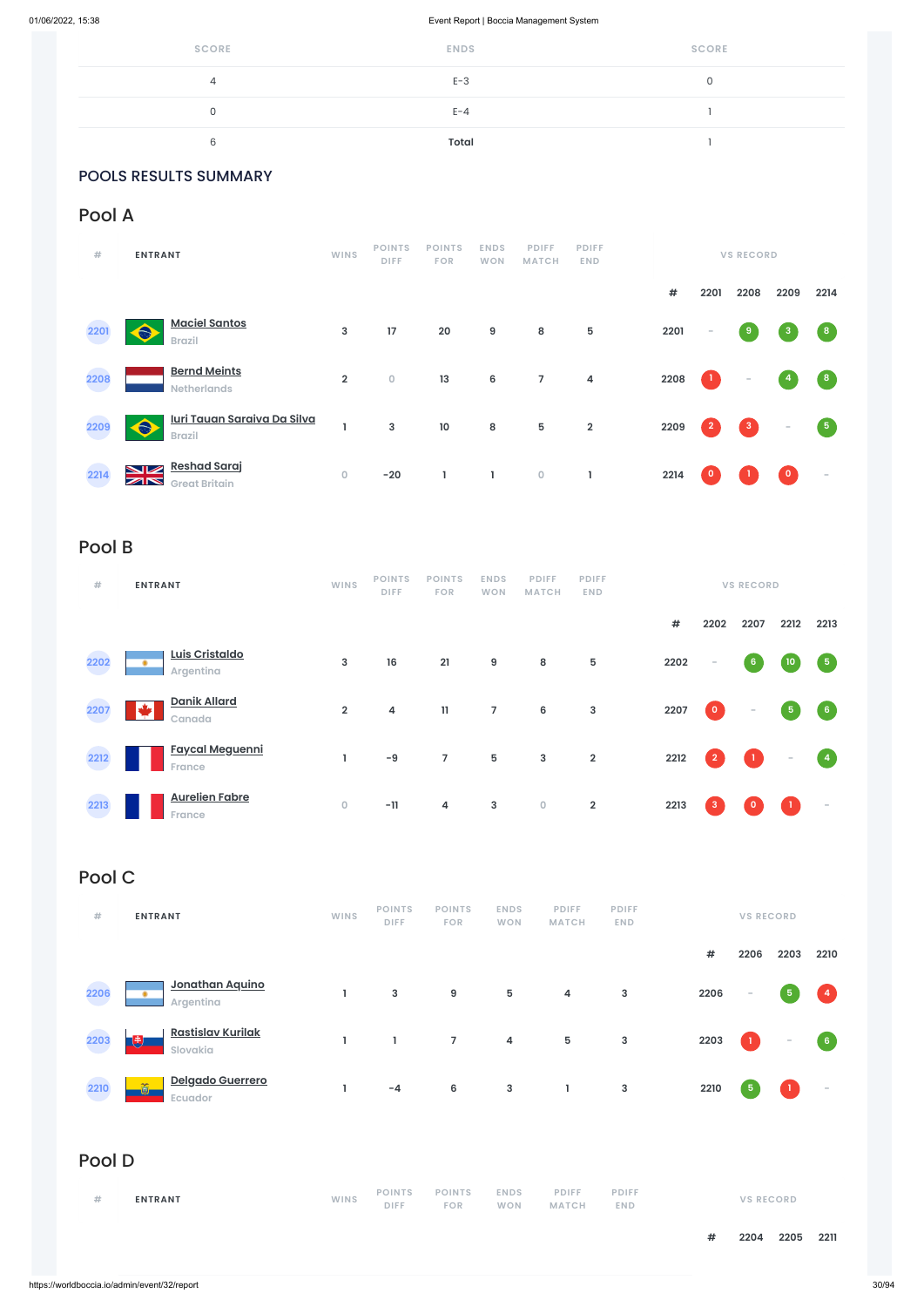### FINAL STANDINGS

|                |                                |                  |                           | <b>POOL POINTS</b>   |                     | <b>KNOCKOUT POINTS</b> |                  |                      |                |
|----------------|--------------------------------|------------------|---------------------------|----------------------|---------------------|------------------------|------------------|----------------------|----------------|
| #              | <b>NAME</b>                    | <b>COUNTRY</b>   | <b>POINTS</b>             | <b>NORMALIZATION</b> | <b>BONUS</b>        | <b>PROGRESS</b>        | <b>KNOCKOUTS</b> | <b>PARTICIPATION</b> | <b>TOTAL</b>   |
|                | <b>Maciel Santos</b>           | <b>BRAZIL</b>    | $\sqrt{3}$                | 0                    | $\mathsf{O}$        | $\overline{2}$         | 11               |                      | 17             |
| $\overline{2}$ | Luis Cristaldo                 | <b>ARGENTINA</b> | $\ensuremath{\mathsf{3}}$ | 0                    | $\mathbf{0}$        | $\overline{2}$         | 8                |                      | 14             |
| 3              | Rastislav Kurilak              | <b>SLOVAKIA</b>  |                           | 0.5                  | 0                   | $\overline{2}$         | $\,6$            |                      | 10.5           |
| 4              | Abílio Valente                 | <b>PORTUGAL</b>  |                           | 0.5                  | $\mathsf{O}\xspace$ | $\overline{2}$         | $\overline{4}$   |                      | 8.5            |
| 5              | Robert Mezik                   | <b>SLOVAKIA</b>  | $\mathbf{2}$              | 1                    | $\mathsf{O}\xspace$ | $\overline{2}$         | $\mathsf{O}$     |                      | 6              |
| 6              | Danik Allard                   | CANADA           | $\overline{2}$            | $\mathsf{O}\xspace$  | $\mathsf{O}\xspace$ | $\overline{2}$         | $\mathsf{O}$     |                      | 5              |
| 7              | Jonathan Aquino                | <b>ARGENTINA</b> | $\mathbf{1}$              | 0.5                  | 0                   | $\overline{2}$         | $\mathsf O$      |                      | 4.5            |
| 8              | <b>Bernd Meints</b>            | NETHERLANDS      | $\overline{2}$            | 0                    | $\mathsf O$         | $\overline{2}$         | $\mathsf O$      |                      | 5              |
| $\mathsf g$    | Iuri Tauan Saraiva Da<br>Silva | <b>BRAZIL</b>    |                           | $\mathsf O$          | $\mathsf{O}\xspace$ | $\mathsf{O}\xspace$    | $\mathsf O$      |                      | $\overline{2}$ |
| 10             | Delgado Guerrero               | <b>ECUADOR</b>   |                           | 0.5                  | 0                   | $\mathsf O$            | $\mathsf O$      |                      | 2.5            |

| #            | <b>ENTRANT</b>                            | <b>WINS</b>    | <b>POINTS</b><br><b>DIFF</b> | <b>POINTS</b><br><b>FOR</b> | <b>ENDS</b><br><b>WON</b> | <b>PDIFF</b><br><b>MATCH</b> | <b>PDIFF</b><br><b>END</b> |      | <b>VS RECORD</b>         |              |                |
|--------------|-------------------------------------------|----------------|------------------------------|-----------------------------|---------------------------|------------------------------|----------------------------|------|--------------------------|--------------|----------------|
| 2204         | <b>Robert Mezik</b><br>U<br>Slovakia      | $\overline{2}$ | 3                            | 6                           | 5                         | $\overline{2}$               | $\overline{2}$             | 2204 | $\overline{\phantom{a}}$ | $\mathbf{3}$ | $\mathbf{3}$   |
| 2205         | <b>Abílio Valente</b><br>◉<br>Portugal    |                | $\overline{7}$               | 11                          | 5                         | 8                            | 6                          | 2205 | $\overline{2}$           | $\sim$       | $\overline{9}$ |
| 2211<br>a sa | <b>Marco Dekker</b><br><b>Netherlands</b> | $\circ$        | $-10$                        | $\overline{2}$              | $\overline{2}$            | 0                            |                            | 2211 |                          |              | $\sim$         |

## ROUNDS RESULTS SUMMARY Individual - BC2 Male

### Quarter Final

| 2203               | Rastislav Kurilak    | SVK        | $4* - 2$      | 2205       | Abílio Valente    | POR        |
|--------------------|----------------------|------------|---------------|------------|-------------------|------------|
| <b>BIB</b>         | <b>SIDE</b>          | <b>NPC</b> | <b>RESULT</b> | <b>BIB</b> | <b>SIDE</b>       | <b>NPC</b> |
| <b>Third Place</b> |                      |            |               |            |                   |            |
| 2201               | <b>Maciel Santos</b> | <b>BRA</b> | $6* - 1$      | 2202       | Luis Cristaldo    | ARG        |
| <b>BIB</b>         | <b>SIDE</b>          | <b>NPC</b> | <b>RESULT</b> | <b>BIB</b> | <b>SIDE</b>       | <b>NPC</b> |
| Final              |                      |            |               |            |                   |            |
| 2205               | Abílio Valente       | POR        | $4 - 5*$      | 2202       | Luis Cristaldo    | ARG        |
| 2201               | <b>Maciel Santos</b> | <b>BRA</b> | $8^* - 1$     | 2203       | Rastislav Kurilak | SVK        |
| <b>BIB</b>         | <b>SIDE</b>          | <b>NPC</b> | <b>RESULT</b> | <b>BIB</b> | <b>SIDE</b>       | <b>NPC</b> |
| Semi-Final         |                      |            |               |            |                   |            |
| 2205               | Abílio Valente       | <b>POR</b> | $5* - 0$      | 2206       | Jonathan Aquino   | ARG        |
| 2208               | <b>Bernd Meints</b>  | <b>NED</b> | $0 - 9*$      | 2202       | Luis Cristaldo    | ARG        |
| 2203               | Rastislav Kurilak    | SVK        | $5* - 2$      | 2204       | Robert Mezik      | SVK        |
| 2201               | <b>Maciel Santos</b> | <b>BRA</b> | $6* - 1$      | 2207       | Danik Allard      | CAN        |
| <b>BIB</b>         | <b>SIDE</b>          | <b>NPC</b> | <b>RESULT</b> | <b>BIB</b> | <b>SIDE</b>       | <b>NPC</b> |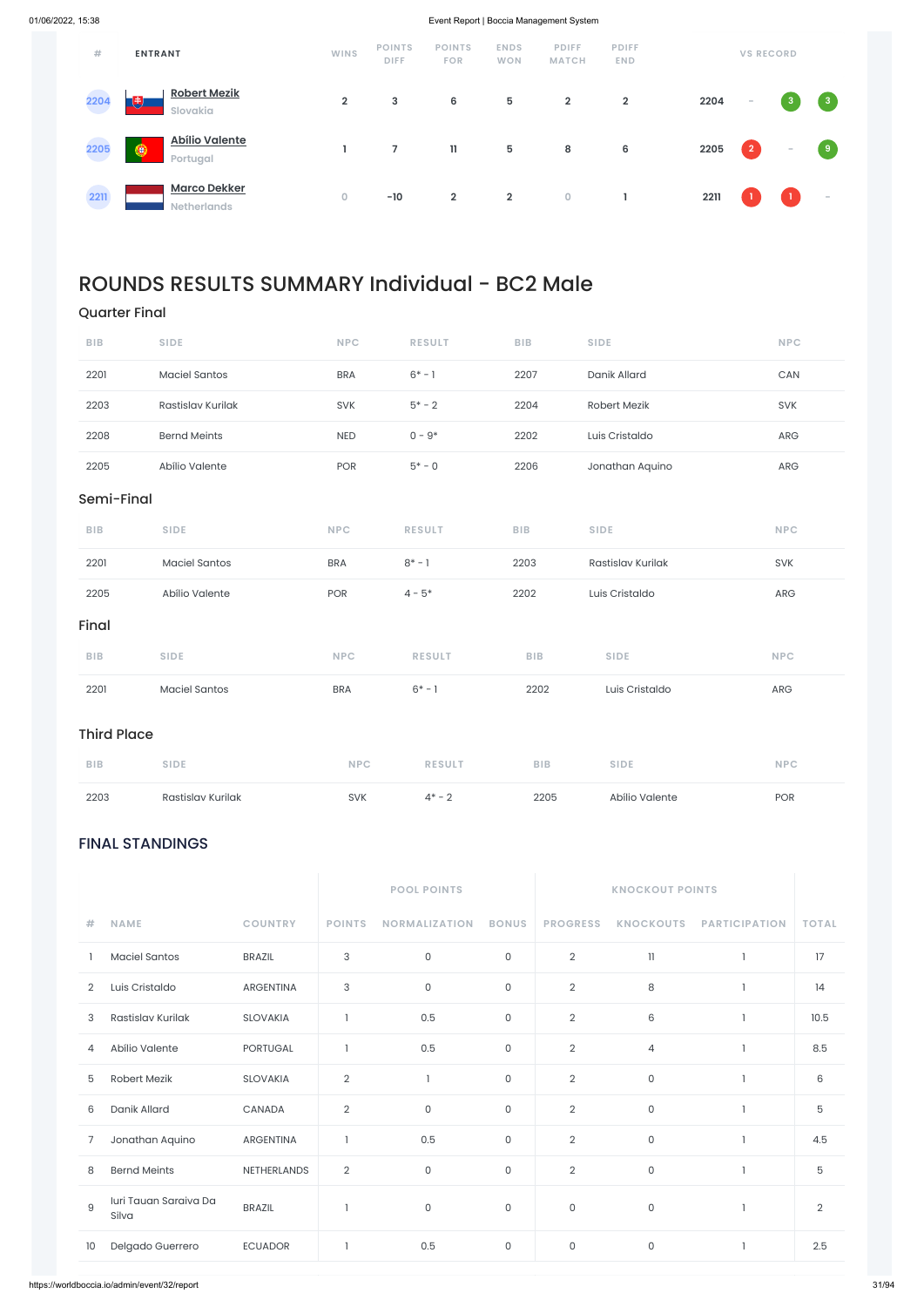|    |                       |                                | <b>POOL POINTS</b><br><b>KNOCKOUT POINTS</b> |                      |              |                 |                  |                      |              |
|----|-----------------------|--------------------------------|----------------------------------------------|----------------------|--------------|-----------------|------------------|----------------------|--------------|
| #  | <b>NAME</b>           | <b>COUNTRY</b>                 | <b>POINTS</b>                                | <b>NORMALIZATION</b> | <b>BONUS</b> | <b>PROGRESS</b> | <b>KNOCKOUTS</b> | <b>PARTICIPATION</b> | <b>TOTAL</b> |
| 11 | Faycal Meguenni       | <b>FRANCE</b>                  |                                              | 0                    | 0            | 0               | 0                |                      | ◠            |
| 12 | <b>Marco Dekker</b>   | <b>NETHERLANDS</b>             | 0                                            | 0                    | 0            | 0               | 0                |                      |              |
| 13 | <b>Aurelien Fabre</b> | <b>FRANCE</b>                  | 0                                            | 0                    | 0            | 0               | $\mathbf 0$      |                      |              |
| 14 | Reshad Saraj          | <b>GREAT</b><br><b>BRITAIN</b> | 0                                            | 0                    | 0            | 0               | 0                |                      |              |

### BC3 Female

### **MATCHES**

| <b>Round Robin</b><br>Individual |                             | Wednesday, April 27, 2022 Start Time 20:10<br>BC <sub>3</sub> |                         |                      |                     | Pool A<br>Court 8 |
|----------------------------------|-----------------------------|---------------------------------------------------------------|-------------------------|----------------------|---------------------|-------------------|
| ${\sf BIB}$                      | NAME                        | <b>NPC</b>                                                    | ${\sf B}{\sf I}{\sf B}$ | <b>NAME</b>          |                     | <b>NPC</b>        |
|                                  | Brazil                      |                                                               |                         | Colombia             |                     |                   |
| 1301                             | E De Oliveira / R. Ferreira | <b>BRA</b>                                                    | 1313                    | M Munoz / J. Salazar |                     | COL               |
|                                  | <b>WINNER</b>               |                                                               |                         |                      |                     |                   |
|                                  | <b>SCORE</b>                | <b>ENDS</b>                                                   |                         |                      | <b>SCORE</b>        |                   |
|                                  | $\mathbf 5$                 | $E-1$                                                         |                         |                      | $\mathsf{O}\xspace$ |                   |
|                                  | $\ensuremath{\mathsf{3}}$   | $E-2$                                                         |                         |                      | $\mathsf{O}$        |                   |
|                                  | $\mathbf 5$                 | $E-3$                                                         |                         |                      | $\mathsf{O}$        |                   |
|                                  |                             | $E - 4$                                                       |                         |                      | $\mathsf{O}$        |                   |
|                                  | 14                          | <b>Total</b>                                                  |                         |                      | $\mathsf{O}$        |                   |

| <b>Round Robin</b><br>Individual |                         |            | Wednesday, April 27, 2022 Start Time 21:35<br>BC <sub>3</sub> |                           |            |  |  |  |
|----------------------------------|-------------------------|------------|---------------------------------------------------------------|---------------------------|------------|--|--|--|
| <b>BIB</b>                       | <b>NAME</b>             | <b>NPC</b> | <b>BIB</b>                                                    | <b>NAME</b>               | <b>NPC</b> |  |  |  |
|                                  | Argentina               |            |                                                               | Canada                    |            |  |  |  |
| 1306                             | M Salvador / J. Cotrofe | <b>ARG</b> | 1309                                                          | M Martineau / J. Duquette | CAN        |  |  |  |
|                                  | <b>WINNER</b>           |            |                                                               |                           |            |  |  |  |

| 3                   | $E - 4$<br><b>Total</b> | 0<br>$\overline{2}$ |
|---------------------|-------------------------|---------------------|
| $\overline{2}$      | $E-3$                   | $\mathsf O$         |
| $\mathsf{O}\xspace$ | $E-2$                   |                     |
| $\mathsf O$         | $E-1$                   |                     |
|                     |                         |                     |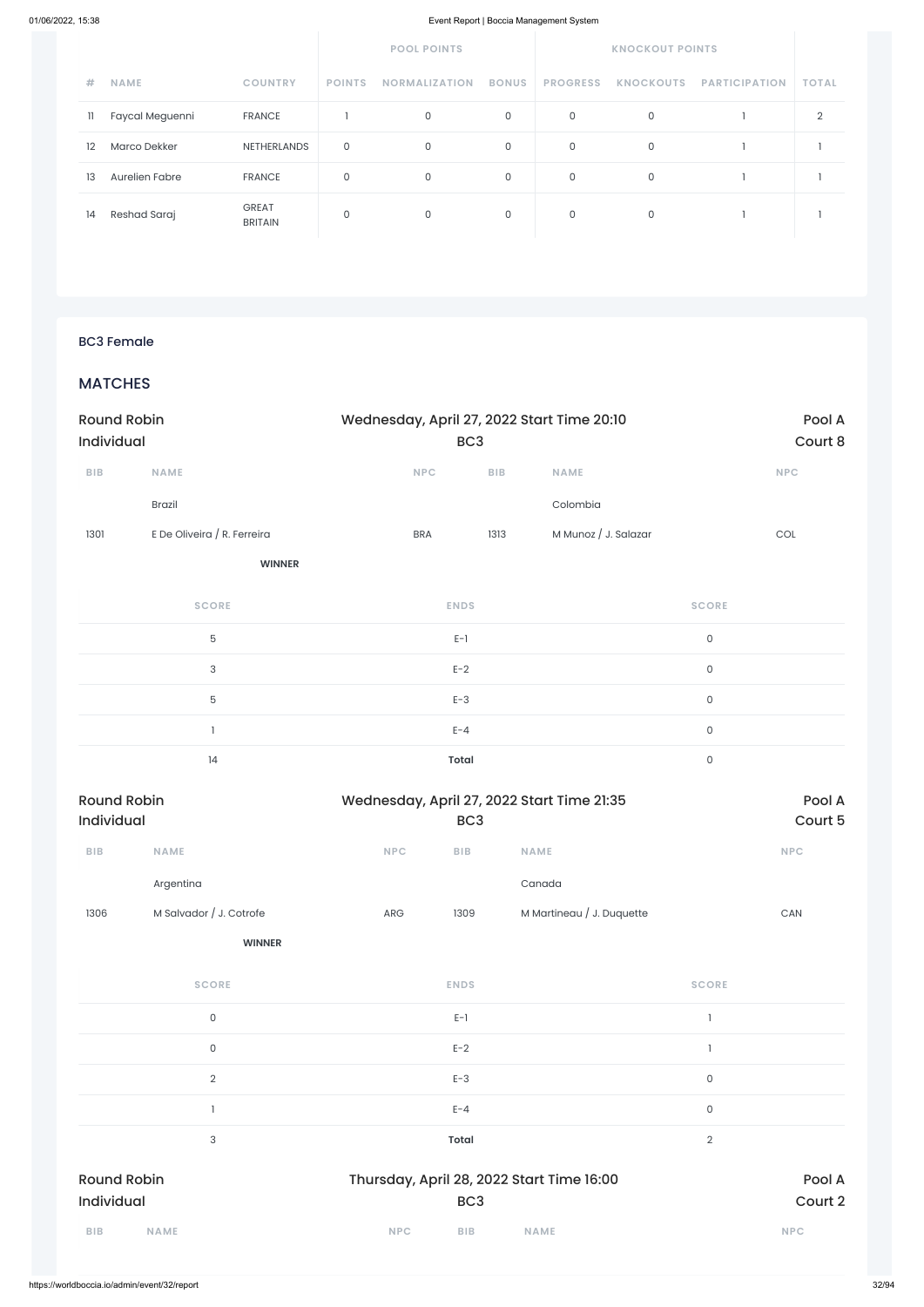| Brazil<br>Canada<br>E De Oliveira / R. Ferreira<br>M Martineau / J. Duquette<br>1301<br><b>BRA</b><br>1309<br>${\sf CAN}$<br><b>WINNER</b><br><b>SCORE</b><br><b>ENDS</b><br><b>SCORE</b><br>$\mathsf{3}$<br>$\mathsf{O}$<br>$E-1$<br>5<br>$E-2$<br>$\mathsf{O}$<br>$E-3$<br>$\mathsf O$<br>$\overline{\phantom{a}}$<br>$\mathsf{O}$<br>$E - 4$<br>$\overline{4}$<br>12<br><b>Total</b><br>$\mathbf{1}$<br><b>Round Robin</b><br>Pool A<br>Thursday, April 28, 2022 Start Time 16:00<br>Individual<br>Court 1<br>BC <sub>3</sub><br>NAME<br>BIB<br><b>NAME</b><br><b>NPC</b><br>BIB<br><b>NPC</b><br>Colombia<br>Argentina<br>M Salvador / J. Cotrofe<br>M Munoz / J. Salazar<br>1306<br>1313<br>$\mathop{\rm COL}\nolimits$<br>ARG<br><b>WINNER</b><br><b>SCORE</b><br><b>ENDS</b><br><b>SCORE</b><br>$\ensuremath{\mathsf{3}}$<br>$\mathsf O$<br>$E-1$<br>$E-2$<br>$\mathsf O$<br>$\overline{\phantom{a}}$<br>$\ensuremath{\mathsf{3}}$<br>$\mathsf O$<br>$E-3$<br>$E - 4$<br>$\mathsf O$<br>$\mathbf{I}$<br>$\,8\,$<br>$\mathsf O$<br><b>Total</b><br><b>Round Robin</b><br>Thursday, April 28, 2022 Start Time 20:40<br>Pool A<br>Court 4<br>Individual<br>BC <sub>3</sub><br>NAME<br><b>NPC</b><br>NAME<br><b>NPC</b><br>BIB<br>BIB<br>Argentina<br><b>Brazil</b><br>E De Oliveira / R. Ferreira<br>M Salvador / J. Cotrofe<br>1301<br>1306<br><b>BRA</b><br>${\sf ARG}$<br><b>WINNER</b><br><b>SCORE</b><br><b>SCORE</b><br><b>ENDS</b> | BIB | <b>NAME</b> | <b>NPC</b> | <b>BIB</b> | NAME | <b>NPC</b> |
|-----------------------------------------------------------------------------------------------------------------------------------------------------------------------------------------------------------------------------------------------------------------------------------------------------------------------------------------------------------------------------------------------------------------------------------------------------------------------------------------------------------------------------------------------------------------------------------------------------------------------------------------------------------------------------------------------------------------------------------------------------------------------------------------------------------------------------------------------------------------------------------------------------------------------------------------------------------------------------------------------------------------------------------------------------------------------------------------------------------------------------------------------------------------------------------------------------------------------------------------------------------------------------------------------------------------------------------------------------------------------------------------------------------------------------------------------|-----|-------------|------------|------------|------|------------|
|                                                                                                                                                                                                                                                                                                                                                                                                                                                                                                                                                                                                                                                                                                                                                                                                                                                                                                                                                                                                                                                                                                                                                                                                                                                                                                                                                                                                                                               |     |             |            |            |      |            |
|                                                                                                                                                                                                                                                                                                                                                                                                                                                                                                                                                                                                                                                                                                                                                                                                                                                                                                                                                                                                                                                                                                                                                                                                                                                                                                                                                                                                                                               |     |             |            |            |      |            |
|                                                                                                                                                                                                                                                                                                                                                                                                                                                                                                                                                                                                                                                                                                                                                                                                                                                                                                                                                                                                                                                                                                                                                                                                                                                                                                                                                                                                                                               |     |             |            |            |      |            |
|                                                                                                                                                                                                                                                                                                                                                                                                                                                                                                                                                                                                                                                                                                                                                                                                                                                                                                                                                                                                                                                                                                                                                                                                                                                                                                                                                                                                                                               |     |             |            |            |      |            |
|                                                                                                                                                                                                                                                                                                                                                                                                                                                                                                                                                                                                                                                                                                                                                                                                                                                                                                                                                                                                                                                                                                                                                                                                                                                                                                                                                                                                                                               |     |             |            |            |      |            |
|                                                                                                                                                                                                                                                                                                                                                                                                                                                                                                                                                                                                                                                                                                                                                                                                                                                                                                                                                                                                                                                                                                                                                                                                                                                                                                                                                                                                                                               |     |             |            |            |      |            |
|                                                                                                                                                                                                                                                                                                                                                                                                                                                                                                                                                                                                                                                                                                                                                                                                                                                                                                                                                                                                                                                                                                                                                                                                                                                                                                                                                                                                                                               |     |             |            |            |      |            |
|                                                                                                                                                                                                                                                                                                                                                                                                                                                                                                                                                                                                                                                                                                                                                                                                                                                                                                                                                                                                                                                                                                                                                                                                                                                                                                                                                                                                                                               |     |             |            |            |      |            |
|                                                                                                                                                                                                                                                                                                                                                                                                                                                                                                                                                                                                                                                                                                                                                                                                                                                                                                                                                                                                                                                                                                                                                                                                                                                                                                                                                                                                                                               |     |             |            |            |      |            |
|                                                                                                                                                                                                                                                                                                                                                                                                                                                                                                                                                                                                                                                                                                                                                                                                                                                                                                                                                                                                                                                                                                                                                                                                                                                                                                                                                                                                                                               |     |             |            |            |      |            |
|                                                                                                                                                                                                                                                                                                                                                                                                                                                                                                                                                                                                                                                                                                                                                                                                                                                                                                                                                                                                                                                                                                                                                                                                                                                                                                                                                                                                                                               |     |             |            |            |      |            |
|                                                                                                                                                                                                                                                                                                                                                                                                                                                                                                                                                                                                                                                                                                                                                                                                                                                                                                                                                                                                                                                                                                                                                                                                                                                                                                                                                                                                                                               |     |             |            |            |      |            |
|                                                                                                                                                                                                                                                                                                                                                                                                                                                                                                                                                                                                                                                                                                                                                                                                                                                                                                                                                                                                                                                                                                                                                                                                                                                                                                                                                                                                                                               |     |             |            |            |      |            |
|                                                                                                                                                                                                                                                                                                                                                                                                                                                                                                                                                                                                                                                                                                                                                                                                                                                                                                                                                                                                                                                                                                                                                                                                                                                                                                                                                                                                                                               |     |             |            |            |      |            |
|                                                                                                                                                                                                                                                                                                                                                                                                                                                                                                                                                                                                                                                                                                                                                                                                                                                                                                                                                                                                                                                                                                                                                                                                                                                                                                                                                                                                                                               |     |             |            |            |      |            |
|                                                                                                                                                                                                                                                                                                                                                                                                                                                                                                                                                                                                                                                                                                                                                                                                                                                                                                                                                                                                                                                                                                                                                                                                                                                                                                                                                                                                                                               |     |             |            |            |      |            |
|                                                                                                                                                                                                                                                                                                                                                                                                                                                                                                                                                                                                                                                                                                                                                                                                                                                                                                                                                                                                                                                                                                                                                                                                                                                                                                                                                                                                                                               |     |             |            |            |      |            |
|                                                                                                                                                                                                                                                                                                                                                                                                                                                                                                                                                                                                                                                                                                                                                                                                                                                                                                                                                                                                                                                                                                                                                                                                                                                                                                                                                                                                                                               |     |             |            |            |      |            |
|                                                                                                                                                                                                                                                                                                                                                                                                                                                                                                                                                                                                                                                                                                                                                                                                                                                                                                                                                                                                                                                                                                                                                                                                                                                                                                                                                                                                                                               |     |             |            |            |      |            |
|                                                                                                                                                                                                                                                                                                                                                                                                                                                                                                                                                                                                                                                                                                                                                                                                                                                                                                                                                                                                                                                                                                                                                                                                                                                                                                                                                                                                                                               |     |             |            |            |      |            |
|                                                                                                                                                                                                                                                                                                                                                                                                                                                                                                                                                                                                                                                                                                                                                                                                                                                                                                                                                                                                                                                                                                                                                                                                                                                                                                                                                                                                                                               |     |             |            |            |      |            |
|                                                                                                                                                                                                                                                                                                                                                                                                                                                                                                                                                                                                                                                                                                                                                                                                                                                                                                                                                                                                                                                                                                                                                                                                                                                                                                                                                                                                                                               |     |             |            |            |      |            |
|                                                                                                                                                                                                                                                                                                                                                                                                                                                                                                                                                                                                                                                                                                                                                                                                                                                                                                                                                                                                                                                                                                                                                                                                                                                                                                                                                                                                                                               |     |             |            |            |      |            |
|                                                                                                                                                                                                                                                                                                                                                                                                                                                                                                                                                                                                                                                                                                                                                                                                                                                                                                                                                                                                                                                                                                                                                                                                                                                                                                                                                                                                                                               |     |             |            |            |      |            |
|                                                                                                                                                                                                                                                                                                                                                                                                                                                                                                                                                                                                                                                                                                                                                                                                                                                                                                                                                                                                                                                                                                                                                                                                                                                                                                                                                                                                                                               |     |             |            |            |      |            |
|                                                                                                                                                                                                                                                                                                                                                                                                                                                                                                                                                                                                                                                                                                                                                                                                                                                                                                                                                                                                                                                                                                                                                                                                                                                                                                                                                                                                                                               |     |             |            |            |      |            |

4 E-1 0

|            |                     | $E-2$                                     |                 |            | $\mathsf{O}\xspace$ |             |                    |
|------------|---------------------|-------------------------------------------|-----------------|------------|---------------------|-------------|--------------------|
|            | 4                   |                                           | $E-3$           |            | $\mathsf{O}\xspace$ |             |                    |
|            | $\mathsf{O}\xspace$ |                                           | $E - 4$         |            |                     |             |                    |
|            |                     | $TB-1$                                    |                 |            | $\mathsf{O}\xspace$ |             |                    |
|            | 6                   | <b>Total</b>                              |                 |            | 5                   |             |                    |
| Pool A     |                     | Thursday, April 28, 2022 Start Time 20:40 |                 |            |                     |             | <b>Round Robin</b> |
| Court 5    |                     |                                           | BC <sub>3</sub> |            |                     |             | Individual         |
| <b>NPC</b> |                     | <b>NAME</b>                               | <b>BIB</b>      | <b>NPC</b> |                     | <b>NAME</b> | <b>BIB</b>         |
|            |                     | Canada                                    |                 |            |                     | Colombia    |                    |
|            |                     |                                           |                 |            |                     |             |                    |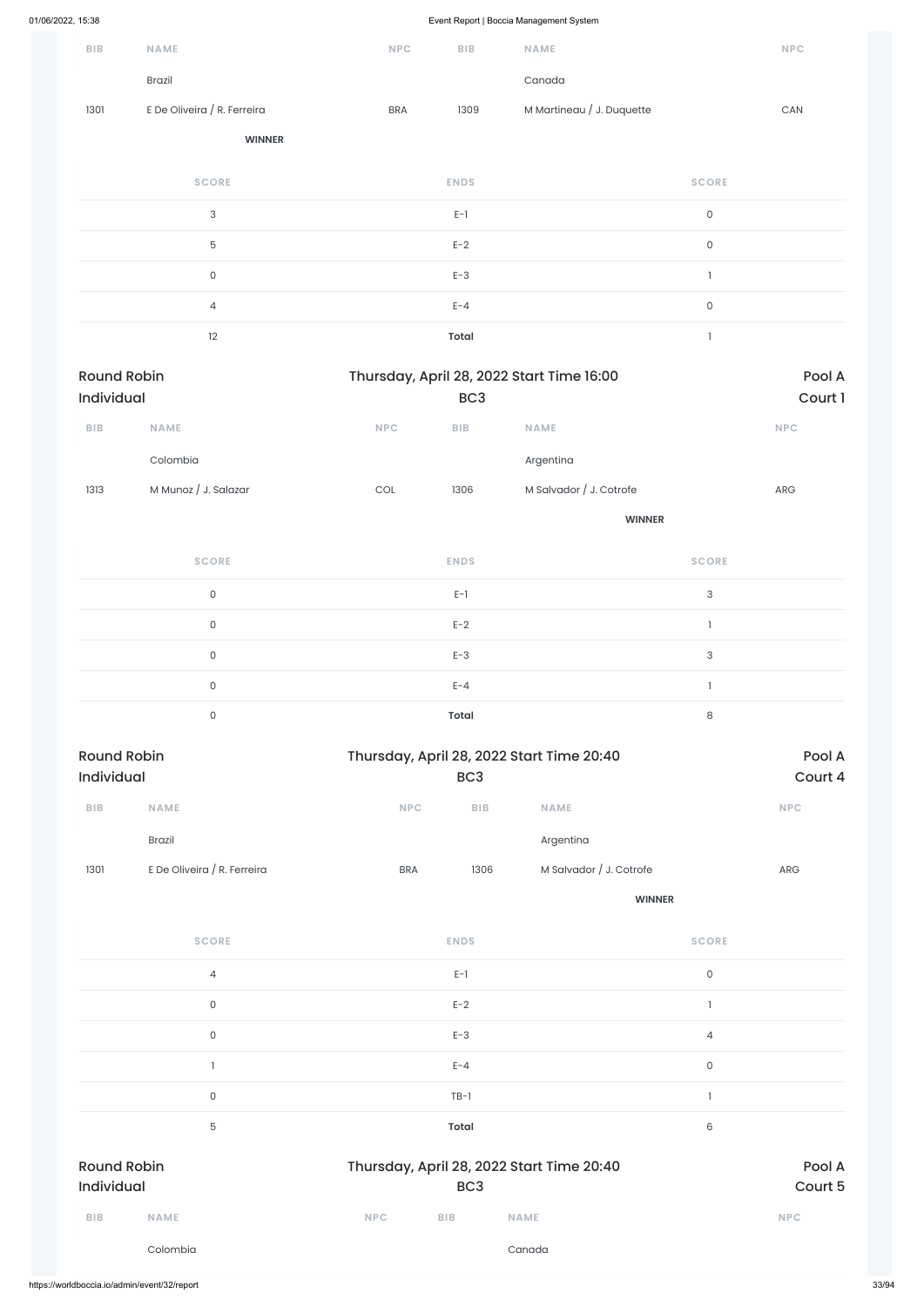| --,                              |                          |                             |                                |                                            |                     |                       |
|----------------------------------|--------------------------|-----------------------------|--------------------------------|--------------------------------------------|---------------------|-----------------------|
| ${\sf B}{\sf I}{\sf B}$          | NAME                     | NPC                         | ${\sf BIB}$                    | NAME                                       |                     | <b>NPC</b>            |
| 1313                             | M Munoz / J. Salazar     | $\mathop{\rm COL}\nolimits$ | 1309                           | M Martineau / J. Duquette                  |                     | $\mathsf{CAN}\xspace$ |
|                                  | <b>WINNER</b>            |                             |                                |                                            |                     |                       |
|                                  | <b>SCORE</b>             |                             | <b>ENDS</b>                    |                                            | <b>SCORE</b>        |                       |
|                                  | $\sqrt{3}$               |                             | $E-1$                          |                                            | $\mathsf{O}\xspace$ |                       |
|                                  | $\mathbf{I}$             |                             | $E-2$                          |                                            | $\mathsf{O}\xspace$ |                       |
|                                  | $\mathbf{I}$             |                             | $E-3$                          |                                            | $\mathsf{O}\xspace$ |                       |
|                                  | $\overline{4}$           |                             | $E - 4$                        |                                            | $\mathsf{O}\xspace$ |                       |
|                                  | $\mathsf g$              |                             | <b>Total</b>                   |                                            | $\mathsf{O}\xspace$ |                       |
| <b>Round Robin</b><br>Individual |                          |                             | BC <sub>3</sub>                | Wednesday, April 27, 2022 Start Time 21:35 |                     | Pool B<br>Court 6     |
| BIB                              | NAME                     | $\ensuremath{\mathsf{NPC}}$ | ${\sf B}{\sf I}{\sf B}$        | NAME                                       |                     | NPC                   |
|                                  | Argentina                |                             |                                | Peru                                       |                     |                       |
| 1302                             | S Ferrando / J. Ferreyra | ARG                         | 1310                           | N Callupe / A. Arevalo                     |                     | PER                   |
|                                  | <b>WINNER</b>            |                             |                                |                                            |                     |                       |
|                                  | <b>SCORE</b>             |                             | <b>ENDS</b>                    |                                            | <b>SCORE</b>        |                       |
|                                  | $\mathsf{O}$             |                             | $E-1$                          |                                            | $\mathbf{1}$        |                       |
|                                  | $\mathbf{I}$             |                             | $E-2$                          |                                            | $\mathsf{O}\xspace$ |                       |
|                                  | $\mathsf{O}$             |                             | $E-3$                          |                                            | $\mathbb{I}$        |                       |
|                                  | $\mathsf{3}$             |                             | $E - 4$                        |                                            | $\mathsf{O}\xspace$ |                       |
|                                  | $\overline{4}$           |                             | <b>Total</b>                   |                                            | $\sqrt{2}$          |                       |
| <b>Round Robin</b><br>Individual |                          |                             | BC <sub>3</sub>                | Thursday, April 28, 2022 Start Time 16:00  |                     | Pool B<br>Court 3     |
| ${\sf B}{\sf I}{\sf B}$          | NAME                     | $\ensuremath{\mathsf{NPC}}$ | ${\sf B}{\sf I}{\sf B}$        | <b>NAME</b>                                |                     | NPC                   |
|                                  | Canada                   |                             |                                | Peru                                       |                     |                       |
| 1307                             | J Guerette / J. Manseau  | $\mathsf{CAN}\xspace$       | 1310                           | N Callupe / A. Arevalo                     |                     | PER                   |
|                                  | <b>WINNER</b>            |                             |                                |                                            |                     |                       |
|                                  | <b>SCORE</b>             |                             | <b>ENDS</b>                    |                                            | <b>SCORE</b>        |                       |
|                                  | $\overline{4}$           |                             | $\mathsf{E}\text{-}\mathsf{I}$ |                                            | $\mathsf{O}\xspace$ |                       |
|                                  |                          |                             |                                |                                            |                     |                       |

2 and  $E-2$  and  $E-2$  and  $E-2$  and  $E-2$  and  $E-2$  and  $E-2$  and  $E-2$  and  $E-2$  and  $E-2$  and  $E-2$  and  $E-2$  and  $E-2$  and  $E-2$  and  $E-2$  and  $E-2$  and  $E-2$  and  $E-2$  and  $E-2$  and  $E-2$  and  $E-2$  and  $E-2$  and  $E-2$ 

|                                  |                          |            | $E-3$           |                                           | $\mathsf O$ |                   |
|----------------------------------|--------------------------|------------|-----------------|-------------------------------------------|-------------|-------------------|
|                                  | $\mathsf{O}\xspace$      |            | $E - 4$         |                                           | 3           |                   |
|                                  | 7                        |            | Total           |                                           | 3           |                   |
| <b>Round Robin</b><br>Individual |                          |            | BC <sub>3</sub> | Thursday, April 28, 2022 Start Time 20:40 |             | Pool B<br>Court 6 |
| <b>BIB</b>                       | <b>NAME</b>              | <b>NPC</b> | <b>BIB</b>      | <b>NAME</b>                               |             | <b>NPC</b>        |
|                                  | Argentina                |            |                 | Canada                                    |             |                   |
| 1302                             | S Ferrando / J. Ferreyra | ARG        | 1307            | J Guerette / J. Manseau                   |             | CAN               |
|                                  |                          |            |                 | <b>WINNER</b>                             |             |                   |
|                                  |                          |            |                 |                                           |             |                   |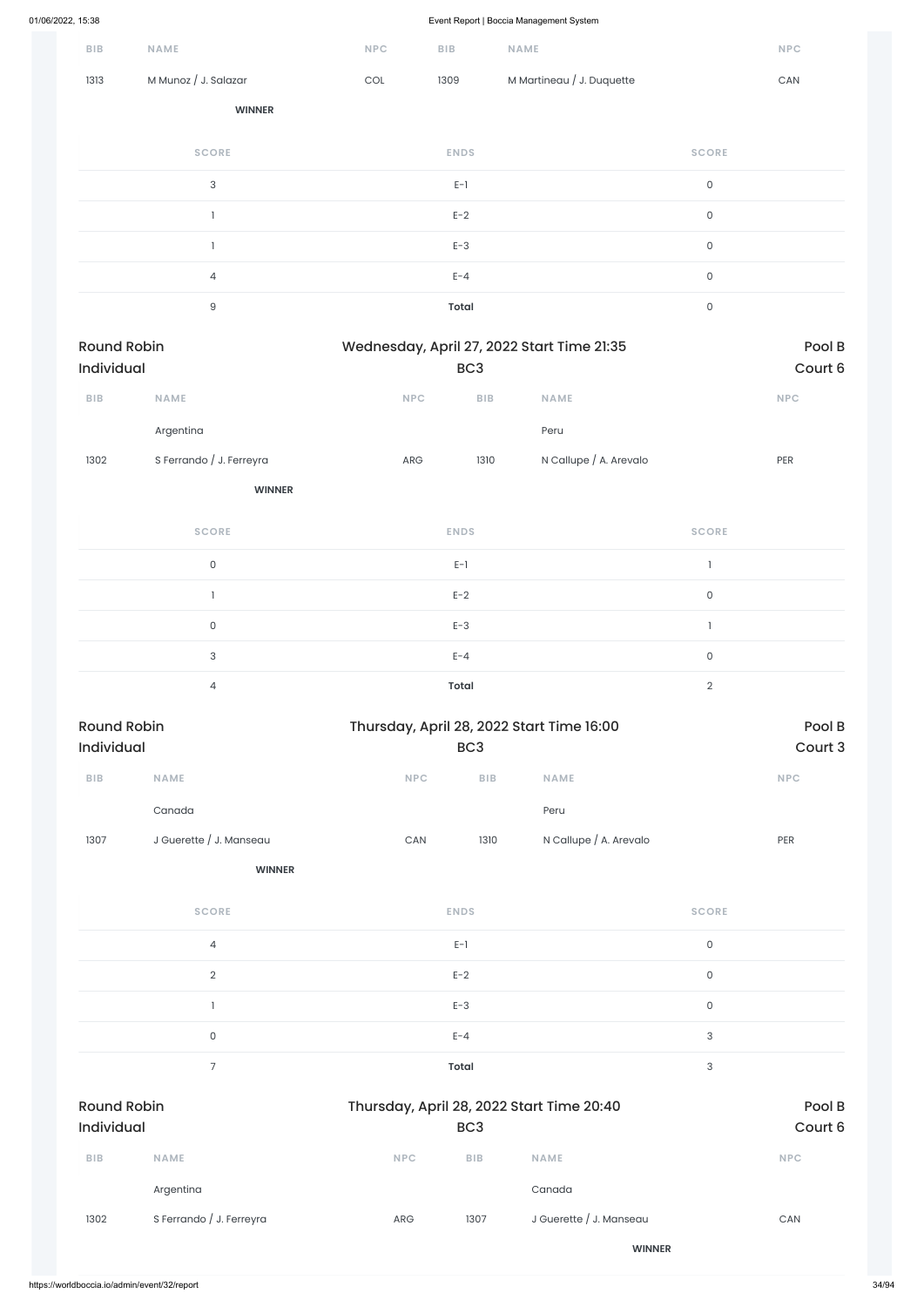| <b>SCORE</b> | <b>ENDS</b>  | <b>SCORE</b>  |
|--------------|--------------|---------------|
|              | $E-1$        | 0             |
| 0            | $E-2$        | $\mathcal{D}$ |
|              | $E-3$        | $\mathbf 0$   |
| 0            | $E - 4$      |               |
| ◠            | <b>Total</b> | 3             |

| Round Robin       |                      | Wednesday, April 27, 2022 Start Time 21:35 |                 | Pool C                  |            |
|-------------------|----------------------|--------------------------------------------|-----------------|-------------------------|------------|
| <b>Individual</b> |                      |                                            | BC <sub>3</sub> |                         | Court 8    |
| <b>BIB</b>        | <b>NAME</b>          | <b>NPC</b>                                 | <b>BIB</b>      | <b>NAME</b>             | <b>NPC</b> |
|                   | Australia            |                                            |                 | France                  |            |
| 1311              | J Leeson / A. Leeson | <b>AUS</b>                                 | 1303            | S Heckel $/$ F. Brachet | <b>FRA</b> |

**WINNER**

| <b>SCORE</b> | <b>ENDS</b>  | <b>SCORE</b> |
|--------------|--------------|--------------|
| 3            | $E-1$        | 0            |
|              | $E-2$        | $\mathbf 0$  |
|              | $E-3$        | 0            |
|              | $E - 4$      |              |
| 6            | <b>Total</b> |              |

| <b>Round Robin</b><br>Individual |                       |                                           | Thursday, April 28, 2022 Start Time 16:00<br>BC <sub>3</sub> |                       |                           | Pool C<br>Court 4 |
|----------------------------------|-----------------------|-------------------------------------------|--------------------------------------------------------------|-----------------------|---------------------------|-------------------|
| BIB                              | NAME                  | NPC                                       | ${\sf B}{\sf I}{\sf B}$                                      | <b>NAME</b>           |                           | NPC               |
|                                  | Spain                 |                                           |                                                              | Australia             |                           |                   |
| 1308                             | V Pamies / D. Capilla | ESP                                       | 1311                                                         | J Leeson / A. Leeson  |                           | AUS               |
|                                  | <b>WINNER</b>         |                                           |                                                              |                       |                           |                   |
|                                  | <b>SCORE</b>          |                                           | <b>ENDS</b>                                                  |                       | <b>SCORE</b>              |                   |
|                                  | 3                     |                                           | $\mathsf{E}\text{-}\mathsf{I}$                               |                       | $\mathsf{O}\xspace$       |                   |
|                                  | $\mathbf{I}$          |                                           | $E-2$                                                        |                       | $\mathsf{O}\xspace$       |                   |
|                                  | $\mathsf{O}\xspace$   |                                           | $E-3$                                                        |                       | $\overline{2}$            |                   |
|                                  | $\mathsf{O}\xspace$   |                                           | $E - 4$                                                      |                       | $\mathbf{I}$              |                   |
|                                  | $\overline{4}$        |                                           | <b>Total</b>                                                 |                       | $\ensuremath{\mathsf{3}}$ |                   |
| <b>Round Robin</b>               |                       | Thursday, April 28, 2022 Start Time 20:40 |                                                              |                       |                           | Pool C            |
| Individual                       |                       |                                           | BC <sub>3</sub>                                              |                       |                           | Court 7           |
| BIB                              | NAME                  | <b>NPC</b>                                | ${\sf B}{\sf I}{\sf B}$                                      | <b>NAME</b>           |                           | <b>NPC</b>        |
|                                  | Spain                 |                                           |                                                              | France                |                           |                   |
| 1308                             | V Pamies / D. Capilla | ESP                                       | 1303                                                         | S Heckel / F. Brachet |                           | FRA               |
|                                  |                       |                                           |                                                              | <b>WINNER</b>         |                           |                   |
|                                  | <b>SCORE</b>          |                                           | <b>ENDS</b>                                                  |                       | <b>SCORE</b>              |                   |
|                                  | $\mathsf{O}$          |                                           | $E-1$                                                        |                       | $\overline{2}$            |                   |
|                                  | $\mathsf{O}\xspace$   |                                           | $E-2$                                                        |                       | $\overline{4}$            |                   |
|                                  |                       |                                           |                                                              |                       |                           |                   |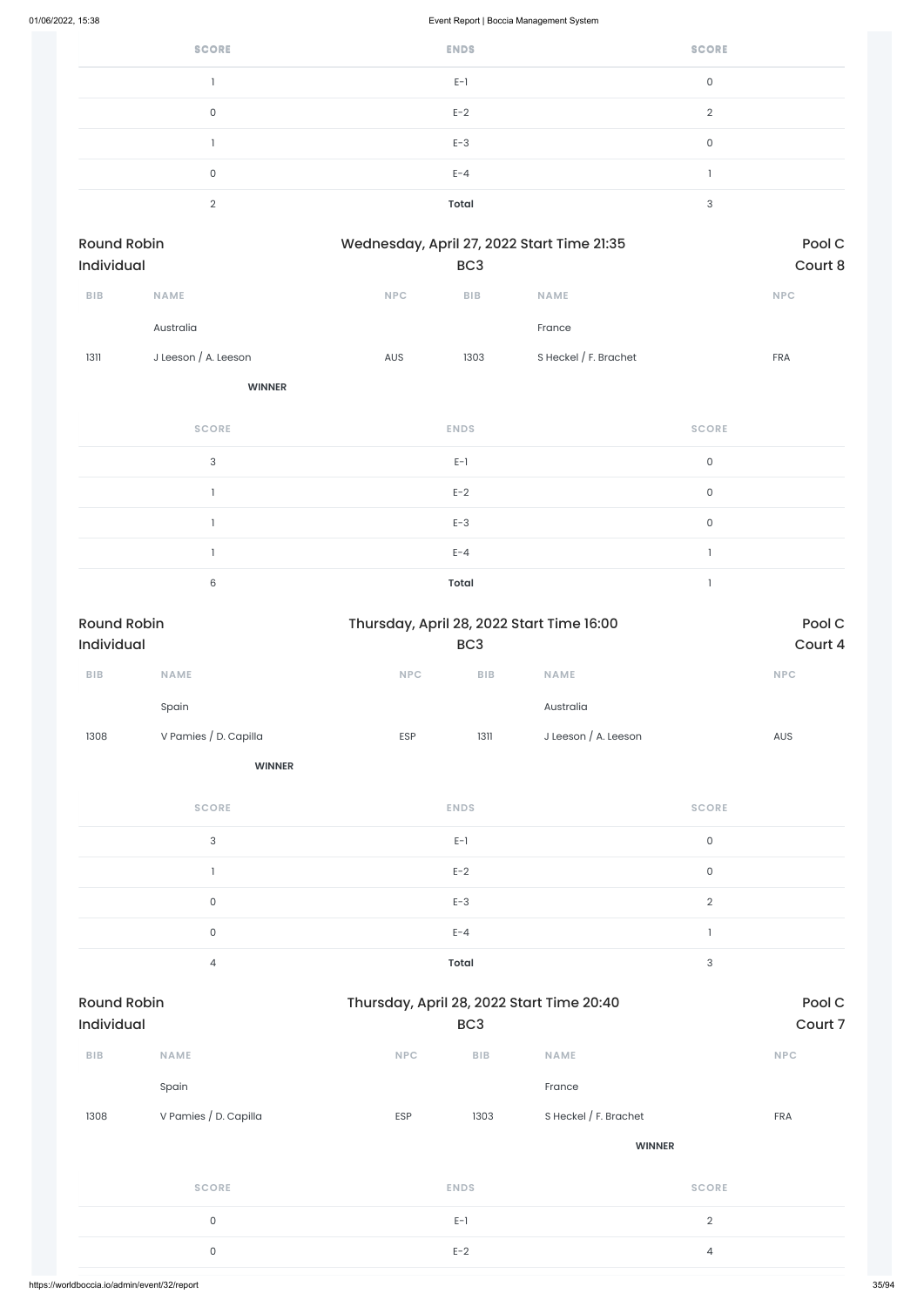| <b>SCORE</b> | <b>ENDS</b> | <b>SCORE</b> |
|--------------|-------------|--------------|
|              | $E-3$       |              |
|              | $E - 4$     |              |
|              | Total       |              |

| <b>Round Robin</b><br><b>Individual</b> |                        |            | Wednesday, April 27, 2022 Start Time 21:35<br>BC <sub>3</sub> |                        |            |
|-----------------------------------------|------------------------|------------|---------------------------------------------------------------|------------------------|------------|
| <b>BIB</b>                              | <b>NAME</b>            | <b>NPC</b> | <b>BIB</b>                                                    | <b>NAME</b>            | <b>NPC</b> |
|                                         | <b>Great Britain</b>   |            |                                                               | <b>Brazil</b>          |            |
| 1312                                    | R Mcbride / D. Mcbride | <b>GBR</b> | 1304                                                          | E Calado / R. Da Silva | <b>BRA</b> |

**WINNER**

| <b>SCORE</b> | <b>ENDS</b>  | <b>SCORE</b>   |
|--------------|--------------|----------------|
|              | $E-1$        | $\Omega$       |
| $\Omega$     | $E-2$        | $\overline{4}$ |
|              | $E-3$        | $\Omega$       |
| $\Omega$     | $E - 4$      | 5              |
| $\Omega$     | <b>Total</b> | 9              |

| <b>Round Robin</b><br><b>Individual</b><br>BC <sub>3</sub> |                        | Thursday, April 28, 2022 Start Time 14:35 |            | Pool D<br>Court 1     |            |
|------------------------------------------------------------|------------------------|-------------------------------------------|------------|-----------------------|------------|
| <b>BIB</b>                                                 | <b>NAME</b>            | <b>NPC</b>                                | <b>BIB</b> | <b>NAME</b>           | <b>NPC</b> |
|                                                            | <b>Great Britain</b>   |                                           |            | Portugal              |            |
| 1312                                                       | R Mcbride / D. Mcbride | <b>GBR</b>                                | 1305       | A Costa / C. Lourenço | <b>POR</b> |

**WINNER**

| <b>SCORE</b> | <b>ENDS</b>  | <b>SCORE</b>   |
|--------------|--------------|----------------|
| $\mathbf 0$  | $E-1$        | $\overline{4}$ |
| $\mathbf 0$  | $E-2$        | 5              |
| $\Omega$     | $E-3$        | $\mathcal{D}$  |
| $\mathbf 0$  | $E - 4$      |                |
| $\Omega$     | <b>Total</b> | 12             |

| ${\sf B}{\sf I}{\sf B}$ | <b>NAME</b>            | NPC        | ${\sf B}{\sf I}{\sf B}$ | NAME                  |                     | NPC |
|-------------------------|------------------------|------------|-------------------------|-----------------------|---------------------|-----|
|                         | Brazil                 |            |                         | Portugal              |                     |     |
| 1304                    | E Calado / R. Da Silva | <b>BRA</b> | 1305                    | A Costa / C. Lourenço |                     | POR |
|                         | <b>WINNER</b>          |            |                         |                       |                     |     |
|                         | <b>SCORE</b>           |            | <b>ENDS</b>             |                       | <b>SCORE</b>        |     |
|                         |                        |            | $E-1$                   |                       | $\mathsf{O}\xspace$ |     |
|                         |                        |            | $E-2$                   |                       | $\mathsf{O}\xspace$ |     |
|                         | $\mathbf{2}$           |            | $E-3$                   |                       | $\mathsf{O}\xspace$ |     |
|                         | 0                      |            | $E - 4$                 |                       |                     |     |
|                         |                        |            |                         |                       |                     |     |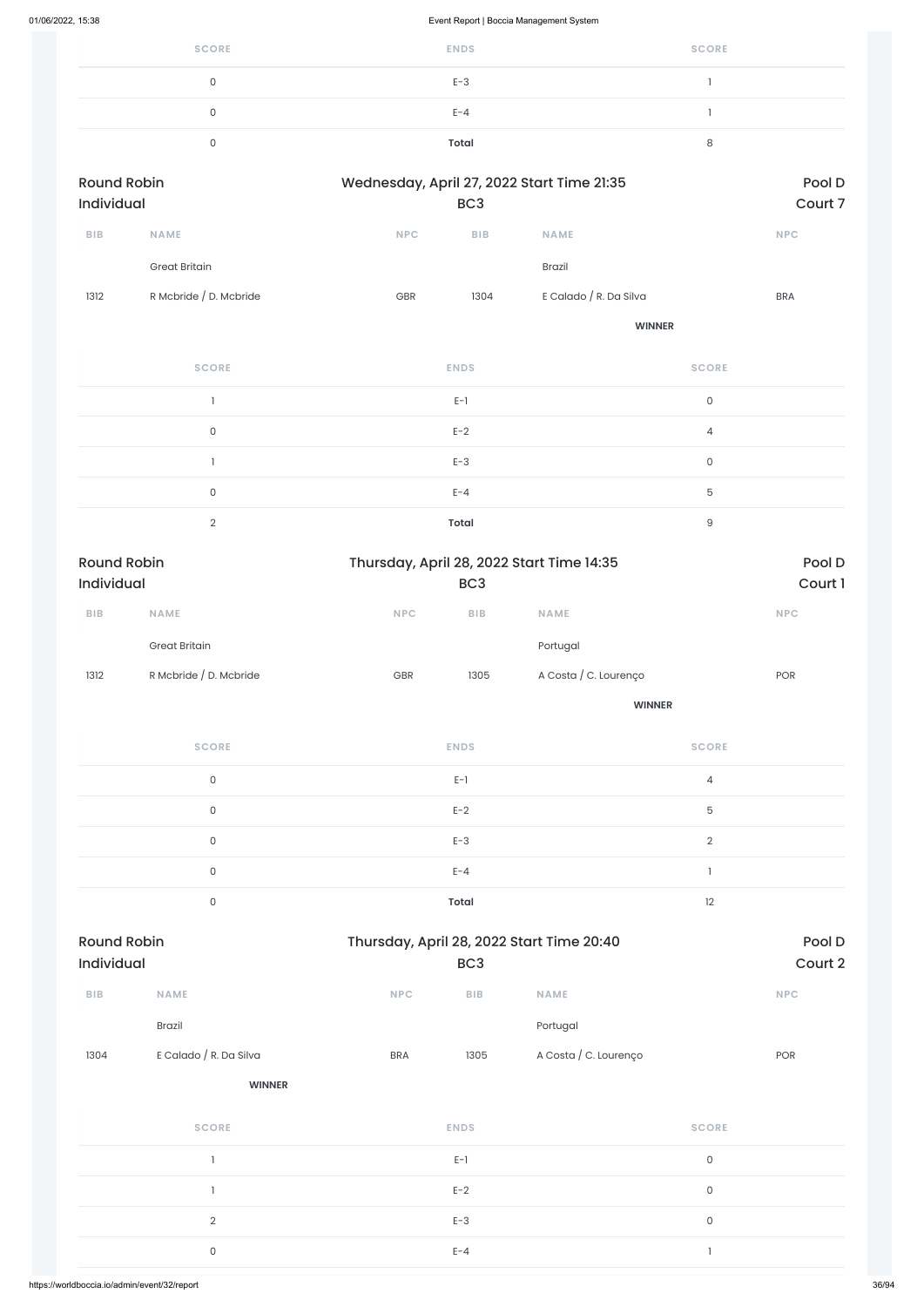|                                    | <b>SCORE</b>            |                                         | <b>ENDS</b>             |                          | <b>SCORE</b>        |                     |  |  |
|------------------------------------|-------------------------|-----------------------------------------|-------------------------|--------------------------|---------------------|---------------------|--|--|
|                                    | $\overline{4}$          |                                         | <b>Total</b>            |                          | $\mathbf{1}$        |                     |  |  |
| <b>Quarter Final</b><br>Individual |                         | Friday, April 29, 2022 Start Time 15:40 | BC <sub>3</sub>         |                          |                     | Knockout<br>Court 1 |  |  |
| BIB                                | <b>NAME</b>             | <b>NPC</b>                              | <b>BIB</b>              | <b>NAME</b>              |                     | <b>NPC</b>          |  |  |
|                                    | Argentina               |                                         |                         | Argentina                |                     |                     |  |  |
| 1306                               | M Salvador / J. Cotrofe | ARG                                     | 1302                    | S Ferrando / J. Ferreyra |                     | ARG                 |  |  |
|                                    | <b>WINNER</b>           |                                         |                         |                          |                     |                     |  |  |
|                                    | <b>SCORE</b>            |                                         | <b>ENDS</b>             |                          | <b>SCORE</b>        |                     |  |  |
|                                    | $\sqrt{2}$              |                                         | $E-1$                   |                          | $\mathsf{O}\xspace$ |                     |  |  |
|                                    | $\mathsf 0$             |                                         | $E-2$                   |                          | $\mathbf{1}$        |                     |  |  |
|                                    | $\sqrt{2}$              |                                         | $E-3$                   |                          | $\mathsf{O}\xspace$ |                     |  |  |
|                                    | $\mathsf{O}$            |                                         | $E - 4$                 |                          | $\mathbf{I}$        |                     |  |  |
|                                    | $\overline{4}$          |                                         | <b>Total</b>            |                          | $\mathbf{2}$        |                     |  |  |
| <b>Quarter Final</b><br>Individual |                         | Friday, April 29, 2022 Start Time 15:40 | BC <sub>3</sub>         |                          |                     | Knockout<br>Court 2 |  |  |
| ${\sf B}{\sf I}{\sf B}$            | NAME                    | <b>NPC</b>                              | ${\sf B}{\sf I}{\sf B}$ | NAME                     |                     | <b>NPC</b>          |  |  |
|                                    | Brazil                  |                                         |                         | France                   |                     |                     |  |  |
| 1304                               | E Calado / R. Da Silva  | <b>BRA</b>                              | 1303                    | S Heckel / F. Brachet    |                     | <b>FRA</b>          |  |  |
|                                    |                         |                                         |                         | <b>WINNER</b>            |                     |                     |  |  |
|                                    |                         |                                         |                         |                          |                     |                     |  |  |

| 1307                 | J Guerette / J. Manseau                      | CAN<br>1301                             | E De Oliveira / R. Ferreira | <b>BRA</b>     |       |
|----------------------|----------------------------------------------|-----------------------------------------|-----------------------------|----------------|-------|
|                      |                                              |                                         | <b>WINNER</b>               |                |       |
|                      | <b>SCORE</b>                                 | <b>ENDS</b>                             |                             | <b>SCORE</b>   |       |
|                      | $\sqrt{3}$                                   | $E-1$                                   |                             | $\mathsf O$    |       |
|                      | $\mathsf O$                                  | $E-2$                                   |                             | $\mathbf 5$    |       |
|                      | $\mathsf O$                                  | $E-3$                                   |                             | $\overline{2}$ |       |
|                      | $\mathsf O$                                  | $E - 4$                                 |                             |                |       |
|                      | $\sqrt{3}$                                   | <b>Total</b>                            |                             | 8              |       |
| <b>Quarter Final</b> |                                              | Friday, April 29, 2022 Start Time 15:40 |                             | Knockout       |       |
|                      | https://worldboccia.io/admin/event/32/report |                                         |                             |                | 37/94 |

| <b>Quarter Final</b> | Friday, April 29, 2022 Start Time 15:40 |                | Knockout |
|----------------------|-----------------------------------------|----------------|----------|
| 3                    | Total                                   | $\overline{4}$ |          |
| 0                    | $E - 4$                                 | 3              |          |
|                      | $E-3$                                   | 0              |          |
| 0                    | $E-2$                                   |                |          |
| $\overline{2}$       | $E-1$                                   | 0              |          |
| <b>SCORE</b>         | <b>ENDS</b>                             | <b>SCORE</b>   |          |

| <b>Quarter Final</b> |             |            | Friday, April 29, 2022 Start Time 15:40 |             |            |  |  |  |  |
|----------------------|-------------|------------|-----------------------------------------|-------------|------------|--|--|--|--|
| <b>Individual</b>    |             |            | BC <sub>3</sub>                         |             |            |  |  |  |  |
| <b>BIB</b>           | <b>NAME</b> | <b>NPC</b> | <b>BIB</b>                              | <b>NAME</b> | <b>NPC</b> |  |  |  |  |

Canada Brazil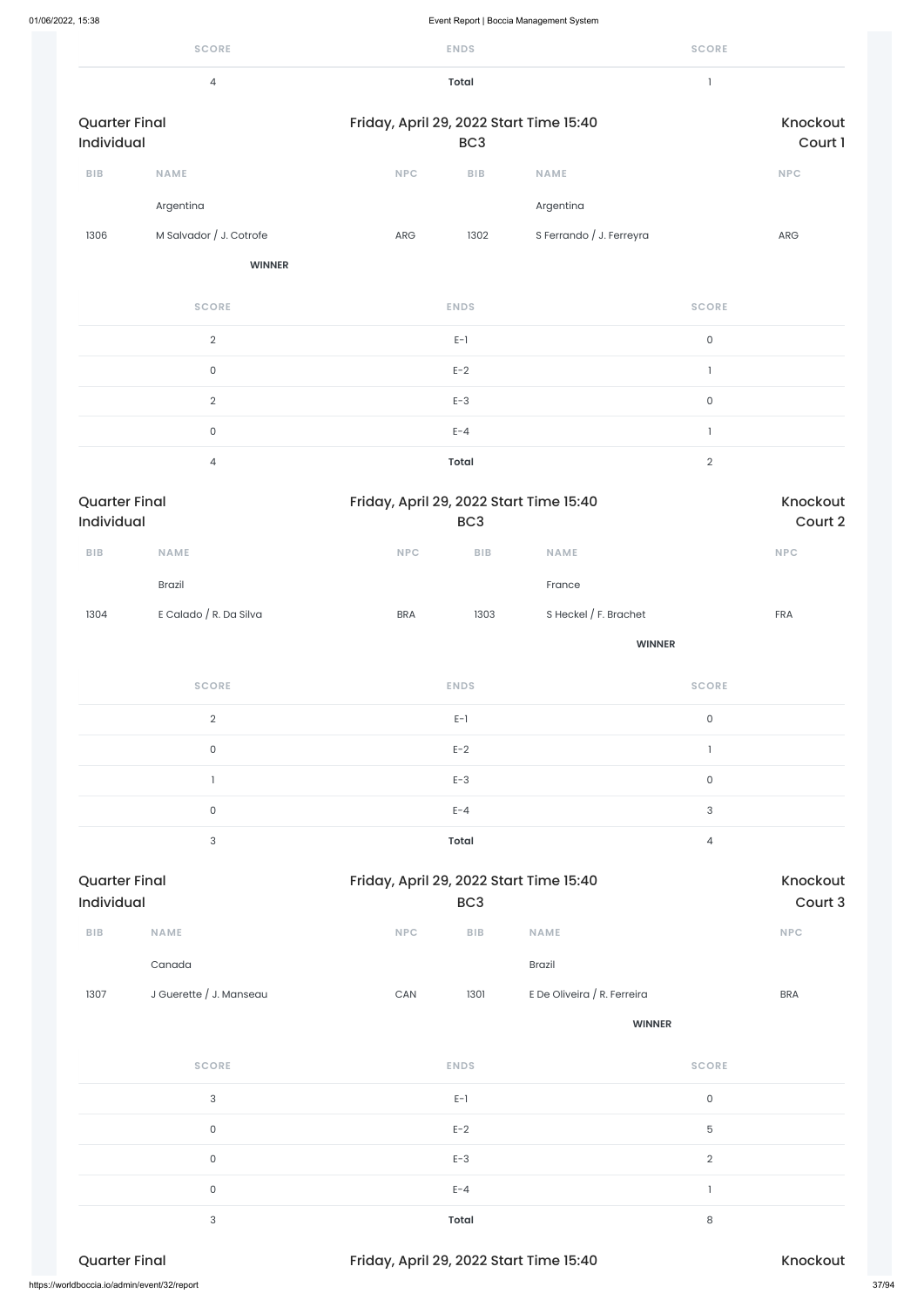| 01/06/2022, 15:38        |                             |                                         | Event Report   Boccia Management System |                       |                           |                             |  |  |  |
|--------------------------|-----------------------------|-----------------------------------------|-----------------------------------------|-----------------------|---------------------------|-----------------------------|--|--|--|
| Individual               |                             |                                         | BC <sub>3</sub>                         |                       |                           | Court 4                     |  |  |  |
| BIB                      | <b>NAME</b>                 | <b>NPC</b>                              | $B$   $B$                               | <b>NAME</b>           |                           | NPC                         |  |  |  |
|                          | Australia                   |                                         |                                         | Portugal              |                           |                             |  |  |  |
| 1311                     | J Leeson / A. Leeson        | AUS                                     | 1305                                    | A Costa / C. Lourenço |                           | POR                         |  |  |  |
|                          |                             |                                         |                                         | <b>WINNER</b>         |                           |                             |  |  |  |
|                          | <b>SCORE</b>                |                                         | <b>ENDS</b>                             |                       | <b>SCORE</b>              |                             |  |  |  |
|                          | $\mathbf{I}$                |                                         | $E-1$                                   |                       | $\mathsf{O}\xspace$       |                             |  |  |  |
|                          | $\mathsf{O}\xspace$         |                                         | $E-2$                                   |                       | $\mathbf{I}$              |                             |  |  |  |
|                          | $\mathbf{I}$                |                                         | $E-3$                                   |                       | $\mathsf{O}\xspace$       |                             |  |  |  |
|                          | $\mathsf{O}\xspace$         |                                         | $E - 4$                                 |                       | $\overline{2}$            |                             |  |  |  |
|                          | $\overline{2}$              |                                         | <b>Total</b>                            |                       | 3                         |                             |  |  |  |
| Semi Final<br>Individual |                             | Friday, April 29, 2022 Start Time 20:25 | BC <sub>3</sub>                         |                       | Knockout<br>Court 5       |                             |  |  |  |
| <b>BIB</b>               | NAME                        | <b>NPC</b>                              | ${\sf B}{\sf I}{\sf B}$                 | NAME                  |                           | $\ensuremath{\mathsf{NPC}}$ |  |  |  |
|                          | Argentina                   |                                         |                                         | France                |                           |                             |  |  |  |
| 1306                     | M Salvador / J. Cotrofe     | ${\sf ARG}$                             | 1303                                    | S Heckel / F. Brachet |                           | ${\sf FRA}$                 |  |  |  |
|                          |                             |                                         |                                         |                       | <b>WINNER</b>             |                             |  |  |  |
|                          | <b>SCORE</b>                |                                         | <b>ENDS</b>                             |                       | <b>SCORE</b>              |                             |  |  |  |
|                          | $\mathbf{I}$                |                                         | $E-1$                                   |                       | $\mathsf{O}\xspace$       |                             |  |  |  |
|                          | $\mathsf{O}\xspace$         |                                         | $E-2$                                   |                       | $\overline{2}$            |                             |  |  |  |
|                          | $\mathsf{O}\xspace$         |                                         | $E-3$                                   |                       | $\mathbf{1}$              |                             |  |  |  |
|                          | $\mathbf{I}$                |                                         | $E - 4$                                 |                       | $\mathsf{O}\xspace$       |                             |  |  |  |
|                          | $\overline{2}$              |                                         | <b>Total</b>                            |                       | $\ensuremath{\mathsf{3}}$ |                             |  |  |  |
| Semi Final<br>Individual |                             | Friday, April 29, 2022 Start Time 20:25 | BC <sub>3</sub>                         |                       |                           | Knockout<br>Court 6         |  |  |  |
| ${\sf B}{\sf I}{\sf B}$  | NAME                        | NPC                                     | ${\sf B}{\sf I}{\sf B}$                 | NAME                  |                           | NPC                         |  |  |  |
|                          | Brazil                      |                                         |                                         | Portugal              |                           |                             |  |  |  |
| 1301                     | E De Oliveira / R. Ferreira | <b>BRA</b>                              | 1305                                    | A Costa / C. Lourenço |                           | POR                         |  |  |  |
|                          |                             |                                         |                                         |                       | <b>WINNER</b>             |                             |  |  |  |

**SCORE ENDS SCORE**

| $\mathsf{O}\xspace$              | $E-1$                                                        |                               |  |  |
|----------------------------------|--------------------------------------------------------------|-------------------------------|--|--|
| $\mathsf{O}$                     | $E-2$                                                        | $\sqrt{2}$                    |  |  |
| $\mathbf{3}$                     | $E-3$                                                        | $\mathsf{O}\xspace$           |  |  |
| $\mathsf{O}\xspace$              | $E - 4$                                                      |                               |  |  |
| 3                                | <b>Total</b>                                                 | $\overline{4}$                |  |  |
| <b>Third Place</b><br>Individual | Saturday, April 30, 2022 Start Time 14:35<br>BC <sub>3</sub> | <b>Third Place</b><br>Court 8 |  |  |
| <b>BIB</b><br><b>NAME</b>        | BIB<br><b>NPC</b><br><b>NAME</b>                             | <b>NPC</b>                    |  |  |
| Argentina                        | Brazil                                                       |                               |  |  |
|                                  |                                                              |                               |  |  |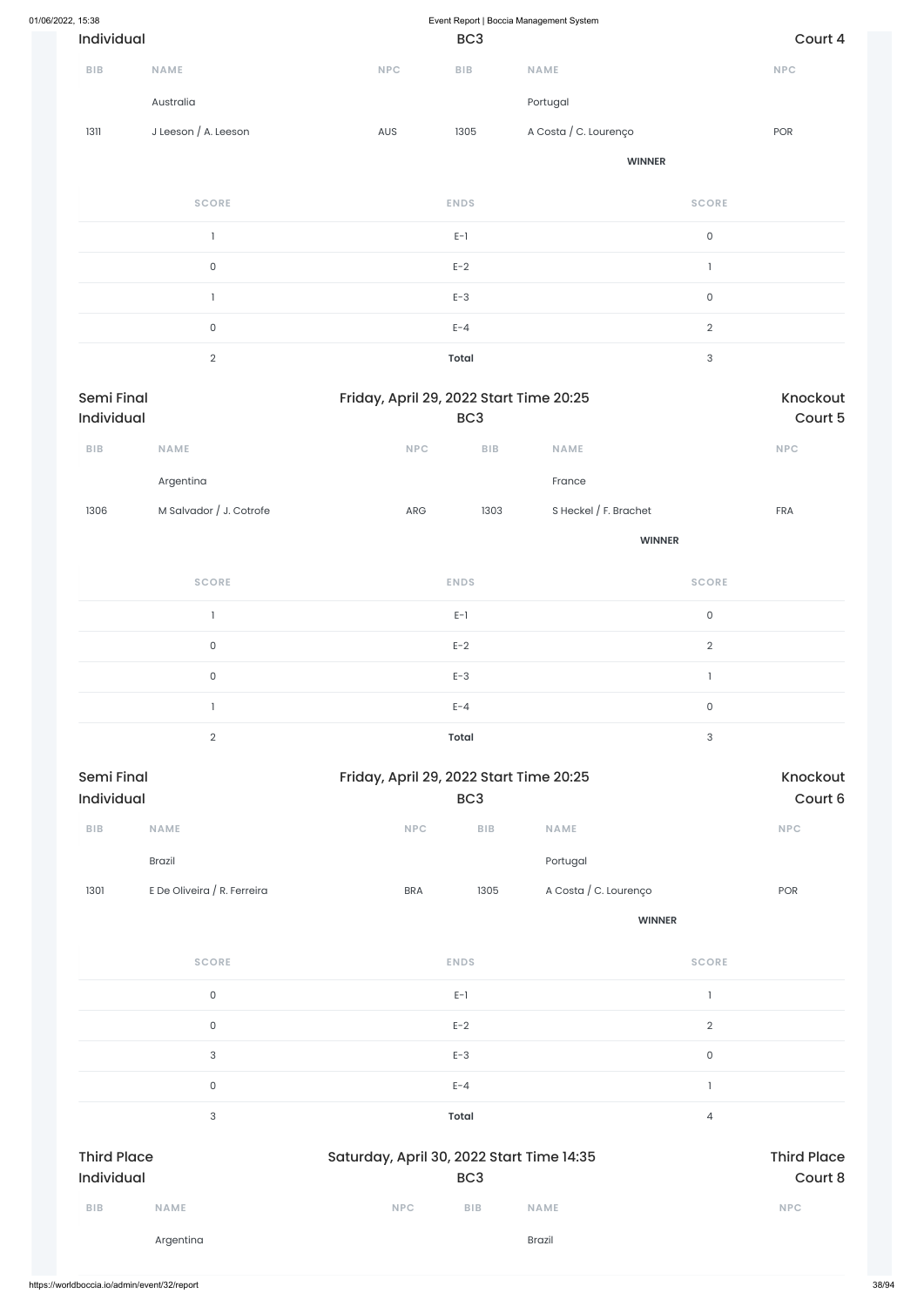| <b>BIB</b> | NAME                    | <b>NPC</b> | BIB          | NAME                        | $\ensuremath{\mathsf{NPC}}$ |
|------------|-------------------------|------------|--------------|-----------------------------|-----------------------------|
| 1306       | M Salvador / J. Cotrofe | ARG        | 1301         | E De Oliveira / R. Ferreira | <b>BRA</b>                  |
|            |                         |            |              | <b>WINNER</b>               |                             |
|            | <b>SCORE</b>            |            | <b>ENDS</b>  |                             | <b>SCORE</b>                |
|            | $\mathsf O$             |            | $E-1$        |                             | $\sqrt{3}$                  |
|            |                         |            | $E-2$        |                             | $\mathsf O$                 |
|            | 0                       |            | $E-3$        |                             | $\ensuremath{\mathsf{3}}$   |
|            | $\mathsf O$             |            | $E - 4$      |                             | $\overline{\phantom{a}}$    |
|            |                         |            | <b>Total</b> |                             | $\overline{7}$              |

| Final      |                       |            | Saturday, April 30, 2022 Start Time 19:35 |                       |            |  |  |  |  |
|------------|-----------------------|------------|-------------------------------------------|-----------------------|------------|--|--|--|--|
| Individual |                       |            | BC <sub>3</sub>                           |                       |            |  |  |  |  |
| <b>BIB</b> | <b>NAME</b>           | <b>NPC</b> | <b>BIB</b>                                | <b>NAME</b>           | <b>NPC</b> |  |  |  |  |
|            | France                |            |                                           | Portugal              |            |  |  |  |  |
| 1303       | S Heckel / F. Brachet | <b>FRA</b> | 1305                                      | A Costa / C. Lourenço | <b>POR</b> |  |  |  |  |
|            |                       |            |                                           | <b>WINNER</b>         |            |  |  |  |  |

| <b>SCORE</b> | <b>ENDS</b>  | <b>SCORE</b> |
|--------------|--------------|--------------|
| $\mathbf{0}$ | $E-1$        | 3            |
| $\Omega$     | $E-2$        |              |
| 0            | $E-3$        | $\Omega$     |
| 3            | $E - 4$      | 0            |
| ◠            | <b>Total</b> | 6            |

### POOLS RESULTS SUMMARY

# Pool A

| #    | <b>ENTRANT</b>                                              | <b>WINS</b>    | <b>POINTS</b><br><b>DIFF</b> | <b>POINTS</b><br><b>FOR</b> | <b>ENDS</b><br><b>WON</b> | <b>PDIFF</b><br><b>MATCH</b> | <b>PDIFF</b><br><b>END</b> |      |            | <b>VS RECORD</b> |                  |                                               |
|------|-------------------------------------------------------------|----------------|------------------------------|-----------------------------|---------------------------|------------------------------|----------------------------|------|------------|------------------|------------------|-----------------------------------------------|
|      |                                                             |                |                              |                             |                           |                              |                            | #    | 1306       | 1301             | 1313             | 1309                                          |
| 1306 | <u>Micaela Salvador / J.</u><br>Cotrofe<br>۰<br>Argentina   | 3              | 9                            | 16                          | 8                         | 8                            | 4                          | 1306 | $\sim$     | $\sqrt{5}$       | $\boldsymbol{8}$ | $\begin{array}{c} \circ \\ \circ \end{array}$ |
| 1301 | Evelyn De Oliveira / R.<br><b>Ferreira</b><br><b>Brazil</b> | $\overline{2}$ | 25                           | 31                          | 9                         | 14                           | 5                          | 1301 | $\sqrt{5}$ | $\sim$           | 14               | (12)                                          |

| 1313   | <u> Maria Munoz / J. Salazar</u><br>Colombia        |             | $-13$                        | 9                    | $\overline{\mathbf{4}}$   | 9                            | 4                          | 1313 | $\bullet$                    | $\bullet$        | $\sim$                  | $\left( 9\right)$ |
|--------|-----------------------------------------------------|-------------|------------------------------|----------------------|---------------------------|------------------------------|----------------------------|------|------------------------------|------------------|-------------------------|-------------------|
| 1309   | Marylou Martineau / J.<br><b>Duquette</b><br>Canada | $\mathbf 0$ | $-21$                        | 3                    | 3                         | $\mathbf 0$                  | L.                         | 1309 | $\left  \frac{2}{2} \right $ |                  | $\overline{\mathbf{0}}$ | $\sim$            |
| Pool B |                                                     |             |                              |                      |                           |                              |                            |      |                              |                  |                         |                   |
| $\#$   | <b>ENTRANT</b>                                      | <b>WINS</b> | <b>POINTS</b><br><b>DIFF</b> | <b>POINTS</b><br>FOR | <b>ENDS</b><br><b>WON</b> | <b>PDIFF</b><br><b>MATCH</b> | <b>PDIFF</b><br><b>END</b> |      |                              | <b>VS RECORD</b> |                         |                   |
|        |                                                     |             |                              |                      |                           |                              |                            |      | $\pmb{\#}$                   | 1307             | 1302                    | 1310              |
|        |                                                     |             |                              |                      |                           |                              |                            |      |                              |                  |                         |                   |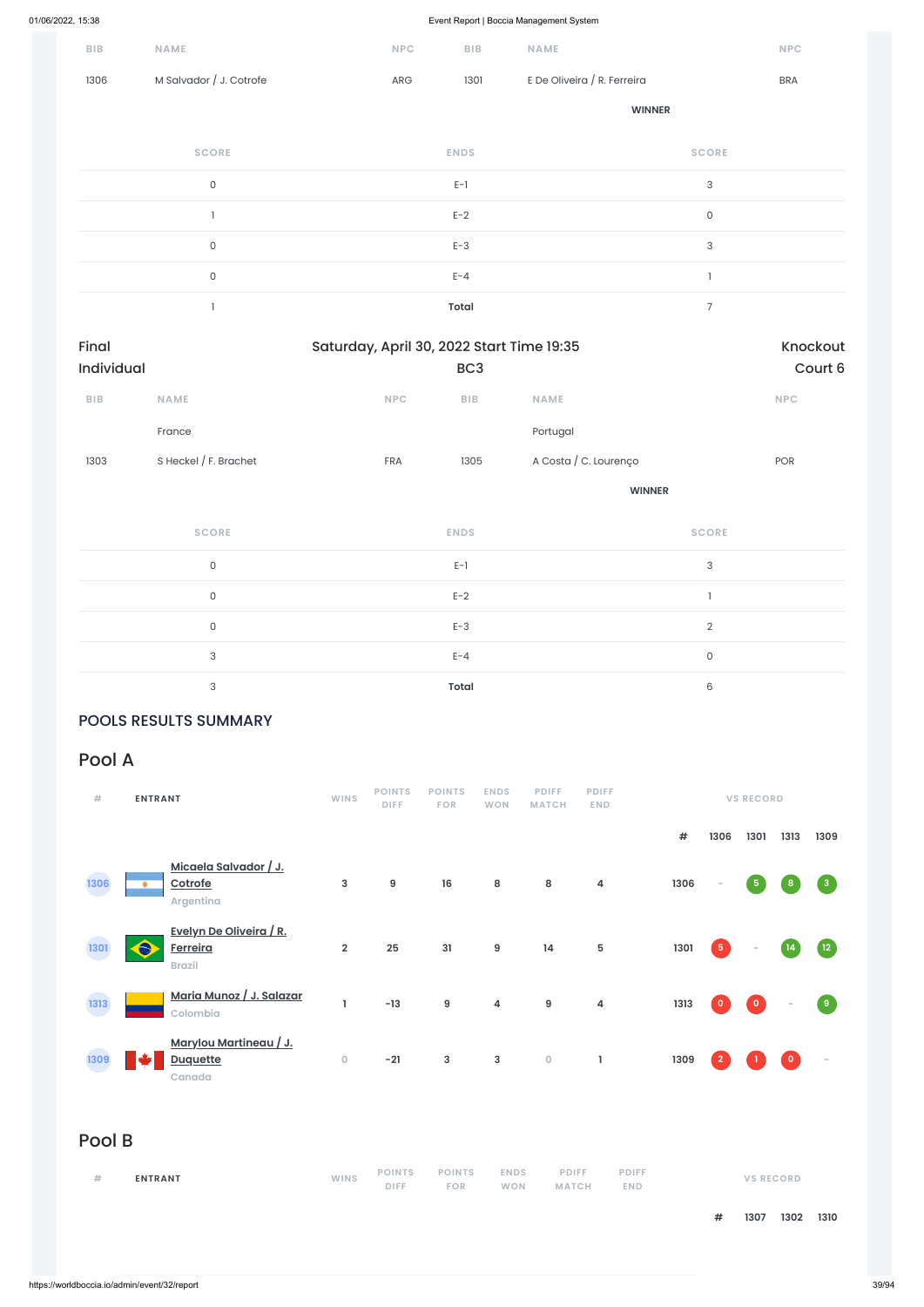| #    | <b>ENTRANT</b>                                                | <b>WINS</b>    | <b>POINTS</b><br><b>DIFF</b> | <b>POINTS</b><br><b>FOR</b> | <b>ENDS</b><br><b>WON</b> | <b>PDIFF</b><br><b>MATCH</b> | <b>PDIFF</b><br><b>END</b> |      |                | <b>VS RECORD</b> |                |
|------|---------------------------------------------------------------|----------------|------------------------------|-----------------------------|---------------------------|------------------------------|----------------------------|------|----------------|------------------|----------------|
| 1307 | Joelle Guerette / J.<br><b>Manseau</b><br>Canada              | $\overline{2}$ | 5                            | 10                          | 5                         | $\overline{4}$               | $\overline{\mathbf{4}}$    | 1307 | $\sim$         | $\mathbf{3}$     | $\overline{7}$ |
| 1302 | Stefania Ferrando / J.<br><b>Ferreyra</b><br><b>Argentina</b> | L              | L                            | $6\phantom{a}$              | $\overline{\mathbf{4}}$   | $\overline{2}$               | $\mathsf 3$                | 1302 | $\overline{2}$ | $\sim$           | $\overline{4}$ |
|      | Niurka Callupe / A. Arevalo                                   |                |                              |                             |                           |                              |                            |      |                |                  |                |
| 1310 | Peru                                                          | $\mathsf O$    | $-6$                         | $5\phantom{.0}$             | 3                         | $\mathbf 0$                  | $\mathsf 3$                | 1310 | -3             | $\overline{2}$   | $\sim$         |

# Pool C

| #    | <b>ENTRANT</b>                                                  | <b>WINS</b> | <b>POINTS</b><br><b>DIFF</b> | <b>POINTS</b><br><b>FOR</b> | <b>ENDS</b><br><b>WON</b> | <b>PDIFF</b><br><b>MATCH</b> | <b>PDIFF</b><br><b>END</b> |      |        | <b>VS RECORD</b>         |                         |
|------|-----------------------------------------------------------------|-------------|------------------------------|-----------------------------|---------------------------|------------------------------|----------------------------|------|--------|--------------------------|-------------------------|
|      |                                                                 |             |                              |                             |                           |                              |                            | #    | 1311   | 1303                     | 1308                    |
| 1311 | Jamieson Leeson / A.<br>्<br>भू≤्<br>Leeson<br><b>Australia</b> |             | 4                            | 9                           | 5                         | 5                            | $\mathsf 3$                | 1311 | $\sim$ | 6 <sup>°</sup>           | $\overline{\mathbf{3}}$ |
| 1303 | Sonia Heckel / F. Brachet<br>France                             |             | 3                            | 9                           | 4                         | 8                            | $\overline{\mathbf{4}}$    | 1303 |        | $\overline{\phantom{a}}$ | $\boldsymbol{8}$        |
| 1308 | <u>Veronica Pamies / D.</u><br>Capilla<br>渝<br>Spain            |             | $-7$                         | 4                           | $\overline{\mathbf{2}}$   | L                            | $\mathsf 3$                | 1308 |        | $\circ$                  | $\equiv$                |

# Pool D

| #    | <b>ENTRANT</b>                                                                                          | <b>WINS</b>    | <b>POINTS</b><br><b>DIFF</b> | <b>POINTS</b><br><b>FOR</b> | <b>ENDS</b><br><b>WON</b> | <b>PDIFF</b><br><b>MATCH</b> | <b>PDIFF</b><br><b>END</b> |      | <b>VS RECORD</b> |                          |                          |
|------|---------------------------------------------------------------------------------------------------------|----------------|------------------------------|-----------------------------|---------------------------|------------------------------|----------------------------|------|------------------|--------------------------|--------------------------|
|      |                                                                                                         |                |                              |                             |                           |                              |                            | #    | 1304             | 1305                     | 1312                     |
| 1304 | Evani Soares Da Silva Calado<br>R. Da Silva<br><b>Brazil</b>                                            | $\overline{2}$ | 10                           | 13                          | 5                         | $\overline{7}$               | 5                          | 1304 | -                |                          | 9                        |
| 1305 | <u>Ana Costa / C. Lourenço</u><br>◉<br>Portugal                                                         |                | 9                            | 13                          | 5                         | 12                           | 5                          | 1305 |                  | $\overline{\phantom{a}}$ | $\sqrt{12}$              |
| 1312 | Robyn Mcbride / D. Mcbride<br>$\blacktriangleright$ $\blacktriangleright$<br>ZR<br><b>Great Britain</b> | $\circ$        | $-19$                        | $\overline{2}$              | $\overline{2}$            | $\circ$                      |                            | 1312 | $\overline{2}$   | $\mathbf{0}$             | $\overline{\phantom{a}}$ |

# ROUNDS RESULTS SUMMARY Individual - BC3 Female

### Quarter Final

| <b>BIB</b> | <b>SIDE</b>                                | <b>NPC</b> | <b>RESULT</b> | <b>BIB</b> | <b>SIDE</b>                      | <b>NPC</b> |
|------------|--------------------------------------------|------------|---------------|------------|----------------------------------|------------|
| 1306       | Micaela Salvador / J. Cotrofe              | <b>ARG</b> | $4^* - 2$     | 1302       | Stefania Ferrando / J. Ferreyra  | ARG        |
| 1304       | Evani Soares Da Silva Calado / R. Da Silva | <b>BRA</b> | $3 - 4*$      | 1303       | Sonia Heckel / F. Brachet        | <b>FRA</b> |
| 1307       | Joelle Guerette / J. Manseau               | <b>CAN</b> | $3 - 8*$      | 1301       | Evelyn De Oliveira / R. Ferreira | <b>BRA</b> |
| 1311       | Jamieson Leeson / A. Leeson                | <b>AUS</b> | $2 - 3*$      | 1305       | Ana Costa / C. Lourenço          | <b>POR</b> |
| Semi-Final |                                            |            |               |            |                                  |            |
| <b>BIB</b> | <b>SIDE</b>                                | <b>NPC</b> | <b>RESULT</b> | <b>BIB</b> | <b>SIDE</b>                      | <b>NPC</b> |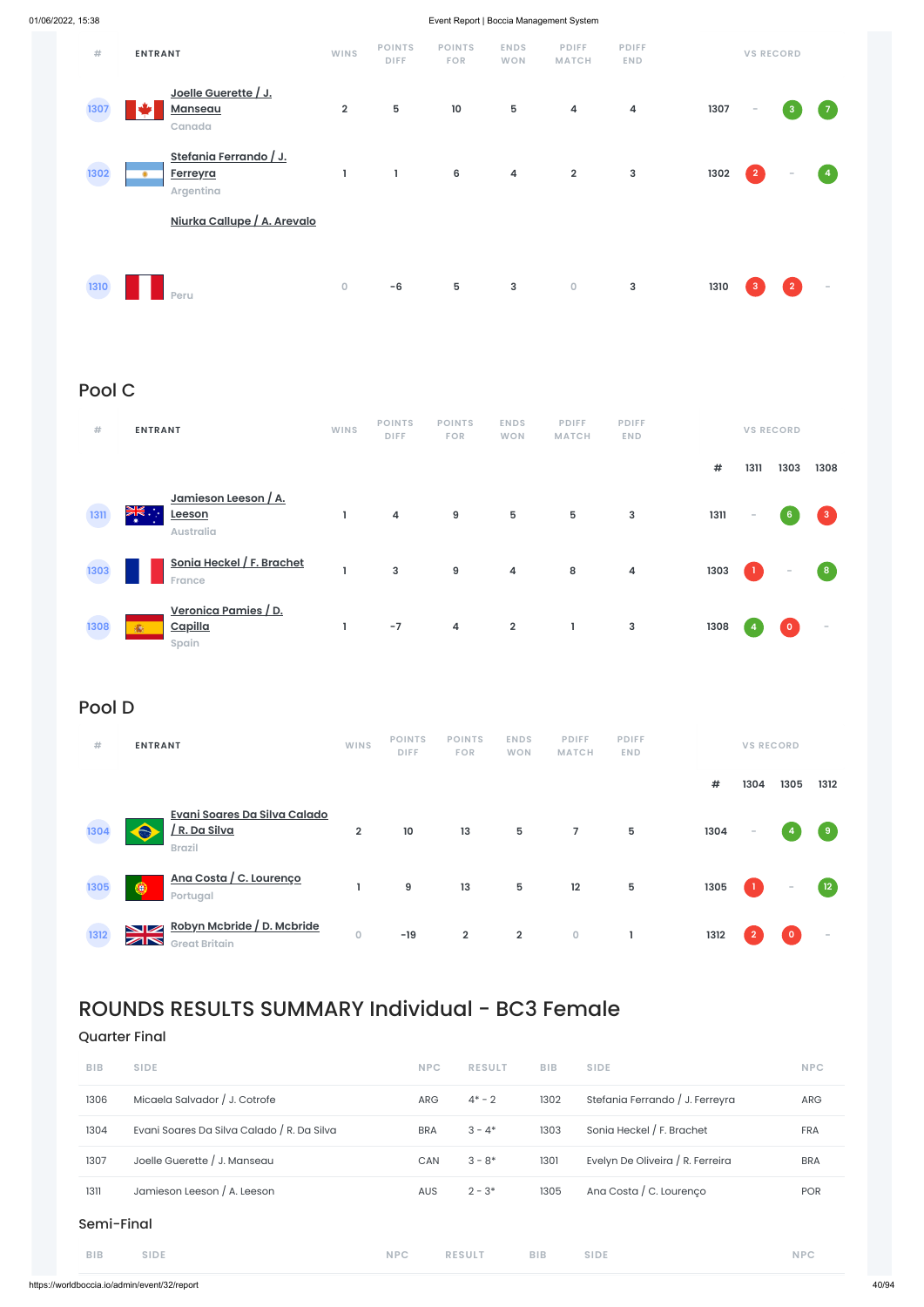### FINAL STANDINGS

|                |                                 |                         | <b>POOL POINTS</b>        |                      |                     |                     |                          |                      |                |
|----------------|---------------------------------|-------------------------|---------------------------|----------------------|---------------------|---------------------|--------------------------|----------------------|----------------|
| #              | <b>NAME</b>                     | <b>COUNTRY</b>          | <b>POINTS</b>             | <b>NORMALIZATION</b> | <b>BONUS</b>        | <b>PROGRESS</b>     | <b>KNOCKOUTS</b>         | <b>PARTICIPATION</b> | <b>TOTAL</b>   |
| 1              | Ana Costa                       | PORTUGAL                | $\mathbf{1}$              | 0.5                  | $\mathsf{O}\xspace$ | $\overline{2}$      | $\ensuremath{\text{11}}$ | $\mathbf{1}$         | 15.5           |
| $\overline{2}$ | Sonia Heckel                    | <b>FRANCE</b>           | $\mathbf{I}$              | 0.5                  | $\mathsf O$         | $\mathbf{2}$        | $\,8\,$                  | $\mathbf{1}$         | 12.5           |
| 3              | Evelyn De Oliveira              | <b>BRAZIL</b>           | $\mathbf{2}$              | 0                    | $\mathsf{O}\xspace$ | $\mathbf{2}$        | 6                        | $\mathbf{1}$         | $\mathbb{I}$   |
| 4              | Micaela Salvador                | ARGENTINA               | $\ensuremath{\mathsf{3}}$ | 0                    | $\mathsf{O}\xspace$ | $\overline{2}$      | $\overline{4}$           | $\mathbf{1}$         | $10$           |
| 5              | Evani Soares Da Silva<br>Calado | <b>BRAZIL</b>           | $\overline{2}$            | $\mathbf{1}$         | $\mathsf O$         | $\mathbf{2}$        | $\mathsf{O}\xspace$      | $\mathbf{1}$         | $6\,$          |
| 6              | Jamieson Leeson                 | <b>AUSTRALIA</b>        | $\mathbf{1}$              | 0.5                  | $\mathsf{O}$        | $\overline{2}$      | $\mathsf{O}\xspace$      | 1                    | 4.5            |
| 7              | Stefania Ferrando               | <b>ARGENTINA</b>        | $\mathbf{1}$              | 0.5                  | $\mathsf{O}$        | $\overline{2}$      | $\mathsf O$              | $\mathbf{1}$         | 4.5            |
| 8              | Joelle Guerette                 | CANADA                  | $\overline{2}$            | $\mathbf{1}$         | $\mathsf{O}\xspace$ | $\overline{2}$      | $\mathsf{O}\xspace$      | $\mathbf{1}$         | $6\,$          |
| 9              | Veronica Pamies                 | SPAIN                   | 1                         | 0.5                  | $\mathsf{O}$        | $\mathsf{O}\xspace$ | $\mathsf{O}\xspace$      | $\mathbf{1}$         | 2.5            |
| 10             | Maria Munoz                     | <b>COLOMBIA</b>         | $\mathbf{1}$              | 0                    | $\mathsf{O}$        | $\mathsf O$         | $\mathsf O$              | $\mathbf{1}$         | $\overline{2}$ |
| $\mathbf{1}$   | Niurka Callupe                  | PERU                    | $\mathsf{O}\xspace$       | 0                    | $\mathsf{O}\xspace$ | $\mathsf{O}\xspace$ | $\mathsf{O}\xspace$      | $\mathbf{1}$         | $\mathbf{1}$   |
| 12             | Robyn Mcbride                   | GREAT<br><b>BRITAIN</b> | $\mathsf{O}\xspace$       | 0                    | $\mathsf{O}$        | $\mathsf O$         | $\mathsf{O}\xspace$      | $\mathbf{1}$         | $\mathbf{1}$   |
| 13             | Marylou Martineau               | CANADA                  | $\mathsf{O}\xspace$       | 0                    | $\mathsf{O}$        | $\mathsf O$         | $\mathsf{O}$             | $\mathbf{1}$         | $\mathbf{1}$   |

| <b>BIB</b> | <b>SIDE</b>                      | <b>NPC</b> | <b>RESULT</b> | <b>BIB</b> | <b>SIDE</b>               | <b>NPC</b> |
|------------|----------------------------------|------------|---------------|------------|---------------------------|------------|
| 1306       | Micaela Salvador / J. Cotrofe    | <b>ARG</b> | $2 - 3*$      | 1303       | Sonia Heckel / F. Brachet | <b>FRA</b> |
| 1301       | Evelyn De Oliveira / R. Ferreira | <b>BRA</b> | $3 - 4*$      | 1305       | Ana Costa / C. Lourenço   | <b>POR</b> |
| Final      |                                  |            |               |            |                           |            |
| <b>BIB</b> | <b>SIDE</b>                      | <b>NPC</b> | <b>RESULT</b> | <b>BIB</b> | <b>SIDE</b>               | <b>NPC</b> |
| 1303       | Sonia Heckel / F. Brachet        | <b>FRA</b> | $3 - 6*$      | 1305       | Ana Costa / C. Lourenço   | <b>POR</b> |
|            |                                  |            |               |            |                           |            |

### Third Place

| <b>BIB</b> | <b>SIDE</b>                   | NPC | <b>RESULT</b> | <b>BIB</b> | <b>SIDE</b>                      | NPC.       |
|------------|-------------------------------|-----|---------------|------------|----------------------------------|------------|
| 1306       | Micaela Salvador / J. Cotrofe | ARG | $1 - 7^*$     | 1301       | Evelyn De Oliveira / R. Ferreira | <b>BRA</b> |

### BC3 Male

MATCHES

| <b>Round Robin</b><br><b>Individual</b> |                        |            | Wednesday, April 27, 2022 Start Time 15:40<br>BC <sub>3</sub> |                      |                |  |
|-----------------------------------------|------------------------|------------|---------------------------------------------------------------|----------------------|----------------|--|
| <b>BIB</b>                              | <b>NAME</b>            | <b>NPC</b> | <b>BIB</b>                                                    | <b>NAME</b>          | <b>NPC</b>     |  |
|                                         | Argentina              |            |                                                               | Czech Republic       |                |  |
| 2315                                    | A Anzalas / L. Anzalas | ARG        | 2301                                                          | A Peska / I. Pešková | CZE            |  |
|                                         |                        |            |                                                               | <b>WINNER</b>        |                |  |
|                                         | <b>SCORE</b>           |            | <b>ENDS</b>                                                   |                      | <b>SCORE</b>   |  |
|                                         | $\mathsf O$            |            | $E-1$                                                         |                      | $\overline{4}$ |  |
|                                         | $\mathsf{O}$           |            | $E-2$                                                         |                      | $\,6\,$        |  |
|                                         |                        |            |                                                               |                      |                |  |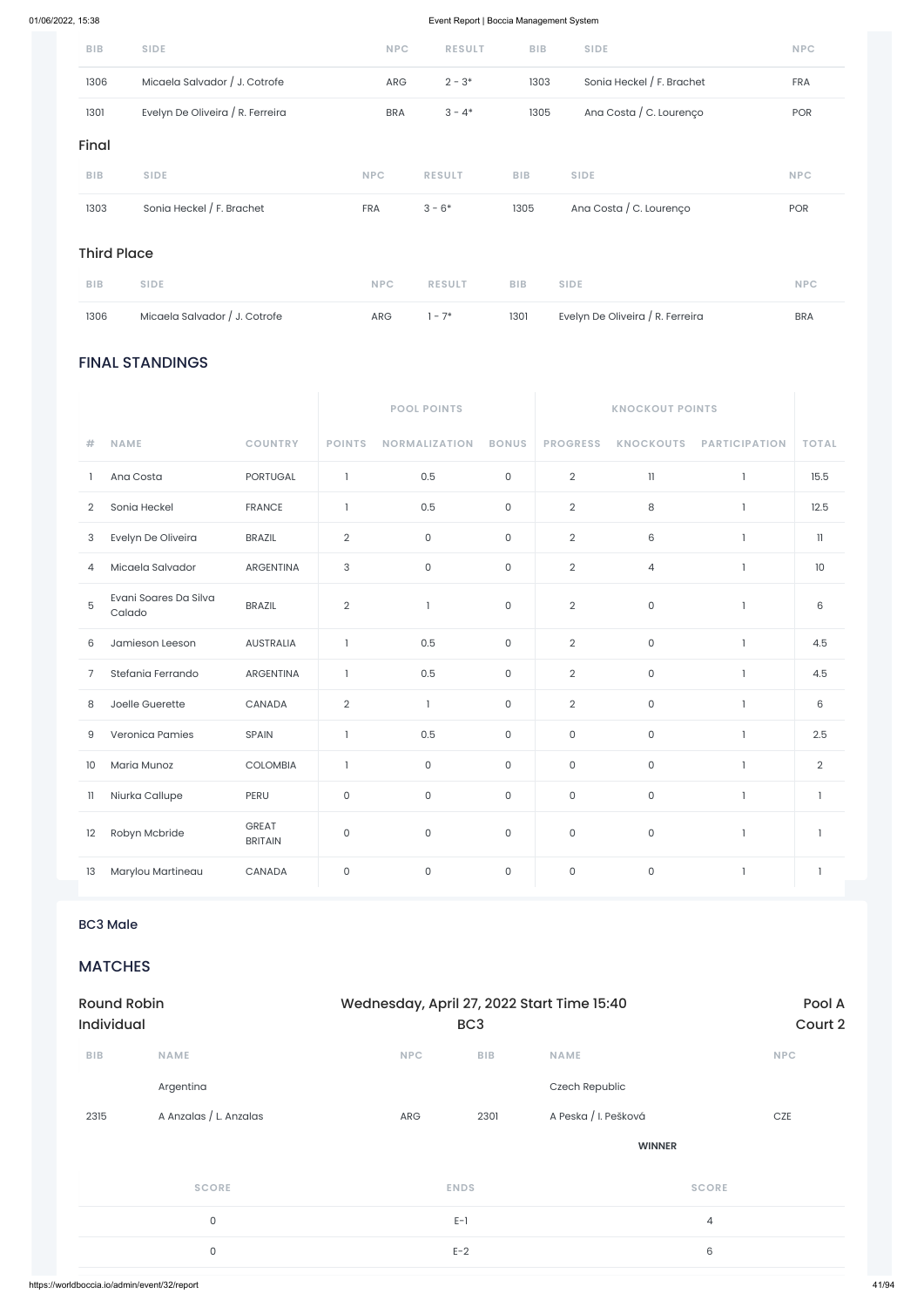| <b>SCORE</b> | <b>ENDS</b> | <b>SCORE</b> |
|--------------|-------------|--------------|
|              | $E-3$       |              |
|              | $E - 4$     |              |
|              | Total       | 19           |

| <b>Round Robin</b><br><b>Individual</b> |                        |            | Wednesday, April 27, 2022 Start Time 15:40<br>BC <sub>3</sub> |                     |            |  |  |
|-----------------------------------------|------------------------|------------|---------------------------------------------------------------|---------------------|------------|--|--|
|                                         |                        |            |                                                               |                     |            |  |  |
| <b>BIB</b>                              | <b>NAME</b>            | <b>NPC</b> | <b>BIB</b>                                                    | <b>NAME</b>         | <b>NPC</b> |  |  |
|                                         | <b>Great Britain</b>   |            |                                                               | Australia           |            |  |  |
| 2310                                    | J Mccowan / L. Mccowan | <b>GBR</b> | 2305                                                          | S Cotie $/$ T. Lunn | <b>AUS</b> |  |  |

**WINNER**

| <b>SCORE</b> | <b>ENDS</b>  | <b>SCORE</b> |
|--------------|--------------|--------------|
| $\Omega$     | $E-1$        | $\mathbf 0$  |
| $\Omega$     | $E-2$        | 3            |
| 5            | $E-3$        | $\mathbf 0$  |
|              | $E - 4$      | $\Omega$     |
| $\circ$      | <b>Total</b> | հ            |

| <b>Round Robin</b><br><b>Individual</b> |                        |            | Wednesday, April 27, 2022 Start Time 20:10<br>BC <sub>3</sub> |                      |            |  |
|-----------------------------------------|------------------------|------------|---------------------------------------------------------------|----------------------|------------|--|
| <b>BIB</b>                              | <b>NAME</b>            | <b>NPC</b> | <b>BIB</b>                                                    | <b>NAME</b>          | <b>NPC</b> |  |
|                                         | <b>Great Britain</b>   |            |                                                               | Czech Republic       |            |  |
| 2310                                    | J Mccowan / L. Mccowan | <b>GBR</b> | 2301                                                          | A Peska / I. Pešková | <b>CZE</b> |  |

| <b>SCORE</b> | <b>ENDS</b>  | <b>SCORE</b> |
|--------------|--------------|--------------|
| $\Omega$     | $E-1$        | 0            |
| $\Omega$     | $E-2$        | 3            |
|              | $E-3$        | 0            |
| $\Omega$     | $E - 4$      |              |
| $\sim$       | <b>Total</b> | 4            |

| BIB  | <b>NAME</b>            | NPC         | BIB<br><b>NAME</b>        | <b>NPC</b>    |  |
|------|------------------------|-------------|---------------------------|---------------|--|
|      | Argentina              |             | Australia                 |               |  |
| 2315 | A Anzalas / L. Anzalas | ${\sf ARG}$ | S Cotie / T. Lunn<br>2305 | AUS           |  |
|      |                        |             |                           | <b>WINNER</b> |  |
|      | <b>SCORE</b>           | <b>ENDS</b> |                           | <b>SCORE</b>  |  |
|      | $\mathsf{O}$           | $E-1$       |                           | $\mathbf{I}$  |  |
|      | $\mathsf O$            | $E-2$       |                           | $\sqrt{3}$    |  |
|      | $\mathsf{O}$           | $E-3$       |                           | $\sqrt{3}$    |  |
|      | $\mathsf O$            | $E - 4$     |                           | $\sqrt{2}$    |  |
|      |                        |             |                           |               |  |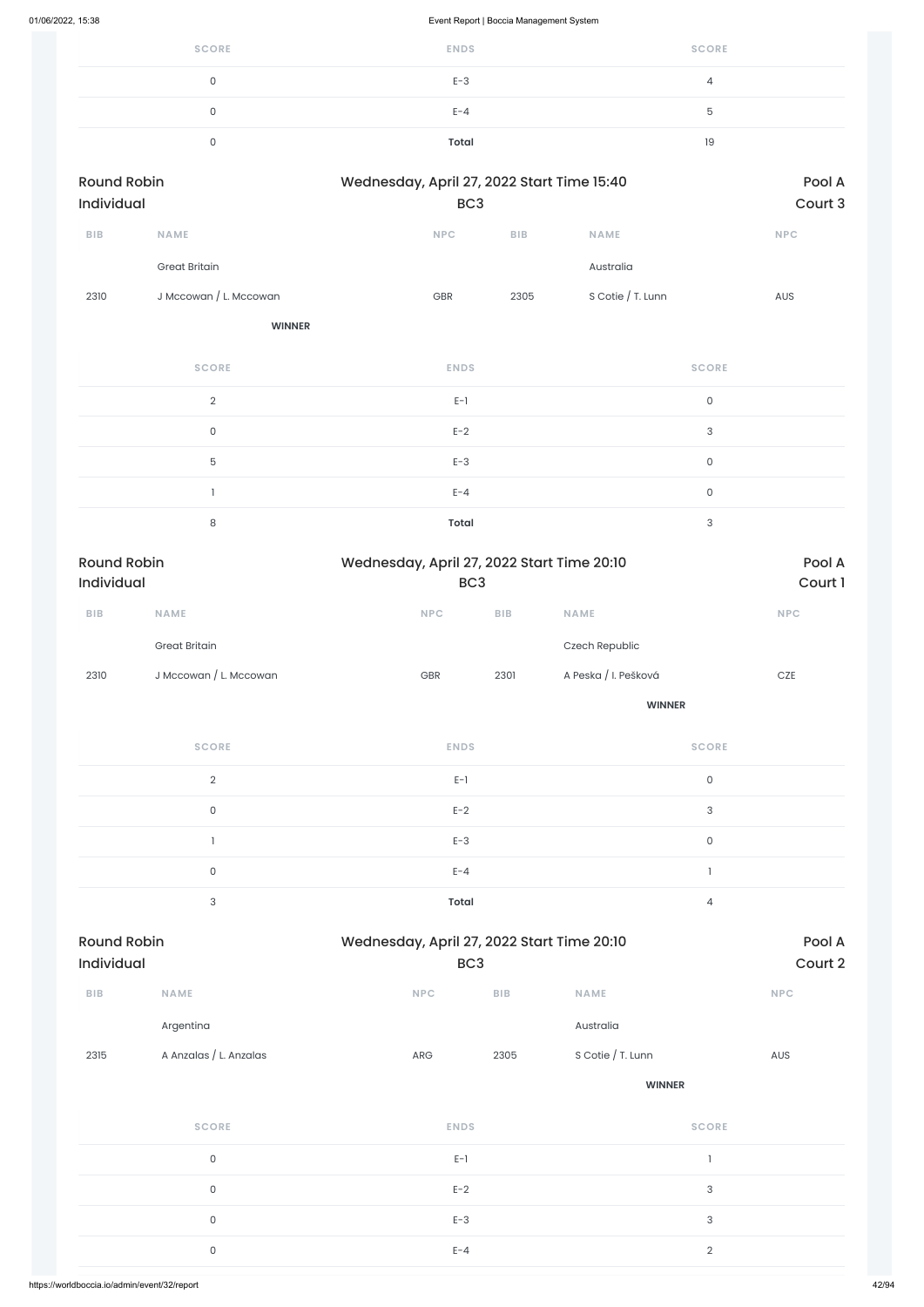|                                  | <b>SCORE</b>           |                             | <b>ENDS</b>             |                                           | <b>SCORE</b>        |                     |
|----------------------------------|------------------------|-----------------------------|-------------------------|-------------------------------------------|---------------------|---------------------|
|                                  | $\mathsf{O}\xspace$    |                             | <b>Total</b>            |                                           | $\mathsf 9$         |                     |
| <b>Round Robin</b><br>Individual |                        |                             | BC <sub>3</sub>         | Thursday, April 28, 2022 Start Time 14:35 |                     | Pool A<br>Court 8   |
| <b>BIB</b>                       | <b>NAME</b>            | <b>NPC</b>                  | ${\sf B}{\sf I}{\sf B}$ | <b>NAME</b>                               |                     | NPC                 |
|                                  | Australia              |                             |                         | Czech Republic                            |                     |                     |
| 2305                             | S Cotie / T. Lunn      | AUS                         | 2301                    | A Peska / I. Pešková                      |                     | $CZE$               |
|                                  | <b>WINNER</b>          |                             |                         |                                           |                     |                     |
|                                  | <b>SCORE</b>           |                             | <b>ENDS</b>             |                                           | <b>SCORE</b>        |                     |
|                                  | $\mathbf{1}$           |                             | $E-1$                   |                                           | $\mathsf{O}$        |                     |
|                                  | $\mathsf{O}\xspace$    |                             | $E-2$                   |                                           | $\overline{2}$      |                     |
|                                  | $\overline{2}$         |                             | $E-3$                   |                                           | $\mathsf{O}\xspace$ |                     |
|                                  | $\sqrt{2}$             |                             | $E - 4$                 |                                           | $\mathsf{O}\xspace$ |                     |
|                                  | $\mathbf 5$            |                             | <b>Total</b>            |                                           | $\sqrt{2}$          |                     |
| <b>Round Robin</b><br>Individual |                        |                             | BC <sub>3</sub>         | Thursday, April 28, 2022 Start Time 14:35 |                     | Pool A<br>Court 6   |
| <b>BIB</b>                       | NAME                   | $\ensuremath{\mathsf{NPC}}$ | ${\sf B}{\sf I}{\sf B}$ | NAME                                      |                     | NPC                 |
|                                  | Argentina              |                             |                         | <b>Great Britain</b>                      |                     |                     |
| 2315                             | A Anzalas / L. Anzalas | ${\sf ARG}$                 | 2310                    | J Mccowan / L. Mccowan                    |                     | $\mbox{\small GBR}$ |

| 2302                                         | D Michel / A. Mcclure | 2314<br>AUS                                | F Vanegas / R. Hair | $\mathop{\rm COL}\nolimits$ |       |
|----------------------------------------------|-----------------------|--------------------------------------------|---------------------|-----------------------------|-------|
|                                              | <b>WINNER</b>         |                                            |                     |                             |       |
|                                              | <b>SCORE</b>          | <b>ENDS</b>                                |                     | <b>SCORE</b>                |       |
|                                              | 3                     | $E-1$                                      |                     | $\circ$                     |       |
|                                              |                       | $E-2$                                      |                     | $\mathsf{O}$                |       |
|                                              | $\overline{2}$        | $E-3$                                      |                     | $\mathsf O$                 |       |
|                                              | $\overline{2}$        | $E - 4$                                    |                     | $\mathsf O$                 |       |
|                                              | 8                     | <b>Total</b>                               |                     | 0                           |       |
| <b>Round Robin</b>                           |                       | Wednesday, April 27, 2022 Start Time 15:40 |                     | Pool B                      |       |
| https://worldboccia.io/admin/event/32/report |                       |                                            |                     |                             | 43/94 |

**WINNER**

| <b>SCORE</b>                     | <b>ENDS</b>                                                   | <b>SCORE</b>              |
|----------------------------------|---------------------------------------------------------------|---------------------------|
|                                  | $E-1$                                                         | $\mathsf O$               |
| 0                                | $E-2$                                                         | $\ensuremath{\mathsf{3}}$ |
| $\mathsf O$                      | $E-3$                                                         | $\ensuremath{\mathsf{3}}$ |
| 0                                | $E - 4$                                                       | 4                         |
|                                  | <b>Total</b>                                                  | 10                        |
| <b>Round Robin</b><br>Individual | Wednesday, April 27, 2022 Start Time 15:40<br>BC <sub>3</sub> | Pool B<br>Court 4         |

**BIB NAME NPC BIB NAME NPC**

Australia Colombia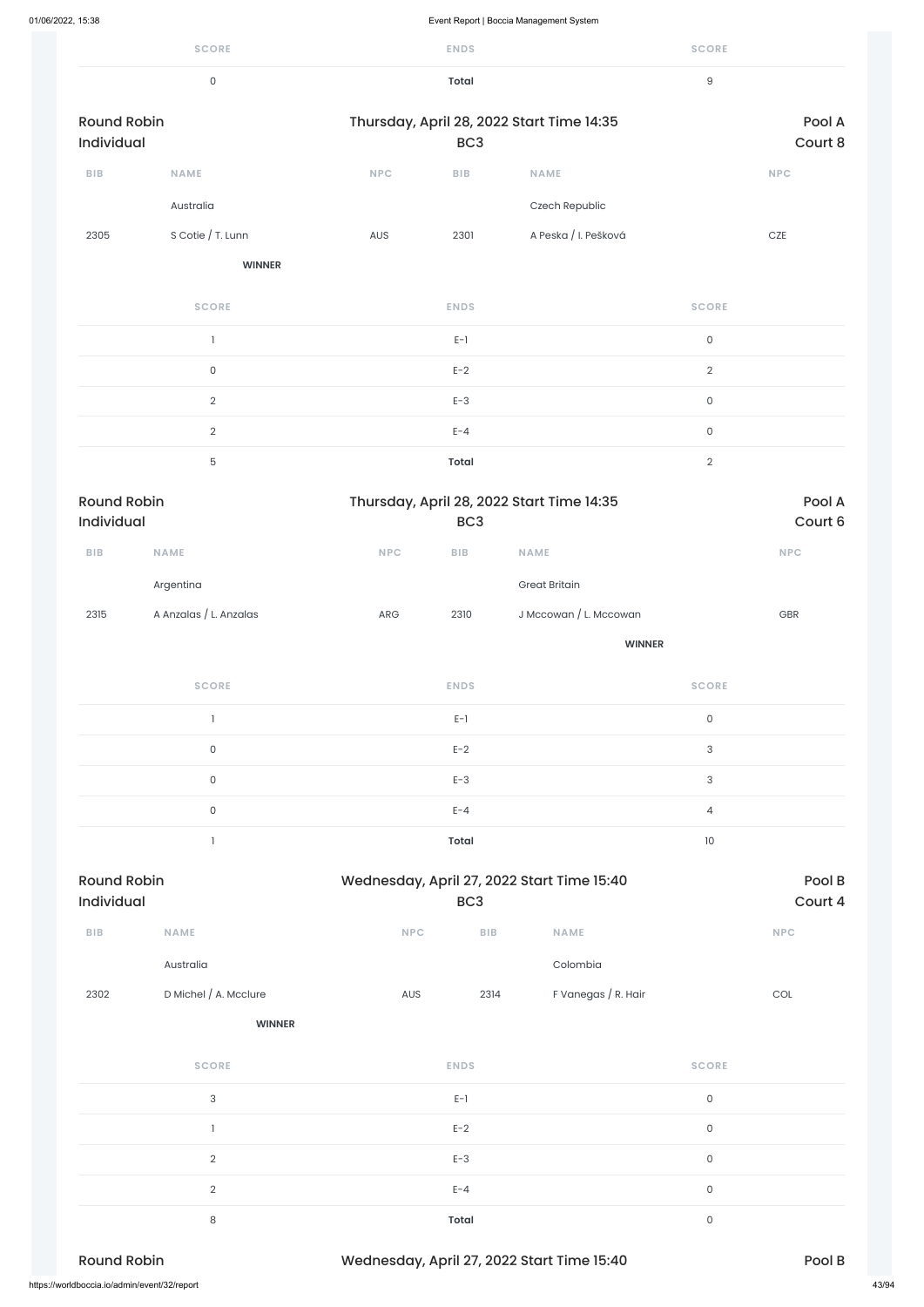| 01/06/2022, 15:38                |                           | Event Report   Boccia Management System    |                         |                       |                     |                             |
|----------------------------------|---------------------------|--------------------------------------------|-------------------------|-----------------------|---------------------|-----------------------------|
| Individual                       |                           |                                            | BC <sub>3</sub>         |                       |                     | Court 5                     |
| <b>BIB</b>                       | <b>NAME</b>               | NPC                                        | <b>BIB</b>              | <b>NAME</b>           |                     | $\ensuremath{\mathsf{NPC}}$ |
|                                  | France                    |                                            |                         | Peru                  |                     |                             |
| 2306                             | S Van Der Beken / L. Six  | FRA                                        | 2309                    | D Acosta / D. Torres  |                     | PER                         |
|                                  |                           |                                            |                         | <b>WINNER</b>         |                     |                             |
|                                  | <b>SCORE</b>              |                                            | <b>ENDS</b>             |                       | <b>SCORE</b>        |                             |
|                                  | $\ensuremath{\mathsf{3}}$ |                                            | $E-1$                   |                       | $\mathsf{O}$        |                             |
|                                  | $\mathsf{O}\xspace$       |                                            | $E-2$                   |                       | $\mathbf{I}$        |                             |
|                                  | $\mathsf{O}\xspace$       |                                            | $E-3$                   |                       | $\mathbf{1}$        |                             |
|                                  | $\mathsf{O}\xspace$       |                                            | $E - 4$                 |                       | 1                   |                             |
|                                  | $\mathsf{O}\xspace$       |                                            | $TB-1$                  |                       | $\mathbf{1}$        |                             |
|                                  | $\ensuremath{\mathsf{3}}$ |                                            | <b>Total</b>            |                       | $\overline{4}$      |                             |
| <b>Round Robin</b><br>Individual |                           | Wednesday, April 27, 2022 Start Time 20:10 | BC <sub>3</sub>         |                       |                     | Pool B<br>Court 3           |
| BIB                              | NAME                      | <b>NPC</b>                                 | ${\sf B}{\sf I}{\sf B}$ | <b>NAME</b>           |                     | <b>NPC</b>                  |
|                                  | Peru                      |                                            |                         | Australia             |                     |                             |
| 2309                             | D Acosta / D. Torres      | PER                                        | 2302                    | D Michel / A. Mcclure |                     | AUS                         |
|                                  |                           |                                            |                         | <b>WINNER</b>         |                     |                             |
|                                  | <b>SCORE</b>              |                                            | <b>ENDS</b>             |                       | <b>SCORE</b>        |                             |
|                                  | $\mathsf{O}\xspace$       |                                            | $E-1$                   |                       | $\overline{2}$      |                             |
|                                  | $\mathsf{O}\xspace$       |                                            | $E-2$                   |                       | $\overline{2}$      |                             |
|                                  | $\mathbf{I}$              |                                            | $E-3$                   |                       | $\mathsf{O}\xspace$ |                             |
|                                  | $\mathbf{1}$              |                                            | $E - 4$                 |                       | $\mathsf{O}\xspace$ |                             |
|                                  | $\overline{2}$            |                                            | <b>Total</b>            |                       | $\overline{4}$      |                             |
| <b>Round Robin</b><br>Individual |                           | Wednesday, April 27, 2022 Start Time 20:10 | BC <sub>3</sub>         |                       |                     | Pool B<br>Court 4           |
| ${\sf B}{\sf I}{\sf B}$          | <b>NAME</b>               | <b>NPC</b>                                 | BIB                     | <b>NAME</b>           |                     | <b>NPC</b>                  |
|                                  | France                    |                                            |                         | Colombia              |                     |                             |

2306 S Van Der Beken / L. Six FRA 2314 F Vanegas / R. Hair COL

| <b>SCORE</b>              | <b>ENDS</b>                               | <b>SCORE</b> |
|---------------------------|-------------------------------------------|--------------|
| $\sqrt{2}$                | $E-1$                                     | $\mathsf O$  |
|                           | $E-2$                                     | 0            |
|                           | $E-3$                                     | $\mathsf O$  |
| $\mathsf{O}$              | $E - 4$                                   |              |
| 4                         | Total                                     |              |
| <b>Round Robin</b>        | Thursday, April 28, 2022 Start Time 14:35 | Pool B       |
| Individual                | BC <sub>3</sub>                           | Court 7      |
| <b>BIB</b><br><b>NAME</b> | <b>NPC</b><br><b>BIB</b><br><b>NAME</b>   | <b>NPC</b>   |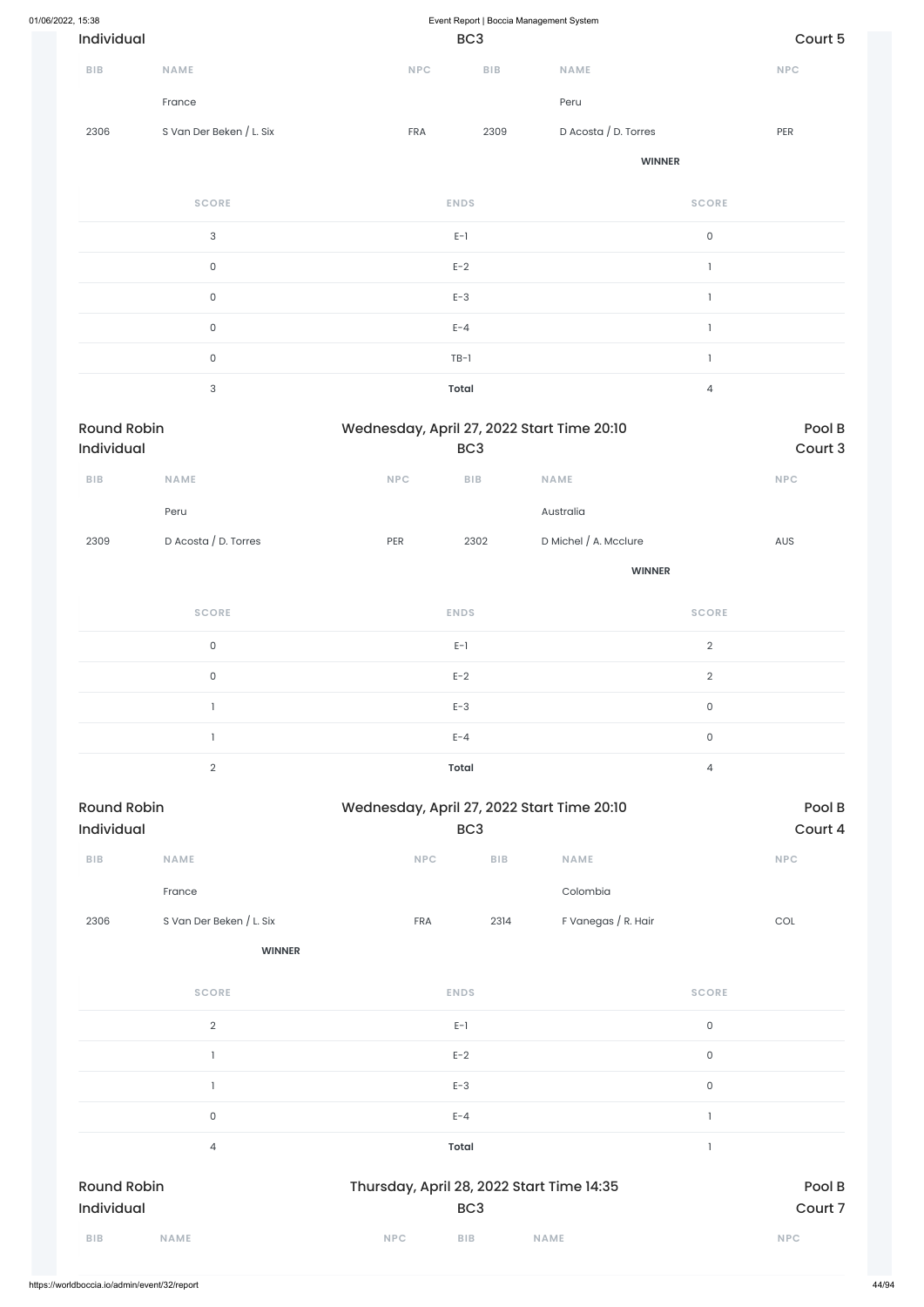| BIB                              | <b>NAME</b>              | <b>NPC</b> | BIB             | NAME                                       |                | <b>NPC</b>        |
|----------------------------------|--------------------------|------------|-----------------|--------------------------------------------|----------------|-------------------|
|                                  | Australia                |            |                 | France                                     |                |                   |
| 2302                             | D Michel / A. Mcclure    | AUS        | 2306            | S Van Der Beken / L. Six                   |                | FRA               |
|                                  | <b>WINNER</b>            |            |                 |                                            |                |                   |
|                                  | <b>SCORE</b>             |            | <b>ENDS</b>     |                                            | <b>SCORE</b>   |                   |
|                                  | $\mathsf{3}$             |            | $E-1$           |                                            | $\mathsf{O}$   |                   |
|                                  | $\mathsf{O}$             |            | $E-2$           |                                            | $\mathbf{1}$   |                   |
|                                  | $\mathsf O$              |            | $E-3$           |                                            | $\mathbf{1}$   |                   |
|                                  | $\overline{4}$           |            | $E - 4$         |                                            | $\mathsf{O}$   |                   |
|                                  | $\overline{7}$           |            | <b>Total</b>    |                                            | $\sqrt{2}$     |                   |
| <b>Round Robin</b><br>Individual |                          |            | BC <sub>3</sub> | Thursday, April 28, 2022 Start Time 14:35  |                | Pool B<br>Court 5 |
| BIB                              | NAME                     | <b>NPC</b> | <b>BIB</b>      | <b>NAME</b>                                |                | <b>NPC</b>        |
|                                  | Colombia                 |            |                 | Peru                                       |                |                   |
| 2314                             | F Vanegas / R. Hair      | COL        | 2309            | D Acosta / D. Torres                       |                | PER               |
|                                  | <b>WINNER</b>            |            |                 |                                            |                |                   |
|                                  | <b>SCORE</b>             |            | <b>ENDS</b>     |                                            | <b>SCORE</b>   |                   |
|                                  | $\overline{\phantom{a}}$ |            | $E-1$           |                                            | $\mathsf{O}$   |                   |
|                                  | $\mathsf O$              |            | $E-2$           |                                            | $\mathbf{1}$   |                   |
|                                  | $\mathsf{O}$             |            | $E-3$           |                                            | $\mathbf{1}$   |                   |
|                                  | $\,6\,$                  |            | $E - 4$         |                                            | $\mathsf{O}$   |                   |
|                                  | $\overline{7}$           |            | <b>Total</b>    |                                            | $\overline{2}$ |                   |
| <b>Round Robin</b><br>Individual |                          |            | BC <sub>3</sub> | Wednesday, April 27, 2022 Start Time 15:40 |                | Pool C<br>Court 6 |
| ${\sf B}{\sf I}{\sf B}$          | NAME                     | NPC        | ${\sf BIB}$     | NAME                                       |                | <b>NPC</b>        |
|                                  | <b>Great Britain</b>     |            |                 | Brazil                                     |                |                   |
| 2313                             | W Arnott / C. Wellfare   | GBR        | 2303            | M Carvalho / O. Carvalho                   |                | <b>BRA</b>        |
|                                  | <b>WINNER</b>            |            |                 |                                            |                |                   |
|                                  | <b>SCORE</b>             |            | <b>ENDS</b>     |                                            | <b>SCORE</b>   |                   |

 $E-1$  0

|                                  | $\overline{2}$           | $E-2$                                      |                 |                          | $\mathsf{O}$   |                   |
|----------------------------------|--------------------------|--------------------------------------------|-----------------|--------------------------|----------------|-------------------|
|                                  | $\mathsf{O}$             | $E-3$                                      |                 |                          |                |                   |
|                                  | $\mathsf{O}$             | $E - 4$                                    |                 |                          |                |                   |
|                                  | 3                        | Total                                      |                 |                          | $\overline{2}$ |                   |
| <b>Round Robin</b><br>Individual |                          | Wednesday, April 27, 2022 Start Time 15:40 | BC <sub>3</sub> |                          |                | Pool C<br>Court 7 |
| <b>BIB</b>                       | <b>NAME</b>              | <b>NPC</b>                                 | <b>BIB</b>      | <b>NAME</b>              |                | <b>NPC</b>        |
|                                  | Portugal                 |                                            |                 | Canada                   |                |                   |
| 2312                             | J Gonçalves / P. Correia | <b>POR</b>                                 | 2307            | E Bussiere $/$ F. Hebert |                | CAN               |
|                                  |                          |                                            |                 |                          |                |                   |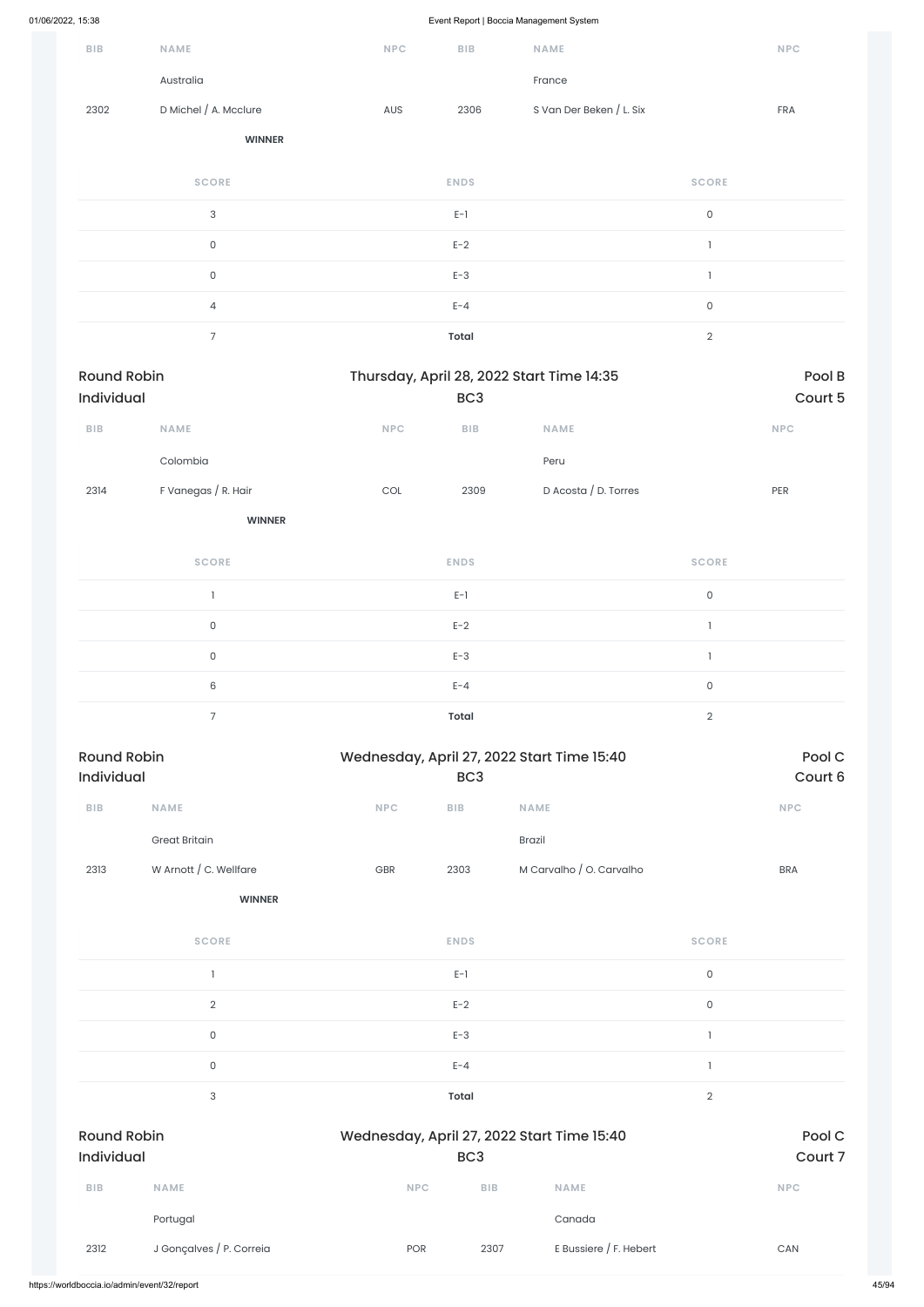| 01/06/2022, 15:38                |                           |                             |                 | Event Report   Boccia Management System    |                     |                             |
|----------------------------------|---------------------------|-----------------------------|-----------------|--------------------------------------------|---------------------|-----------------------------|
| <b>BIB</b>                       | <b>NAME</b>               | <b>NPC</b>                  | BIB             | <b>NAME</b>                                |                     | <b>NPC</b>                  |
|                                  | <b>WINNER</b>             |                             |                 |                                            |                     |                             |
|                                  | <b>SCORE</b>              |                             | <b>ENDS</b>     |                                            | <b>SCORE</b>        |                             |
|                                  | $\sqrt{3}$                |                             | $E-1$           |                                            | $\mathsf{O}\xspace$ |                             |
|                                  | $\mathsf{O}\xspace$       |                             | $E-2$           |                                            | $\mathbf{I}$        |                             |
|                                  | $\mathbf{1}$              |                             | $E-3$           |                                            | $\mathsf{O}\xspace$ |                             |
|                                  | $\mathbf{1}$              |                             | $E - 4$         |                                            | $\mathsf{O}\xspace$ |                             |
|                                  | 5                         |                             | Total           |                                            | $\mathbf{I}$        |                             |
| <b>Round Robin</b><br>Individual |                           |                             | BC <sub>3</sub> | Wednesday, April 27, 2022 Start Time 20:10 |                     | Pool C<br>Court 5           |
| <b>BIB</b>                       | NAME                      | NPC                         | BIB             | <b>NAME</b>                                |                     | NPC                         |
|                                  | Portugal                  |                             |                 | <b>Brazil</b>                              |                     |                             |
| 2312                             | J Gonçalves / P. Correia  | POR                         | 2303            | M Carvalho / O. Carvalho                   |                     | <b>BRA</b>                  |
|                                  |                           |                             |                 |                                            | <b>WINNER</b>       |                             |
|                                  | <b>SCORE</b>              |                             | <b>ENDS</b>     |                                            | <b>SCORE</b>        |                             |
|                                  | $\mathbf{I}$              |                             | $E-1$           |                                            | $\mathsf{O}$        |                             |
|                                  | $\mathsf{O}\xspace$       |                             | $E-2$           |                                            | $\mathbf{I}$        |                             |
|                                  | $\sqrt{2}$                |                             | $E-3$           |                                            | $\mathsf{O}\xspace$ |                             |
|                                  | $\mathsf{O}\xspace$       |                             | $E - 4$         |                                            | $\sqrt{3}$          |                             |
|                                  | $\ensuremath{\mathsf{3}}$ |                             | <b>Total</b>    |                                            | $\overline{4}$      |                             |
| <b>Round Robin</b><br>Individual |                           |                             | BC <sub>3</sub> | Wednesday, April 27, 2022 Start Time 20:10 |                     | Pool C<br>Court 6           |
| <b>BIB</b>                       | NAME                      | $\ensuremath{\mathsf{NPC}}$ | ${\sf BIB}$     | NAME                                       |                     | $\ensuremath{\mathsf{NPC}}$ |
|                                  | <b>Great Britain</b>      |                             |                 | Canada                                     |                     |                             |
| 2313                             | W Arnott / C. Wellfare    | GBR                         | 2307            | E Bussiere / F. Hebert                     |                     | $\mathsf{CAN}\xspace$       |
|                                  | <b>WINNER</b>             |                             |                 |                                            |                     |                             |

| <b>SCORE</b> | <b>ENDS</b> | <b>SCORE</b> |
|--------------|-------------|--------------|
|              | $E-1$       |              |
|              | $E-2$       |              |
|              | $E-3$       |              |

|                                         |                          |            | $E - 4$         |                                           |            |                   |
|-----------------------------------------|--------------------------|------------|-----------------|-------------------------------------------|------------|-------------------|
|                                         | $\mathbf 5$              |            | <b>Total</b>    |                                           | $\sqrt{3}$ |                   |
| <b>Round Robin</b><br><b>Individual</b> |                          |            | BC <sub>3</sub> | Thursday, April 28, 2022 Start Time 14:35 |            | Pool C<br>Court 3 |
| <b>BIB</b>                              | <b>NAME</b>              | <b>NPC</b> | <b>BIB</b>      | <b>NAME</b>                               |            | <b>NPC</b>        |
|                                         | Canada                   |            |                 | <b>Brazil</b>                             |            |                   |
| 2307                                    | E Bussiere $/$ F. Hebert | CAN        | 2303            | M Carvalho / O. Carvalho                  |            | <b>BRA</b>        |
|                                         |                          |            |                 | <b>WINNER</b>                             |            |                   |
|                                         |                          |            |                 |                                           |            |                   |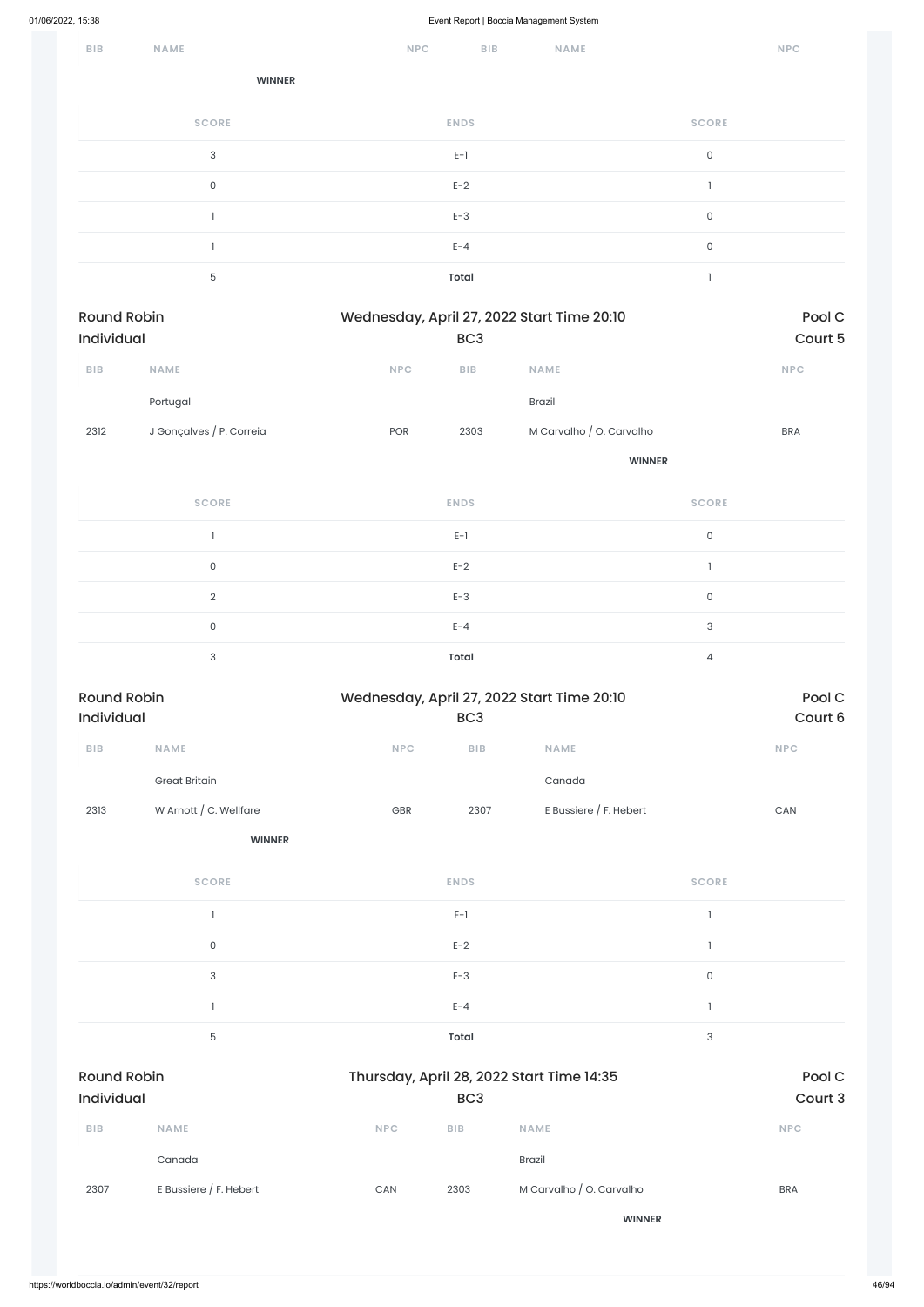| <b>SCORE</b> | <b>ENDS</b> | <b>SCORE</b> |
|--------------|-------------|--------------|
| 3            | $E-1$       | 0            |
| O            | $E-2$       | 3            |
| $\Omega$     | $E-3$       |              |
| 0            | $E - 4$     |              |
| $\sim$       | Total       | 5            |

| <b>Round Robin</b><br><b>Individual</b> |                        | Thursday, April 28, 2022 Start Time 14:35<br>BC <sub>3</sub> |      |                          | Pool C<br>Court 4 |
|-----------------------------------------|------------------------|--------------------------------------------------------------|------|--------------------------|-------------------|
|                                         |                        |                                                              |      |                          |                   |
|                                         | <b>Great Britain</b>   |                                                              |      | Portugal                 |                   |
| 2313                                    | W Arnott / C. Wellfare | <b>GBR</b>                                                   | 2312 | J Gonçalves / P. Correia | POR               |
|                                         |                        |                                                              |      | <b>WINNER</b>            |                   |

| <b>SCORE</b> | <b>ENDS</b>  | <b>SCORE</b>   |
|--------------|--------------|----------------|
| $\Omega$     | $E-1$        | $\mathcal{D}$  |
|              | $E-2$        | $\mathbf 0$    |
| $\cap$       | $E-3$        |                |
| $\Omega$     | $E - 4$      |                |
|              | <b>Total</b> | $\overline{4}$ |

| <b>Round Robin</b><br>Individual |                           |                             | Wednesday, April 27, 2022 Start Time 15:40<br>BC <sub>3</sub> |                                            |                     | Pool D<br>Court 8           |
|----------------------------------|---------------------------|-----------------------------|---------------------------------------------------------------|--------------------------------------------|---------------------|-----------------------------|
| ${\sf B}{\sf I}{\sf B}$          | <b>NAME</b>               | $\ensuremath{\mathsf{NPC}}$ | BIB                                                           | <b>NAME</b>                                |                     | $\ensuremath{\mathsf{NPC}}$ |
|                                  | Colombia                  |                             |                                                               | Spain                                      |                     |                             |
| 2311                             | J Romero / R. Romero      | $_{\rm COL}$                | 2304                                                          | W Boucherit / G. Herranz                   |                     | ESP                         |
|                                  | <b>WINNER</b>             |                             |                                                               |                                            |                     |                             |
|                                  | <b>SCORE</b>              |                             | <b>ENDS</b>                                                   |                                            | <b>SCORE</b>        |                             |
|                                  | $\mathsf{O}$              |                             | $E-1$                                                         |                                            | $\mathbf{I}$        |                             |
|                                  | $\overline{\phantom{a}}$  |                             | $E-2$                                                         |                                            | $\mathsf{O}$        |                             |
|                                  | $\mathbf{I}$              |                             | $E-3$                                                         |                                            | $\mathsf{O}\xspace$ |                             |
|                                  | $\mathsf{O}\xspace$       |                             | $E - 4$                                                       |                                            | $\mathbf{I}$        |                             |
|                                  | $\overline{\phantom{a}}$  |                             | $TB-1$                                                        |                                            | $\mathsf{O}\xspace$ |                             |
|                                  | $\ensuremath{\mathsf{3}}$ |                             | <b>Total</b>                                                  |                                            | $\overline{2}$      |                             |
| <b>Round Robin</b><br>Individual |                           |                             | BC <sub>3</sub>                                               | Wednesday, April 27, 2022 Start Time 20:10 |                     | Pool D<br>Court 7           |
| BIB                              | <b>NAME</b>               | NPC                         | BIB                                                           | NAME                                       |                     | NPC                         |
|                                  | Colombia                  |                             |                                                               | Portugal                                   |                     |                             |
| 2311                             | J Romero / R. Romero      | $\mathop{\rm COL}\nolimits$ | 2308                                                          | A Andrade / J. Cardoso                     |                     | POR                         |
|                                  |                           |                             |                                                               | <b>WINNER</b>                              |                     |                             |
|                                  | <b>SCORE</b>              |                             | <b>ENDS</b>                                                   |                                            | <b>SCORE</b>        |                             |
|                                  | $\mathsf{O}\xspace$       |                             | $E-1$                                                         |                                            | $\mathbf{I}$        |                             |
|                                  |                           |                             |                                                               |                                            |                     |                             |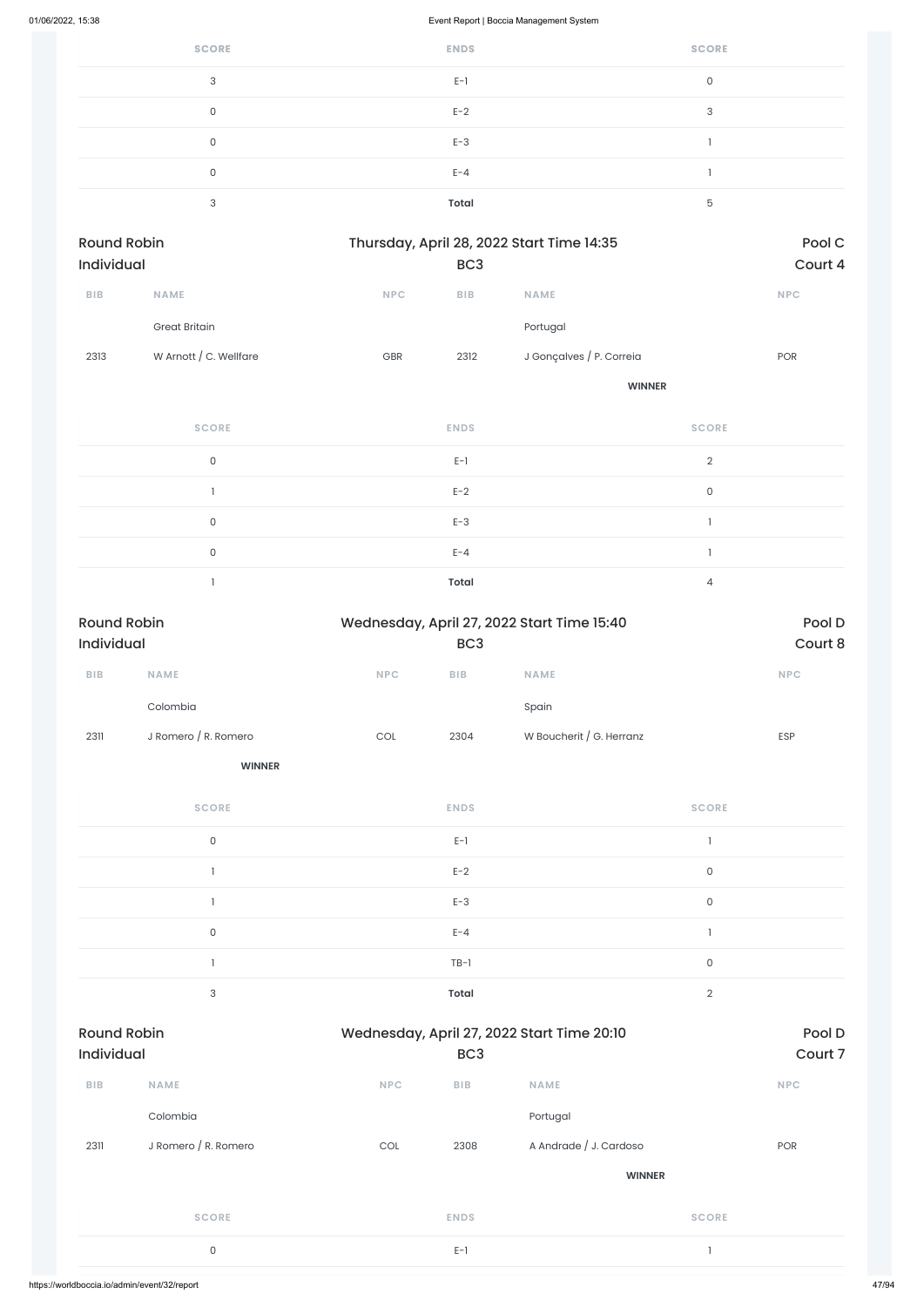| <b>SCORE</b> | <b>ENDS</b>  | <b>SCORE</b> |
|--------------|--------------|--------------|
| 0            | $E-2$        |              |
| 0            | $E-3$        |              |
| 0            | $E - 4$      | 3            |
| 0            | <b>Total</b> | 6            |
|              |              |              |

| Round Robin<br><b>Individual</b> |                        |            | Thursday, April 28, 2022 Start Time 14:35<br>BC <sub>3</sub> |                          |            |
|----------------------------------|------------------------|------------|--------------------------------------------------------------|--------------------------|------------|
| <b>BIB</b>                       | <b>NAME</b>            | <b>NPC</b> | <b>BIB</b>                                                   | <b>NAME</b>              | <b>NPC</b> |
|                                  | Portugal               |            |                                                              | Spain                    |            |
| 2308                             | A Andrade / J. Cardoso | <b>POR</b> | 2304                                                         | W Boucherit / G. Herranz | ESP        |
|                                  |                        |            |                                                              |                          |            |

| <b>SCORE</b>        | <b>ENDS</b>  | <b>SCORE</b>   |
|---------------------|--------------|----------------|
| $\mathsf{O}$        | $E-1$        | $\sqrt{2}$     |
| $\mathsf{O}$        | $E-1$        | $\overline{2}$ |
| $\mathsf O$         | $E-2$        |                |
| $\mathsf O$         | $E-2$        |                |
| $\mathsf{O}\xspace$ | $E-3$        |                |
| $\mathsf O$         | $E-3$        |                |
| $\mathsf{O}\xspace$ | $E - 4$      | $\overline{2}$ |
| $\mathsf{O}\xspace$ | $E - 4$      | $\overline{2}$ |
| $\mathsf{O}\xspace$ | <b>Total</b> | 12             |

| <b>Quarter Final</b><br><b>Individual</b> |                        |            | Friday, April 29, 2022 Start Time 15:40<br>BC <sub>3</sub> |                          |            |  |
|-------------------------------------------|------------------------|------------|------------------------------------------------------------|--------------------------|------------|--|
| <b>BIB</b>                                | <b>NAME</b>            | <b>NPC</b> | <b>BIB</b>                                                 | <b>NAME</b>              | <b>NPC</b> |  |
|                                           | <b>Great Britain</b>   |            |                                                            | France                   |            |  |
| 2310                                      | J Mccowan / L. Mccowan | <b>GBR</b> | 2306                                                       | S Van Der Beken / L. Six | <b>FRA</b> |  |
|                                           |                        |            |                                                            | <b>WINNER</b>            |            |  |
|                                           | <b>SCORE</b>           |            | <b>ENDS</b>                                                | <b>SCORE</b>             |            |  |

| $\begin{array}{c} \circ \\ \circ \\ \circ \end{array}$ | ------ | $\begin{array}{c} \circ \\ \circ \\ \circ \end{array}$ |
|--------------------------------------------------------|--------|--------------------------------------------------------|
|                                                        | $E-1$  |                                                        |
|                                                        | $E-2$  |                                                        |

|            | 0                                         |                                         | $E-3$           |                          |                           |                     |
|------------|-------------------------------------------|-----------------------------------------|-----------------|--------------------------|---------------------------|---------------------|
|            | $\mathsf{O}$                              |                                         | $E - 4$         |                          |                           |                     |
|            |                                           |                                         | <b>Total</b>    |                          | $\ensuremath{\mathsf{3}}$ |                     |
|            | <b>Quarter Final</b><br><b>Individual</b> | Friday, April 29, 2022 Start Time 15:40 | BC <sub>3</sub> |                          |                           | Knockout<br>Court 8 |
| <b>BIB</b> | <b>NAME</b>                               | <b>NPC</b>                              | BIB             | <b>NAME</b>              |                           | <b>NPC</b>          |
|            | Spain                                     |                                         |                 | <b>Brazil</b>            |                           |                     |
| 2304       | W Boucherit / G. Herranz                  | ESP                                     | 2303            | M Carvalho / O. Carvalho |                           | <b>BRA</b>          |
|            |                                           |                                         |                 | <b>WINNER</b>            |                           |                     |
|            |                                           |                                         |                 |                          |                           |                     |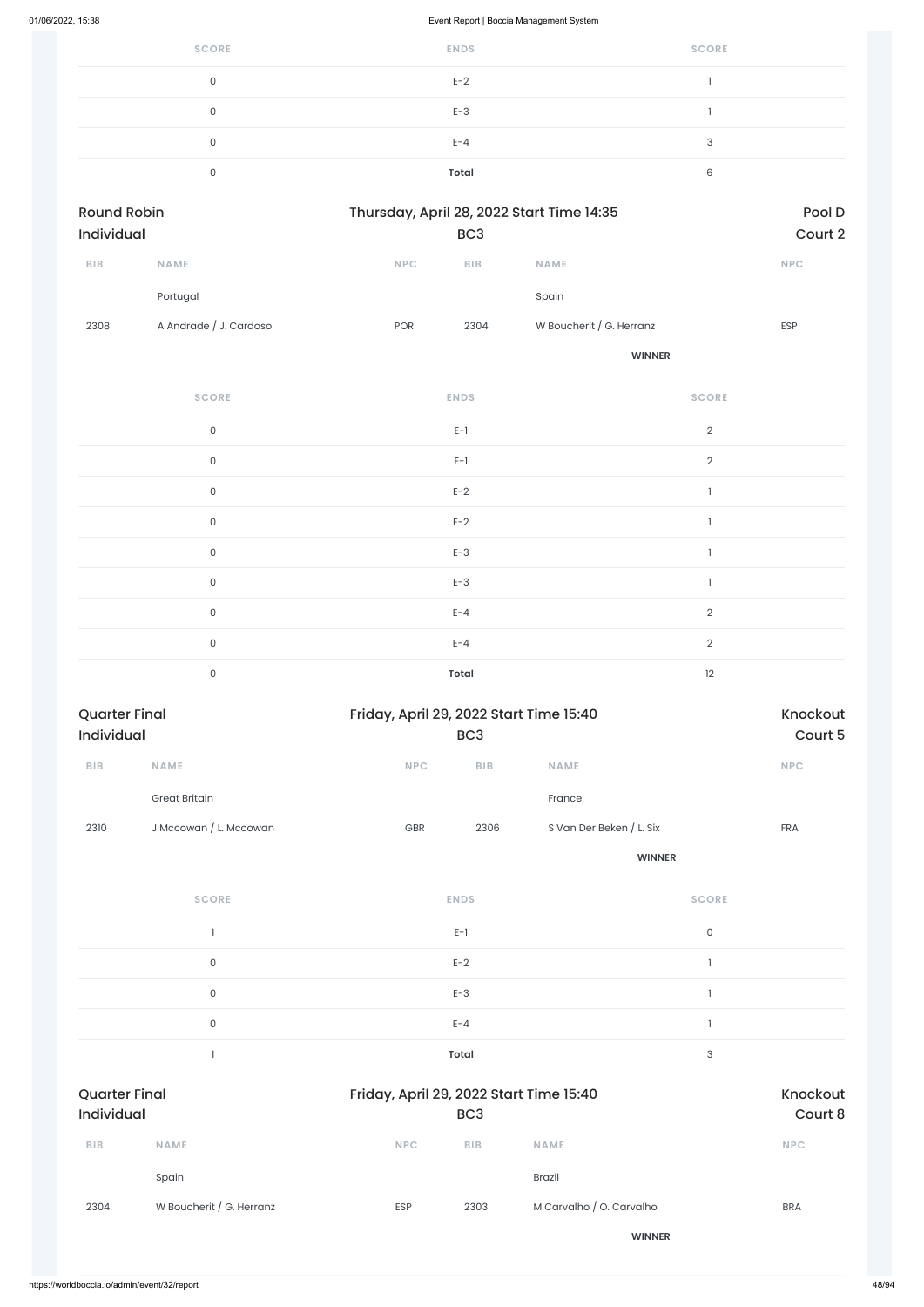| <b>SCORE</b> | <b>ENDS</b> | <b>SCORE</b> |
|--------------|-------------|--------------|
| $\mathbf 0$  | $E-1$       |              |
| $\mathbf 0$  | $E-2$       | 3            |
| 3            | $E-3$       | 0            |
| 0            | $E - 4$     |              |
| 3            | Total       | 5            |

| <b>Quarter Final</b><br><b>Individual</b> |                       |             | Friday, April 29, 2022 Start Time 15:40<br>BC <sub>3</sub> |                   |              |  |
|-------------------------------------------|-----------------------|-------------|------------------------------------------------------------|-------------------|--------------|--|
| <b>BIB</b>                                | <b>NAME</b>           | <b>NPC</b>  | <b>BIB</b>                                                 | <b>NAME</b>       | <b>NPC</b>   |  |
|                                           | Australia             |             |                                                            | Australia         |              |  |
| 2302                                      | D Michel / A. Mcclure | AUS         | 2305                                                       | S Cotie / T. Lunn | <b>AUS</b>   |  |
|                                           | <b>WINNER</b>         |             |                                                            |                   |              |  |
|                                           | <b>SCORE</b>          | <b>ENDS</b> |                                                            |                   | <b>SCORE</b> |  |
|                                           |                       |             |                                                            |                   |              |  |

|  | $E-1$        |  |
|--|--------------|--|
|  | $E-2$        |  |
|  | $E-3$        |  |
|  | $E - 4$      |  |
|  | <b>Total</b> |  |

| Court 6    |  |
|------------|--|
| <b>NPC</b> |  |
|            |  |
| <b>POR</b> |  |
|            |  |
|            |  |
|            |  |

| $E-1$        |  |
|--------------|--|
| $E-2$        |  |
| $E-3$        |  |
| $E - 4$      |  |
| <b>Total</b> |  |

| <b>Semi Final</b><br>Individual |                          | Friday, April 29, 2022 Start Time 20:25 | BC <sub>3</sub> |                          |              |  |  |
|---------------------------------|--------------------------|-----------------------------------------|-----------------|--------------------------|--------------|--|--|
| <b>BIB</b>                      | <b>NAME</b>              | <b>NPC</b>                              | <b>BIB</b>      | <b>NAME</b>              | <b>NPC</b>   |  |  |
|                                 | <b>Brazil</b>            |                                         |                 | France                   |              |  |  |
| 2303                            | M Carvalho / O. Carvalho | <b>BRA</b>                              | 2306            | S Van Der Beken / L. Six | <b>FRA</b>   |  |  |
|                                 | <b>WINNER</b>            |                                         |                 |                          |              |  |  |
|                                 | <b>SCORE</b>             |                                         | <b>ENDS</b>     | <b>SCORE</b>             |              |  |  |
|                                 |                          |                                         | $E-1$           |                          | $\mathsf{O}$ |  |  |
|                                 | $\mathsf{O}$             |                                         |                 |                          | $\mathbf{I}$ |  |  |
|                                 |                          |                                         |                 |                          |              |  |  |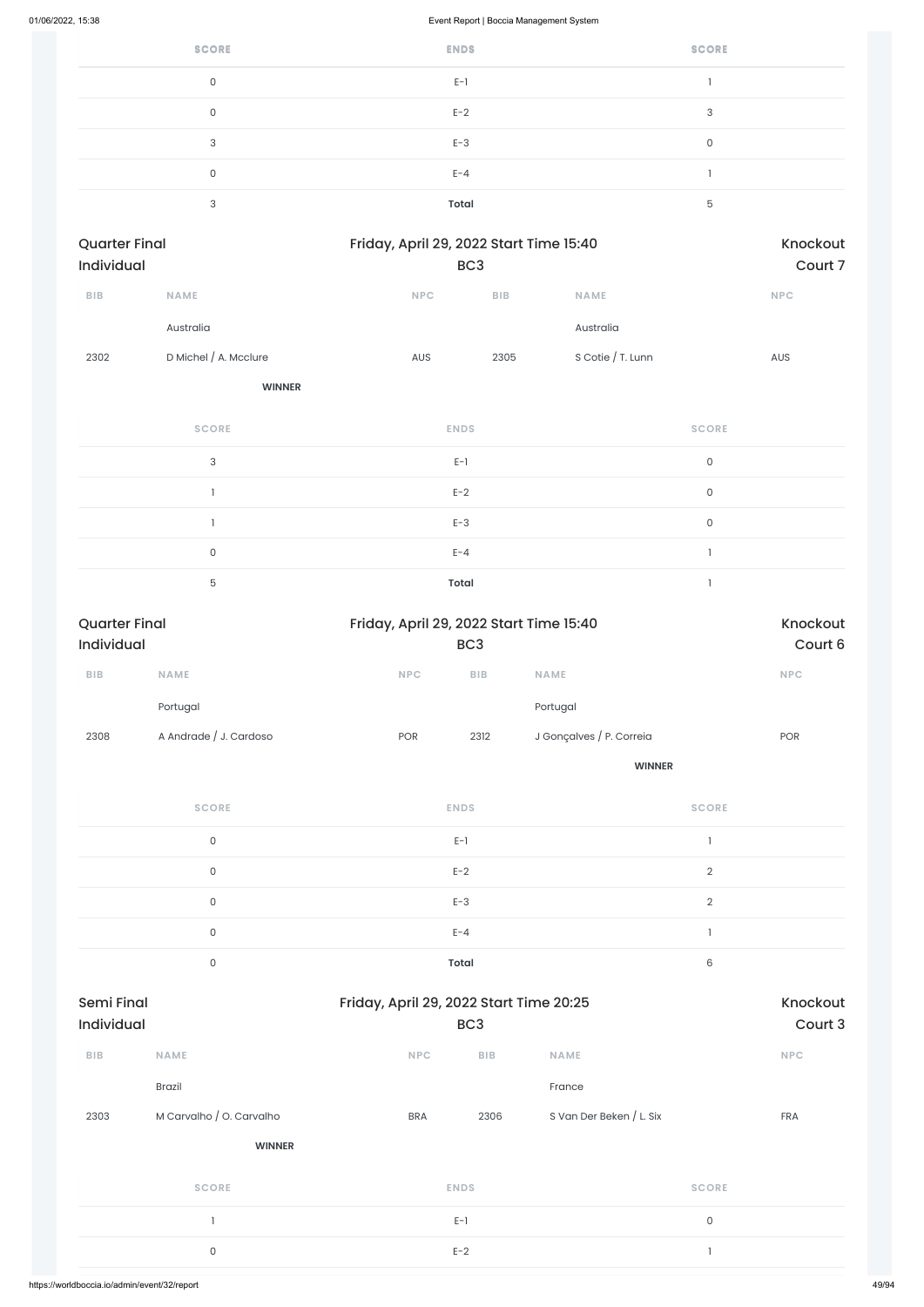| <b>SCORE</b> | <b>ENDS</b> | <b>SCORE</b> |
|--------------|-------------|--------------|
|              | $E-3$       | u            |
|              | $E - 4$     |              |
|              | Total       |              |

| Semi Final<br>Individual |                       |            | Friday, April 29, 2022 Start Time 20:25<br>BC <sub>3</sub> |                          |            |  |  |  |
|--------------------------|-----------------------|------------|------------------------------------------------------------|--------------------------|------------|--|--|--|
| <b>BIB</b>               | <b>NAME</b>           | <b>NPC</b> | <b>BIB</b>                                                 | <b>NAME</b>              | <b>NPC</b> |  |  |  |
|                          | Australia             |            |                                                            | Portugal                 |            |  |  |  |
| 2302                     | D Michel / A. Mcclure | <b>AUS</b> | 2312                                                       | J Gonçalves / P. Correia | <b>POR</b> |  |  |  |
|                          | <b>WINNER</b>         |            |                                                            |                          |            |  |  |  |

| <b>SCORE</b> | <b>ENDS</b>  | <b>SCORE</b> |
|--------------|--------------|--------------|
| $\Omega$     | $E-1$        | $\mathbf{0}$ |
| $\Omega$     | $E-2$        | $\Omega$     |
|              | $E-3$        | $\Omega$     |
| $\mathbf{0}$ | $E - 4$      | $\cap$       |
| 5            | <b>Total</b> | $\cap$       |

| <b>Third Place</b> |                          | Saturday, April 30, 2022 Start Time 14:35 | <b>Third Place</b><br>Court 4 |                          |            |
|--------------------|--------------------------|-------------------------------------------|-------------------------------|--------------------------|------------|
| <b>Individual</b>  |                          |                                           |                               |                          |            |
| <b>BIB</b>         | <b>NAME</b>              | <b>NPC</b>                                | <b>BIB</b>                    | <b>NAME</b>              | <b>NPC</b> |
|                    | Portugal                 |                                           |                               | France                   |            |
| 2312               | J Gonçalves / P. Correia | <b>POR</b>                                | 2306                          | S Van Der Beken / L. Six | <b>FRA</b> |

| <b>SCORE</b> | <b>ENDS</b>  | <b>SCORE</b> |
|--------------|--------------|--------------|
|              | $E-1$        | $\mathsf 0$  |
| 0            | $E-2$        |              |
| $\mathbf{0}$ | $E-3$        |              |
|              | $E - 4$      | 0            |
|              | $TB-1$       | $\mathbf 0$  |
| 3            | <b>Total</b> | $\Omega$     |

| Individual |                           |            | BC <sub>3</sub>         |                          |                     | Court 8    |
|------------|---------------------------|------------|-------------------------|--------------------------|---------------------|------------|
| BIB        | <b>NAME</b>               | <b>NPC</b> | ${\sf B}{\sf I}{\sf B}$ | <b>NAME</b>              |                     | <b>NPC</b> |
|            | Australia                 |            |                         | Brazil                   |                     |            |
| 2302       | D Michel / A. Mcclure     | AUS        | 2303                    | M Carvalho / O. Carvalho |                     | <b>BRA</b> |
|            | <b>WINNER</b>             |            |                         |                          |                     |            |
|            | <b>SCORE</b>              |            | <b>ENDS</b>             |                          | <b>SCORE</b>        |            |
|            | $\ensuremath{\mathsf{3}}$ |            | $E-1$                   |                          | $\mathsf{O}\xspace$ |            |
|            |                           |            | $E-2$                   |                          | $\mathsf{O}\xspace$ |            |
|            |                           |            | $E-3$                   |                          | $\mathsf{O}\xspace$ |            |
|            |                           |            |                         |                          |                     |            |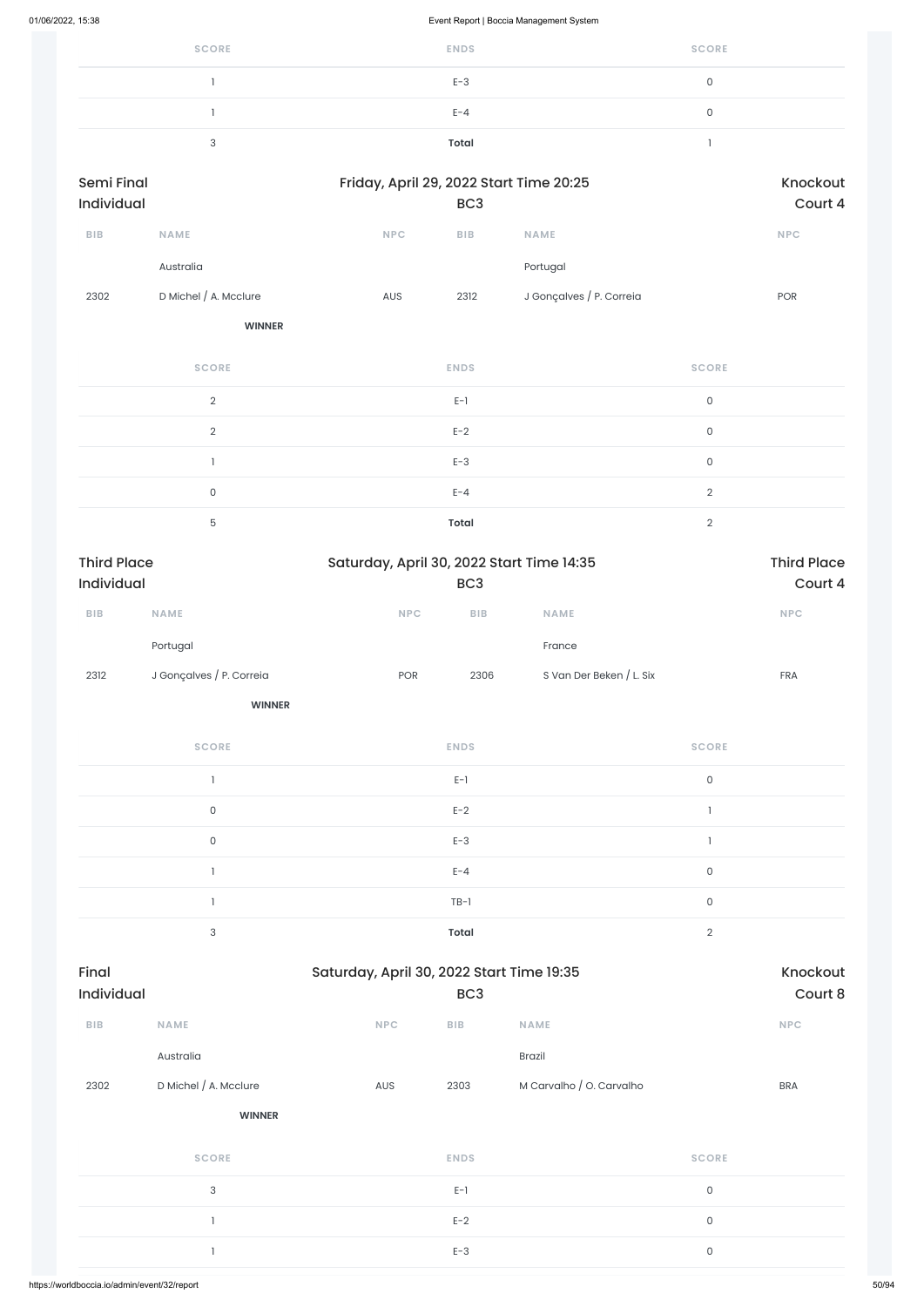| <b>SCORE</b> | <b>ENDS</b>  | <b>SCORE</b> |
|--------------|--------------|--------------|
| 0            | $E - 4$      |              |
| ხ            | <b>Total</b> |              |

### POOLS RESULTS SUMMARY

## Pool A

| #    | <b>ENTRANT</b>                                                                                | <b>WINS</b>    | <b>POINTS</b><br><b>DIFF</b> | <b>POINTS</b><br><b>FOR</b> | <b>ENDS</b><br><b>WON</b> | <b>PDIFF</b><br><b>MATCH</b> | <b>PDIFF</b><br><b>END</b> |      |             | <b>VS RECORD</b> |                          |        |
|------|-----------------------------------------------------------------------------------------------|----------------|------------------------------|-----------------------------|---------------------------|------------------------------|----------------------------|------|-------------|------------------|--------------------------|--------|
|      |                                                                                               |                |                              |                             |                           |                              |                            | #    | 2310        | 2305             | 2301                     | 2315   |
| 2310 | Jamie Mccowan / L.<br>↘☑<br><b>Mccowan</b><br>$\mathbb{Z} \mathbb{N}$<br><b>Great Britain</b> | $\overline{2}$ | 13                           | 21                          | $\bf 8$                   | 9                            | 5                          | 2310 | $\sim$      | $\boldsymbol{8}$ |                          | (10)   |
| 2305 | Spencer Cotie / T. Lunn<br>≱ਵ∵<br><b>A</b><br><b>Australia</b>                                | $\overline{2}$ | $\overline{7}$               | 17                          | $\bf 8$                   | $\boldsymbol{9}$             | $\mathsf 3$                | 2305 | $\mathsf 3$ | $\sim$           | 5 <sub>1</sub>           | 9      |
| 2301 | Adam Peska / I. Pešková<br><b>Czech Republic</b>                                              | $\overline{2}$ | 17                           | 25                          | $\overline{7}$            | 19                           | $\bf 6$                    | 2301 | 4           | $\overline{2}$   | $\overline{\phantom{a}}$ | (19)   |
| 2315 | Angel Anzalas / L. Anzalas<br>Argentina                                                       | $\mathbf 0$    | $-37$                        | 1                           | ı                         | $\mathsf O$                  | L                          | 2315 |             |                  | $\mathbf{0}$             | $\sim$ |

# Pool B

| #    | <b>ENTRANT</b>                                       | <b>WINS</b> | <b>POINTS</b><br><b>DIFF</b> | <b>POINTS</b><br><b>FOR</b> | <b>ENDS</b><br><b>WON</b> | <b>PDIFF</b><br><b>MATCH</b> | <b>PDIFF</b><br><b>END</b> |      |                | <b>VS RECORD</b>         |                |                          |
|------|------------------------------------------------------|-------------|------------------------------|-----------------------------|---------------------------|------------------------------|----------------------------|------|----------------|--------------------------|----------------|--------------------------|
|      |                                                      |             |                              |                             |                           |                              |                            | $\#$ | 2302           | 2306                     | 2314           | 2309                     |
| 2302 | Daniel Michel / A. Mcclure<br>≫.<br><b>Australia</b> | 3           | 15                           | 19                          | 8                         | 8                            | 4                          | 2302 | $\sim$         | 7                        | 8              | $\overline{4}$           |
| 2306 | Samir Van Der Beken / L.<br><b>Six</b><br>France     | L           | $-2$                         | 9                           | 6                         | $\mathbf{3}$                 | 3                          | 2306 | $\overline{2}$ | $\overline{\phantom{a}}$ |                | $\mathbf{3}$             |
| 2314 | <u>Faber Vanegas / R. Hair</u><br>Colombia           | L.          | $-6$                         | ${\bf 8}$                   | 3                         | 5                            | 6                          | 2314 | $\mathbf 0$    |                          | ÷              |                          |
| 2309 | Dean Acosta / D. Torres<br>Peru                      | L           | $-7$                         | $\overline{7}$              | $\overline{7}$            | $\mathsf{O}\xspace$          |                            | 2309 | $\overline{2}$ | 3                        | $\overline{2}$ | $\overline{\phantom{a}}$ |

# Pool C

| <b>ENTRANT</b> | WIN: |             |  | POINTS POINTS ENDS PDIFF PDIFF |  |
|----------------|------|-------------|--|--------------------------------|--|
|                |      | <b>DIFF</b> |  | FOR WON MATCH END              |  |

**# 2312 2303 2313 2307 José Gonçalves / P. 2312 Correia** ۵ **2 6 12 8 4 3 2312 - 3 4 5 Portugal Mateus Carvalho / O.**  $\hat{\bullet}$ **2303 Carvalho 2 2 11 7 2 3 2303 4 - 2 5 Brazil William Arnott / C.** NK<br>AK **Wellfare 2313 2 0 9 4 2 3 2313 1 3 - 5 Great Britain Eric Bussiere / F. Hebert 23070 -8 7 3 0 3 2307 1 3 3 - Canada**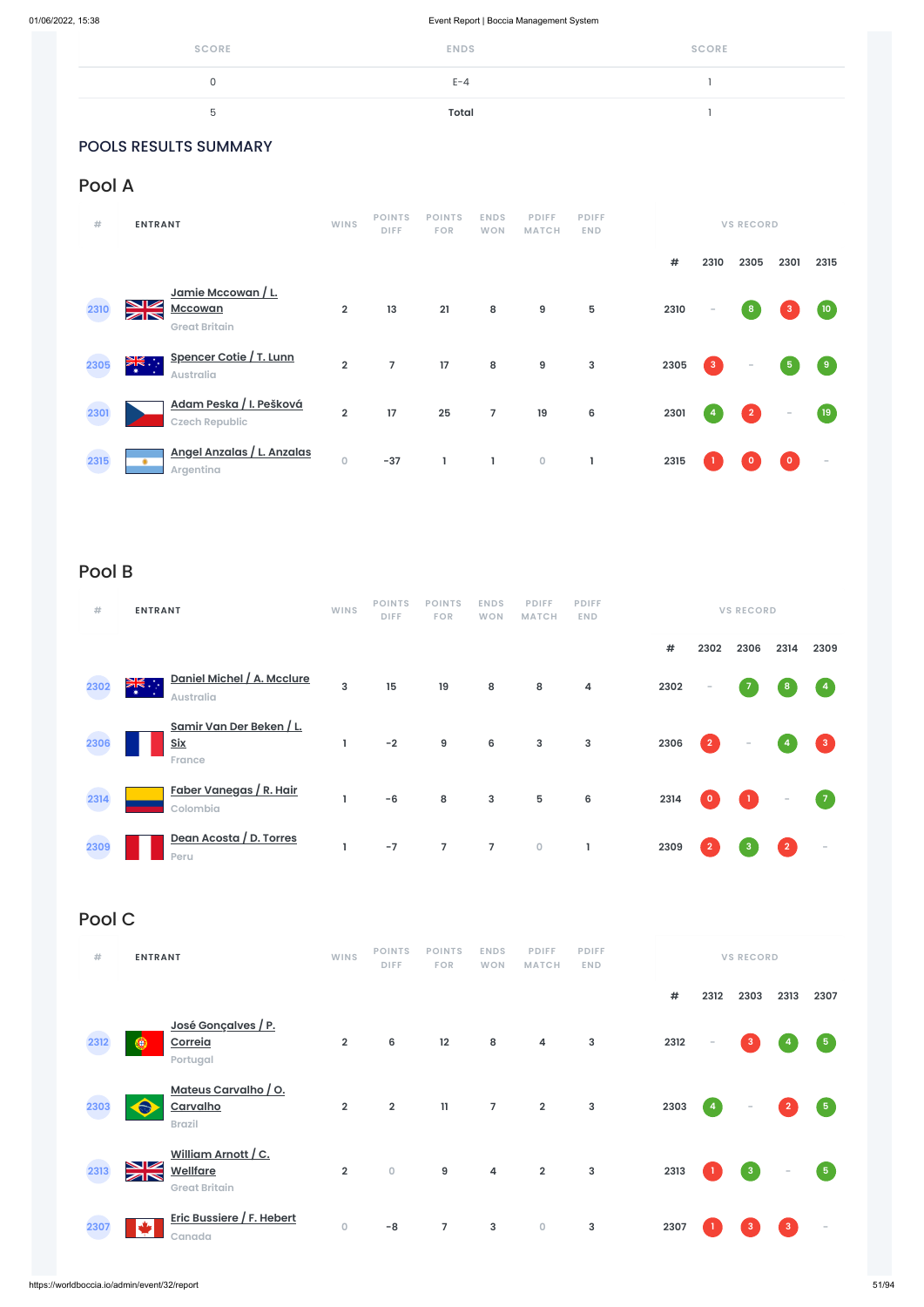### FINAL STANDINGS

|   |                 |                |               | <b>POOL POINTS</b>   |              |                 | <b>KNOCKOUT POINTS</b> |                      |              |
|---|-----------------|----------------|---------------|----------------------|--------------|-----------------|------------------------|----------------------|--------------|
| # | <b>NAME</b>     | <b>COUNTRY</b> | <b>POINTS</b> | <b>NORMALIZATION</b> | <b>BONUS</b> | <b>PROGRESS</b> | <b>KNOCKOUTS</b>       | <b>PARTICIPATION</b> | <b>TOTAL</b> |
|   | Daniel Michel   | AUSTRALIA      | 3             | $\circ$              | 0            | 2               | 11                     |                      | 17           |
| 2 | Mateus Carvalho | <b>BRAZIL</b>  | 2             | $\Omega$             | 0            | 2               | 8                      |                      | 13           |
| 3 | José Gonçalves  | PORTUGAL       | 2             | $\circ$              | 0            | 2               | 6                      |                      | 11           |

#### Pool D **POINTS POINTS ENDS PDIFF PDIFF # ENTRANT WINS VS RECORD DIFF FOR WON MATCH END # 2304 2308 2311 Wafid Boucherit / G. Herranz 2304** ä. **1 6 8 6 6 2 2304 - 6 2 Spain Avelino Andrade / J. Cardoso 2308** ⊛ **1 0 6 4 6 3 2308 0 - 6 Portugal Jesus Romero / R. Romero 2311 1 -6 2 2 0 1 2311 2 0 - Colombia**

# ROUNDS RESULTS SUMMARY Individual - BC3 Male

### Quarter Final

| <b>BIB</b> | <b>SIDE</b>                   | <b>NPC</b> |            | <b>RESULT</b> | <b>BIB</b> |            | <b>SIDE</b>                   | <b>NPC</b> |
|------------|-------------------------------|------------|------------|---------------|------------|------------|-------------------------------|------------|
| 2310       | Jamie Mccowan / L. Mccowan    | GBR        |            | $1 - 3*$      |            | 2306       | Samir Van Der Beken / L. Six  | <b>FRA</b> |
| 2304       | Wafid Boucherit / G. Herranz  | ESP        |            | $3 - 5*$      |            | 2303       | Mateus Carvalho / O. Carvalho | <b>BRA</b> |
| 2302       | Daniel Michel / A. Mcclure    | AUS        |            | $5* - 1$      |            | 2305       | Spencer Cotie / T. Lunn       | AUS        |
| 2308       | Avelino Andrade / J. Cardoso  | <b>POR</b> |            | $0 - 6*$      |            | 2312       | José Gonçalves / P. Correia   | <b>POR</b> |
| Semi-Final |                               |            |            |               |            |            |                               |            |
| <b>BIB</b> | <b>SIDE</b>                   |            | <b>NPC</b> | <b>RESULT</b> |            | <b>BIB</b> | <b>SIDE</b>                   | <b>NPC</b> |
| 2303       | Mateus Carvalho / O. Carvalho |            | <b>BRA</b> | $3^* - 1$     |            | 2306       | Samir Van Der Beken / L. Six  | <b>FRA</b> |
| 2302       | Daniel Michel / A. Mcclure    |            | AUS        | $5* - 2$      |            | 2312       | José Gonçalves / P. Correia   | <b>POR</b> |
| Final      |                               |            |            |               |            |            |                               |            |
| <b>BIB</b> | <b>SIDE</b>                   | <b>NPC</b> |            | <b>RESULT</b> | <b>BIB</b> |            | <b>SIDE</b>                   | <b>NPC</b> |
| 2302       | Daniel Michel / A. Mcclure    | AUS        | $5* - 1$   |               | 2303       |            | Mateus Carvalho / O. Carvalho | <b>BRA</b> |
|            |                               |            |            |               |            |            |                               |            |

### Third Place

| BIB SIDE |  | NPC RESULT BIB SIDE |  | <b>NPC</b> |
|----------|--|---------------------|--|------------|
|          |  |                     |  |            |

|  | 2312 José Gonçalves / P. Correia | <b>POR</b> | $2^*$ – 2 |  | 2306              Samir Van Der Beken / L. Six<br>the contract of the contract of the contract of the contract of the contract of the contract of the contract of | <b>FRA</b> |
|--|----------------------------------|------------|-----------|--|-------------------------------------------------------------------------------------------------------------------------------------------------------------------|------------|
|--|----------------------------------|------------|-----------|--|-------------------------------------------------------------------------------------------------------------------------------------------------------------------|------------|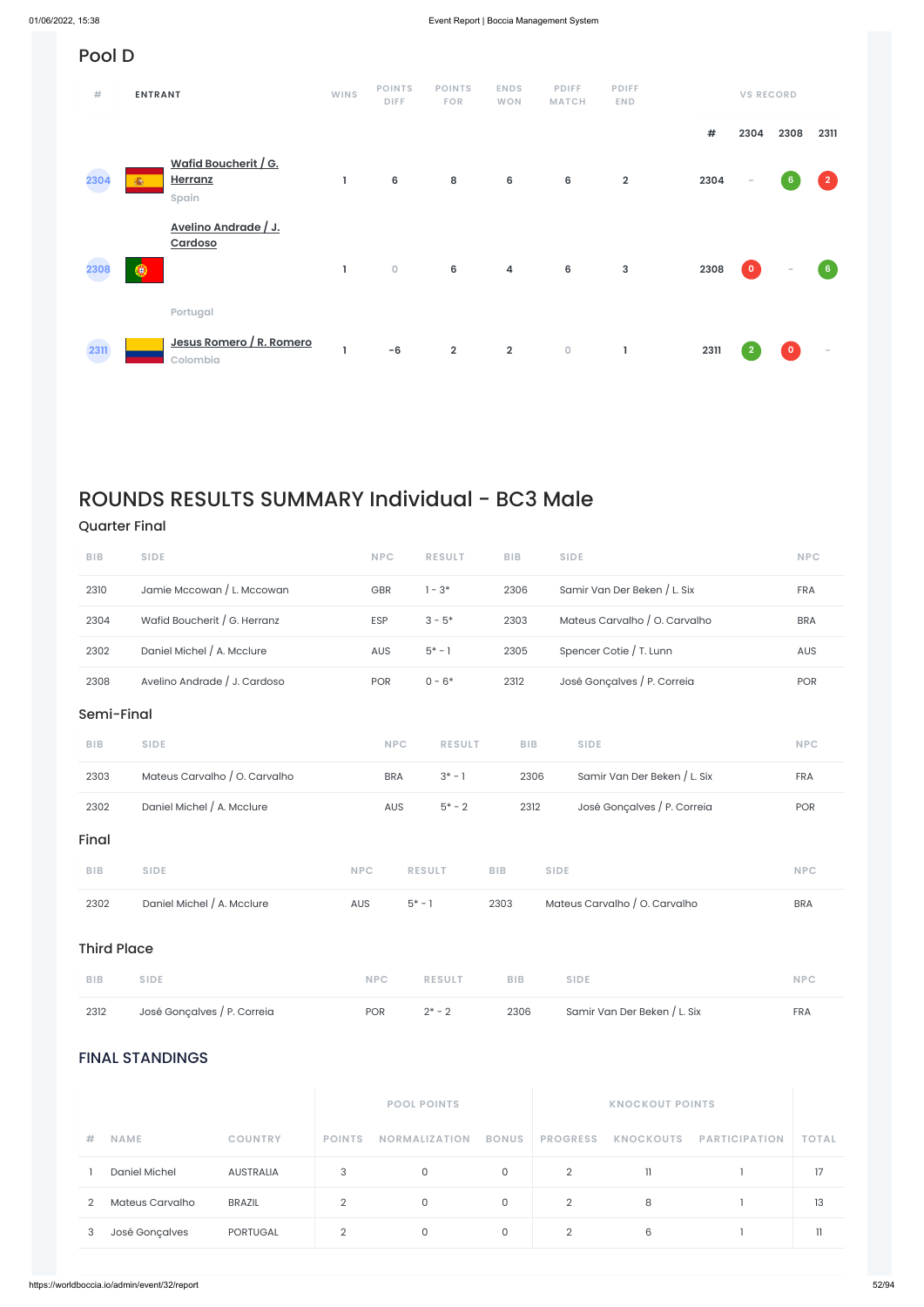|              |                        |                       |                | <b>POOL POINTS</b>   |              |                 | <b>KNOCKOUT POINTS</b> |                      |                |
|--------------|------------------------|-----------------------|----------------|----------------------|--------------|-----------------|------------------------|----------------------|----------------|
| #            | <b>NAME</b>            | <b>COUNTRY</b>        | <b>POINTS</b>  | <b>NORMALIZATION</b> | <b>BONUS</b> | <b>PROGRESS</b> | <b>KNOCKOUTS</b>       | <b>PARTICIPATION</b> | <b>TOTAL</b>   |
| 4            | Samir Van Der Beken    | <b>FRANCE</b>         |                | $\mathsf O$          | $\mathsf{O}$ | $\overline{2}$  | $\overline{4}$         |                      | 8              |
| 5            | <b>Wafid Boucherit</b> | <b>SPAIN</b>          |                | 0.5                  | $\mathsf{O}$ | $\overline{2}$  | $\mathsf O$            |                      | 4.5            |
| 6            | Jamie Mccowan          | <b>GREAT BRITAIN</b>  | $\overline{2}$ | $\mathsf{O}$         | $\mathsf{O}$ | $\overline{2}$  | $\mathsf{O}$           |                      | 5              |
| 7            | Spencer Cotie          | <b>AUSTRALIA</b>      | $\overline{2}$ | $\mathsf{O}$         | $\mathsf{O}$ | $\overline{2}$  | 0                      |                      | 5              |
| 8            | Avelino Andrade        | <b>PORTUGAL</b>       |                | 0.5                  | $\mathsf{O}$ | $\overline{2}$  | $\mathsf{O}\xspace$    |                      | 4.5            |
| 9            | Adam Peska             | <b>CZECH REPUBLIC</b> | $\overline{2}$ | $\mathbf 0$          | $\mathsf{O}$ | $\mathsf{O}$    | $\mathsf{O}\xspace$    | 1                    | 3              |
| 10           | William Arnott         | <b>GREAT BRITAIN</b>  | $\overline{2}$ | $\mathsf{O}$         | $\mathsf{O}$ | $\mathsf{O}$    | $\mathsf{O}\xspace$    | $\mathbf{1}$         | 3              |
| $\mathbf{1}$ | Faber Vanegas          | COLOMBIA              |                | $\mathsf{O}$         | $\mathsf O$  | $\mathsf{O}$    | $\mathsf{O}\xspace$    |                      | $\overline{2}$ |
| 12           | Jesus Romero           | <b>COLOMBIA</b>       |                | 0.5                  | $\mathsf{O}$ | $\mathsf{O}$    | $\mathsf O$            |                      | 2.5            |
| 13           | Dean Acosta            | PFRU                  |                | $\Omega$             | $\Omega$     | $\Omega$        | $\Omega$               |                      | $\mathfrak{D}$ |

| 1405<br>E Da Silva                           | <b>BRA</b> | 1403         | C Oliveira                                | POR          |        |       |
|----------------------------------------------|------------|--------------|-------------------------------------------|--------------|--------|-------|
|                                              |            |              | <b>WINNER</b>                             |              |        |       |
| <b>SCORE</b>                                 |            | <b>ENDS</b>  |                                           | <b>SCORE</b> |        |       |
| $\overline{2}$                               |            | $E-1$        |                                           | $\mathsf O$  |        |       |
| $\mathsf O$                                  |            | $E-2$        |                                           | 4            |        |       |
| $\mathsf O$                                  |            | $E-3$        |                                           |              |        |       |
| $\mathsf O$                                  |            | $E - 4$      |                                           |              |        |       |
| $\sqrt{2}$                                   |            | <b>Total</b> |                                           | 6            |        |       |
| <b>Round Robin</b>                           |            |              | Thursday, April 28, 2022 Start Time 16:00 |              | Pool A |       |
| https://worldboccia.io/admin/event/32/report |            |              |                                           |              |        | 53/94 |

#### 14 Eric Bussiere CANADA 0 0 0 0 0 1 1 BC4 Female

#### $157 \times 100$ **MATCHES**

| <b>Round Robin</b><br>Individual |                     |            | Wednesday, April 27, 2022 Start Time 21:35<br>BC4 |             |                           |            | Pool A<br>Court 1 |
|----------------------------------|---------------------|------------|---------------------------------------------------|-------------|---------------------------|------------|-------------------|
| BIB                              | NAME                |            | <b>NPC</b>                                        | BIB         | NAME                      | <b>NPC</b> |                   |
|                                  | Colombia            |            |                                                   |             | Canada                    |            |                   |
| 1408                             | A Navarrete Cardona |            | COL                                               | 1401        | A Levine                  | CAN        |                   |
|                                  |                     |            |                                                   |             | <b>WINNER</b>             |            |                   |
|                                  | <b>SCORE</b>        |            | <b>ENDS</b>                                       |             | <b>SCORE</b>              |            |                   |
|                                  | $\mathsf{O}\xspace$ |            | $E-1$                                             |             | $\ensuremath{\mathsf{3}}$ |            |                   |
|                                  | $\mathbf{I}$        |            | $E-2$                                             |             | $\mathsf{O}\xspace$       |            |                   |
|                                  | $\mathsf{O}\xspace$ |            | $E-3$                                             |             | 5                         |            |                   |
|                                  | $\mathsf{O}\xspace$ |            | $E - 4$                                           |             | $\overline{4}$            |            |                   |
|                                  | $\mathbb{I}$        |            | <b>Total</b>                                      |             | 12                        |            |                   |
| <b>Round Robin</b>               |                     |            | Wednesday, April 27, 2022 Start Time 21:35        |             |                           |            | Pool A            |
| Individual                       |                     |            | BC4                                               |             |                           |            | Court 2           |
| BIB                              | <b>NAME</b>         | <b>NPC</b> | ${\sf B}{\sf I}{\sf B}$                           | <b>NAME</b> |                           | <b>NPC</b> |                   |
|                                  | <b>Brazil</b>       |            |                                                   | Portugal    |                           |            |                   |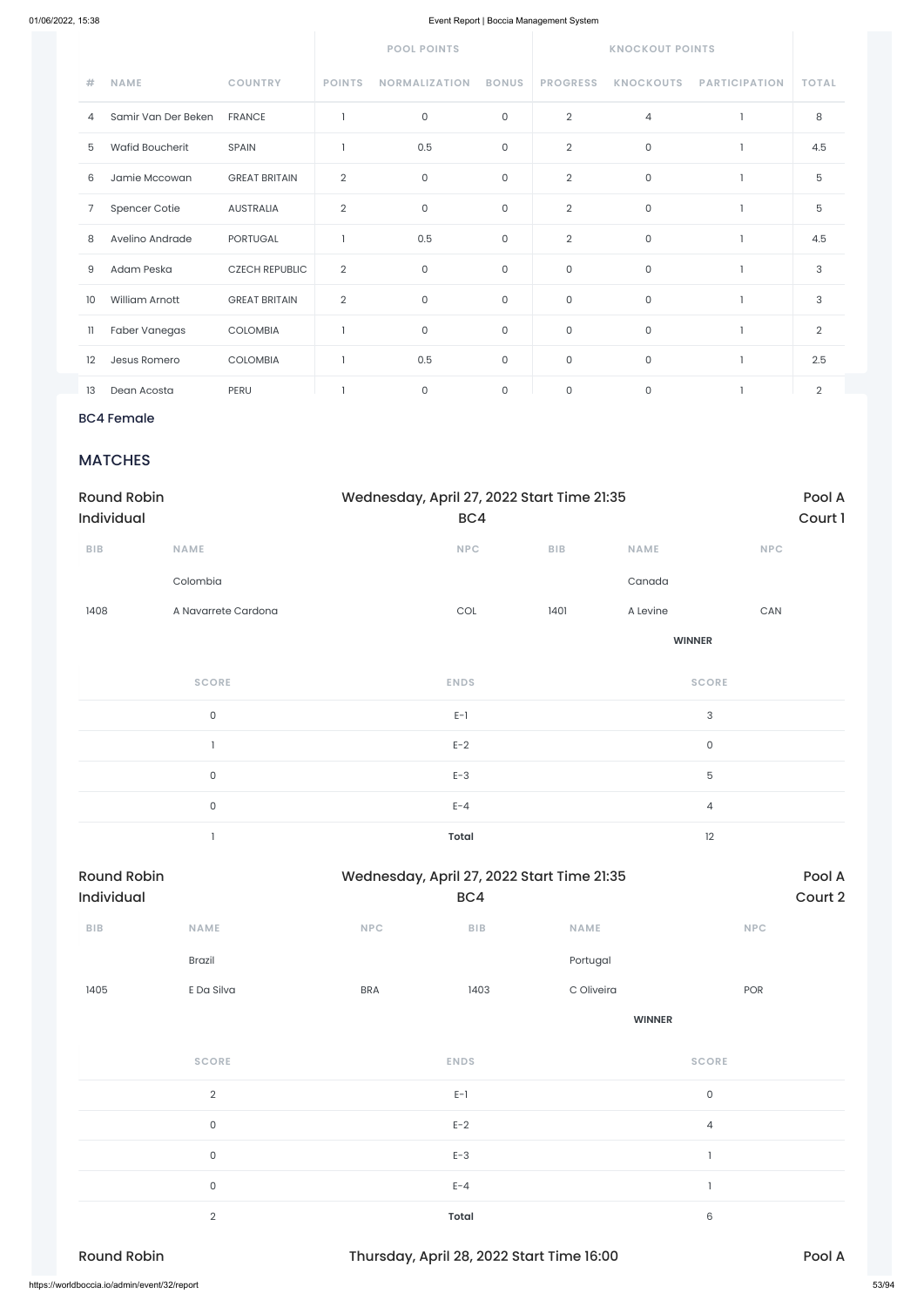| 01/06/2022, 15:38 | Individual         |                           |     |            | BC4          | Event Report   Boccia Management System   |          |                     |                           | Court 7 |
|-------------------|--------------------|---------------------------|-----|------------|--------------|-------------------------------------------|----------|---------------------|---------------------------|---------|
|                   | BIB                | NAME                      |     | NPC        |              | BIB                                       | NAME     |                     | <b>NPC</b>                |         |
|                   |                    | Brazil                    |     |            |              |                                           | Canada   |                     |                           |         |
|                   | 1405               | E Da Silva                |     | <b>BRA</b> |              | 1401                                      |          |                     | ${\sf CAN}$               |         |
|                   |                    |                           |     |            |              |                                           | A Levine |                     |                           |         |
|                   |                    |                           |     |            |              |                                           |          | <b>WINNER</b>       |                           |         |
|                   |                    | <b>SCORE</b>              |     |            | <b>ENDS</b>  |                                           |          | <b>SCORE</b>        |                           |         |
|                   |                    | $\mathsf{O}\xspace$       |     |            | $E-1$        |                                           |          | $\overline{4}$      |                           |         |
|                   |                    | $\mathsf{O}\xspace$       |     |            | $E-2$        |                                           |          | $\mathbf{I}$        |                           |         |
|                   |                    | $\ensuremath{\mathsf{3}}$ |     |            | $E-3$        |                                           |          | $\mathsf{O}\xspace$ |                           |         |
|                   |                    | $\mathsf{O}\xspace$       |     |            | $E - 4$      |                                           |          | $\mathbf 5$         |                           |         |
|                   |                    | $\ensuremath{\mathsf{3}}$ |     |            | <b>Total</b> |                                           |          | $10\,$              |                           |         |
|                   | <b>Round Robin</b> |                           |     |            |              | Thursday, April 28, 2022 Start Time 16:00 |          |                     |                           | Pool A  |
|                   | Individual         |                           |     |            | BC4          |                                           |          |                     |                           | Court 6 |
|                   | <b>BIB</b>         | NAME                      | NPC | BIB        |              | NAME                                      |          |                     | <b>NPC</b>                |         |
|                   |                    | Portugal                  |     |            |              | Colombia                                  |          |                     |                           |         |
|                   | 1403               | C Oliveira                | POR | 1408       |              | A Navarrete Cardona                       |          |                     | $\ensuremath{\text{COL}}$ |         |
|                   |                    | <b>WINNER</b>             |     |            |              |                                           |          |                     |                           |         |
|                   |                    | <b>SCORE</b>              |     |            | <b>ENDS</b>  |                                           |          | <b>SCORE</b>        |                           |         |
|                   |                    | $\mathsf{O}\xspace$       |     |            | $E-1$        |                                           |          | $\mathsf{3}$        |                           |         |
|                   |                    | $\mathsf{O}\xspace$       |     |            | $E-2$        |                                           |          | $\overline{2}$      |                           |         |
|                   |                    | $\mathsf{O}\xspace$       |     |            | $E-3$        |                                           |          | $\mathbb{L}$        |                           |         |
|                   |                    | $\,6\,$                   |     |            | $E - 4$      |                                           |          | $\mathsf{O}\xspace$ |                           |         |
|                   |                    | $\mathbf{1}$              |     |            | $TB-1$       |                                           |          | $\mathsf{O}\xspace$ |                           |         |
|                   |                    | $\overline{7}$            |     |            | Total        |                                           |          | $\,6$               |                           |         |
|                   |                    |                           |     |            |              |                                           |          |                     |                           |         |

Round Robin **Robin** Friday, April 29, 2022 Start Time 13:30 Individual BC4 Court 8 **BIB NAME NPC BIB NAME NPC** Canada Portugal 1401 A Levine CAN 1403 C Oliveira POR

| <b>SCORE</b>                     | <b>ENDS</b>                                    | <b>SCORE</b>              |
|----------------------------------|------------------------------------------------|---------------------------|
| $\mathsf O$                      | $E-1$                                          | 5                         |
| $\mathsf O$                      | $E-2$                                          |                           |
| $\overline{2}$                   | $E-3$                                          | $\mathsf O$               |
| 0                                | $E - 4$                                        | $\sqrt{2}$                |
| $\overline{2}$                   | Total                                          | 8                         |
| <b>Round Robin</b><br>Individual | Friday, April 29, 2022 Start Time 13:30<br>BC4 | Pool A<br>Court 6         |
| <b>BIB</b><br><b>NAME</b>        | <b>BIB</b><br><b>NPC</b>                       | <b>NAME</b><br><b>NPC</b> |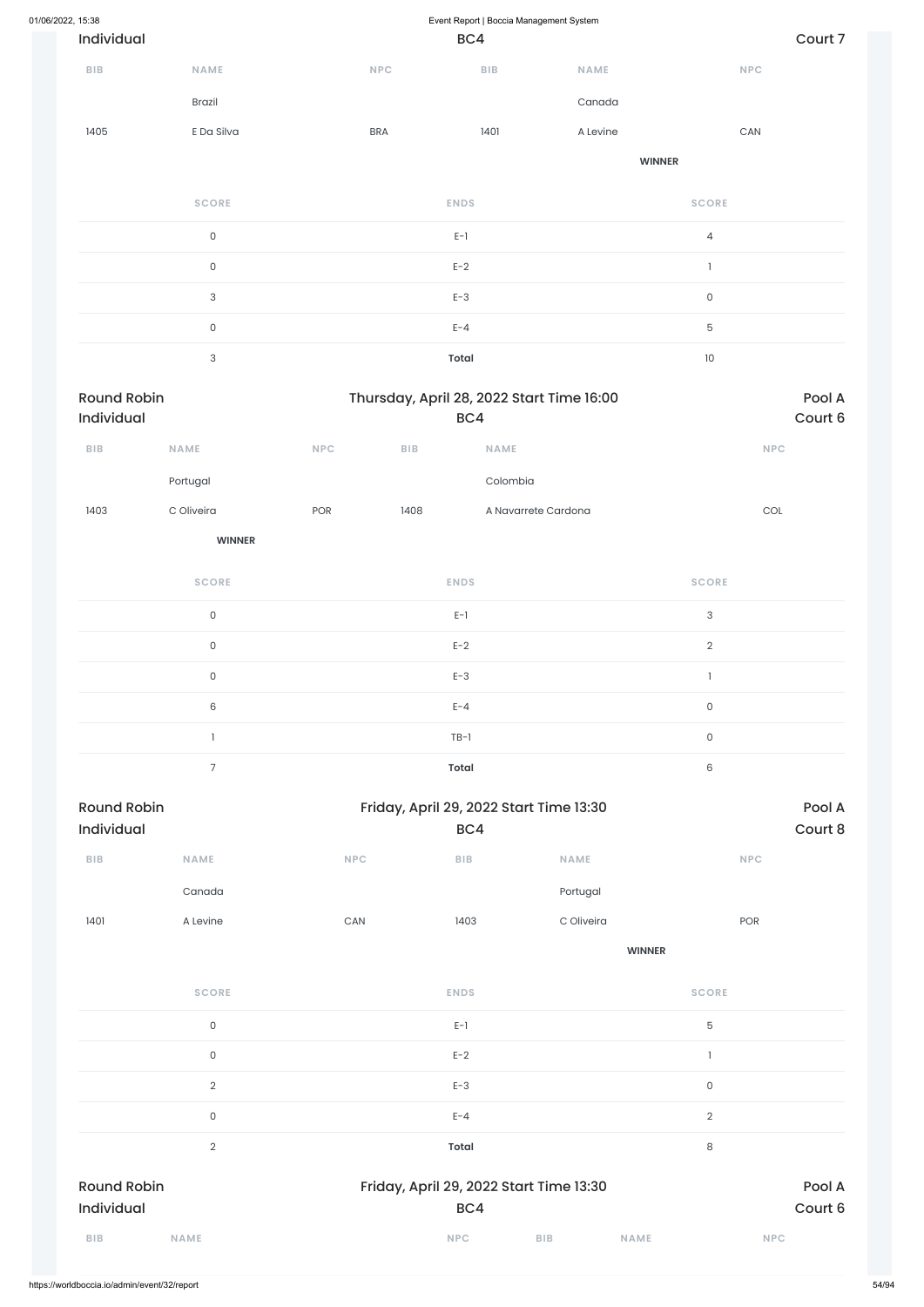|                                  |                           |                                            |                             | $\check{\phantom{a}}$ |               |                     |                   |
|----------------------------------|---------------------------|--------------------------------------------|-----------------------------|-----------------------|---------------|---------------------|-------------------|
| BIB                              | NAME                      |                                            | NPC                         | BIB                   | NAME          | <b>NPC</b>          |                   |
|                                  | Colombia                  |                                            |                             |                       | Brazil        |                     |                   |
| 1408                             | A Navarrete Cardona       |                                            | $\mathop{\rm COL}\nolimits$ | 1405                  | E Da Silva    | <b>BRA</b>          |                   |
|                                  |                           |                                            |                             |                       | <b>WINNER</b> |                     |                   |
|                                  | <b>SCORE</b>              |                                            | <b>ENDS</b>                 |                       |               | <b>SCORE</b>        |                   |
|                                  | $\mathbf{I}$              |                                            | $E-1$                       |                       |               | $\mathsf{O}\xspace$ |                   |
|                                  | $\mathsf{O}\xspace$       |                                            | $E-2$                       |                       |               | $\mathbf{I}$        |                   |
|                                  | $\mathsf{O}\xspace$       |                                            | $E-3$                       |                       |               | $\overline{4}$      |                   |
|                                  | $\mathsf{O}\xspace$       |                                            | $E - 4$                     |                       |               | $\overline{2}$      |                   |
|                                  | $\mathbf{I}$              |                                            | <b>Total</b>                |                       |               | $\boldsymbol{7}$    |                   |
| <b>Round Robin</b><br>Individual |                           | Wednesday, April 27, 2022 Start Time 21:35 | BC4                         |                       |               |                     | Pool B<br>Court 3 |
| ${\sf B}{\sf I}{\sf B}$          | <b>NAME</b>               | NPC                                        | BIB                         | NAME                  |               | NPC                 |                   |
|                                  | Croatia                   |                                            |                             | Slovakia              |               |                     |                   |
| 1407                             | A Arambasic               | CRO                                        | 1402                        |                       | M Balcova     | SVK                 |                   |
|                                  | <b>WINNER</b>             |                                            |                             |                       |               |                     |                   |
|                                  | <b>SCORE</b>              |                                            | <b>ENDS</b>                 |                       |               | <b>SCORE</b>        |                   |
|                                  | $\mathbf{1}$              |                                            | $E-1$                       |                       |               | $\mathsf{O}\xspace$ |                   |
|                                  | $\mathbf{1}$              |                                            | $E-2$                       |                       |               | $\mathsf{O}\xspace$ |                   |
|                                  | $\mathbf{I}$              |                                            | $E-3$                       |                       |               | $\mathbf{I}$        |                   |
|                                  | $\mathsf{O}\xspace$       |                                            | $E - 4$                     |                       |               | $\mathbf{I}$        |                   |
|                                  | $\ensuremath{\mathsf{3}}$ |                                            | <b>Total</b>                |                       |               | $\sqrt{2}$          |                   |
| <b>Round Robin</b><br>Individual |                           | Wednesday, April 27, 2022 Start Time 21:40 | BC4                         |                       |               |                     | Pool B<br>Court 4 |
| ${\sf B}{\sf I}{\sf B}$          | NAME                      | <b>NPC</b>                                 | ${\sf B}{\sf I}{\sf B}$     | NAME                  |               | <b>NPC</b>          |                   |
|                                  | Germany                   |                                            |                             | Colombia              |               |                     |                   |
| 1406                             | A Raguwaran               | GER                                        | 1404                        | L Chica Chica         |               | COL                 |                   |
|                                  |                           |                                            |                             |                       | <b>WINNER</b> |                     |                   |
|                                  | <b>SCORE</b>              |                                            | <b>ENDS</b>                 |                       |               | <b>SCORE</b>        |                   |

 $E-1$  and  $E-1$  and  $E-1$  and  $E-1$  and  $E-1$  and  $E-1$  and  $E-1$  and  $E-1$  and  $E-1$  and  $E-1$  and  $E-1$  and  $E-1$  and  $E-1$  and  $E-1$  and  $E-1$  and  $E-1$  and  $E-1$  and  $E-1$  and  $E-1$  and  $E-1$  and  $E-1$  and  $E-1$  and

|                                  | $\mathsf{O}\xspace$       |                                           | $E-2$      |             | $\sqrt{3}$     |                   |
|----------------------------------|---------------------------|-------------------------------------------|------------|-------------|----------------|-------------------|
|                                  | $\ensuremath{\mathsf{3}}$ |                                           | $E-3$      |             | $\mathsf O$    |                   |
|                                  | $\mathsf{O}\xspace$       |                                           | $E - 4$    |             | $\overline{2}$ |                   |
|                                  | 3                         |                                           | Total      |             | 6              |                   |
| <b>Round Robin</b><br>Individual |                           | Thursday, April 28, 2022 Start Time 16:00 | BC4        |             |                | Pool B<br>Court 8 |
| <b>BIB</b>                       | <b>NAME</b>               | <b>NPC</b>                                | <b>BIB</b> | <b>NAME</b> |                | <b>NPC</b>        |
|                                  | Germany                   |                                           |            | Slovakia    |                |                   |
| 1406                             | A Raguwaran               | <b>GER</b>                                | 1402       | M Balcova   |                | <b>SVK</b>        |
|                                  |                           |                                           |            |             |                |                   |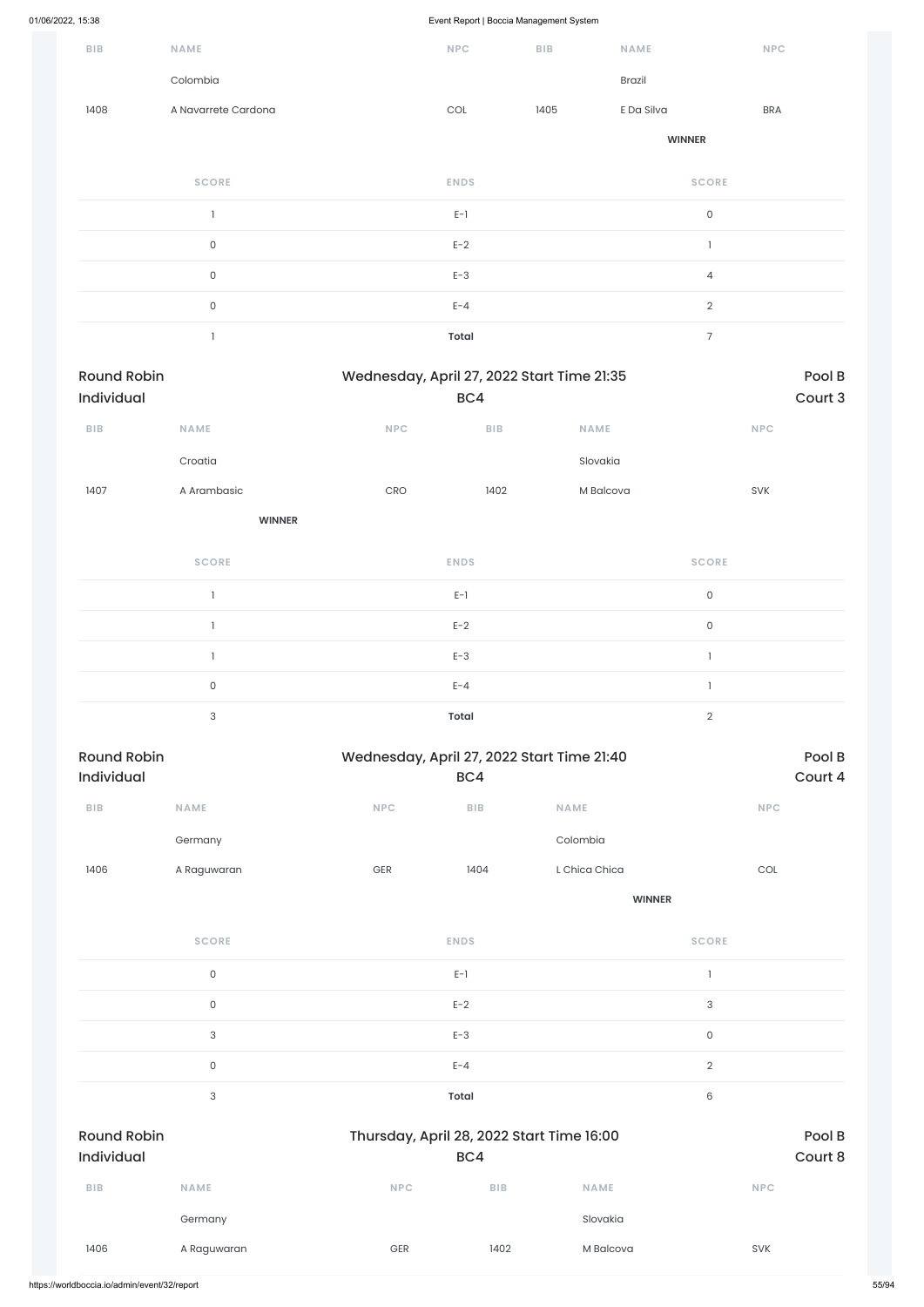| ${\sf B}{\sf I}{\sf B}$ | NAME         | <b>NPC</b>   | BIB<br><b>NAME</b> |                | NPC |
|-------------------------|--------------|--------------|--------------------|----------------|-----|
|                         |              |              |                    | <b>WINNER</b>  |     |
|                         | <b>SCORE</b> | <b>ENDS</b>  |                    | <b>SCORE</b>   |     |
|                         |              | $E-1$        |                    |                |     |
|                         | $\mathsf O$  | $E-2$        |                    | $\overline{2}$ |     |
|                         | $\mathsf O$  | $E-3$        |                    | $\overline{4}$ |     |
|                         | $\mathsf O$  | $E - 4$      |                    |                |     |
|                         |              | <b>Total</b> |                    | 8              |     |

| Round Robin<br>Individual        |                     |                                  | BC4          | Thursday, April 28, 2022 Start Time 16:00 | Pool B<br>Court 5           |                   |  |
|----------------------------------|---------------------|----------------------------------|--------------|-------------------------------------------|-----------------------------|-------------------|--|
| BIB                              | NAME                | $\ensuremath{\mathsf{NPC}}$      | BIB          | NAME                                      | NPC                         |                   |  |
|                                  |                     |                                  |              |                                           |                             |                   |  |
|                                  | Croatia             |                                  |              | Colombia                                  |                             |                   |  |
| 1407                             | A Arambasic         | $\mathsf{C}\mathsf{R}\mathsf{O}$ | 1404         | L Chica Chica                             | $\mathop{\rm COL}\nolimits$ |                   |  |
|                                  |                     |                                  |              | <b>WINNER</b>                             |                             |                   |  |
|                                  | <b>SCORE</b>        |                                  | <b>ENDS</b>  |                                           | <b>SCORE</b>                |                   |  |
|                                  | $\mathsf{O}\xspace$ |                                  | $E-1$        |                                           | $\overline{2}$              |                   |  |
|                                  | $\mathsf{O}\xspace$ |                                  | $E-2$        |                                           | $\overline{2}$              |                   |  |
|                                  | $\mathsf{O}\xspace$ |                                  | $E-3$        |                                           | $\overline{4}$              |                   |  |
|                                  | $\mathsf{O}\xspace$ |                                  | $E - 4$      |                                           | $\mathbf{I}$                |                   |  |
|                                  | $\mathsf{O}\xspace$ |                                  | <b>Total</b> |                                           | $\hbox{9}$                  |                   |  |
| <b>Round Robin</b><br>Individual |                     |                                  | BC4          | Friday, April 29, 2022 Start Time 13:30   |                             | Pool B<br>Court 7 |  |
| BIB                              | NAME                | <b>NPC</b>                       | BIB          | <b>NAME</b>                               | <b>NPC</b>                  |                   |  |
|                                  | Slovakia            |                                  |              | Colombia                                  |                             |                   |  |
| 1402                             | M Balcova           | SVK                              | 1404         | L Chica Chica                             | $\mathop{\rm COL}\nolimits$ |                   |  |
|                                  | <b>WINNER</b>       |                                  |              |                                           |                             |                   |  |
|                                  | <b>SCORE</b>        |                                  | <b>ENDS</b>  |                                           | <b>SCORE</b>                |                   |  |
|                                  | $\sqrt{3}$          |                                  | $E-1$        |                                           | $\mathsf O$                 |                   |  |
|                                  | $\mathsf{O}\xspace$ |                                  | $E-2$        |                                           | $\mathbf{I}$                |                   |  |
|                                  |                     |                                  |              |                                           |                             |                   |  |

|                                         | $\mathsf{O}\xspace$ |            | $E - 4$                                        |             | $\mathbf{1}$        |                   |
|-----------------------------------------|---------------------|------------|------------------------------------------------|-------------|---------------------|-------------------|
|                                         | n,                  |            | $TB-1$                                         |             | $\mathsf{O}\xspace$ |                   |
|                                         | 4                   |            | Total                                          |             | 3                   |                   |
| <b>Round Robin</b><br><b>Individual</b> |                     |            | Friday, April 29, 2022 Start Time 13:30<br>BC4 |             |                     | Pool B<br>Court 5 |
| BIB                                     | <b>NAME</b>         | <b>NPC</b> | BIB                                            | <b>NAME</b> |                     | <b>NPC</b>        |
|                                         | Germany             |            |                                                | Croatia     |                     |                   |
| 1406                                    | A Raguwaran         | GER        | 1407                                           | A Arambasic |                     | CRO               |
|                                         | <b>WINNER</b>       |            |                                                |             |                     |                   |
|                                         |                     |            |                                                |             |                     |                   |

 $E-3$  and  $E-3$  1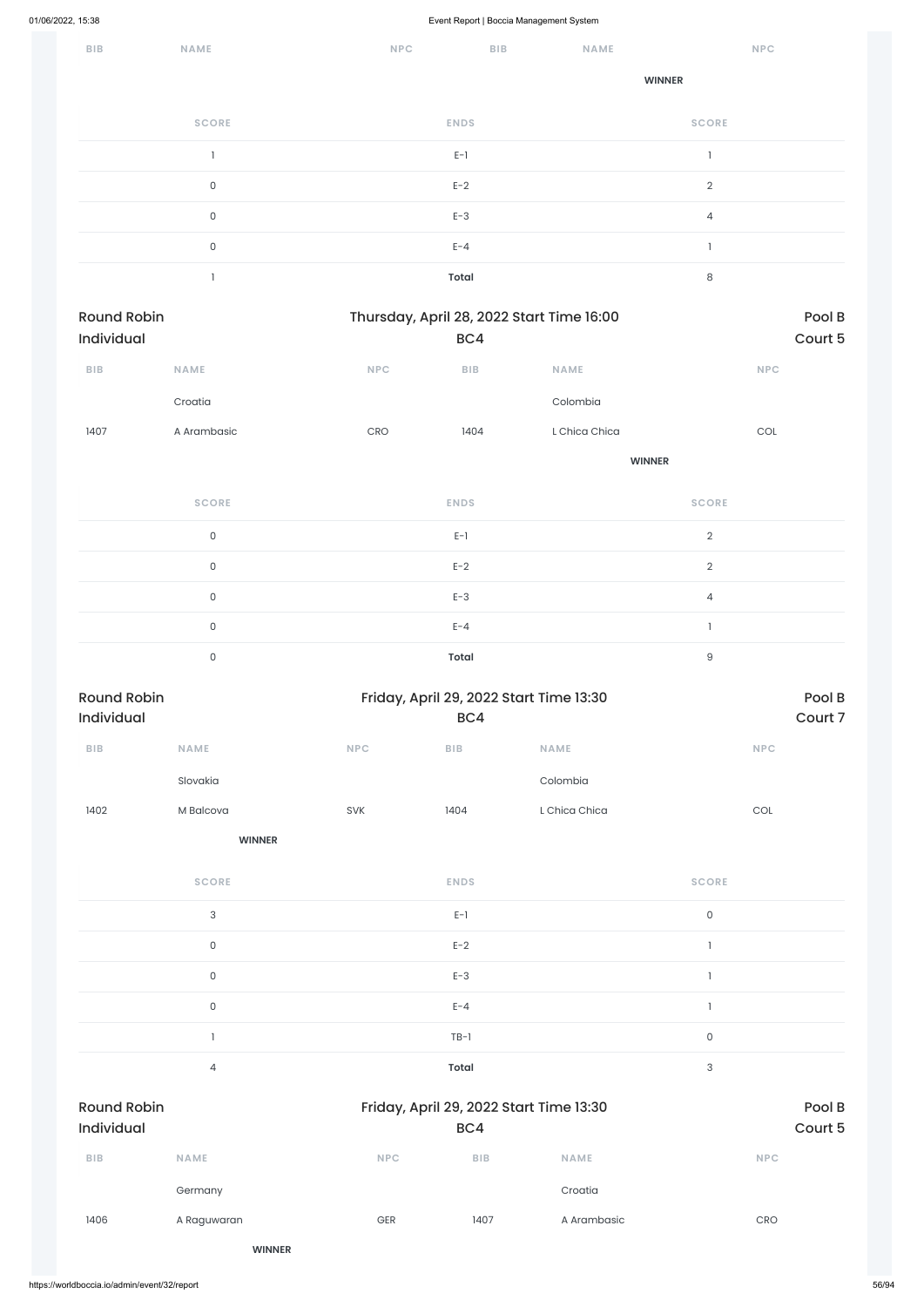| <b>SCORE</b> | <b>ENDS</b>  | <b>SCORE</b> |
|--------------|--------------|--------------|
|              | $E-1$        | 0            |
| 0            | $E-2$        |              |
| 0            | $E-3$        |              |
| ◠            | $E - 4$      | $\Omega$     |
| २            | <b>Total</b> | $\Omega$     |

| Friday, April 29, 2022 Start Time 19:20<br>Semi Final<br>Individual<br>BC4 |                     |     | Knockout<br>Court 3     |               |                     |
|----------------------------------------------------------------------------|---------------------|-----|-------------------------|---------------|---------------------|
| BIB                                                                        | <b>NAME</b>         | NPC | ${\sf B}{\sf I}{\sf B}$ | <b>NAME</b>   | NPC                 |
|                                                                            | Portugal            |     |                         | Colombia      |                     |
| 1403                                                                       | C Oliveira          | POR | 1404                    | L Chica Chica | COL                 |
|                                                                            |                     |     |                         | <b>WINNER</b> |                     |
|                                                                            | <b>SCORE</b>        |     | <b>ENDS</b>             |               | <b>SCORE</b>        |
|                                                                            | $\mathsf{O}$        |     | $E-1$                   |               | $\mathbf{2}$        |
|                                                                            | $\mathsf{O}\xspace$ |     | $E-2$                   |               | $\mathsf 3$         |
|                                                                            | $\mathsf{O}\xspace$ |     | $E-3$                   |               | $\mathbf{1}$        |
|                                                                            |                     |     | $E - 4$                 |               | $\mathsf{O}\xspace$ |

1 **Total** 6

| Semi Final<br>Individual | Friday, April 29, 2022 Start Time 19:20<br>BC4 |             |      |               |                       |
|--------------------------|------------------------------------------------|-------------|------|---------------|-----------------------|
| ${\sf B}{\sf I}{\sf B}$  | NAME                                           | NPC         | BIB  | NAME          | NPC                   |
|                          | Slovakia                                       |             |      | Canada        |                       |
| 1402                     | M Balcova                                      | SVK         | 1401 | A Levine      | $\mathsf{CAN}\xspace$ |
|                          |                                                |             |      | <b>WINNER</b> |                       |
|                          | <b>SCORE</b>                                   | <b>ENDS</b> |      |               | <b>SCORE</b>          |
|                          | $\mathsf{O}$                                   | $E-1$       |      |               | $\sqrt{2}$            |
|                          | $\mathsf{O}$                                   | $E-2$       |      |               | $\overline{2}$        |
|                          | $\overline{\phantom{a}}$                       | $E-3$       |      |               | $\mathsf{O}\xspace$   |
|                          | $\mathsf{O}$                                   | $E - 4$     |      |               | $\sqrt{2}$            |
|                          |                                                | Total       |      |               | $\mathsf 6$           |

| <b>Third Place</b><br><b>Individual</b> |               | Saturday, April 30, 2022 Start Time 13:30 | BC4         |             | <b>Third Place</b><br>Court 2 |
|-----------------------------------------|---------------|-------------------------------------------|-------------|-------------|-------------------------------|
| <b>BIB</b>                              | <b>NAME</b>   | <b>NPC</b>                                | BIB         | <b>NAME</b> | <b>NPC</b>                    |
|                                         | Slovakia      |                                           |             | Portugal    |                               |
| 1402                                    | M Balcova     | <b>SVK</b>                                | 1403        | C Oliveira  | POR                           |
|                                         | <b>WINNER</b> |                                           |             |             |                               |
|                                         | <b>SCORE</b>  |                                           | <b>ENDS</b> |             | <b>SCORE</b>                  |
|                                         |               |                                           | $E-1$       |             | $\mathsf{O}$                  |
|                                         | $\mathsf{O}$  |                                           | $E-2$       |             | 3                             |
|                                         |               |                                           |             |             |                               |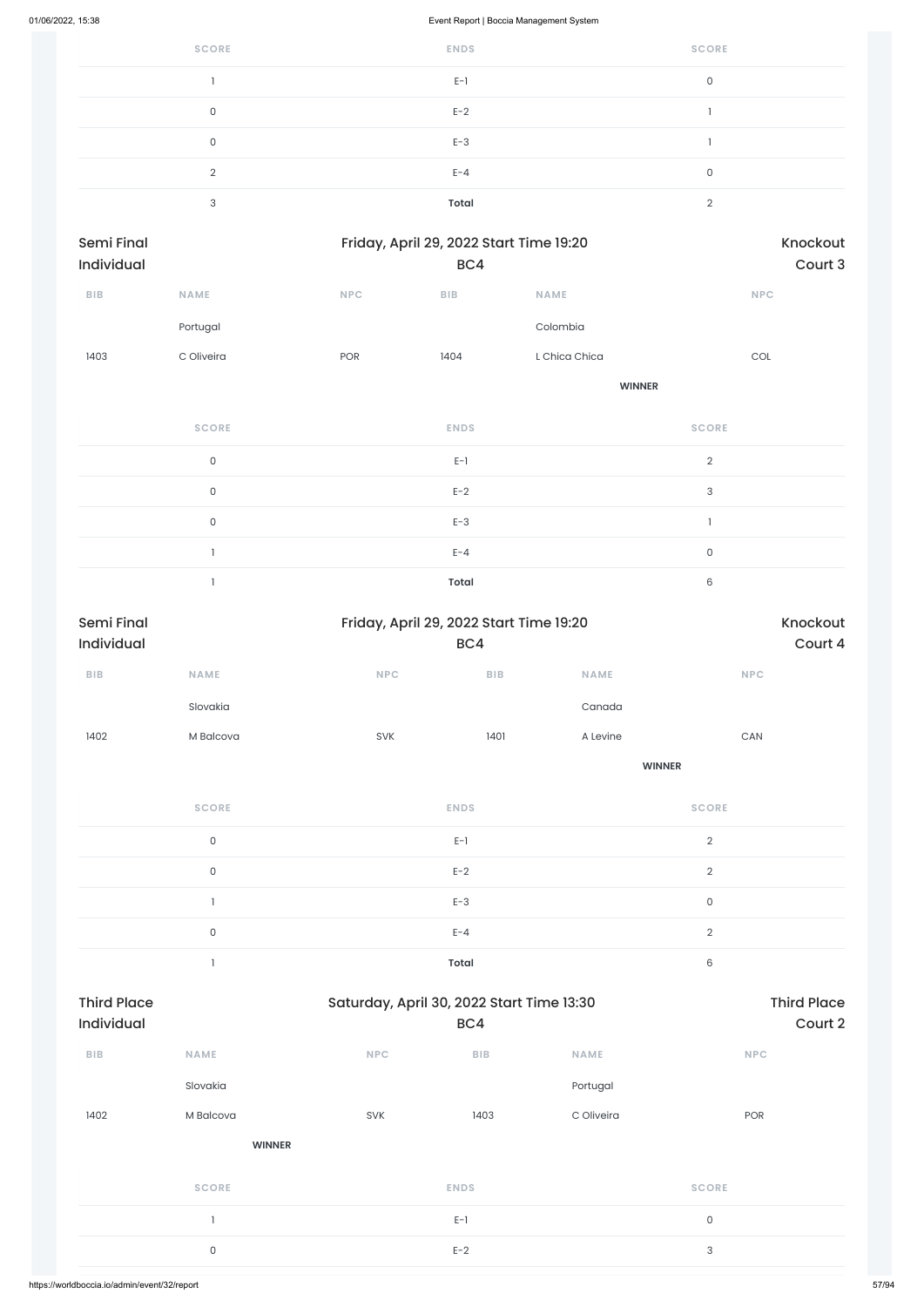https://worldboccia.io/admin/event/32/report 58/94

| <b>SCORE</b> | <b>ENDS</b>  | <b>SCORE</b> |
|--------------|--------------|--------------|
|              | $E-3$        |              |
|              | $E - 4$      |              |
|              | <b>Total</b> |              |

| Final      |             |            | Saturday, April 30, 2022 Start Time 21:00 |               | Knockout   |  |  |
|------------|-------------|------------|-------------------------------------------|---------------|------------|--|--|
| Individual |             | BC4        |                                           |               | Court 8    |  |  |
| <b>BIB</b> | <b>NAME</b> | <b>NPC</b> | <b>BIB</b>                                | <b>NAME</b>   | <b>NPC</b> |  |  |
|            | Canada      |            |                                           | Colombia      |            |  |  |
| 1401       | A Levine    | <b>CAN</b> | 1404                                      | L Chica Chica | COL        |  |  |
|            |             |            |                                           | <b>WINNER</b> |            |  |  |

| <b>SCORE</b> | <b>ENDS</b>  | <b>SCORE</b>   |
|--------------|--------------|----------------|
| $\mathbf{0}$ | $E-1$        | $\overline{4}$ |
| $\Omega$     | $E-2$        | $\Omega$       |
| $\mathbf{0}$ | $E-3$        | $\Omega$       |
|              | $E - 4$      | 0              |
|              | <b>Total</b> | 8              |

## POOLS RESULTS SUMMARY

# Pool A

| #    | <b>ENTRANT</b>                             | <b>WINS</b>    | <b>POINTS</b><br><b>DIFF</b> | <b>POINTS</b><br><b>FOR</b> | <b>ENDS</b><br><b>WON</b> | <b>PDIFF</b><br><b>MATCH</b> | <b>PDIFF</b><br><b>END</b> |      |                | <b>VS RECORD</b> |                          |                          |
|------|--------------------------------------------|----------------|------------------------------|-----------------------------|---------------------------|------------------------------|----------------------------|------|----------------|------------------|--------------------------|--------------------------|
|      |                                            |                |                              |                             |                           |                              |                            | #    | 1403           | 1401             | 1405                     | 1408                     |
| 1403 | <b>Carla Oliveira</b><br>۰<br>Portugal     | 3              | $10$                         | 20                          | $\overline{7}$            | 6                            | 6                          | 1403 | $\sim$         | 8                | 6                        | $6\phantom{.}6$          |
| 1401 | <b>Alison Levine</b><br>مك<br>T<br>Canada  | $\overline{2}$ | 12                           | 24                          | $\overline{7}$            | $\mathbf{1}$                 | 5                          | 1401 | $\vert$ 2      | $\sim$           | 10 <sub>10</sub>         | $\sqrt{12}$              |
| 1405 | Ercileide Da Silva<br>€<br><b>Brazil</b>   | ı              | $-5$                         | 12                          | ${\bf 5}$                 | 6                            | 4                          | 1405 | $\overline{2}$ | $\mathbf{3}$     | $\overline{\phantom{a}}$ | $\sqrt{7}$               |
| 1408 | <b>Angie Navarrete Cardona</b><br>Colombia | $\circ$        | $-17$                        | 8                           | $\mathbf 5$               | $\mathsf{O}\xspace$          | $\mathbf{3}$               | 1408 | 6              |                  |                          | $\overline{\phantom{a}}$ |

# Pool B

| # | <b>ENTRANT</b> | WINS |             |  | POINTS POINTS ENDS PDIFF PDIFF | <b>VS RECORD</b> |
|---|----------------|------|-------------|--|--------------------------------|------------------|
|   |                |      | <b>DIFF</b> |  | FOR WON MATCH END              |                  |

**# 1402 1404 1406 1407**

| 1402 | <b>Michaela Balcova</b><br>庚<br>Slovakia | $\overline{2}$ | 6    | 13             | 5            | 7                | 4            | 1402 | $\sim$       | $\overline{\mathbf{3}}$  | 8                        | $\begin{array}{ c c }\n\hline\n2\n\end{array}$        |
|------|------------------------------------------|----------------|------|----------------|--------------|------------------|--------------|------|--------------|--------------------------|--------------------------|-------------------------------------------------------|
| 1404 | Leidy Chica Chica<br>Colombia            | $\overline{2}$ | 12   | 18             | 10           | $\boldsymbol{9}$ | 4            | 1404 | $\mathbf{3}$ | $\overline{\phantom{a}}$ | 6                        | 9                                                     |
| 1406 | <u> Anita Raguwaran</u><br>Germany       |                | $-9$ | $\overline{7}$ | $\mathbf{3}$ | $\mathbf{1}$     | $\mathbf{3}$ | 1406 |              | $\overline{3}$           | $\overline{\phantom{a}}$ | $\begin{array}{ c c } \hline 3 \\ \hline \end{array}$ |
| 1407 | Anamarija Arambasic<br>圈<br>Croatia      |                | $-9$ | 5              | 4            |                  |              | 1407 | $\mathbf{3}$ |                          | $\overline{2}$           | $\sim$                                                |

# ROUNDS RESULTS SUMMARY Individual - BC4 Female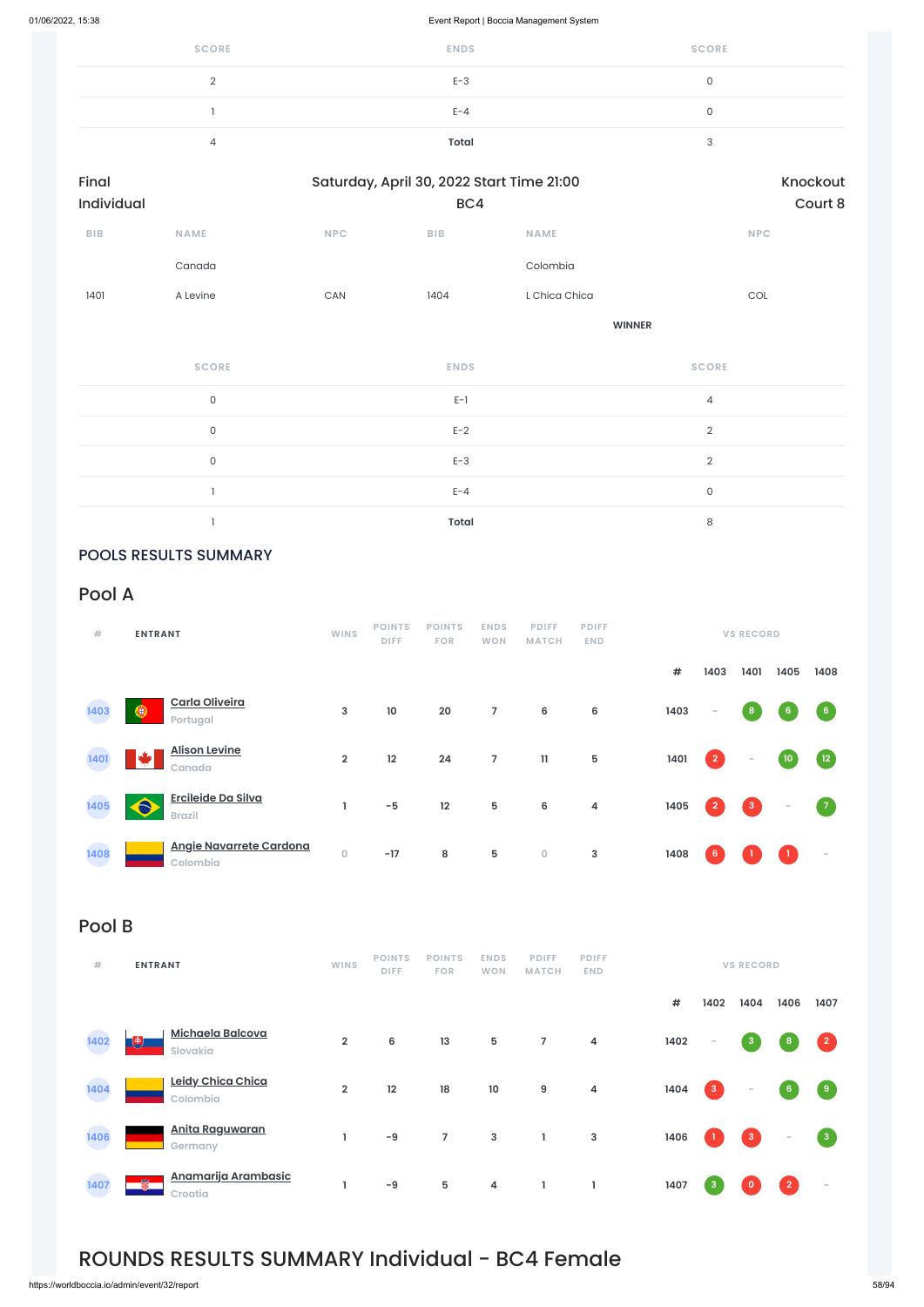### FINAL STANDINGS

|   |                         |                 |                | <b>POOL POINTS</b>   |                     |                     | <b>KNOCKOUT POINTS</b> |                      |                |  |
|---|-------------------------|-----------------|----------------|----------------------|---------------------|---------------------|------------------------|----------------------|----------------|--|
| # | <b>NAME</b>             | <b>COUNTRY</b>  | <b>POINTS</b>  | <b>NORMALIZATION</b> | <b>BONUS</b>        | <b>PROGRESS</b>     | <b>KNOCKOUTS</b>       | <b>PARTICIPATION</b> | <b>TOTAL</b>   |  |
|   | Leidy Chica Chica       | <b>COLOMBIA</b> | $\overline{2}$ | $\mathsf{O}$         | $\mathsf O$         | $\overline{2}$      | 7                      |                      | 12             |  |
| 2 | Alison Levine           | CANADA          | $\overline{2}$ | $\mathsf{O}$         | 0                   | $\overline{2}$      | $\overline{4}$         |                      | 9              |  |
| 3 | Michaela Balcova        | <b>SLOVAKIA</b> | $\overline{2}$ | $\mathsf{O}$         | $\mathsf{O}$        | $\overline{2}$      | $\overline{2}$         |                      | $\overline{7}$ |  |
| 4 | Carla Oliveira          | <b>PORTUGAL</b> | 3              | $\mathsf{O}$         | 0                   | $\overline{2}$      | 0                      |                      | 6              |  |
| 5 | Ercileide Da Silva      | <b>BRAZIL</b>   |                | $\mathbf 0$          | $\mathsf{O}$        | $\mathsf{O}\xspace$ | $\mathsf O$            |                      | $\overline{2}$ |  |
| 6 | Anita Raguwaran         | <b>GERMANY</b>  |                | 0                    | $\mathsf O$         | 0                   | $\mathsf O$            |                      | 2              |  |
| 7 | Anamarija Arambasic     | <b>CROATIA</b>  |                | $\mathsf{O}$         | $\mathsf{O}\xspace$ | $\mathsf{O}\xspace$ | $\mathsf O$            |                      | $\overline{2}$ |  |
| 8 | Angie Navarrete Cardona | <b>COLOMBIA</b> | $\mathbf 0$    | $\mathsf{O}$         | 0                   | $\mathsf{O}\xspace$ | 0                      |                      |                |  |

### Semi-Final

| 1401       | Alison Levine    | <b>CAN</b> | $-8*$         | 1404       | Leidy Chica Chica | <b>COL</b> |
|------------|------------------|------------|---------------|------------|-------------------|------------|
| <b>BIB</b> | <b>SIDE</b>      | <b>NPC</b> | <b>RESULT</b> | <b>BIB</b> | <b>SIDE</b>       | <b>NPC</b> |
| Final      |                  |            |               |            |                   |            |
| 1402       | Michaela Balcova | <b>SVK</b> | $1 - 6*$      | 1401       | Alison Levine     | CAN        |
| 1403       | Carla Oliveira   | <b>POR</b> | $1 - 6*$      | 1404       | Leidy Chica Chica | <b>COL</b> |
| <b>BIB</b> | <b>SIDE</b>      | <b>NPC</b> | <b>RESULT</b> | <b>BIB</b> | <b>SIDE</b>       | <b>NPC</b> |

### Third Place

| <b>BIB</b> | <b>SIDE</b>      | <b>NPC</b> | <b>RESULT</b> | <b>BIB</b> | <b>SIDE</b>    | <b>NPC</b> |
|------------|------------------|------------|---------------|------------|----------------|------------|
| 1402       | Michaela Balcova | <b>SVK</b> | $4* - 3$      | 1403       | Carla Oliveira | <b>POR</b> |

BC4 Male

### MATCHES

| ${\sf B}{\sf I}{\sf B}$ | NAME                | <b>NPC</b> | BIB         | NAME                 | <b>NPC</b>          |
|-------------------------|---------------------|------------|-------------|----------------------|---------------------|
|                         | Slovakia            |            |             | <b>United States</b> |                     |
| 2401                    | S Andrejcik         | SVK        | 2413        | N Taylor             | USA                 |
|                         | <b>WINNER</b>       |            |             |                      |                     |
|                         | <b>SCORE</b>        |            | <b>ENDS</b> |                      | <b>SCORE</b>        |
|                         | $\mathsf{O}\xspace$ |            | $E-1$       |                      | $\sqrt{2}$          |
|                         | п.                  |            | $E-2$       |                      | $\mathsf{O}\xspace$ |
|                         | 6                   |            | $E-3$       |                      | $\mathsf{O}\xspace$ |
|                         | $\mathsf{O}\xspace$ |            | $E - 4$     |                      | п.                  |
|                         |                     |            |             |                      |                     |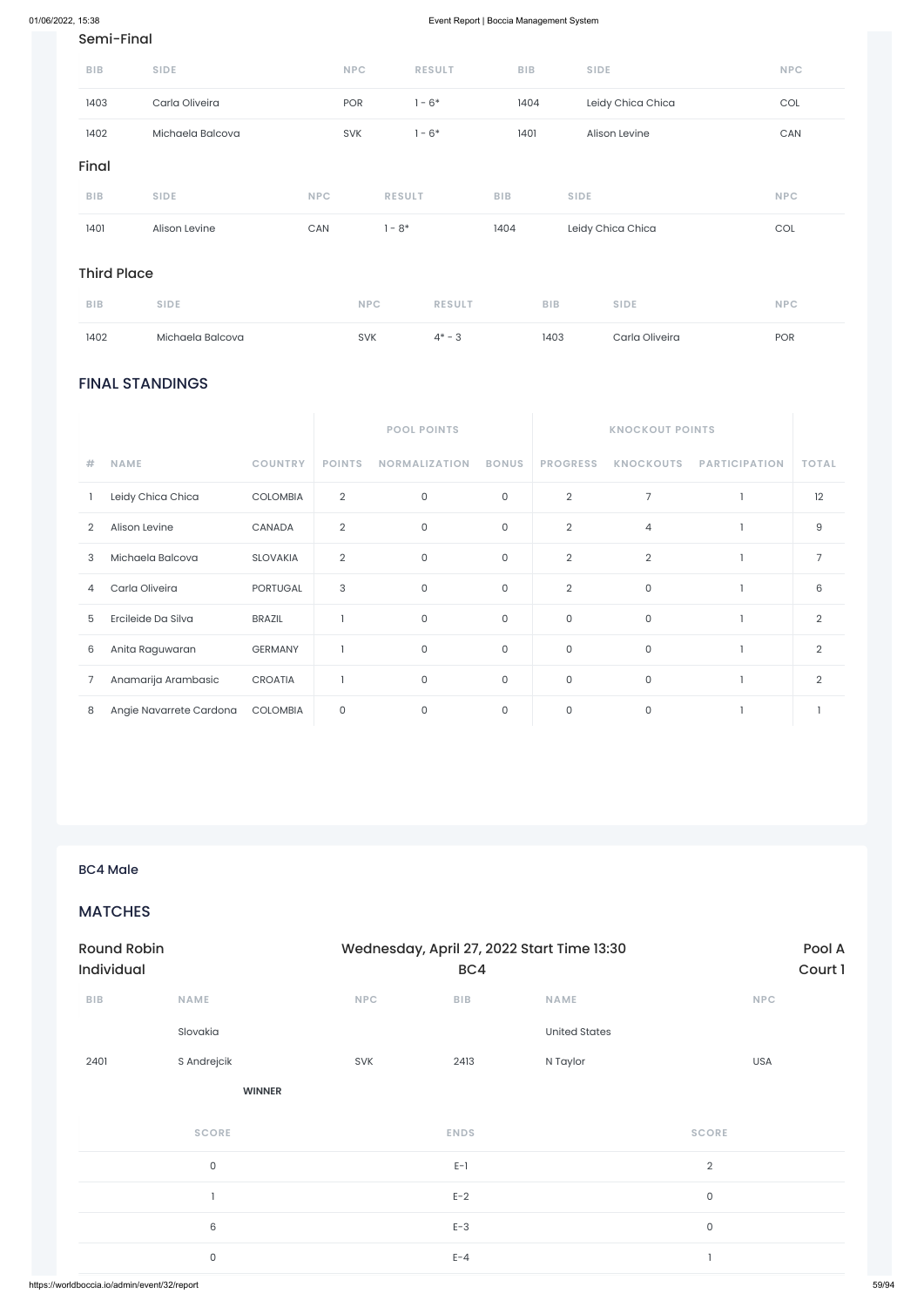|                                  | <b>SCORE</b>        |     | <b>ENDS</b>                                       |               | <b>SCORE</b>                     |                   |
|----------------------------------|---------------------|-----|---------------------------------------------------|---------------|----------------------------------|-------------------|
|                                  | $\overline{7}$      |     | <b>Total</b>                                      |               | $\ensuremath{\mathsf{3}}$        |                   |
| <b>Round Robin</b><br>Individual |                     |     | Wednesday, April 27, 2022 Start Time 13:30<br>BC4 |               |                                  | Pool A<br>Court 2 |
| BIB                              | <b>NAME</b>         | NPC | ${\sf B}{\sf I}{\sf B}$                           | <b>NAME</b>   | NPC                              |                   |
|                                  | Croatia             |     |                                                   | Croatia       |                                  |                   |
| 2411                             | D Juren             | CRO | 2405                                              | D Komar       | CRO                              |                   |
|                                  |                     |     |                                                   | <b>WINNER</b> |                                  |                   |
|                                  | <b>SCORE</b>        |     | <b>ENDS</b>                                       |               | <b>SCORE</b>                     |                   |
|                                  | $\mathsf{O}\xspace$ |     | $E-1$                                             |               | $\overline{4}$                   |                   |
|                                  | $\mathsf O$         |     | $E-2$                                             |               | $\overline{2}$                   |                   |
|                                  | $\mathsf O$         |     | $E-3$                                             |               | $\mathbf 5$                      |                   |
|                                  | $\mathsf O$         |     | $E - 4$                                           |               | $\ensuremath{\mathsf{3}}$        |                   |
|                                  | $\mathsf O$         |     | <b>Total</b>                                      |               | 4                                |                   |
|                                  |                     |     |                                                   |               |                                  |                   |
| <b>Round Robin</b><br>Individual |                     |     | Wednesday, April 27, 2022 Start Time 18:00<br>BC4 |               |                                  | Pool A<br>Court 7 |
| ${\bf B} {\sf I} {\bf B}$        | <b>NAME</b>         | NPC | ${\sf B}{\sf I}{\sf B}$                           | <b>NAME</b>   | <b>NPC</b>                       |                   |
|                                  | Slovakia            |     |                                                   | Croatia       |                                  |                   |
| 2401                             | S Andrejcik         | SVK | 2411                                              | D Juren       | $\mathsf{C}\mathsf{R}\mathsf{O}$ |                   |
|                                  | <b>WINNER</b>       |     |                                                   |               |                                  |                   |
|                                  | <b>SCORE</b>        |     | <b>ENDS</b>                                       |               | <b>SCORE</b>                     |                   |
|                                  | $\mathbf{I}$        |     | $E-1$                                             |               | $\mathsf{O}\xspace$              |                   |
|                                  | $\overline{2}$      |     | $E-2$                                             |               | $\mathsf{O}\xspace$              |                   |
|                                  | 4                   |     | $E-3$                                             |               | $\mathsf{O}\xspace$              |                   |
|                                  | $\overline{2}$      |     | $E - 4$                                           |               | $\mathsf{O}\xspace$              |                   |
|                                  | $\hbox{9}$          |     | <b>Total</b>                                      |               | $\mathsf{O}\xspace$              |                   |
| <b>Round Robin</b><br>Individual |                     |     | Wednesday, April 27, 2022 Start Time 18:00<br>BC4 |               |                                  | Pool A<br>Court 8 |

| 2405                                         | D Komar                   | CRO | 2413         | N Taylor                                  | <b>USA</b>     |        |       |
|----------------------------------------------|---------------------------|-----|--------------|-------------------------------------------|----------------|--------|-------|
|                                              | <b>WINNER</b>             |     |              |                                           |                |        |       |
|                                              | <b>SCORE</b>              |     | <b>ENDS</b>  |                                           | <b>SCORE</b>   |        |       |
|                                              | $\sqrt{3}$                |     | $E-1$        |                                           | $\mathsf O$    |        |       |
|                                              | $\mathsf O$               |     | $E-2$        |                                           | $\overline{2}$ |        |       |
|                                              | $\ensuremath{\mathsf{3}}$ |     | $E-3$        |                                           | $\mathsf O$    |        |       |
|                                              | $\overline{4}$            |     | $E - 4$      |                                           | $\mathsf O$    |        |       |
|                                              | 10 <sup>°</sup>           |     | <b>Total</b> |                                           | $\overline{2}$ |        |       |
| <b>Round Robin</b>                           |                           |     |              | Thursday, April 28, 2022 Start Time 19:35 |                | Pool A |       |
| https://worldboccia.io/admin/event/32/report |                           |     |              |                                           |                |        | 60/94 |

Croatia United States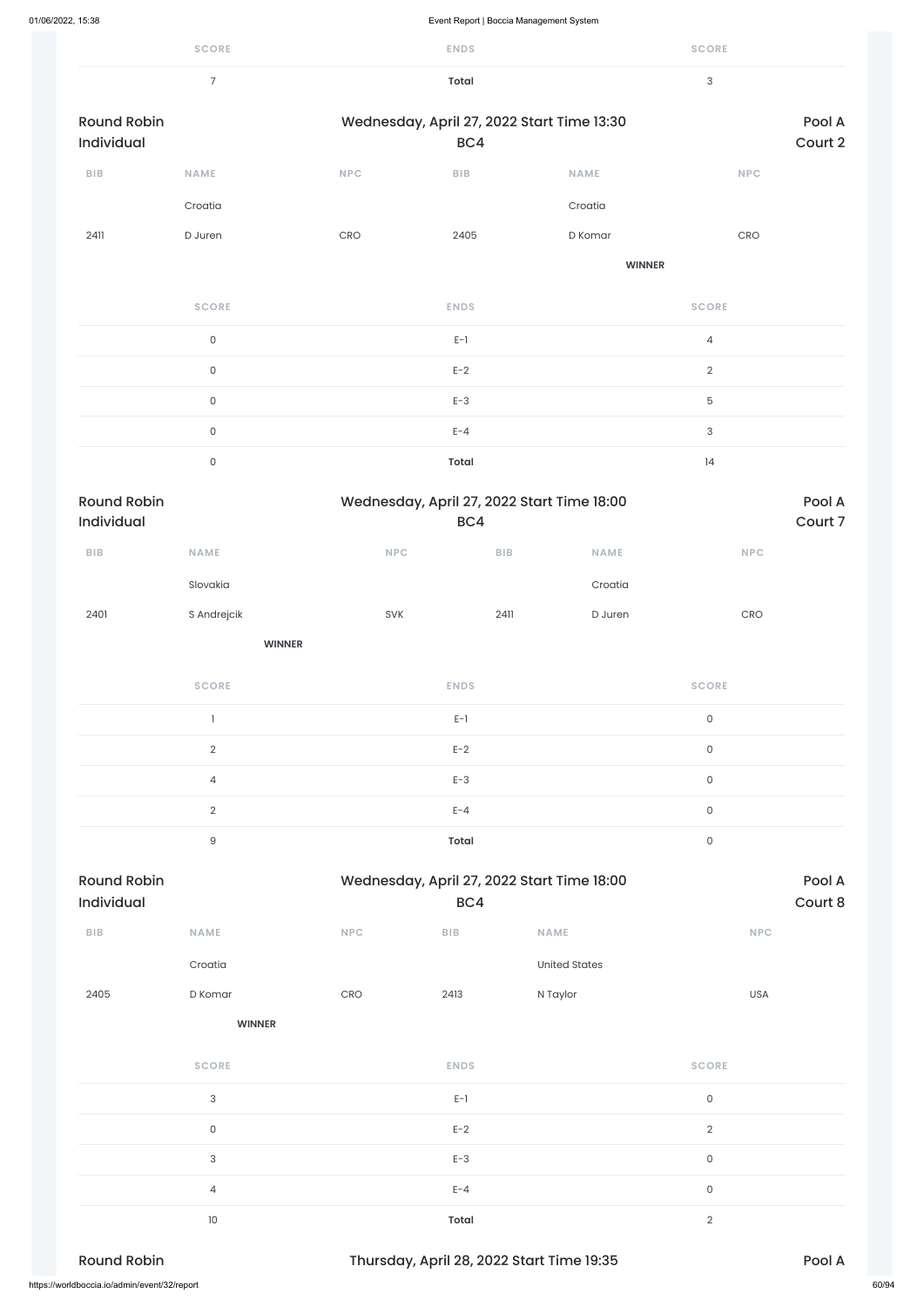| 01/06/2022, 15:38 |                                  |                      |                                           | Event Report   Boccia Management System |         |                                  |         |
|-------------------|----------------------------------|----------------------|-------------------------------------------|-----------------------------------------|---------|----------------------------------|---------|
|                   | Individual                       |                      |                                           | BC4                                     |         |                                  | Court 5 |
|                   | ${\sf BIB}$                      | NAME                 | <b>NPC</b>                                | BIB                                     | NAME    | $\sf{NPC}$                       |         |
|                   |                                  | Slovakia             |                                           |                                         | Croatia |                                  |         |
|                   | 2401                             | S Andrejcik          | SVK                                       | 2405                                    | D Komar | $\mathsf{C}\mathsf{R}\mathsf{O}$ |         |
|                   |                                  | <b>WINNER</b>        |                                           |                                         |         |                                  |         |
|                   |                                  | <b>SCORE</b>         |                                           | <b>ENDS</b>                             |         | <b>SCORE</b>                     |         |
|                   |                                  | $\mathsf{O}\xspace$  |                                           | $E-1$                                   |         | $\mathbf{I}$                     |         |
|                   |                                  | $\overline{2}$       |                                           | $E-2$                                   |         | $\mathsf{O}\xspace$              |         |
|                   |                                  | $\mathbf{1}$         |                                           | $E-3$                                   |         | $\mathsf{O}\xspace$              |         |
|                   |                                  | $\mathsf{O}\xspace$  |                                           | $E - 4$                                 |         | $\mathbbm{1}$                    |         |
|                   | $\ensuremath{\mathsf{3}}$        |                      |                                           | <b>Total</b>                            |         | $\overline{2}$                   |         |
|                   | <b>Round Robin</b><br>Individual |                      | Thursday, April 28, 2022 Start Time 19:35 | BC4                                     |         |                                  |         |
|                   | <b>BIB</b>                       | NAME                 | NPC                                       | ${\sf B}{\sf I}{\sf B}$                 | NAME    | NPC                              |         |
|                   |                                  | <b>United States</b> |                                           |                                         | Croatia |                                  |         |
|                   | 2413                             | N Taylor             | USA                                       | 2411                                    | D Juren | $\mathsf{C}\mathsf{R}\mathsf{O}$ |         |
|                   |                                  | <b>WINNER</b>        |                                           |                                         |         |                                  |         |
|                   |                                  | <b>SCORE</b>         |                                           | <b>ENDS</b>                             |         | <b>SCORE</b>                     |         |
|                   |                                  | $\mathbf{1}$         |                                           | $E-1$                                   |         | $\mathsf{O}\xspace$              |         |
|                   |                                  | $\mathsf{O}\xspace$  |                                           | $E-2$                                   |         | $\mathsf 3$                      |         |
|                   |                                  | $\mathbf{1}$         |                                           | $E-3$                                   |         | $\mathsf{O}\xspace$              |         |
|                   |                                  | $\mathbf{1}$         |                                           | $E - 4$                                 |         | $\mathsf{O}\xspace$              |         |
|                   |                                  | 1                    |                                           | $TB-1$                                  |         | $\mathsf{O}\xspace$              |         |
|                   |                                  | $\overline{4}$       |                                           | Total                                   |         | $\mathbf{3}$                     |         |

| <b>Round Robin</b> |             |            | Wednesday, April 27, 2022 Start Time 13:30 |             |            |  |  |
|--------------------|-------------|------------|--------------------------------------------|-------------|------------|--|--|
| <b>Individual</b>  |             |            | BC4                                        |             | Court 3    |  |  |
| <b>BIB</b>         | <b>NAME</b> | <b>NPC</b> | <b>BIB</b>                                 | <b>NAME</b> | <b>NPC</b> |  |  |
|                    | Colombia    |            |                                            | Portugal    |            |  |  |
| 2402               | E Grisales  | COL        | 2415                                       | N Guerreiro | <b>POR</b> |  |  |

|                    | <b>SCORE</b> |            | <b>ENDS</b>  |                                            | <b>SCORE</b>        |         |
|--------------------|--------------|------------|--------------|--------------------------------------------|---------------------|---------|
|                    |              |            | $E-1$        |                                            | $\mathsf{O}\xspace$ |         |
|                    | 0            |            | $E-2$        |                                            |                     |         |
|                    |              |            | $E-3$        |                                            |                     |         |
|                    | 3            |            | $E - 4$      |                                            | $\mathsf O$         |         |
|                    | 5            |            | <b>Total</b> |                                            | $\overline{2}$      |         |
| <b>Round Robin</b> |              |            |              | Wednesday, April 27, 2022 Start Time 13:30 |                     | Pool B  |
| Individual         |              |            | BC4          |                                            |                     | Court 8 |
| <b>BIB</b>         | <b>NAME</b>  | <b>NPC</b> | <b>BIB</b>   | <b>NAME</b>                                | <b>NPC</b>          |         |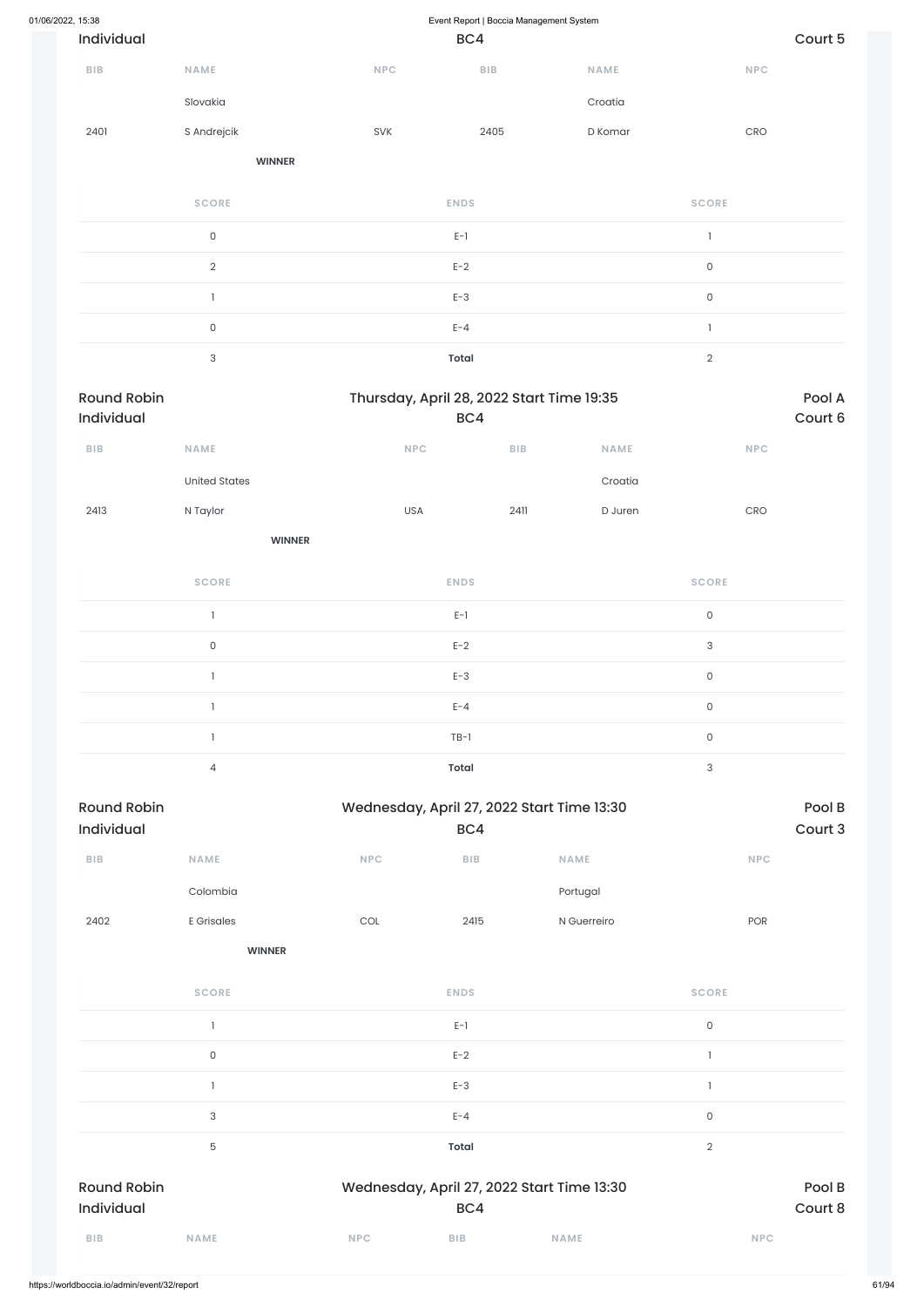| $B$   $B$                        | <b>NAME</b>          | <b>NPC</b>            | BIB                     | NAME                                       | <b>NPC</b>          |                   |
|----------------------------------|----------------------|-----------------------|-------------------------|--------------------------------------------|---------------------|-------------------|
|                                  | Canada               |                       |                         | <b>Great Britain</b>                       |                     |                   |
| 2407                             | I Ciobanu            | CAN                   | 2409                    | L Saunders                                 | GBR                 |                   |
|                                  | <b>WINNER</b>        |                       |                         |                                            |                     |                   |
|                                  | <b>SCORE</b>         |                       | <b>ENDS</b>             |                                            | <b>SCORE</b>        |                   |
|                                  | $\mathbf{I}$         |                       | $E-1$                   |                                            | $\mathsf{O}\xspace$ |                   |
|                                  | $\mathbf{1}$         |                       | $E-2$                   |                                            | $\mathsf{O}\xspace$ |                   |
|                                  | $\overline{4}$       |                       | $E-3$                   |                                            | $\mathsf{O}\xspace$ |                   |
|                                  | $\mathbf{I}$         |                       | $E - 4$                 |                                            | $\mathsf{O}\xspace$ |                   |
|                                  | $\overline{7}$       |                       | <b>Total</b>            |                                            | $\mathsf{O}\xspace$ |                   |
| <b>Round Robin</b><br>Individual |                      |                       | BC4                     | Wednesday, April 27, 2022 Start Time 18:00 |                     | Pool B<br>Court 5 |
| $B$   $B$                        | <b>NAME</b>          | <b>NPC</b>            | $B$   $B$               | <b>NAME</b>                                | <b>NPC</b>          |                   |
|                                  | <b>Great Britain</b> |                       |                         | Colombia                                   |                     |                   |
| 2409                             | L Saunders           | GBR                   | 2402                    | <b>E</b> Grisales                          | COL                 |                   |
|                                  |                      |                       |                         | <b>WINNER</b>                              |                     |                   |
|                                  | <b>SCORE</b>         |                       | <b>ENDS</b>             |                                            | <b>SCORE</b>        |                   |
|                                  | $\mathsf{O}\xspace$  |                       | $E-1$                   |                                            | $\sqrt{3}$          |                   |
|                                  | $\mathsf{O}\xspace$  |                       | $E-2$                   |                                            | $\mathsf{3}$        |                   |
|                                  | $\overline{2}$       |                       | $E-3$                   |                                            | $\mathsf O$         |                   |
|                                  | $\mathsf{O}$         |                       | $E - 4$                 |                                            | $\overline{2}$      |                   |
|                                  | $\overline{2}$       |                       | <b>Total</b>            |                                            | $\,8\,$             |                   |
| <b>Round Robin</b><br>Individual |                      |                       |                         | Wednesday, April 27, 2022 Start Time 18:00 |                     | Pool B            |
|                                  |                      |                       | BC4                     |                                            |                     |                   |
| ${\sf B}{\sf I}{\sf B}$          | NAME                 | NPC                   | ${\sf B}{\sf I}{\sf B}$ | NAME                                       | <b>NPC</b>          |                   |
|                                  | Canada               |                       |                         | Portugal                                   |                     |                   |
| 2407                             | I Ciobanu            | $\mathsf{CAN}\xspace$ | 2415                    | N Guerreiro                                | POR                 | Court 6           |
|                                  | <b>WINNER</b>        |                       |                         |                                            |                     |                   |

4 E-1 0

|                                  |                           |            | $E-2$                                            |             | $\mathsf{O}\xspace$ |                   |
|----------------------------------|---------------------------|------------|--------------------------------------------------|-------------|---------------------|-------------------|
|                                  | $\sqrt{2}$                |            | $E-3$                                            |             | $\mathsf{O}\xspace$ |                   |
|                                  | $\ensuremath{\mathsf{3}}$ |            | $E - 4$                                          |             | $\mathsf{O}$        |                   |
|                                  | 10                        |            | <b>Total</b>                                     |             | $\mathsf O$         |                   |
| <b>Round Robin</b><br>Individual |                           |            | Thursday, April 28, 2022 Start Time 19:35<br>BC4 |             |                     | Pool B<br>Court 7 |
| <b>BIB</b>                       | <b>NAME</b>               | <b>NPC</b> | <b>BIB</b>                                       | <b>NAME</b> | <b>NPC</b>          |                   |
|                                  | Colombia                  |            |                                                  | Canada      |                     |                   |
| 2402                             | <b>E</b> Grisales         | COL        | 2407                                             | I Ciobanu   | CAN                 |                   |
|                                  |                           |            |                                                  |             |                     |                   |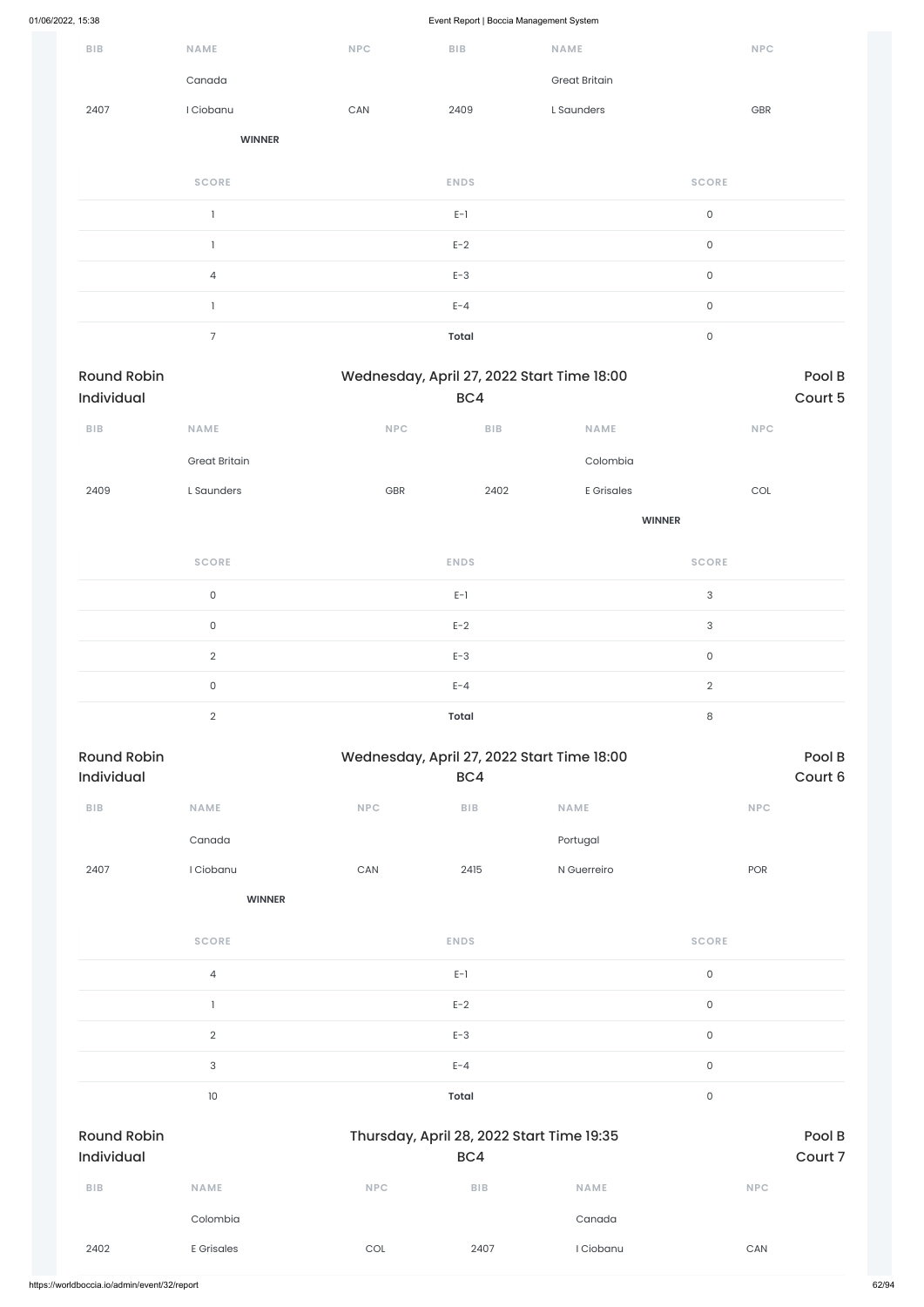| 01/06/2022, 15:38                |                      |                                            | Event Report   Boccia Management System          |               |                           |            |                   |
|----------------------------------|----------------------|--------------------------------------------|--------------------------------------------------|---------------|---------------------------|------------|-------------------|
| <b>BIB</b>                       | NAME                 | $\ensuremath{\mathsf{NPC}}$                | BIB                                              | <b>NAME</b>   |                           | NPC        |                   |
|                                  |                      |                                            |                                                  | <b>WINNER</b> |                           |            |                   |
|                                  | <b>SCORE</b>         |                                            | <b>ENDS</b>                                      |               | <b>SCORE</b>              |            |                   |
|                                  | $\mathsf{O}\xspace$  |                                            | $\mathsf{E}\text{-}\mathsf{1}$                   |               | $\overline{2}$            |            |                   |
|                                  | $\overline{2}$       |                                            | $E-2$                                            |               | $\mathsf O$               |            |                   |
|                                  | $\mathsf{O}\xspace$  |                                            | $E-3$                                            |               | $\overline{\phantom{a}}$  |            |                   |
|                                  | $\mathbf{1}$         |                                            | $E - 4$                                          |               | $\mathsf{O}$              |            |                   |
|                                  | $\mathsf{O}\xspace$  |                                            | $TB-1$                                           |               | $\overline{\phantom{a}}$  |            |                   |
|                                  | $\sqrt{3}$           |                                            | <b>Total</b>                                     |               | $\overline{4}$            |            |                   |
| <b>Round Robin</b><br>Individual |                      |                                            | Thursday, April 28, 2022 Start Time 19:35<br>BC4 |               |                           |            | Pool B<br>Court 1 |
| BIB                              | NAME                 | <b>NPC</b>                                 | ${\sf B}{\sf I}{\sf B}$                          | NAME          |                           | NPC        |                   |
|                                  | <b>Great Britain</b> |                                            |                                                  | Portugal      |                           |            |                   |
| 2409                             | L Saunders           | GBR                                        | 2415                                             | N Guerreiro   |                           | POR        |                   |
|                                  |                      |                                            |                                                  | <b>WINNER</b> |                           |            |                   |
|                                  | <b>SCORE</b>         |                                            | <b>ENDS</b>                                      |               | <b>SCORE</b>              |            |                   |
|                                  | $\mathbf{1}$         |                                            | $E-1$                                            |               | $\mathsf O$               |            |                   |
|                                  | $\mathsf{O}\xspace$  |                                            | $E-2$                                            |               | $\mathbf{I}$              |            |                   |
|                                  | 1                    |                                            | $E-3$                                            |               | $\mathsf O$               |            |                   |
|                                  | $\mathsf{O}\xspace$  |                                            | $E - 4$                                          |               | $\mathbf{1}$              |            |                   |
|                                  | $\mathsf{O}\xspace$  |                                            | $TB-1$                                           |               | $\mathbf{I}$              |            |                   |
|                                  | $\overline{2}$       |                                            | <b>Total</b>                                     |               | $\ensuremath{\mathsf{3}}$ |            |                   |
| <b>Round Robin</b><br>Individual |                      | Wednesday, April 27, 2022 Start Time 13:30 | BC4                                              |               |                           |            | Pool C<br>Court 5 |
| BIB                              | <b>NAME</b>          | NPC                                        | ${\sf BIB}$                                      | <b>NAME</b>   |                           | <b>NPC</b> |                   |
|                                  | <b>Brazil</b>        |                                            |                                                  | France        |                           |            |                   |
| 2403                             | E Dos Santos         | <b>BRA</b>                                 | 2414                                             | D Decarme     |                           | FRA        |                   |
|                                  |                      |                                            |                                                  | <b>WINNER</b> |                           |            |                   |

 $E-1$  and  $E-1$  and  $E-1$  and  $E-1$  and  $E-1$  and  $E-1$  and  $E-1$  and  $E-1$  and  $E-1$  and  $E-1$  and  $E-1$  and  $E-1$  and  $E-1$  and  $E-1$  and  $E-1$  and  $E-1$  and  $E-1$  and  $E-1$  and  $E-1$  and  $E-1$  and  $E-1$  and  $E-1$  and

**SCORE ENDS SCORE**

|                                  | $\sqrt{2}$  |            | $E-2$        |                                            | $\mathsf{O}$        |                   |
|----------------------------------|-------------|------------|--------------|--------------------------------------------|---------------------|-------------------|
|                                  | $\mathsf O$ |            | $E-3$        |                                            | $\sqrt{2}$          |                   |
|                                  |             |            | $E - 4$      |                                            | $\mathsf{O}\xspace$ |                   |
|                                  | $\sqrt{3}$  |            | <b>Total</b> |                                            | $\sqrt{4}$          |                   |
| <b>Round Robin</b><br>Individual |             |            | BC4          | Wednesday, April 27, 2022 Start Time 13:30 |                     | Pool C<br>Court 6 |
| <b>BIB</b>                       | <b>NAME</b> | <b>NPC</b> | <b>BIB</b>   | <b>NAME</b>                                |                     | <b>NPC</b>        |
|                                  | Canada      |            |              | Slovakia                                   |                     |                   |
| 2406                             | M Dispaltro | CAN        | 2412         | M Streharsky                               |                     | <b>SVK</b>        |
|                                  |             |            |              |                                            |                     |                   |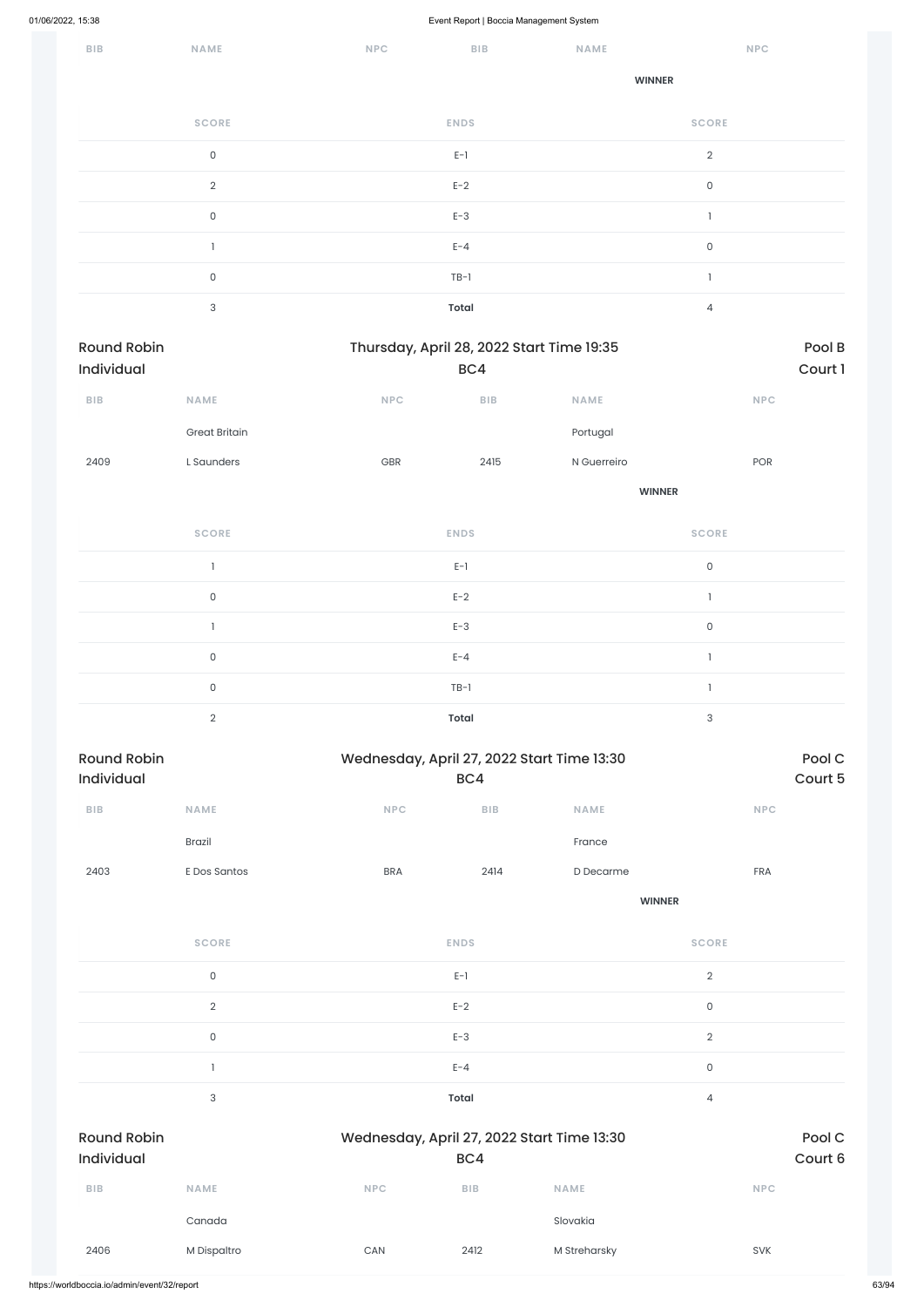| BIB | NAME          | NPC | <b>BIB</b>  | NAME | NPC          |
|-----|---------------|-----|-------------|------|--------------|
|     | <b>WINNER</b> |     |             |      |              |
|     | <b>SCORE</b>  |     | <b>ENDS</b> |      | <b>SCORE</b> |
|     |               |     | $E-1$       |      | $\mathsf{O}$ |
|     |               |     | $E-2$       |      | $\mathsf O$  |
|     |               |     | $E-3$       |      | $\mathsf O$  |
|     |               |     | $E - 4$     |      | $\mathsf O$  |
|     | 4             |     | Total       |      | $\mathsf O$  |

| Wednesday, April 27, 2022 Start Time 18:00<br><b>Round Robin</b> |                     |                       |                         |                                            | Pool C         |         |
|------------------------------------------------------------------|---------------------|-----------------------|-------------------------|--------------------------------------------|----------------|---------|
| Individual                                                       |                     |                       | BC4                     |                                            |                | Court 4 |
| ${\sf B}{\sf I}{\sf B}$                                          | NAME                | <b>NPC</b>            | BIB                     | <b>NAME</b>                                | <b>NPC</b>     |         |
|                                                                  | Brazil              |                       |                         | Slovakia                                   |                |         |
| 2403                                                             | E Dos Santos        | <b>BRA</b>            | 2412                    | M Streharsky                               | SVK            |         |
|                                                                  |                     |                       |                         | <b>WINNER</b>                              |                |         |
|                                                                  | <b>SCORE</b>        |                       | <b>ENDS</b>             |                                            | <b>SCORE</b>   |         |
|                                                                  | $\mathsf{O}\xspace$ |                       | $E-1$                   |                                            | $\mathbf{1}$   |         |
|                                                                  | $\mathsf{O}\xspace$ |                       | $E-2$                   |                                            | $\mathbf{I}$   |         |
|                                                                  | $\mathsf{O}\xspace$ |                       | $E-3$                   |                                            | $\mathbf{I}$   |         |
|                                                                  | $\mathsf{O}\xspace$ |                       | $E - 4$                 |                                            | $\overline{4}$ |         |
|                                                                  | $\mathsf{O}$        |                       | <b>Total</b>            |                                            | $\overline{7}$ |         |
| <b>Round Robin</b>                                               |                     |                       |                         | Wednesday, April 27, 2022 Start Time 18:00 |                | Pool C  |
| Individual                                                       |                     |                       | BC4                     |                                            |                | Court 3 |
| ${\sf B}{\sf I}{\sf B}$                                          | <b>NAME</b>         | NPC                   | ${\sf B}{\sf I}{\sf B}$ | <b>NAME</b>                                | <b>NPC</b>     |         |
|                                                                  | Canada              |                       |                         | France                                     |                |         |
| 2406                                                             | M Dispaltro         | $\mathsf{CAN}\xspace$ | 2414                    | D Decarme                                  | FRA            |         |
|                                                                  | <b>WINNER</b>       |                       |                         |                                            |                |         |
|                                                                  | <b>SCORE</b>        |                       | <b>ENDS</b>             |                                            | <b>SCORE</b>   |         |
|                                                                  | $\mathsf{O}\xspace$ |                       | $E-1$                   |                                            | $\mathbb{I}$   |         |
|                                                                  | $\mathsf{O}\xspace$ |                       | $E-2$                   |                                            | $\overline{2}$ |         |
|                                                                  |                     |                       |                         |                                            |                |         |

4 E-3 0

|                                  | $\mathsf{O}$  |                                           | $E - 4$    |               |                     |                   |
|----------------------------------|---------------|-------------------------------------------|------------|---------------|---------------------|-------------------|
|                                  |               |                                           | $TB-1$     |               | $\mathsf{O}\xspace$ |                   |
|                                  | $\mathbf 5$   |                                           | Total      |               | $\overline{4}$      |                   |
| <b>Round Robin</b><br>Individual |               | Thursday, April 28, 2022 Start Time 19:30 | BC4        |               |                     | Pool C<br>Court 8 |
| <b>BIB</b>                       | <b>NAME</b>   | <b>NPC</b>                                | <b>BIB</b> | <b>NAME</b>   | <b>NPC</b>          |                   |
|                                  | <b>Brazil</b> |                                           |            | Canada        |                     |                   |
| 2403                             | E Dos Santos  | <b>BRA</b>                                | 2406       | M Dispaltro   | CAN                 |                   |
|                                  |               |                                           |            | <b>WINNER</b> |                     |                   |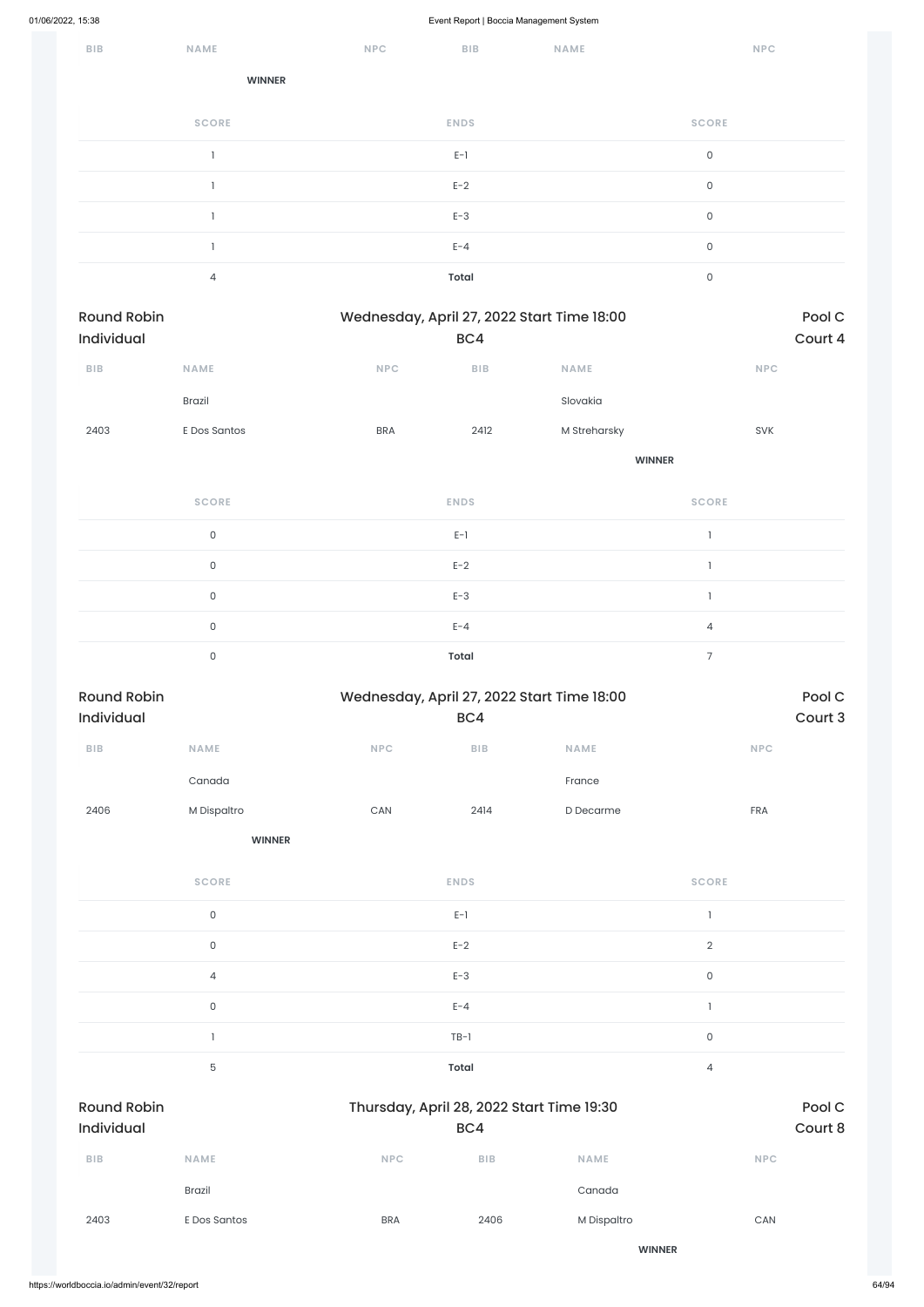| <b>SCORE</b> | <b>ENDS</b>  | <b>SCORE</b>  |
|--------------|--------------|---------------|
| $\mathbf 0$  | $E-1$        | $\Omega$<br>∠ |
| 0            | $E-2$        | 3             |
| $\mathbf 0$  | $E-3$        | $\Omega$      |
| 0            | $E - 4$      | $\Omega$      |
| $\Omega$     | <b>Total</b> | 9             |

| <b>Round Robin</b><br><b>Individual</b> |             | Thursday, April 28, 2022 Start Time 19:35 | BC4        |               | Pool C<br>Court 2 |
|-----------------------------------------|-------------|-------------------------------------------|------------|---------------|-------------------|
| <b>BIB</b>                              | <b>NAME</b> | <b>NPC</b>                                | <b>BIB</b> | <b>NAME</b>   | <b>NPC</b>        |
|                                         | France      |                                           |            | Slovakia      |                   |
| 2414                                    | D Decarme   | <b>FRA</b>                                | 2412       | M Streharsky  | <b>SVK</b>        |
|                                         |             |                                           |            | <b>WINNER</b> |                   |
|                                         |             |                                           |            |               |                   |

| <b>SCORE</b> | <b>ENDS</b>  | <b>SCORE</b>  |
|--------------|--------------|---------------|
| $\mathbf{0}$ | $E-1$        | $\mathcal{D}$ |
|              | $E-2$        | $\Omega$      |
| $\Omega$     | $E-3$        | $\Omega$      |
| $\Omega$     | $E - 4$      | $\Omega$      |
| $\mathbf{z}$ | <b>Total</b> | 4             |

| <b>Round Robin</b> | Wednesday, April 27, 2022 Start Time 13:30 |              |      | Pool D           |                     |
|--------------------|--------------------------------------------|--------------|------|------------------|---------------------|
| Individual         |                                            | BC4          |      |                  | Court 7             |
| BIB                | <b>NAME</b>                                | NPC          | BIB  | <b>NAME</b>      | <b>NPC</b>          |
|                    | Brazil                                     |              |      | Germany          |                     |
| 2416               | M Dos Santos                               | <b>BRA</b>   | 2404 | <b>B</b> Nicolai | GER                 |
|                    | <b>WINNER</b>                              |              |      |                  |                     |
|                    | <b>SCORE</b>                               | <b>ENDS</b>  |      |                  | <b>SCORE</b>        |
|                    | $\sqrt{4}$                                 | $E-1$        |      |                  | $\mathsf{O}\xspace$ |
|                    |                                            | $E-2$        |      |                  | $\mathsf{O}\xspace$ |
|                    | 5                                          | $E-3$        |      |                  | $\mathsf{O}\xspace$ |
|                    |                                            | $E - 4$      |      |                  | $\mathsf{O}\xspace$ |
|                    | $\ensuremath{\mathsf{11}}$                 | <b>Total</b> |      |                  | $\mathsf{O}\xspace$ |

| <b>Round Robin</b><br><b>Individual</b> |               | Wednesday, April 27, 2022 Start Time 13:30 | BC4         |             |              | Pool D<br>Court 4 |
|-----------------------------------------|---------------|--------------------------------------------|-------------|-------------|--------------|-------------------|
| <b>BIB</b>                              | <b>NAME</b>   | <b>NPC</b>                                 | BIB         | <b>NAME</b> | <b>NPC</b>   |                   |
|                                         | Colombia      |                                            |             | Portugal    |              |                   |
| 2408                                    | D Cely        | <b>COL</b>                                 | 2410        | M Cruz      | POR          |                   |
|                                         | <b>WINNER</b> |                                            |             |             |              |                   |
|                                         | <b>SCORE</b>  |                                            | <b>ENDS</b> |             | <b>SCORE</b> |                   |
|                                         | $\sqrt{2}$    |                                            | $E-1$       |             | $\mathsf{O}$ |                   |
|                                         |               |                                            | $E-2$       |             | $\mathsf{O}$ |                   |
|                                         |               |                                            |             |             |              |                   |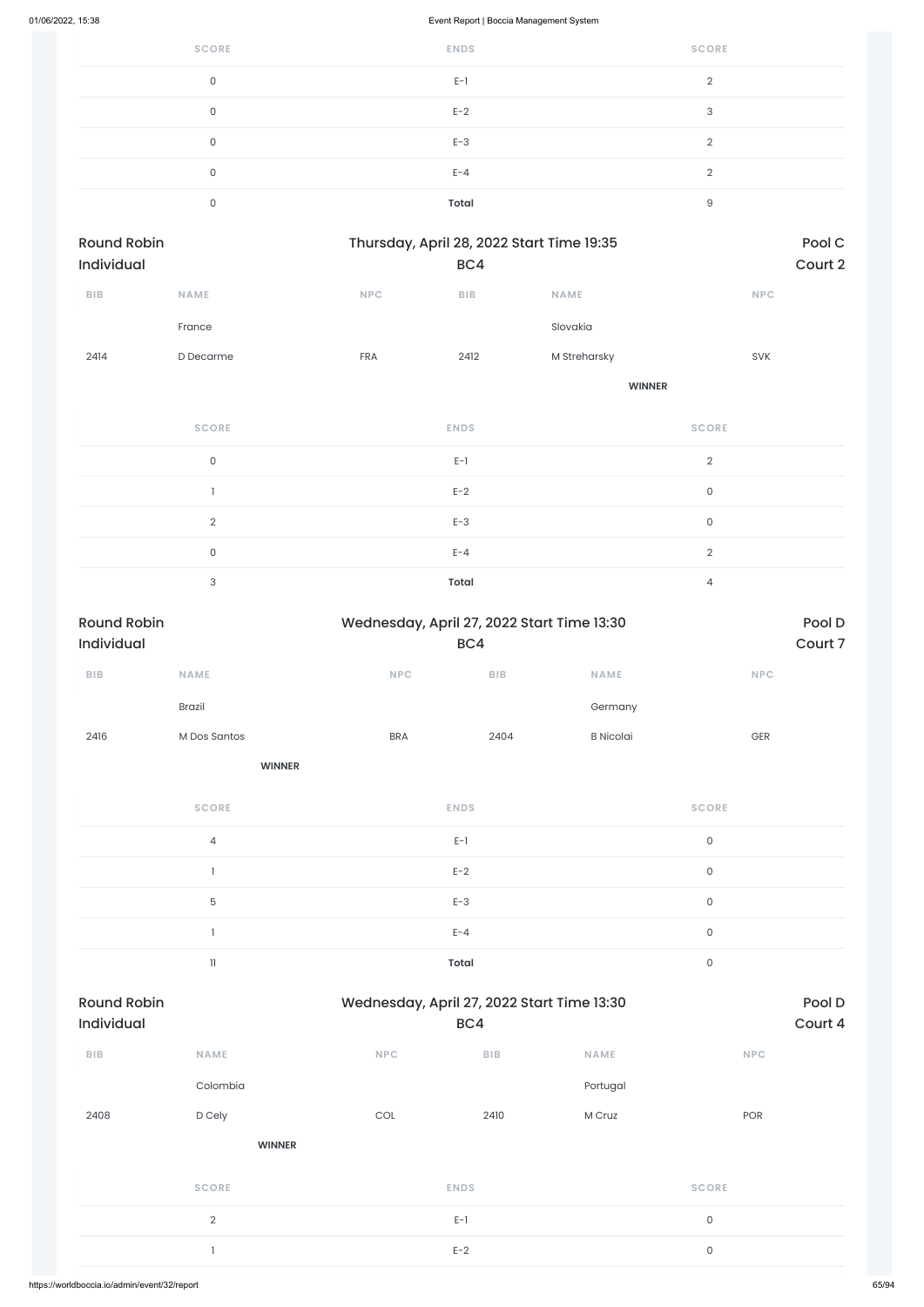| <b>SCORE</b> | <b>ENDS</b>  | <b>SCORE</b> |
|--------------|--------------|--------------|
|              | $E-3$        | 0            |
| b            | $E - 4$      |              |
| u            | <b>Total</b> |              |

| <b>Round Robin</b><br>Individual |                  |            | Wednesday, April 27, 2022 Start Time 18:00<br>BC4 |             |            |
|----------------------------------|------------------|------------|---------------------------------------------------|-------------|------------|
| <b>BIB</b>                       | <b>NAME</b>      | <b>NPC</b> | <b>BIB</b>                                        | <b>NAME</b> | <b>NPC</b> |
|                                  | Germany          |            |                                                   | Portugal    |            |
| 2404                             | <b>B</b> Nicolai | <b>GER</b> | 2410                                              | M Cruz      | <b>POR</b> |
|                                  | <b>WINNER</b>    |            |                                                   |             |            |

**SCORE ENDS SCORE**  $E-1$  0 0 between the set of  $E-2$  and  $E-2$  and  $E-2$  and  $E-2$  and  $E-2$  and  $E-2$  and  $E-2$  and  $E-2$  and  $E-2$  and  $E-2$  and  $E-2$  and  $E-2$  and  $E-2$  and  $E-2$  and  $E-2$  and  $E-2$  and  $E-2$  and  $E-2$  and  $E-2$  and  $E-2$  and  $E-3$  Define the contract of the contract of the contract of the contract of the contract of the contract of the contract of the contract of the contract of the contract of the contract of the contract of the contract of  $E-A$  0 5 **Total** 1

| <b>Round Robin</b><br><b>Individual</b> |               | Wednesday, April 27, 2022 Start Time 18:00<br>BC4 | Pool D<br>Court 1 |             |            |
|-----------------------------------------|---------------|---------------------------------------------------|-------------------|-------------|------------|
| <b>BIB</b>                              | <b>NAME</b>   | <b>NPC</b>                                        | <b>BIB</b>        | <b>NAME</b> | <b>NPC</b> |
|                                         | <b>Brazil</b> |                                                   |                   | Colombia    |            |
| 2416                                    | M Dos Santos  | <b>BRA</b>                                        | 2408              | D Cely      | COL        |

| <b>SCORE</b> | <b>ENDS</b> | <b>SCORE</b> |
|--------------|-------------|--------------|
| 5            | $E-1$       | $\mathsf{O}$ |
| 5            | $E-1$       | $\mathsf O$  |
| $\mathsf O$  | $E-2$       |              |
| $\mathsf{O}$ | $E-2$       |              |
|              | $E-3$       |              |
|              | $E-3$       |              |
|              | $E - 4$     | $\mathbf 0$  |

|                                  |                  |            | $E - 4$                                          |             | $\mathsf O$  |                   |
|----------------------------------|------------------|------------|--------------------------------------------------|-------------|--------------|-------------------|
|                                  | 14               |            | Total                                            |             | 4            |                   |
| <b>Round Robin</b><br>Individual |                  |            | Thursday, April 28, 2022 Start Time 19:35<br>BC4 |             |              | Pool D<br>Court 3 |
| BIB                              | <b>NAME</b>      | <b>NPC</b> | BIB                                              | <b>NAME</b> | <b>NPC</b>   |                   |
|                                  | Germany          |            |                                                  | Colombia    |              |                   |
| 2404                             | <b>B</b> Nicolai | GER        | 2408                                             | D Cely      | COL          |                   |
|                                  | <b>WINNER</b>    |            |                                                  |             |              |                   |
|                                  | <b>SCORE</b>     |            | <b>ENDS</b>                                      |             | <b>SCORE</b> |                   |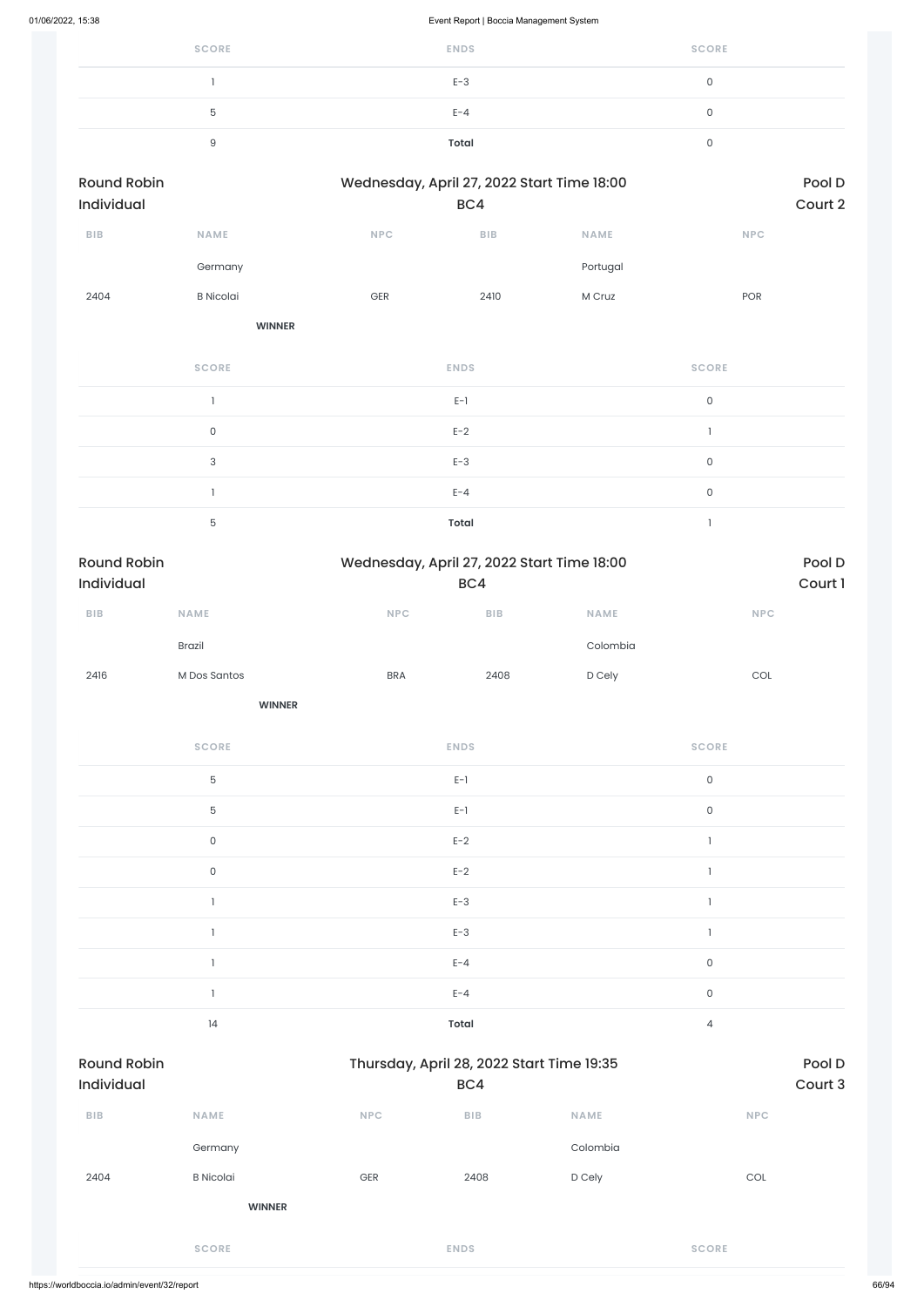| <b>SCORE</b>   | <b>ENDS</b>  | <b>SCORE</b> |
|----------------|--------------|--------------|
| $\overline{4}$ | $E-1$        | 0            |
| 0              | $E-2$        | 5            |
| $\Omega$       | $E-3$        | 0            |
| $\mathcal{D}$  | $E - 4$      | 0            |
| 8              | <b>Total</b> | 5            |

| Round Robin<br>Individual |                     |             | Thursday, April 28, 2022 Start Time 19:35<br>BC4 |          |                     | Pool D<br>Court 4 |
|---------------------------|---------------------|-------------|--------------------------------------------------|----------|---------------------|-------------------|
| BIB                       | <b>NAME</b>         | <b>NPC</b>  | ${\sf B}{\sf I}{\sf B}$                          | NAME     | NPC                 |                   |
|                           | Brazil              |             |                                                  | Portugal |                     |                   |
| 2416                      | M Dos Santos        | <b>BRA</b>  | 2410                                             | M Cruz   | POR                 |                   |
|                           | <b>WINNER</b>       |             |                                                  |          |                     |                   |
|                           | <b>SCORE</b>        | <b>ENDS</b> |                                                  |          | <b>SCORE</b>        |                   |
|                           | $\sqrt{2}$          | $E-1$       |                                                  |          | $\mathsf{O}\xspace$ |                   |
|                           | $\sqrt{2}$          | $E-2$       |                                                  |          | $\mathsf{O}\xspace$ |                   |
|                           | $\overline{1}$      | $E-3$       |                                                  |          | $\mathsf{O}\xspace$ |                   |
|                           | $\mathsf{O}\xspace$ | $E - 4$     |                                                  |          | $\overline{2}$      |                   |
|                           | $\sqrt{5}$          | Total       |                                                  |          | $\sqrt{2}$          |                   |

| <b>Quarter Final</b> |                     |            | Friday, April 29, 2022 Start Time 18:15 |                   |                             | Knockout |
|----------------------|---------------------|------------|-----------------------------------------|-------------------|-----------------------------|----------|
| Individual<br>BC4    |                     |            |                                         |                   | Court 1                     |          |
| BIB                  | <b>NAME</b>         | NPC        | <b>BIB</b>                              | <b>NAME</b>       | NPC                         |          |
|                      | Slovakia            |            |                                         | Colombia          |                             |          |
| 2401                 | S Andrejcik         | SVK        | 2402                                    | <b>E</b> Grisales | $\mathop{\rm COL}\nolimits$ |          |
|                      |                     |            |                                         | <b>WINNER</b>     |                             |          |
|                      | <b>SCORE</b>        |            | <b>ENDS</b>                             |                   | <b>SCORE</b>                |          |
|                      | $\overline{2}$      |            | $E-1$                                   |                   | $\mathsf{O}\xspace$         |          |
|                      | $\mathsf{O}\xspace$ |            | $E-2$                                   |                   | $\overline{4}$              |          |
|                      | $\mathsf O$         |            | $E-3$                                   |                   | $\mathbf{I}$                |          |
|                      | $\mathsf{O}\xspace$ |            | $E - 4$                                 |                   | $\overline{2}$              |          |
|                      | $\overline{2}$      |            | <b>Total</b>                            |                   | $\overline{7}$              |          |
| <b>Quarter Final</b> |                     |            | Friday, April 29, 2022 Start Time 18:15 |                   |                             | Knockout |
| Individual           |                     |            | BC4                                     |                   |                             | Court 2  |
| BIB                  | NAME                | <b>NPC</b> | ${\sf B}{\sf I}{\sf B}$                 | NAME              | <b>NPC</b>                  |          |
|                      | Brazil              |            |                                         | Slovakia          |                             |          |
| 2416                 | M Dos Santos        | <b>BRA</b> | 2412                                    | M Streharsky      | SVK                         |          |
|                      | <b>WINNER</b>       |            |                                         |                   |                             |          |
|                      | <b>SCORE</b>        |            | <b>ENDS</b>                             |                   | <b>SCORE</b>                |          |
|                      | $\mathsf O$         |            | $E-1$                                   |                   | $\overline{2}$              |          |
|                      | $\overline{2}$      |            | $E-2$                                   |                   | $\mathsf{O}\xspace$         |          |
|                      |                     |            |                                         |                   |                             |          |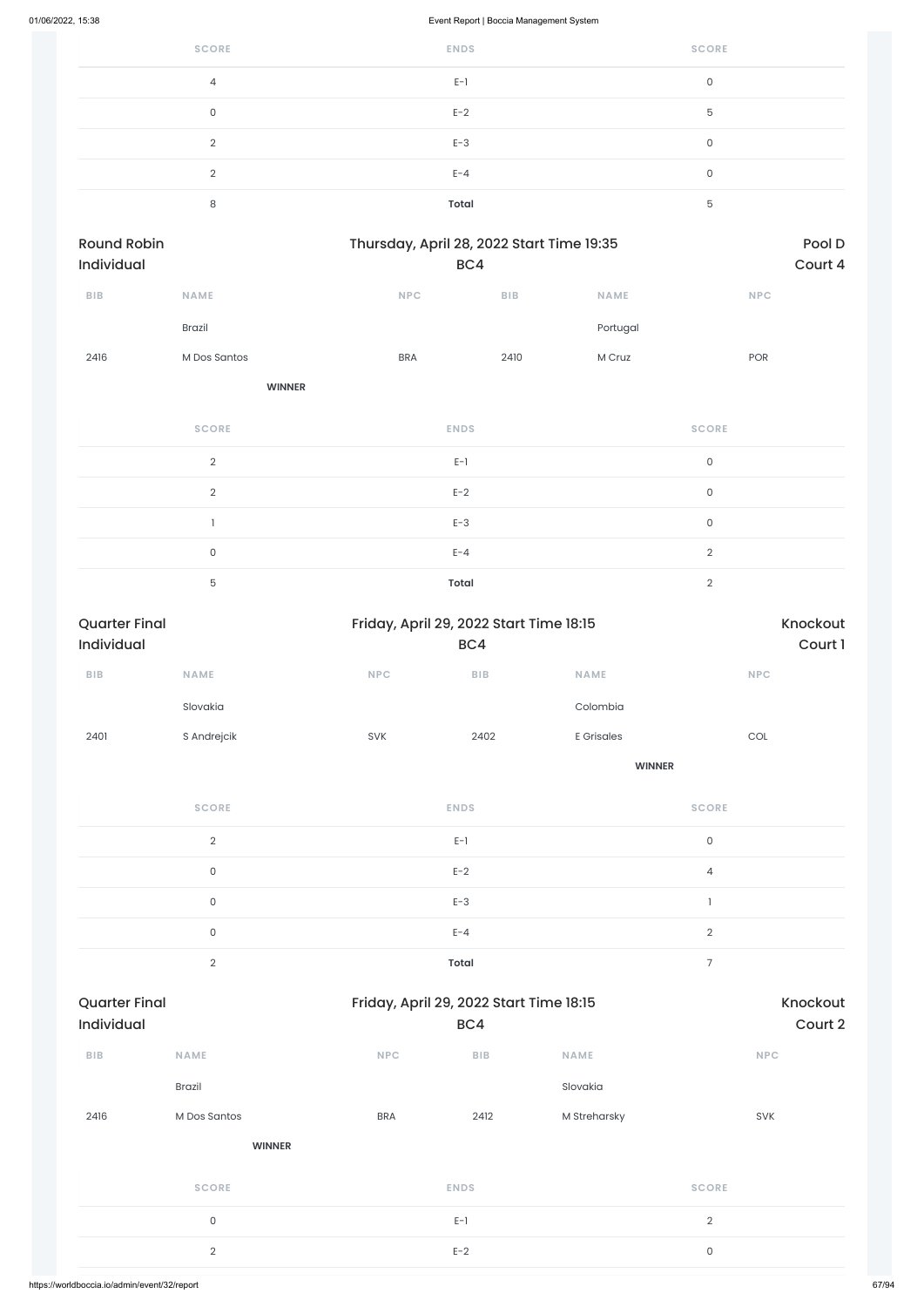| <b>SCORE</b> | <b>ENDS</b>  | <b>SCORE</b> |
|--------------|--------------|--------------|
| 4            | $E-3$        |              |
|              | $E - 4$      |              |
|              | <b>Total</b> |              |

| <b>Quarter Final</b><br><b>Individual</b> |              | Friday, April 29, 2022 Start Time 18:15 |             | Knockout<br>Court 3 |              |  |
|-------------------------------------------|--------------|-----------------------------------------|-------------|---------------------|--------------|--|
| <b>BIB</b>                                | <b>NAME</b>  | <b>NPC</b>                              | <b>BIB</b>  | <b>NAME</b>         | <b>NPC</b>   |  |
|                                           | Canada       |                                         |             | Croatia             |              |  |
| 2407                                      | I Ciobanu    | CAN                                     | 2405        | D Komar             | <b>CRO</b>   |  |
|                                           |              |                                         |             | <b>WINNER</b>       |              |  |
|                                           | <b>SCORE</b> |                                         | <b>ENDS</b> |                     | <b>SCORE</b> |  |

| $\cap$ | $E-1$        |  |
|--------|--------------|--|
|        | $E-2$        |  |
|        | $E-3$        |  |
|        | $E - 4$      |  |
|        | <b>Total</b> |  |

| <b>Quarter Final</b><br>Individual |                     |     | Friday, April 29, 2022 Start Time 18:15<br>BC4 |               | Knockout<br>Court 4      |
|------------------------------------|---------------------|-----|------------------------------------------------|---------------|--------------------------|
| ${\sf B}{\sf I}{\sf B}$            | <b>NAME</b>         | NPC | ${\sf B}{\sf I}{\sf B}$                        | <b>NAME</b>   | <b>NPC</b>               |
|                                    | Germany             |     |                                                | Canada        |                          |
| 2404                               | <b>B</b> Nicolai    | GER | 2406                                           | M Dispaltro   | ${\sf CAN}$              |
|                                    |                     |     |                                                | <b>WINNER</b> |                          |
|                                    | <b>SCORE</b>        |     | <b>ENDS</b>                                    |               | <b>SCORE</b>             |
|                                    | $\mathsf{O}$        |     | $E-1$                                          |               | $\overline{\phantom{a}}$ |
|                                    | $\mathsf{O}\xspace$ |     | $E-2$                                          |               | $\mathbf{I}$             |
|                                    | $\mathbf{2}$        |     | $E-3$                                          |               | $\mathsf{O}\xspace$      |
|                                    | $\mathsf{O}\xspace$ |     | $E - 4$                                        |               | $\mathbf{I}$             |
|                                    |                     |     |                                                |               |                          |

2 **Total** 3

| ${\sf B}{\sf I}{\sf B}$ | <b>NAME</b>         | <b>NPC</b>  | ${\sf B}{\sf I}{\sf B}$ | <b>NAME</b>   | NPC                       |
|-------------------------|---------------------|-------------|-------------------------|---------------|---------------------------|
|                         | Brazil              |             |                         | Colombia      |                           |
| 2416                    | M Dos Santos        | <b>BRA</b>  | 2402                    | E Grisales    | COL                       |
|                         |                     |             |                         | <b>WINNER</b> |                           |
|                         | <b>SCORE</b>        | <b>ENDS</b> |                         |               | <b>SCORE</b>              |
|                         | $\mathsf{O}\xspace$ | $E-1$       |                         |               | $\ensuremath{\mathsf{3}}$ |
|                         | $\mathsf{O}\xspace$ | $E-2$       |                         |               | ÷,                        |
|                         | $\mathsf{O}\xspace$ |             | $E-3$                   |               |                           |
|                         | $\mathsf{O}\xspace$ |             | $E - 4$                 |               |                           |
|                         |                     |             |                         |               |                           |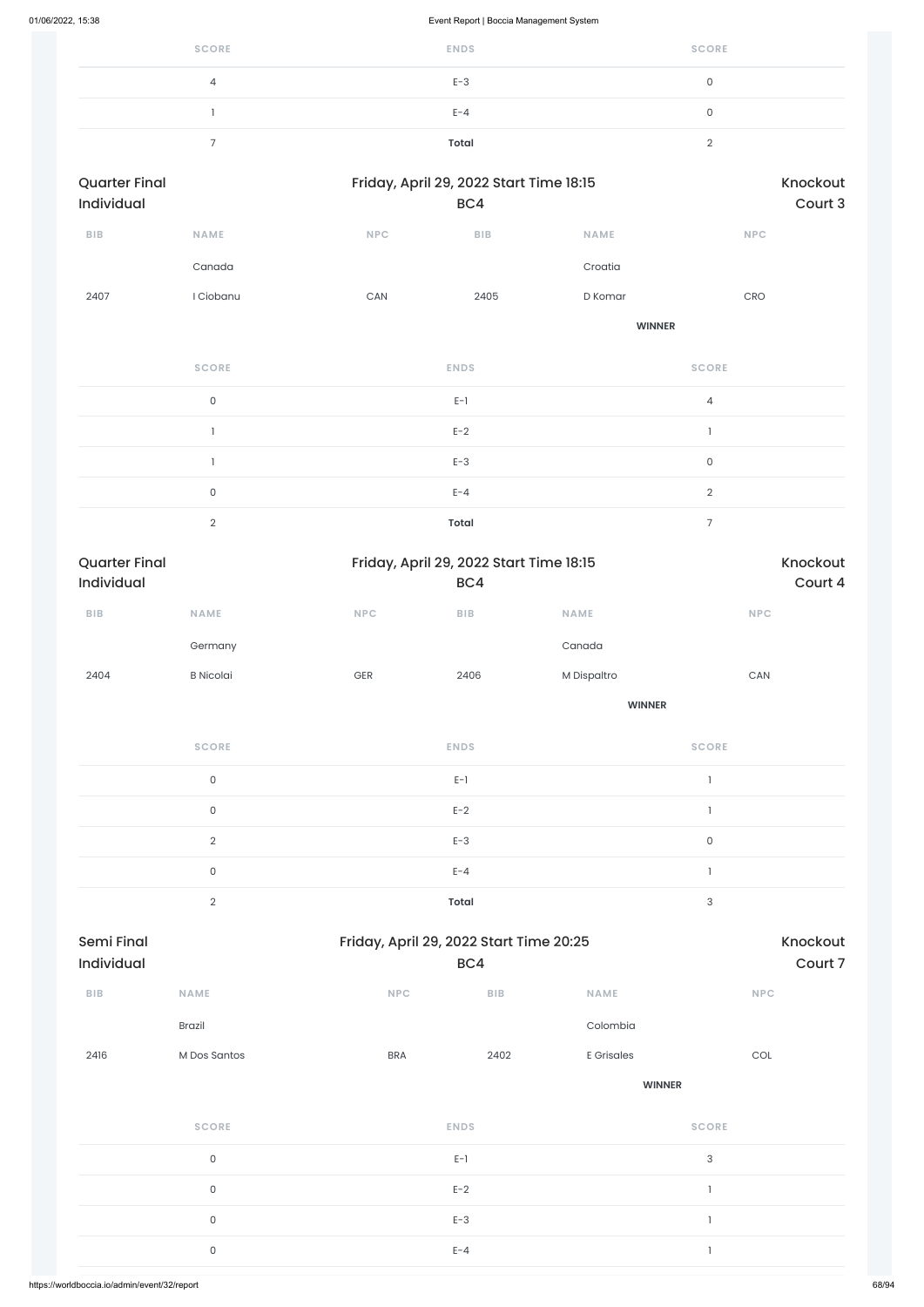| 01/06/2022, 15:38                |                           |                                           | Event Report   Boccia Management System |               |                          |                               |
|----------------------------------|---------------------------|-------------------------------------------|-----------------------------------------|---------------|--------------------------|-------------------------------|
|                                  | <b>SCORE</b>              |                                           | <b>ENDS</b>                             |               | <b>SCORE</b>             |                               |
|                                  | $\mathsf{O}$              |                                           | <b>Total</b>                            |               | $\,6\,$                  |                               |
| Semi Final                       |                           | Friday, April 29, 2022 Start Time 20:25   |                                         |               |                          | Knockout                      |
| Individual                       |                           |                                           | BC4                                     |               |                          | Court 8                       |
| <b>BIB</b>                       | NAME                      | <b>NPC</b>                                | ${\sf B}{\sf I}{\sf B}$                 | <b>NAME</b>   |                          | NPC                           |
|                                  | Canada                    |                                           |                                         | Croatia       |                          |                               |
| 2406                             | M Dispaltro               | CAN                                       | 2405                                    | D Komar       |                          | CRO                           |
|                                  |                           |                                           |                                         | <b>WINNER</b> |                          |                               |
|                                  | <b>SCORE</b>              |                                           | <b>ENDS</b>                             |               | <b>SCORE</b>             |                               |
|                                  | $\mathsf{O}$              |                                           | $E-1$                                   |               | $\overline{\phantom{a}}$ |                               |
|                                  | $\mathsf{O}$              |                                           | $E-2$                                   |               | $\overline{4}$           |                               |
|                                  | $\mathbf{I}$              |                                           | $E-3$                                   |               | $\mathsf{O}$             |                               |
|                                  | $\mathsf{O}$              |                                           | $E - 4$                                 |               | $\overline{\phantom{a}}$ |                               |
|                                  | $\mathbf{I}$              |                                           | <b>Total</b>                            |               | $\,6\,$                  |                               |
| <b>Third Place</b><br>Individual |                           | Saturday, April 30, 2022 Start Time 14:35 | BC4                                     |               |                          | <b>Third Place</b><br>Court 2 |
| ${\bf B} {\sf I} {\bf B}$        | NAME                      | NPC                                       | ${\sf B}{\sf I}{\sf B}$                 | NAME          |                          | <b>NPC</b>                    |
|                                  | Brazil                    |                                           |                                         | Canada        |                          |                               |
| 2416                             | M Dos Santos              | <b>BRA</b>                                | 2406                                    | M Dispaltro   |                          | $\mathsf{CAN}\xspace$         |
|                                  | <b>WINNER</b>             |                                           |                                         |               |                          |                               |
|                                  | <b>SCORE</b>              |                                           | <b>ENDS</b>                             |               | <b>SCORE</b>             |                               |
|                                  | $\ensuremath{\mathsf{3}}$ |                                           | $E-1$                                   |               | $\mathsf{O}\xspace$      |                               |
|                                  | $\mathsf{O}\xspace$       |                                           | $E-2$                                   |               | $\overline{2}$           |                               |
|                                  | $\mathbbm{1}$             |                                           | $E-3$                                   |               | $\mathsf{O}\xspace$      |                               |
|                                  | $\overline{2}$            |                                           | $E - 4$                                 |               | $\mathsf{O}\xspace$      |                               |
|                                  | $\mathsf 6$               |                                           | <b>Total</b>                            |               | $\overline{2}$           |                               |
| Final                            |                           | Saturday, April 30, 2022 Start Time 21:00 |                                         |               |                          | Knockout                      |

| Final             |             |            | Saturday, April 30, 2022 Start Time 21:00 |             |            |  |  |  |
|-------------------|-------------|------------|-------------------------------------------|-------------|------------|--|--|--|
| <b>Individual</b> |             |            | BC4                                       |             | Court 6    |  |  |  |
| <b>BIB</b>        | <b>NAME</b> | <b>NPC</b> | <b>BIB</b>                                | <b>NAME</b> | <b>NPC</b> |  |  |  |

Croatia Colombia

| 2405<br>D Komar | CRO | 2402        | <b>E</b> Grisales | COL          |
|-----------------|-----|-------------|-------------------|--------------|
|                 |     |             | <b>WINNER</b>     |              |
| <b>SCORE</b>    |     | <b>ENDS</b> |                   | <b>SCORE</b> |
| $\sqrt{2}$      |     | $E-1$       |                   | $\mathsf O$  |
| $\overline{2}$  |     | $E-1$       |                   | $\mathsf O$  |
| $\mathsf O$     |     | $E-2$       |                   |              |
| $\mathsf O$     |     | $E-3$       |                   |              |
| $\mathsf O$     |     | $E-2$       |                   |              |
| $\mathsf O$     |     | $E - 4$     |                   | $\sqrt{2}$   |
|                 |     |             |                   |              |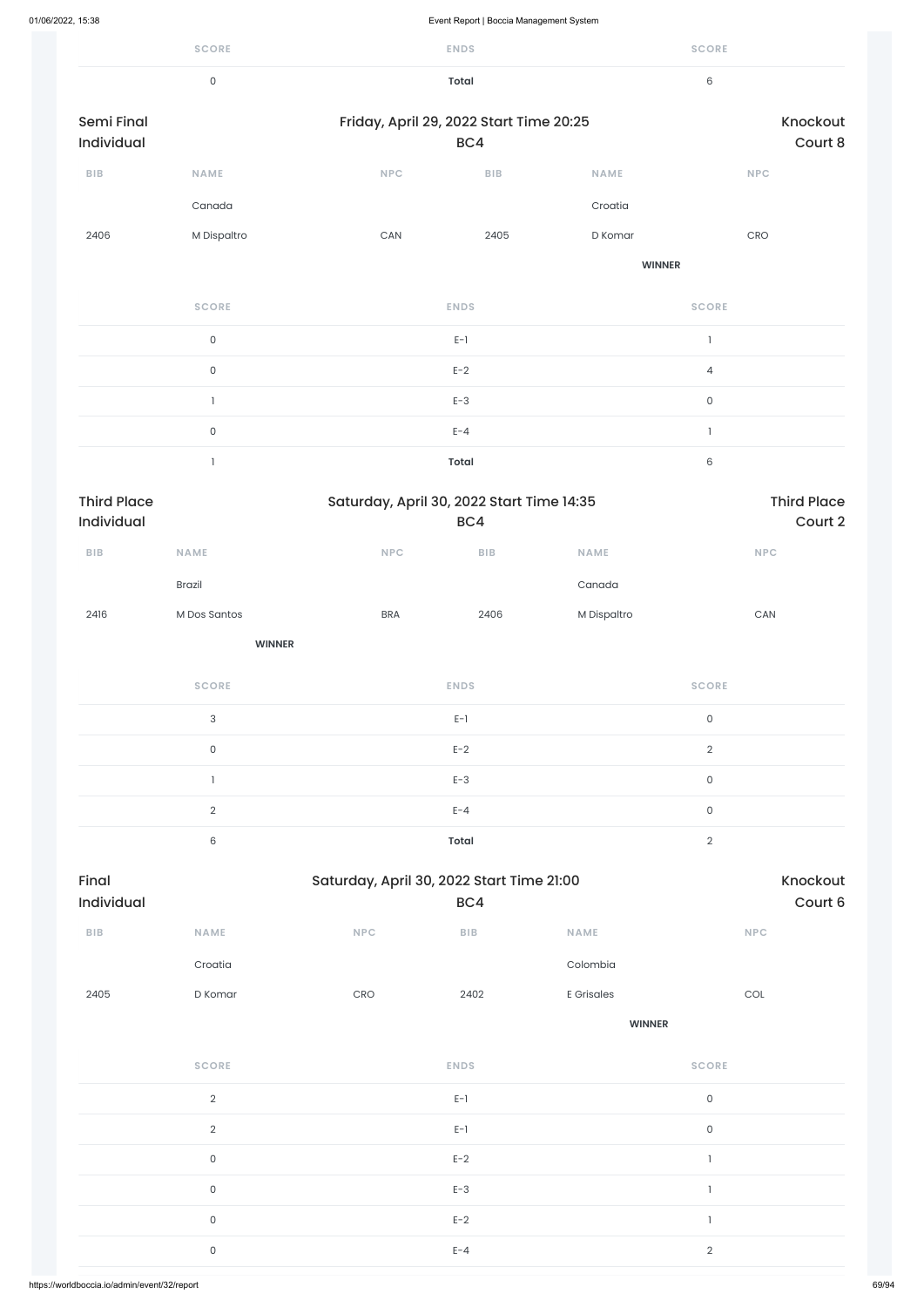| <b>SCORE</b> | <b>ENDS</b> | <b>SCORE</b> |
|--------------|-------------|--------------|
| 0            | $E-3$       |              |
|              | $E - 4$     |              |
| 4            | Total       |              |

### POOLS RESULTS SUMMARY

## Pool A

| #    | <b>ENTRANT</b>                           | <b>WINS</b>             | <b>POINTS</b><br><b>DIFF</b> | <b>POINTS</b><br><b>FOR</b> | <b>ENDS</b><br><b>WON</b> | <b>PDIFF</b><br><b>MATCH</b> | <b>PDIFF</b><br><b>END</b> |      |              | <b>VS RECORD</b>         |                 |                |
|------|------------------------------------------|-------------------------|------------------------------|-----------------------------|---------------------------|------------------------------|----------------------------|------|--------------|--------------------------|-----------------|----------------|
|      |                                          |                         |                              |                             |                           |                              |                            | #    | 2401         | 2405                     | 2413            | 2411           |
| 2401 | <b>Samuel Andrejcik</b><br>曵<br>Slovakia | 3                       | 14                           | 19                          | 8                         | $\boldsymbol{9}$             | 6                          | 2401 | $\sim$       | $\overline{\mathbf{3}}$  |                 | $\overline{9}$ |
| 2405 | Davor Komar<br>÷<br>Croatia              | $\overline{\mathbf{2}}$ | 21                           | 26                          | $\boldsymbol{9}$          | 14                           | 5                          | 2405 | $\vert$ 2    | $\overline{\phantom{a}}$ | 10 <sub>o</sub> | (14)           |
| 2413 | Nick Taylor<br><b>United States</b>      |                         | $-12$                        | 8                           | $\boldsymbol{6}$          | $\mathbf 0$                  | $\mathbf 2$                | 2413 | $\mathbf{3}$ | $\boxed{2}$              | $\sim$          | $\mathbf{3}$   |
| 2411 | Damir Juren<br>釁<br>Croatia              | $\mathsf{O}\xspace$     | $-23$                        | $\mathbf{3}$                | J,                        | $\mathsf O$                  | $\mathsf 3$                | 2411 | $\circ$      | $\mathbf{0}$             | 3 <sup>°</sup>  | $\sim$         |

# Pool B

| #    | <b>ENTRANT</b>                                                          | <b>WINS</b>    | <b>POINTS</b><br><b>DIFF</b> | <b>POINTS</b><br><b>FOR</b> | <b>ENDS</b><br><b>WON</b> | <b>PDIFF</b><br><b>MATCH</b> | <b>PDIFF</b><br>END. |      |              | <b>VS RECORD</b>         |                |                    |
|------|-------------------------------------------------------------------------|----------------|------------------------------|-----------------------------|---------------------------|------------------------------|----------------------|------|--------------|--------------------------|----------------|--------------------|
|      |                                                                         |                |                              |                             |                           |                              |                      | #    | 2407         | 2402                     | 2415           | 2409               |
| 2407 | <b>Iulian Ciobanu</b><br>Canada                                         | $\mathbf{3}$   | 17                           | 20                          | $10\,$                    | $10\,$                       | 4                    | 2407 | $\sim$       | $\mathbf{3}$             | 10             | $\sqrt{7}$         |
| 2402 | <b>Euclides Grisales</b><br>Colombia                                    | $\overline{2}$ | 9                            | 16                          | $\overline{7}$            | $6\phantom{1}6$              | $\mathsf 3$          | 2402 | $\mathbf{3}$ | $\overline{\phantom{a}}$ | ${\bf 5}$      | $\left  \right $ 8 |
| 2415 | <b>Nuno Guerreiro</b><br>۵<br>Portugal                                  |                | $-13$                        | $\overline{\mathbf{4}}$     | $\mathbf{3}$              | $\circ$                      | ı                    | 2415 | $\circ$      | $\vert$ 2                | $\sim$         | $\sqrt{2}$         |
| 2409 | Louis Saunders<br>VZ<br>$\mathbb{Z} \mathbb{N}$<br><b>Great Britain</b> | $\circ$        | $-13$                        | 4                           | 3                         | $\bullet$                    | $\overline{2}$       | 2409 | $\circ$      | $\overline{2}$           | $\overline{2}$ | $\sim$             |

# Pool C

| ENTRANT | <b>WINS</b> | POINTS POINTS ENDS PDIFF PDIFF<br>DIFF FOR WON MATCH END |  |  | <b>VS RECORD</b> |
|---------|-------------|----------------------------------------------------------|--|--|------------------|
|         |             |                                                          |  |  |                  |

**# 2406 2412 2414 2403**



| 2406   | <u>Marco Dispaitro</u><br>◆<br>Canada          | 3                   | 13                           | 17                          | 9                         | $\boldsymbol{9}$             | $\overline{\mathbf{4}}$    | 2406 | $\sim$         | $\overline{4}$   | $\overline{4}$           | $\overline{9}$           |
|--------|------------------------------------------------|---------------------|------------------------------|-----------------------------|---------------------------|------------------------------|----------------------------|------|----------------|------------------|--------------------------|--------------------------|
| 2412   | <b>Martin Streharsky</b><br>曳<br>Slovakia      | $\overline{2}$      | 4                            | $\mathbf{11}$               | $6\phantom{a}$            | $\overline{7}$               | $\overline{\mathbf{4}}$    | 2412 | $\mathbf 0$    | $\sim$           | $\overline{a}$           | $\sqrt{7}$               |
| 2414   | <b>Dorian Decarme</b><br><b>France</b>         | ı                   | $\mathsf O$                  | $\mathbf{11}$               | $\overline{7}$            | 1                            | $\mathbf 2$                | 2414 | $\overline{4}$ | $\vert 3 \vert$  | $\overline{\phantom{a}}$ | $\blacktriangleleft$     |
| 2403   | <b>Eliseu Dos Santos</b><br>⋒<br><b>Brazil</b> | $\mathsf{O}\xspace$ | $-17$                        | $\mathbf{3}$                | $\overline{2}$            | $\mathsf{O}\xspace$          | $\overline{\mathbf{2}}$    | 2403 | $\mathbf 0$    | $\circ$          | $\mathbf{3}$             | $\overline{\phantom{a}}$ |
| Pool D |                                                |                     |                              |                             |                           |                              |                            |      |                |                  |                          |                          |
| #      | <b>ENTRANT</b>                                 | <b>WINS</b>         | <b>POINTS</b><br><b>DIFF</b> | <b>POINTS</b><br><b>FOR</b> | <b>ENDS</b><br><b>WON</b> | <b>PDIFF</b><br><b>MATCH</b> | <b>PDIFF</b><br><b>END</b> |      |                | <b>VS RECORD</b> |                          |                          |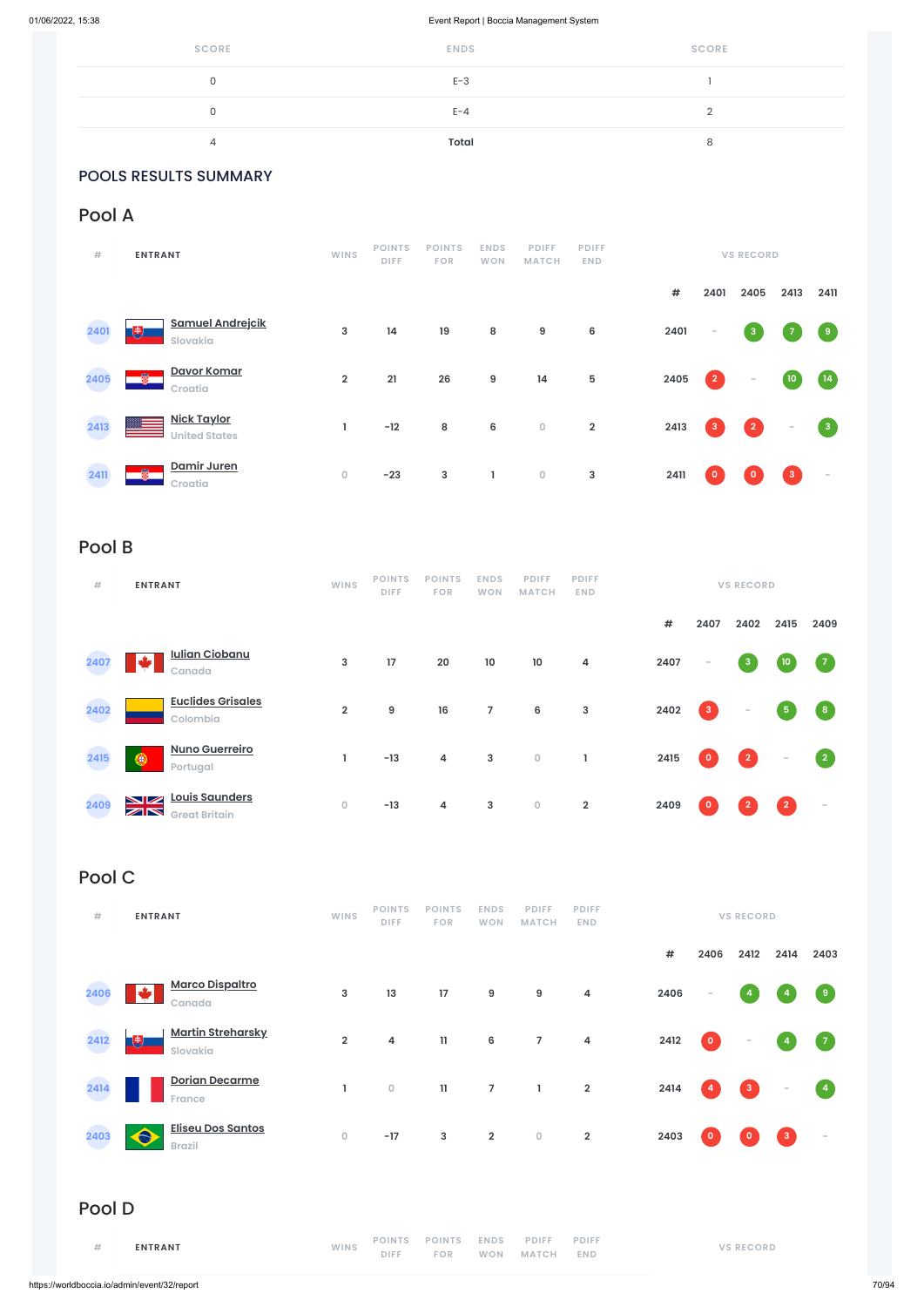### FINAL STANDINGS

| <b>POOL POINTS</b> | <b>KNOCKOUT POINTS</b> |
|--------------------|------------------------|
|                    |                        |

| # | <b>NAME</b>              | <b>COUNTRY</b>  | <b>POINTS</b>  | <b>NORMALIZATION</b> | <b>BONUS</b> | <b>PROGRESS</b> | <b>KNOCKOUTS</b> | <b>PARTICIPATION</b> | <b>TOTAL</b> |
|---|--------------------------|-----------------|----------------|----------------------|--------------|-----------------|------------------|----------------------|--------------|
|   | <b>Euclides Grisales</b> | <b>COLOMBIA</b> | $\overline{2}$ | $\mathsf O$          | 0            | $\overline{2}$  | $\mathbf{1}$     |                      | 16           |
| 2 | Davor Komar              | <b>CROATIA</b>  | $\overline{2}$ | 0                    | $\mathbf{0}$ | $\overline{2}$  | 8                |                      | 13           |
| 3 | Marcelo Dos Santos       | <b>BRAZIL</b>   | 3              | $\mathsf O$          | $\mathbf{0}$ | $\overline{2}$  | 6                |                      | 12           |
| 4 | Marco Dispaltro          | CANADA          | 3              | $\mathsf O$          | $\mathbf{0}$ | $\overline{2}$  | $\overline{4}$   |                      | 10           |
| 5 | <b>Boris Nicolai</b>     | <b>GERMANY</b>  | $\overline{2}$ | $\mathsf O$          | 0            | $\overline{2}$  | $\mathsf{O}$     |                      | 5            |
| 6 | Iulian Ciobanu           | <b>CANADA</b>   | 3              | $\mathsf O$          | $\mathsf{O}$ | $\overline{2}$  | $\mathsf{O}$     |                      | 6            |
| 7 | Samuel Andrejcik         | <b>SLOVAKIA</b> | 3              | $\mathsf O$          | 0            | $\overline{2}$  | $\mathsf O$      |                      | 6            |
| 8 | Martin Streharsky        | <b>SLOVAKIA</b> | $\overline{2}$ | 0                    | $\mathbf{0}$ | $\overline{2}$  | $\mathsf{O}$     |                      | 5            |

| #    | <b>ENTRANT</b>                                  | <b>WINS</b>    | <b>POINTS</b><br><b>DIFF</b> | <b>POINTS</b><br><b>FOR</b> | <b>ENDS</b><br><b>WON</b> | <b>PDIFF</b><br><b>MATCH</b> | <b>PDIFF</b><br><b>END</b> |      |                | <b>VS RECORD</b> |           |            |
|------|-------------------------------------------------|----------------|------------------------------|-----------------------------|---------------------------|------------------------------|----------------------------|------|----------------|------------------|-----------|------------|
|      |                                                 |                |                              |                             |                           |                              |                            | #    | 2416           | 2404             | 2408      | 2410       |
| 2416 | <b>Marcelo Dos Santos</b><br>€<br><b>Brazil</b> | $\mathbf{3}$   | 22                           | 26                          | 9                         | 11                           | 5                          | 2416 | $\sim$         | $\, {\bf n}$     | 10        | $\sqrt{5}$ |
| 2404 | <b>Boris Nicolai</b><br>Germany                 | $\overline{2}$ | $-4$                         | 13                          | 6                         | 4                            | 4                          | 2404 | $\bullet$      | $\sim$           | 8         | $\sqrt{5}$ |
| 2408 | <b>Duban Cely</b><br>Colombia                   | L              | $-2$                         | 16                          | $\overline{7}$            | $\boldsymbol{9}$             | $\overline{5}$             | 2408 | $\overline{2}$ | $\sqrt{5}$       | $\sim$    | $\bullet$  |
| 2410 | <b>Manuel Cruz</b><br>◉<br>Portugal             | $\mathsf O$    | $-16$                        | 3                           | $\overline{2}$            | $\bullet$                    | $\overline{2}$             | 2410 | $\overline{2}$ |                  | $\bullet$ | $\sim$     |

# ROUNDS RESULTS SUMMARY Individual - BC4 Male

### Quarter Final

| <b>BIB</b>         | <b>SIDE</b>          | <b>NPC</b> | <b>RESULT</b> | <b>BIB</b> | <b>SIDE</b>              | <b>NPC</b>                  |
|--------------------|----------------------|------------|---------------|------------|--------------------------|-----------------------------|
| 2401               | Samuel Andrejcik     | SVK        | $2 - 7*$      | 2402       | <b>Euclides Grisales</b> | $\mathop{\rm COL}\nolimits$ |
| 2416               | Marcelo Dos Santos   | <b>BRA</b> | $7* - 2$      | 2412       | Martin Streharsky        | SVK                         |
| 2407               | Iulian Ciobanu       | CAN        | $2 - 7*$      | 2405       | Davor Komar              | CRO                         |
| 2404               | <b>Boris Nicolai</b> | GER        | $2 - 3*$      | 2406       | Marco Dispaltro          | CAN                         |
| Semi-Final         |                      |            |               |            |                          |                             |
| <b>BIB</b>         | <b>SIDE</b>          | <b>NPC</b> | <b>RESULT</b> | <b>BIB</b> | <b>SIDE</b>              | <b>NPC</b>                  |
| 2416               | Marcelo Dos Santos   | <b>BRA</b> | $0 - 6*$      | 2402       | <b>Euclides Grisales</b> | COL                         |
| 2406               | Marco Dispaltro      | CAN        | $1 - 6*$      | 2405       | Davor Komar              | CRO                         |
| Final              |                      |            |               |            |                          |                             |
| <b>BIB</b>         | <b>SIDE</b>          | <b>NPC</b> | <b>RESULT</b> | <b>BIB</b> | <b>SIDE</b>              | <b>NPC</b>                  |
| 2405               | Davor Komar          | CRO        | $2 - 4*$      | 2402       | <b>Euclides Grisales</b> | COL                         |
| <b>Third Place</b> |                      |            |               |            |                          |                             |

| <b>BIB</b> | <b>SIDE</b>        | <b>NPC</b> | <b>RESULT</b> | <b>BIB</b> | <b>SIDE</b>     | <b>NPC</b> |
|------------|--------------------|------------|---------------|------------|-----------------|------------|
| 2416       | Marcelo Dos Santos | <b>BRA</b> | $6* - 2$      | 2406       | Marco Dispaltro | <b>CAN</b> |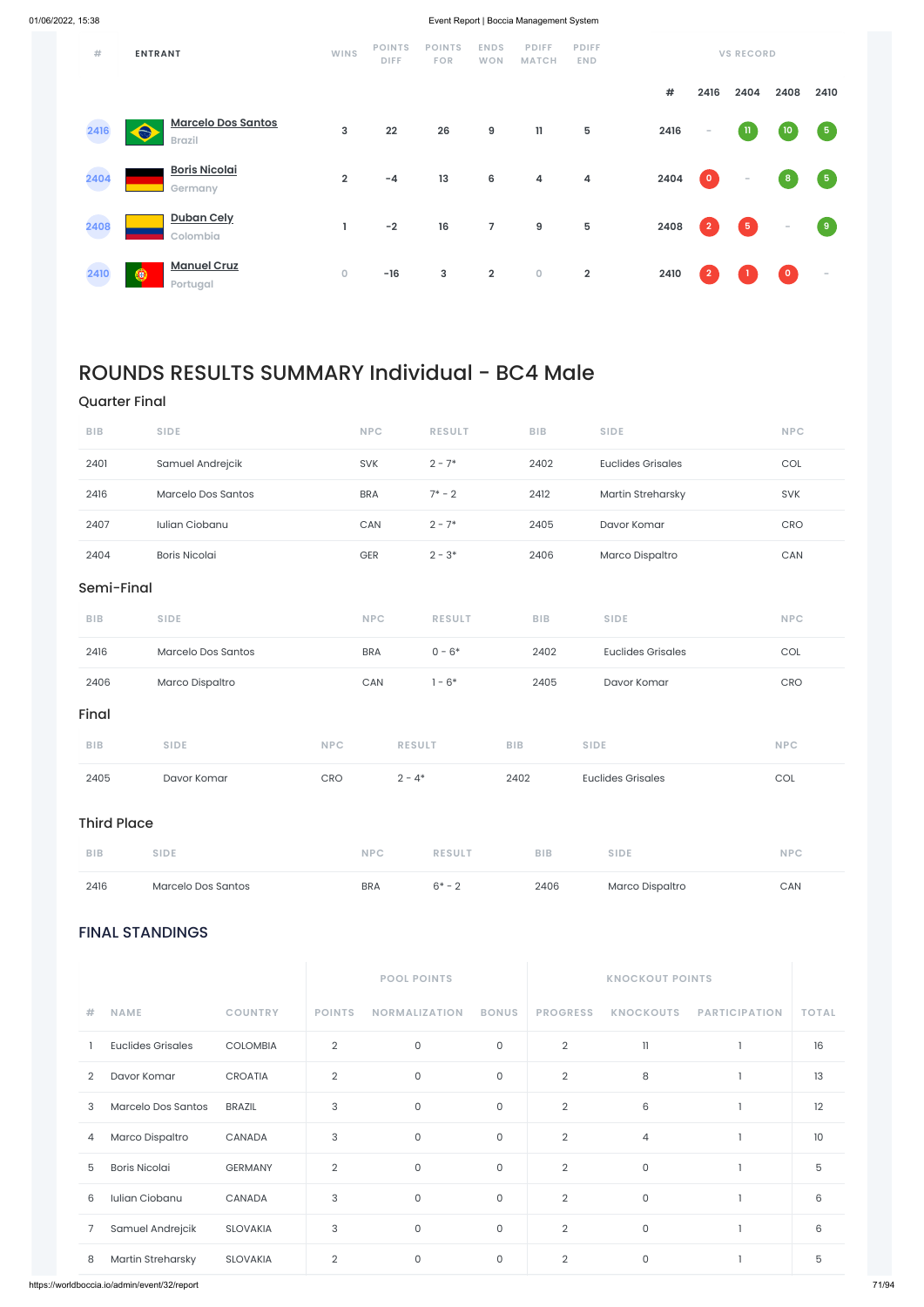|    |                    |                      | <b>POOL POINTS</b> |                      |              | <b>KNOCKOUT POINTS</b> |                  |                      |                |
|----|--------------------|----------------------|--------------------|----------------------|--------------|------------------------|------------------|----------------------|----------------|
| #  | <b>NAME</b>        | <b>COUNTRY</b>       | <b>POINTS</b>      | <b>NORMALIZATION</b> | <b>BONUS</b> | <b>PROGRESS</b>        | <b>KNOCKOUTS</b> | <b>PARTICIPATION</b> | <b>TOTAL</b>   |
| 9  | Dorian Decarme     | <b>FRANCE</b>        |                    | $\mathsf O$          | 0            | $\mathsf O$            | $\mathsf O$      |                      | 2              |
| 10 | Duban Cely         | <b>COLOMBIA</b>      |                    | $\mathsf O$          | 0            | $\mathsf O$            | $\mathsf O$      |                      | $\overline{2}$ |
| 11 | Nick Taylor        | <b>UNITED STATES</b> |                    | $\mathsf O$          | 0            | $\mathsf{O}$           | $\mathsf O$      |                      | $\overline{2}$ |
| 12 | Nuno Guerreiro     | <b>PORTUGAL</b>      |                    | $\mathsf O$          | 0            | $\mathsf{O}$           | $\mathsf O$      |                      | $\overline{2}$ |
| 13 | Louis Saunders     | <b>GREAT BRITAIN</b> | $\mathsf O$        | $\mathsf{O}\xspace$  | 0            | $\mathsf{O}$           | $\mathsf O$      |                      |                |
| 14 | <b>Manuel Cruz</b> | <b>PORTUGAL</b>      | $\mathsf{O}$       | $\mathsf{O}\xspace$  | 0            | $\mathsf{O}\xspace$    | $\mathsf O$      |                      |                |
| 15 | Eliseu Dos Santos  | <b>BRAZIL</b>        | $\mathbf 0$        | $\mathbf{0}$         | 0            | $\mathbf{0}$           | $\mathbf{0}$     |                      |                |

# BC1/2 Team

### **MATCHES**

| <b>Round Robin</b><br><b>Teams</b> |                                                 |                                        | Sunday, May 1, 2022 Start Time 14:35<br>BC1/BC2 |                                   |                                        |  |
|------------------------------------|-------------------------------------------------|----------------------------------------|-------------------------------------------------|-----------------------------------|----------------------------------------|--|
| <b>BIB</b>                         | <b>NAME</b>                                     | <b>NPC</b>                             | <b>BIB</b>                                      | <b>NAME</b>                       | <b>NPC</b>                             |  |
|                                    | <b>Brazil</b>                                   |                                        |                                                 | France                            |                                        |  |
| 1102<br>2201<br>2209               | A De Oliveira<br>M Santos<br>I Saraiva Da Silva | <b>BRA</b><br><b>BRA</b><br><b>BRA</b> | 1107<br>2212<br>2213                            | A Aubert<br>F Meguenni<br>A Fabre | <b>FRA</b><br><b>FRA</b><br><b>FRA</b> |  |

| <b>SCORE</b>   | <b>ENDS</b>  | <b>SCORE</b> |
|----------------|--------------|--------------|
| $\overline{2}$ | $E-1$        | $\mathsf O$  |
| 3              | $E-2$        | $\mathsf O$  |
| $\mathsf{O}$   | $E-3$        |              |
| 2              | $E - 4$      | $\mathsf O$  |
| $\mathsf O$    | $E-5$        |              |
| $\mathsf{O}$   | $E-6$        |              |
| $\overline{7}$ | <b>Total</b> | 3            |

| Round Robin<br><b>Teams</b> |             |            | Sunday, May 1, 2022 Start Time 14:35<br>BCI/BC2 | Pool A<br>Court 6 |            |
|-----------------------------|-------------|------------|-------------------------------------------------|-------------------|------------|
| <b>BIB</b>                  | <b>NAME</b> | <b>NPC</b> | <b>BIB</b>                                      | <b>NAME</b>       | <b>NPC</b> |
|                             | Argentina   |            |                                                 | Canada            |            |

| 1104 | A Flores            | ARG | 2105        | L Cryderman | CAN                 |  |
|------|---------------------|-----|-------------|-------------|---------------------|--|
| 2202 | L Cristaldo         | ARG | 1204        | K Collins   | CAN                 |  |
| 2206 | J Aquino            | ARG | 2207        | D Allard    | CAN                 |  |
|      | <b>WINNER</b>       |     |             |             |                     |  |
|      | <b>SCORE</b>        |     | <b>ENDS</b> |             | <b>SCORE</b>        |  |
|      | $\overline{4}$      |     | $E-1$       |             | $\mathsf{O}\xspace$ |  |
|      |                     |     | $E-2$       |             | $\mathsf{O}\xspace$ |  |
|      | $\overline{2}$      |     | $E-3$       |             | $\mathsf{O}\xspace$ |  |
|      |                     |     | $E - 4$     |             | $\mathsf{O}\xspace$ |  |
|      | $\mathsf{O}\xspace$ |     | $E-5$       |             | n,                  |  |
|      |                     |     |             |             |                     |  |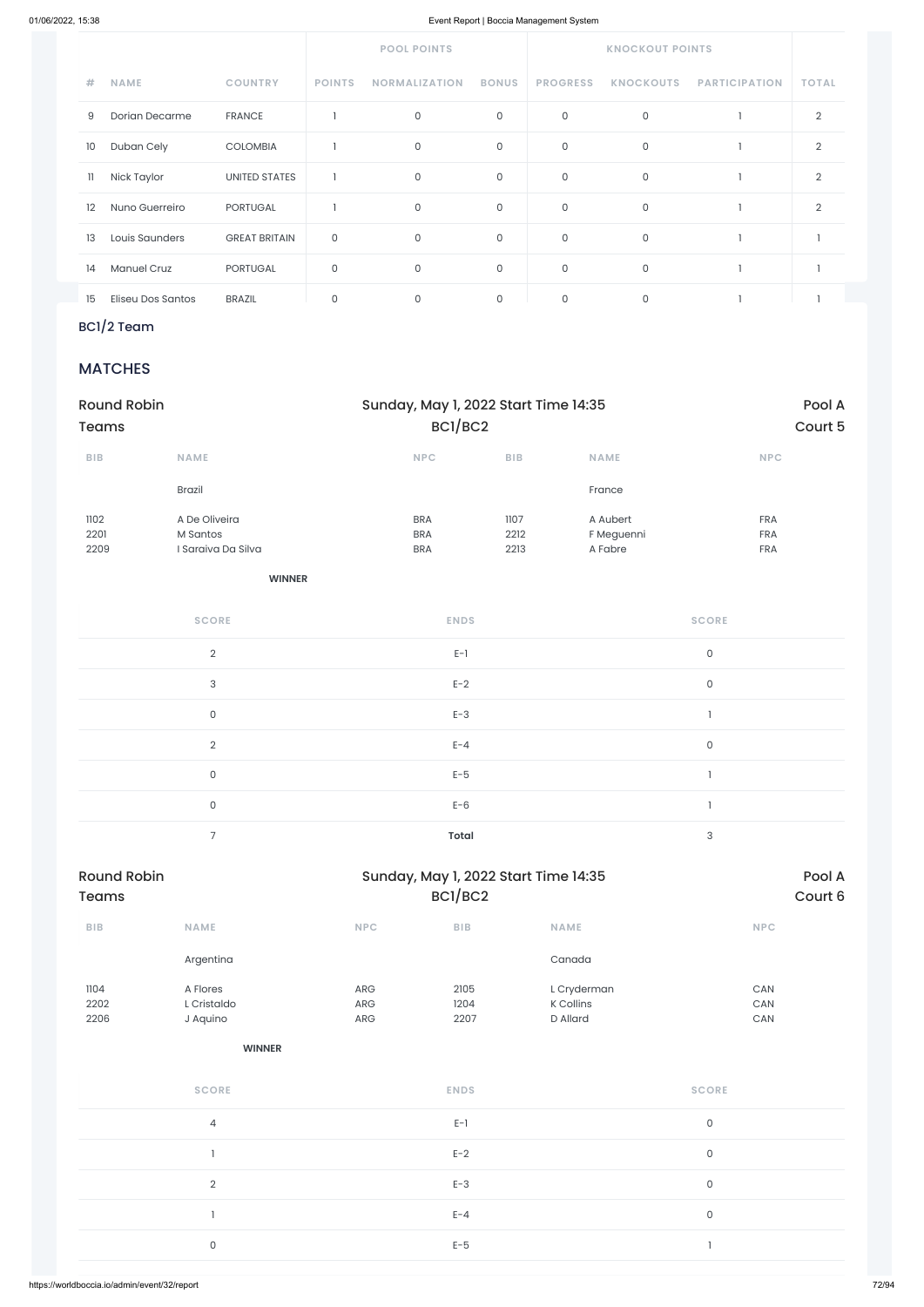| <b>SCORE</b> | <b>ENDS</b> | <b>SCORE</b> |
|--------------|-------------|--------------|
|              | $E-6$       |              |
|              | Total       | -            |

| <b>Round Robin</b><br>Teams |                                      |                   | Sunday, May 1, 2022 Start Time 18:20<br>BCI/BC2 |                                                 |                                        |
|-----------------------------|--------------------------------------|-------------------|-------------------------------------------------|-------------------------------------------------|----------------------------------------|
| <b>BIB</b>                  | <b>NAME</b>                          | <b>NPC</b>        | <b>BIB</b>                                      | <b>NAME</b>                                     | <b>NPC</b>                             |
|                             | Canada                               |                   |                                                 | Brazil                                          |                                        |
| 2105<br>1204<br>2207        | L Cryderman<br>K Collins<br>D Allard | CAN<br>CAN<br>CAN | 1102<br>2201<br>2209                            | A De Oliveira<br>M Santos<br>I Saraiya Da Silya | <b>BRA</b><br><b>BRA</b><br><b>BRA</b> |

**WINNER**

| <b>SCORE</b> | <b>ENDS</b>  | <b>SCORE</b>   |
|--------------|--------------|----------------|
| $\mathsf{O}$ | $E-1$        | 5              |
| $\mathsf O$  | $E-2$        | $\overline{2}$ |
|              | $E-3$        | $\mathsf O$    |
| $\mathsf{O}$ | $E - 4$      | $\overline{2}$ |
| $\mathsf O$  | $E-5$        |                |
| $\mathsf O$  | $E-6$        |                |
|              | <b>Total</b> | 11             |

| <b>Round Robin</b> |             |            | Sunday, May 1, 2022 Start Time 18:20 |             |            |  |
|--------------------|-------------|------------|--------------------------------------|-------------|------------|--|
| <b>Teams</b>       |             |            | BCI/BC2                              | Court 2     |            |  |
| <b>BIB</b>         | <b>NAME</b> | <b>NPC</b> | <b>BIB</b>                           | <b>NAME</b> | <b>NPC</b> |  |
|                    | Argentina   |            |                                      | France      |            |  |
| 1104               | A Flores    | <b>ARG</b> | 1107                                 | A Aubert    | <b>FRA</b> |  |
| 2202               | L Cristaldo | ARG        | 2212                                 | F Meguenni  | <b>FRA</b> |  |
| 2206               | J Aquino    | ARG        | 2213                                 | A Fabre     | <b>FRA</b> |  |
|                    |             |            |                                      |             |            |  |

| <b>SCORE</b> | <b>ENDS</b> | <b>SCORE</b> |
|--------------|-------------|--------------|
| $\Omega$     | $E-1$       |              |
| $\cap$       | $E-2$       |              |
|              | $E-3$       |              |
|              | $E - 4$     |              |

|                      | 3                                   |                   | $E-5$                |                                                 | 0 |                                        |
|----------------------|-------------------------------------|-------------------|----------------------|-------------------------------------------------|---|----------------------------------------|
|                      |                                     |                   | $E-6$                |                                                 |   |                                        |
|                      | 5                                   |                   | Total                |                                                 | 6 |                                        |
| <b>Round Robin</b>   |                                     |                   |                      | Sunday, May 1, 2022 Start Time 21:05            |   | Pool A                                 |
| <b>Teams</b>         |                                     |                   | BC1/BC2              |                                                 |   | Court 8                                |
| <b>BIB</b>           | <b>NAME</b>                         | <b>NPC</b>        | <b>BIB</b>           | <b>NAME</b>                                     |   | <b>NPC</b>                             |
|                      | Argentina                           |                   |                      | <b>Brazil</b>                                   |   |                                        |
| 1104<br>2202<br>2206 | A Flores<br>L Cristaldo<br>J Aquino | ARG<br>ARG<br>ARG | 1102<br>2201<br>2209 | A De Oliveira<br>M Santos<br>I Saraiva Da Silva |   | <b>BRA</b><br><b>BRA</b><br><b>BRA</b> |
|                      |                                     |                   |                      |                                                 |   |                                        |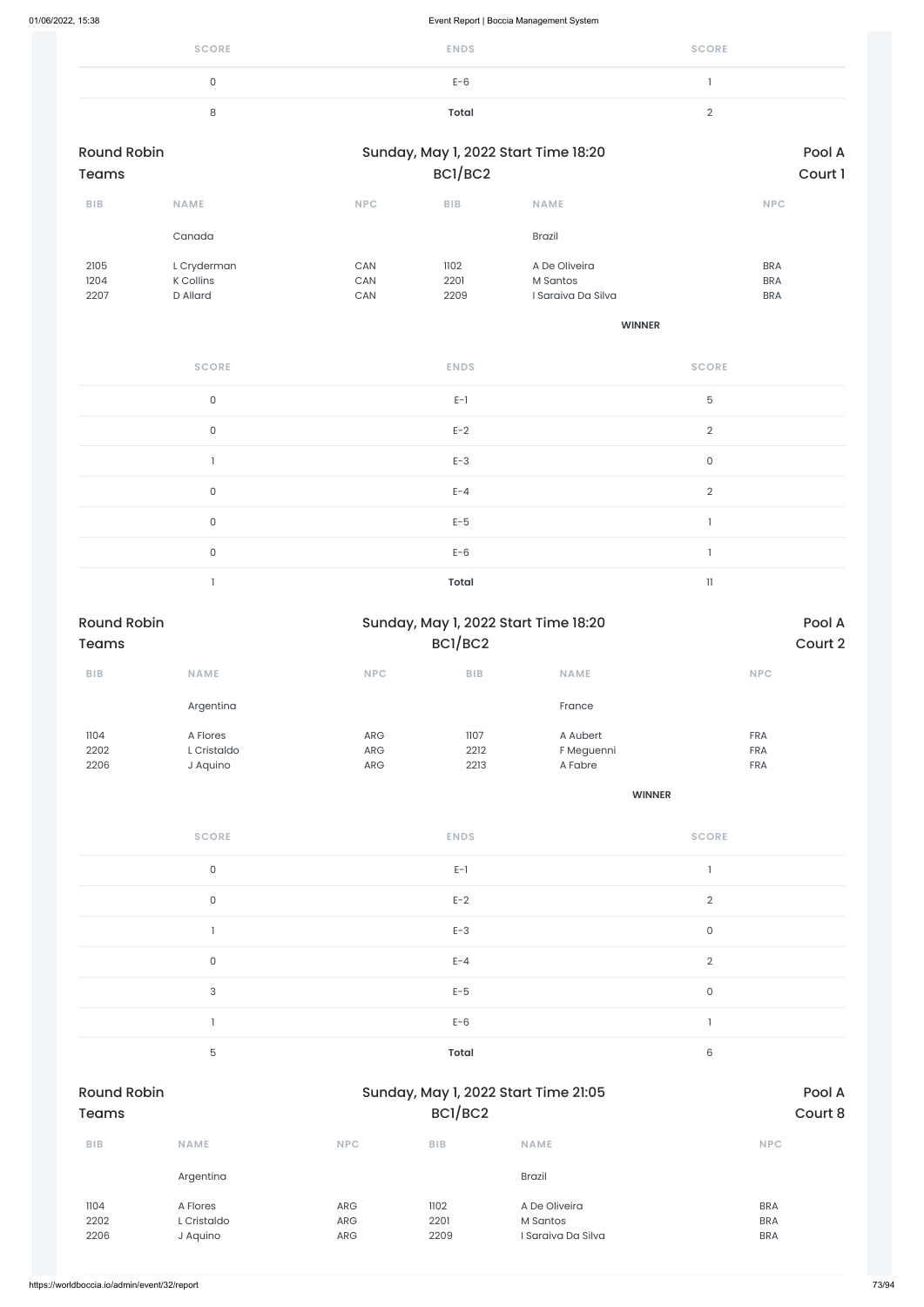| BIB                                | NAME                       | <b>NPC</b>            | BIB                                             | NAME                   |                | NPC        |                   |
|------------------------------------|----------------------------|-----------------------|-------------------------------------------------|------------------------|----------------|------------|-------------------|
|                                    |                            |                       |                                                 | <b>WINNER</b>          |                |            |                   |
|                                    | <b>SCORE</b>               |                       | <b>ENDS</b>                                     |                        | <b>SCORE</b>   |            |                   |
|                                    | $\mathsf{O}\xspace$        |                       | $E-1$                                           |                        | $\mathsf 6$    |            |                   |
|                                    | $\mathsf{O}\xspace$        |                       | $E-2$                                           |                        | $\overline{4}$ |            |                   |
|                                    | $\mathsf{O}\xspace$        |                       | $E-3$                                           |                        | $\overline{4}$ |            |                   |
|                                    | $\mathsf{O}\xspace$        |                       | $E - 4$                                         |                        | $\overline{2}$ |            |                   |
|                                    | $\mathbf{I}$               |                       | $E-5$                                           |                        | $\mathsf O$    |            |                   |
|                                    | $\overline{4}$             |                       | $E-6$                                           |                        | $\mathsf O$    |            |                   |
|                                    | $\mathbf 5$                |                       | <b>Total</b>                                    |                        | $16\,$         |            |                   |
| <b>Round Robin</b><br><b>Teams</b> |                            |                       | Sunday, May 1, 2022 Start Time 21:05<br>BC1/BC2 |                        |                |            | Pool A<br>Court 7 |
| BIB                                | NAME                       | NPC                   | <b>BIB</b>                                      | NAME                   |                | <b>NPC</b> |                   |
|                                    | Canada                     |                       |                                                 | France                 |                |            |                   |
| 2105                               | L Cryderman                | $\mathsf{CAN}\xspace$ | 1107                                            | A Aubert               |                | FRA        |                   |
| 1204                               | <b>K</b> Collins           | $\mathsf{CAN}\xspace$ | 2212                                            | F Meguenni             |                | <b>FRA</b> |                   |
| 2207                               | D Allard                   | CAN                   | 2213                                            | A Fabre                |                | FRA        |                   |
|                                    | <b>WINNER</b>              |                       |                                                 |                        |                |            |                   |
|                                    | <b>SCORE</b>               |                       | <b>ENDS</b>                                     |                        | <b>SCORE</b>   |            |                   |
|                                    | $\overline{2}$             |                       | $E-1$                                           |                        | $\mathsf O$    |            |                   |
|                                    | $\mathsf O$                |                       | $E-2$                                           |                        | $\overline{2}$ |            |                   |
|                                    | $\mathsf{O}$               |                       | $E-3$                                           |                        | $\overline{2}$ |            |                   |
|                                    | $\mathsf O$                |                       | $E - 4$                                         |                        | $\overline{2}$ |            |                   |
|                                    | $\mathsf{3}$               |                       | $E-5$                                           |                        | $\mathsf{O}$   |            |                   |
|                                    | $\overline{2}$             |                       | $E-6$                                           |                        | $\mathsf O$    |            |                   |
|                                    | $\overline{7}$             |                       | <b>Total</b>                                    |                        | $\,6\,$        |            |                   |
| <b>Round Robin</b><br><b>Teams</b> |                            |                       | Sunday, May 1, 2022 Start Time 14:35<br>BC1/BC2 |                        |                |            | Pool B<br>Court 7 |
| <b>BIB</b>                         | NAME                       | NPC                   | BIB                                             | NAME                   |                | NPC        |                   |
|                                    | Ecuador                    |                       |                                                 | Portugal               |                |            |                   |
| 1108<br>1202                       | D Quiroz Columba<br>J Leon | ECU<br>ECU            | 2102<br>1201                                    | A Ramos<br>C Gonçalves |                | POR<br>POR |                   |

| 2210 | D Guerrero   | ECU                            | 2205 | A Valente     | POR                 |
|------|--------------|--------------------------------|------|---------------|---------------------|
|      |              |                                |      | <b>WINNER</b> |                     |
|      | <b>SCORE</b> | <b>ENDS</b>                    |      |               | <b>SCORE</b>        |
|      | $\mathsf O$  | $\mathsf{E}\text{-}\mathsf{I}$ |      |               | $\,6\,$             |
|      |              | $E-2$                          |      |               | $\mathsf{O}\xspace$ |
|      | $\mathsf O$  | $E-3$                          |      |               | $\mathbf{1}$        |
|      | $\mathsf O$  | $E - 4$                        |      |               | $\mathbf 5$         |
|      |              | $E-5$                          |      |               | $\mathsf{O}\xspace$ |
|      | $\mathsf O$  | $E-6$                          |      |               | $\sqrt{2}$          |
|      |              |                                |      |               |                     |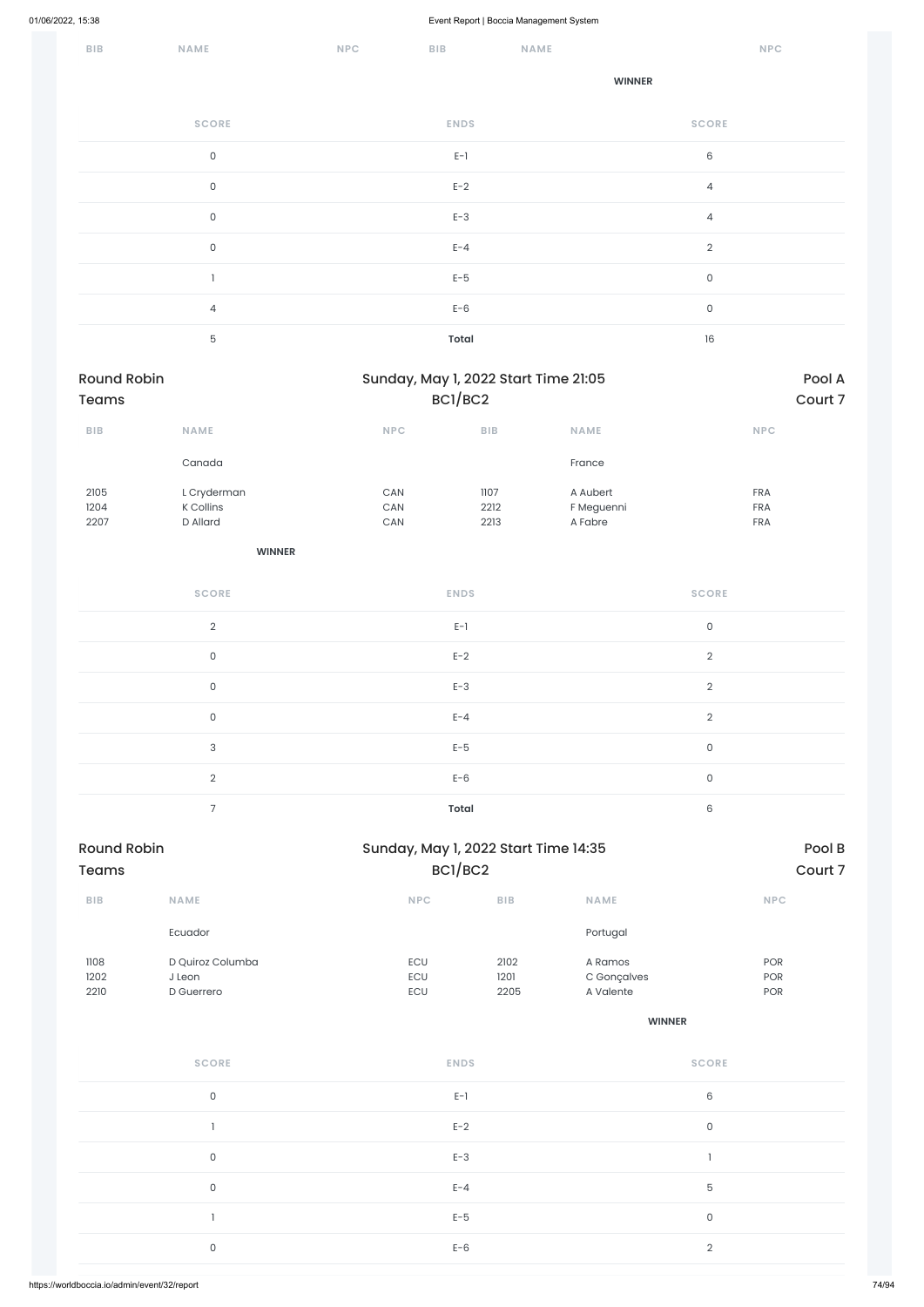|                                    | <b>SCORE</b>                       |                   | <b>ENDS</b>          |                                      | <b>SCORE</b>        |                                 |
|------------------------------------|------------------------------------|-------------------|----------------------|--------------------------------------|---------------------|---------------------------------|
|                                    | $\overline{2}$                     |                   | <b>Total</b>         |                                      | 4                   |                                 |
| <b>Round Robin</b><br><b>Teams</b> |                                    |                   | BCI/BC2              | Sunday, May 1, 2022 Start Time 14:35 |                     | Pool B<br>Court 8               |
| BIB                                | <b>NAME</b>                        | NPC               | $B$   $B$            | <b>NAME</b>                          |                     | <b>NPC</b>                      |
|                                    | Slovakia                           |                   |                      | Netherlands                          |                     |                                 |
| 2104<br>1203<br>2203               | T Kral<br>K Kudlacova<br>R Kurilak | SVK<br>SVK<br>SVK | 2103<br>1206<br>2211 | D Perez<br>C Van Engelen<br>M Dekker |                     | <b>NED</b><br>NED<br><b>NED</b> |
|                                    |                                    |                   |                      | <b>WINNER</b>                        |                     |                                 |
|                                    | <b>SCORE</b>                       |                   | <b>ENDS</b>          |                                      | <b>SCORE</b>        |                                 |
|                                    | $\mathbf{I}$                       |                   | $E-1$                |                                      | $\mathsf{O}$        |                                 |
|                                    | $\mathsf{O}$                       |                   | $E-2$                |                                      | $\mathbf{I}$        |                                 |
|                                    | $\mathbf{I}$                       |                   | $E-3$                |                                      | $\mathsf{O}$        |                                 |
|                                    | $\ensuremath{\mathsf{3}}$          |                   | $E - 4$              |                                      | $\mathsf{O}\xspace$ |                                 |
|                                    | $\mathsf{O}$                       |                   | $E-5$                |                                      | $\mathbf{I}$        |                                 |
|                                    | $\mathsf{O}$                       |                   | $E-6$                |                                      | 3                   |                                 |
|                                    | $\mathsf{O}$                       |                   | $TB-1$               |                                      | $\mathbb{I}$        |                                 |
|                                    | $\mathbf 5$                        |                   | <b>Total</b>         |                                      | $\,6\,$             |                                 |
| <b>Round Robin</b><br><b>Teams</b> |                                    |                   | BCI/BC2              | Sunday, May 1, 2022 Start Time 18:20 |                     | Pool B<br>Court 3               |
| BIB                                | NAME                               | NPC               | BIB                  | <b>NAME</b>                          |                     | NPC                             |
|                                    | Portugal                           |                   |                      | Slovakia                             |                     |                                 |
| 2102                               | A Ramos                            | POR               | 2104                 | T Kral                               |                     | SVK                             |

1201 2205 C Gonçalves A Valente

POR POR

1203 2203 K Kudlacova R Kurilak

SVK SVK

| <b>SCORE</b> | <b>ENDS</b> | <b>SCORE</b> |
|--------------|-------------|--------------|
| C            | $E-1$       |              |
|              | $E-2$       |              |
|              | $E-3$       |              |
|              | $F - 4$     |              |

| $E-6$<br>$\mathsf{O}$<br>$\overline{5}$<br>3<br>Total<br>Pool B<br><b>Round Robin</b><br>Sunday, May 1, 2022 Start Time 18:20<br>BCI/BC2<br>Court 4<br><b>Teams</b><br><b>BIB</b><br><b>NPC</b><br><b>BIB</b><br><b>NAME</b><br><b>NPC</b><br><b>NAME</b><br>Netherlands<br>Ecuador<br>1108<br>D Quiroz Columba<br>ECU<br>2103<br>D Perez<br><b>NED</b><br>1206<br>C Van Engelen<br>1202<br><b>NED</b><br>J Leon<br>ECU<br>M Dekker<br>2211<br>2210<br>ECU<br><b>NED</b><br>D Guerrero | 0 | $E-5$ |  |  |
|----------------------------------------------------------------------------------------------------------------------------------------------------------------------------------------------------------------------------------------------------------------------------------------------------------------------------------------------------------------------------------------------------------------------------------------------------------------------------------------|---|-------|--|--|
|                                                                                                                                                                                                                                                                                                                                                                                                                                                                                        |   |       |  |  |
|                                                                                                                                                                                                                                                                                                                                                                                                                                                                                        |   |       |  |  |
|                                                                                                                                                                                                                                                                                                                                                                                                                                                                                        |   |       |  |  |
|                                                                                                                                                                                                                                                                                                                                                                                                                                                                                        |   |       |  |  |
|                                                                                                                                                                                                                                                                                                                                                                                                                                                                                        |   |       |  |  |
|                                                                                                                                                                                                                                                                                                                                                                                                                                                                                        |   |       |  |  |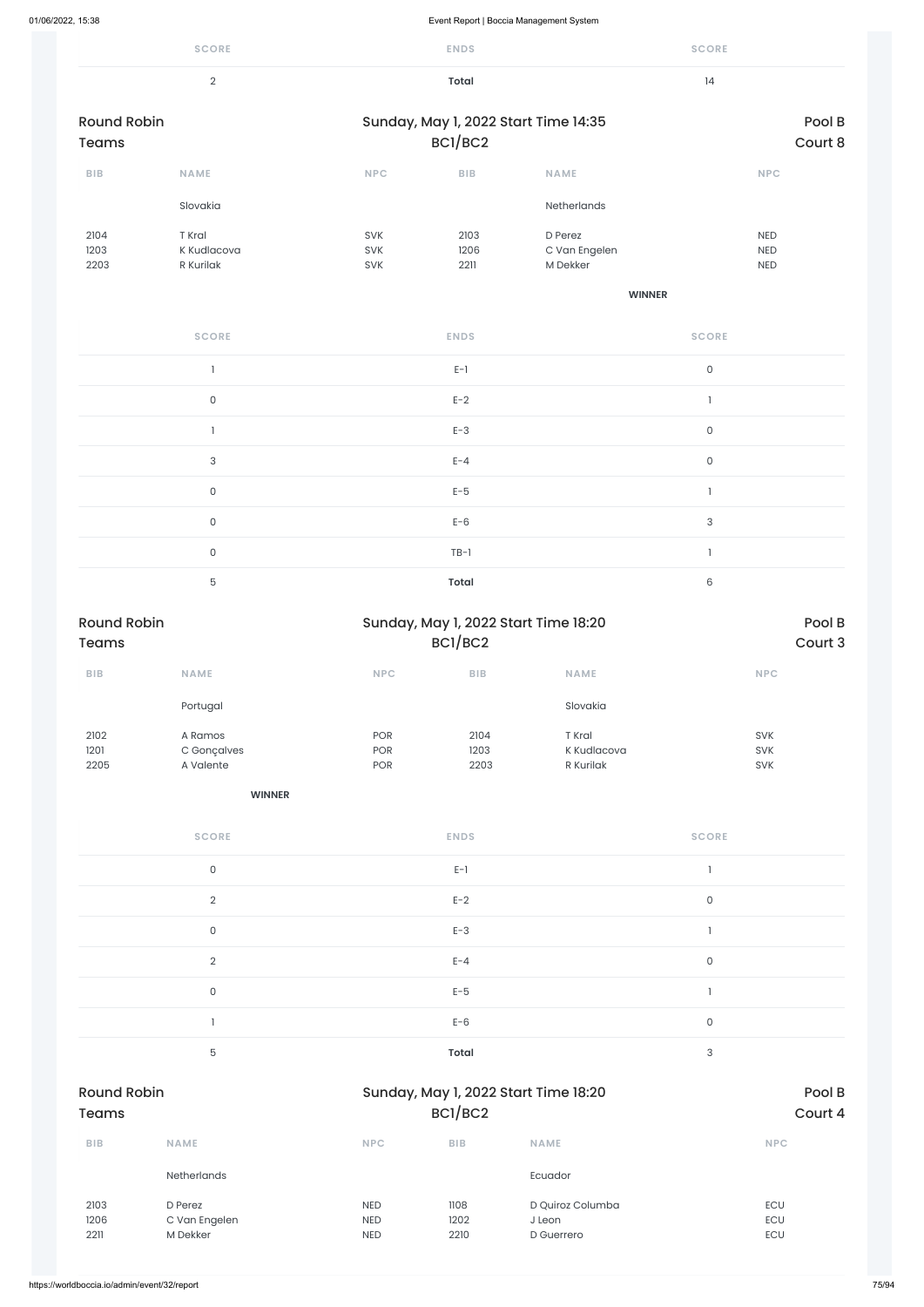| <b>SCORE</b>      |
|-------------------|
|                   |
|                   |
|                   |
|                   |
|                   |
|                   |
|                   |
| Pool B<br>Court 5 |
| <b>NPC</b>        |
|                   |
| POR<br>POR<br>POR |
|                   |
| <b>SCORE</b>      |
|                   |
|                   |
|                   |
|                   |
|                   |
|                   |
|                   |
| Pool B<br>Court 6 |
| <b>NPC</b>        |
|                   |
| ECU<br>ECU<br>ECU |
|                   |
| <b>SCORE</b>      |
|                   |
|                   |
|                   |
|                   |
|                   |
|                   |
|                   |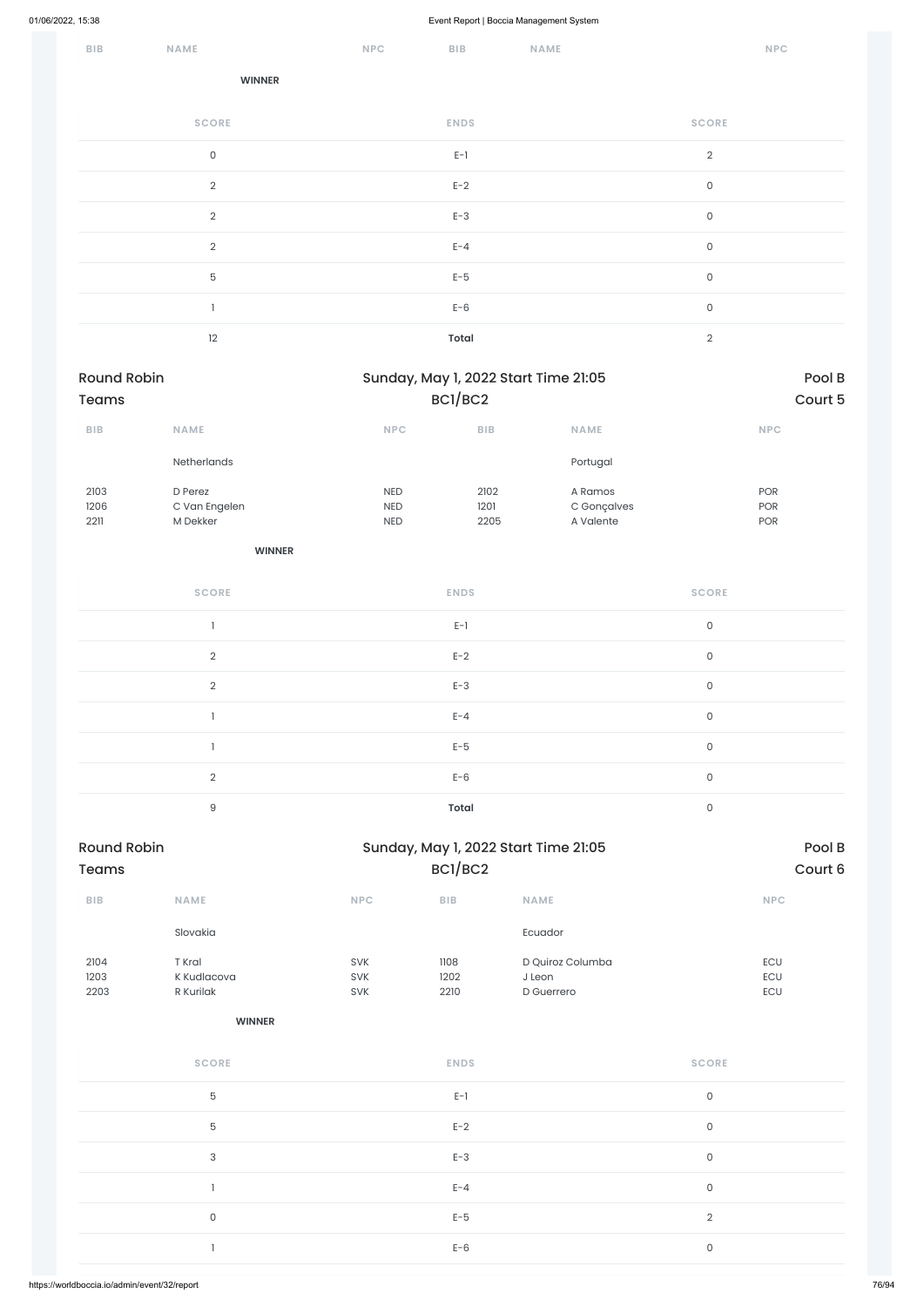|                                   | <b>SCORE</b>                         |                                        | <b>ENDS</b>             |                                                 |                                     | <b>SCORE</b>              |                                           |
|-----------------------------------|--------------------------------------|----------------------------------------|-------------------------|-------------------------------------------------|-------------------------------------|---------------------------|-------------------------------------------|
|                                   | 15                                   |                                        | <b>Total</b>            |                                                 |                                     | $\overline{2}$            |                                           |
| <b>Semi Final</b><br><b>Teams</b> |                                      |                                        | BC1/BC2                 | Monday, May 2, 2022 Start Time 16:05            |                                     |                           | Knockout<br>Court 2                       |
| ${\sf B}{\sf I}{\sf B}$           | <b>NAME</b>                          | <b>NPC</b>                             | ${\sf B}{\sf I}{\sf B}$ | <b>NAME</b>                                     |                                     |                           | <b>NPC</b>                                |
|                                   | Portugal                             |                                        |                         | Brazil                                          |                                     |                           |                                           |
| 2102<br>1201<br>2205              | A Ramos<br>C Gonçalves<br>A Valente  | POR<br>POR<br>POR                      | 1102<br>2201<br>2209    | A De Oliveira<br>M Santos<br>I Saraiva Da Silva |                                     |                           | <b>BRA</b><br><b>BRA</b><br><b>BRA</b>    |
|                                   | <b>WINNER</b>                        |                                        |                         |                                                 |                                     |                           |                                           |
|                                   | <b>SCORE</b>                         |                                        | <b>ENDS</b>             |                                                 |                                     | <b>SCORE</b>              |                                           |
|                                   | $\mathbf{I}$                         |                                        | $E-1$                   |                                                 |                                     | $\mathsf{O}$              |                                           |
|                                   | $\mathsf O$                          |                                        | $E-2$                   |                                                 |                                     | $\mathbf{l}$              |                                           |
|                                   | $\mathsf O$                          |                                        | $E-3$                   |                                                 |                                     | $\mathbf{I}$              |                                           |
|                                   | $\mathsf{O}$                         |                                        | $E - 4$                 |                                                 |                                     | $\mathbbm{1}$             |                                           |
|                                   | $\overline{2}$                       |                                        | $E-5$                   |                                                 |                                     | $\mathsf{O}\xspace$       |                                           |
|                                   | $\mathbbm{1}$                        |                                        | $E-6$                   |                                                 |                                     | $\mathsf{O}$              |                                           |
|                                   | $\overline{4}$                       |                                        | <b>Total</b>            |                                                 |                                     | $\ensuremath{\mathsf{3}}$ |                                           |
| Semi Final<br><b>Teams</b>        |                                      |                                        | BC1/BC2                 | Monday, May 2, 2022 Start Time 16:05            |                                     |                           | Knockout<br>Court 8                       |
| ${\sf B}{\sf I}{\sf B}$           | NAME                                 | NPC                                    | <b>BIB</b>              |                                                 | NAME                                |                           | NPC                                       |
|                                   | Netherlands                          |                                        |                         |                                                 | Argentina                           |                           |                                           |
| 2103<br>1206<br>2211              | D Perez<br>C Van Engelen<br>M Dekker | <b>NED</b><br><b>NED</b><br><b>NED</b> |                         | 1104<br>2202<br>2206                            | A Flores<br>L Cristaldo<br>J Aquino |                           | ${\sf ARG}$<br>${\sf ARG}$<br>${\sf ARG}$ |
|                                   | <b>WINNER</b>                        |                                        |                         |                                                 |                                     |                           |                                           |
|                                   | <b>SCORE</b>                         |                                        | <b>ENDS</b>             |                                                 |                                     | <b>SCORE</b>              |                                           |
|                                   | $\overline{2}$                       |                                        | $E-1$                   |                                                 |                                     | $\mathsf O$               |                                           |
|                                   | $\mathbf{I}$                         |                                        | $E-2$                   |                                                 |                                     | $\mathsf{O}\xspace$       |                                           |
|                                   | $\overline{2}$                       |                                        | $E-3$                   |                                                 |                                     | $\mathsf O$               |                                           |
|                                   | $\mathsf{O}$                         |                                        | $E - 4$                 |                                                 |                                     | $\sqrt{2}$                |                                           |
|                                   | $\mathsf{O}\xspace$                  |                                        | $E-5$                   |                                                 |                                     | $\mathbf{1}$              |                                           |

|                                    | $\mathsf{O}\xspace$                 |                                      | $E-6$                |                                                 |   |                                        |
|------------------------------------|-------------------------------------|--------------------------------------|----------------------|-------------------------------------------------|---|----------------------------------------|
|                                    | $\overline{5}$                      |                                      | Total                |                                                 | 4 |                                        |
| <b>Third Place</b><br><b>Teams</b> |                                     | Monday, May 2, 2022 Start Time 20:05 |                      | <b>Third Place</b><br>Court 4                   |   |                                        |
| <b>BIB</b>                         | <b>NAME</b>                         | <b>NPC</b>                           | <b>BIB</b>           | <b>NAME</b>                                     |   | <b>NPC</b>                             |
|                                    | Argentina                           |                                      |                      | <b>Brazil</b>                                   |   |                                        |
| 1104<br>2202<br>2206               | A Flores<br>L Cristaldo<br>J Aquino | ARG<br>ARG<br>ARG                    | 1102<br>2201<br>2209 | A De Oliveira<br>M Santos<br>I Saraiva Da Silva |   | <b>BRA</b><br><b>BRA</b><br><b>BRA</b> |
|                                    |                                     |                                      |                      | <b>WINNER</b>                                   |   |                                        |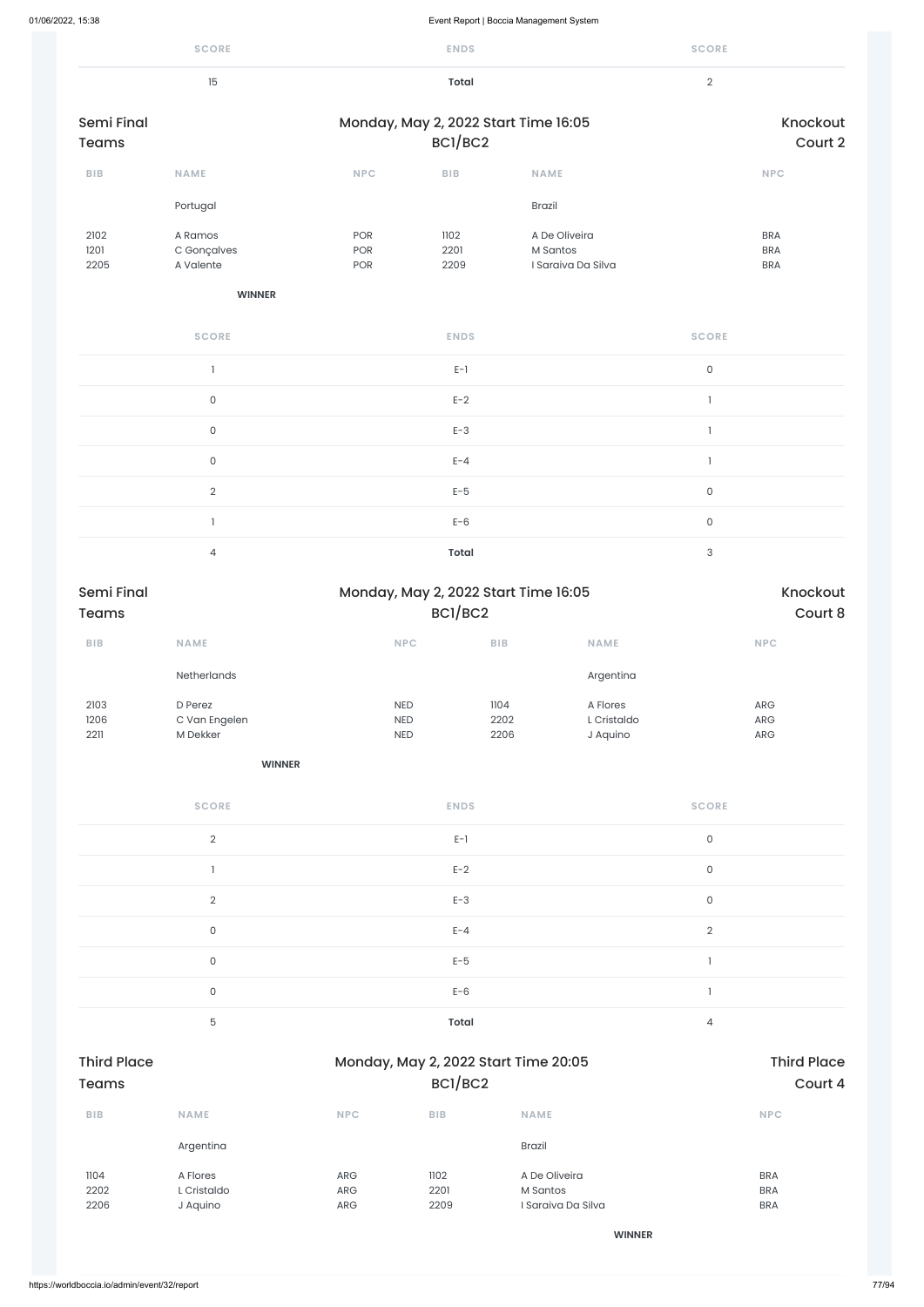| <b>SCORE</b> | <b>ENDS</b>  | <b>SCORE</b> |
|--------------|--------------|--------------|
| $\mathsf{O}$ | $E-1$        |              |
| $\mathsf{O}$ | $E-2$        | $\mathbf 5$  |
| $\mathsf O$  | $E-3$        |              |
| $\mathsf{O}$ | $E - 4$      |              |
| $\mathsf{O}$ | $E-5$        |              |
|              | $E-6$        | $\mathsf O$  |
|              | <b>Total</b> | $\mathsf g$  |

| Final<br>Teams |                    |            | Monday, May 2, 2022 Start Time 20:05<br>BCI/BC2 |             |            |  |  |
|----------------|--------------------|------------|-------------------------------------------------|-------------|------------|--|--|
| <b>BIB</b>     | <b>NAME</b>        | <b>NPC</b> | <b>BIB</b>                                      | <b>NAME</b> | <b>NPC</b> |  |  |
|                | <b>Netherlands</b> |            |                                                 | Portugal    |            |  |  |
| 2103           | D Perez            | <b>NED</b> | 2102                                            | A Ramos     | <b>POR</b> |  |  |
| 1206           | C Van Engelen      | <b>NED</b> | 1201                                            | C Gonçalves | <b>POR</b> |  |  |
| 2211           | M Dekker           | <b>NED</b> | 2205                                            | A Valente   | <b>POR</b> |  |  |

**WINNER**

| <b>SCORE</b>   | <b>ENDS</b>  | <b>SCORE</b>   |
|----------------|--------------|----------------|
| $\overline{2}$ | $E-1$        | $\mathbf 0$    |
|                | $E-2$        | $\mathsf O$    |
|                | $E-3$        | $\mathbf 0$    |
| $\mathsf{O}$   | $E - 4$      | 2              |
|                | $E-5$        | $\mathbf 0$    |
| $\mathsf{O}$   | $E-6$        | $\overline{2}$ |
| 5              | <b>Total</b> | 4              |

### POOLS RESULTS SUMMARY

# Pool A

| #   | <b>ENTRANT</b>              | <b>WINS</b>  | <b>POINTS</b><br><b>DIFF</b> | <b>POINTS</b><br><b>FOR</b> | <b>ENDS</b><br><b>WON</b> | <b>PDIFF</b><br><b>MATCH</b> | <b>PDIFF</b><br>END. |     |                                         | <b>VS RECORD</b> |                   |                    |
|-----|-----------------------------|--------------|------------------------------|-----------------------------|---------------------------|------------------------------|----------------------|-----|-----------------------------------------|------------------|-------------------|--------------------|
|     |                             |              |                              |                             |                           |                              |                      | #   | 501                                     | 503              | 507               | 506                |
| 501 | <b>SOF</b><br><b>Brazil</b> | $\mathbf{3}$ | 25                           | 34                          | 12                        | $\mathbf{11}$                | 6                    | 501 | $\overline{\phantom{a}}$                | (16)             | $\left( 7\right)$ | $\mathbf{u}$       |
| 503 | <b>Argentina</b><br>٠       |              | -6                           | 18                          | 8                         | 6                            | $\overline{a}$       | 503 | $\begin{array}{c} \hline 5 \end{array}$ | $\sim$           | 5                 | $\left( 8 \right)$ |

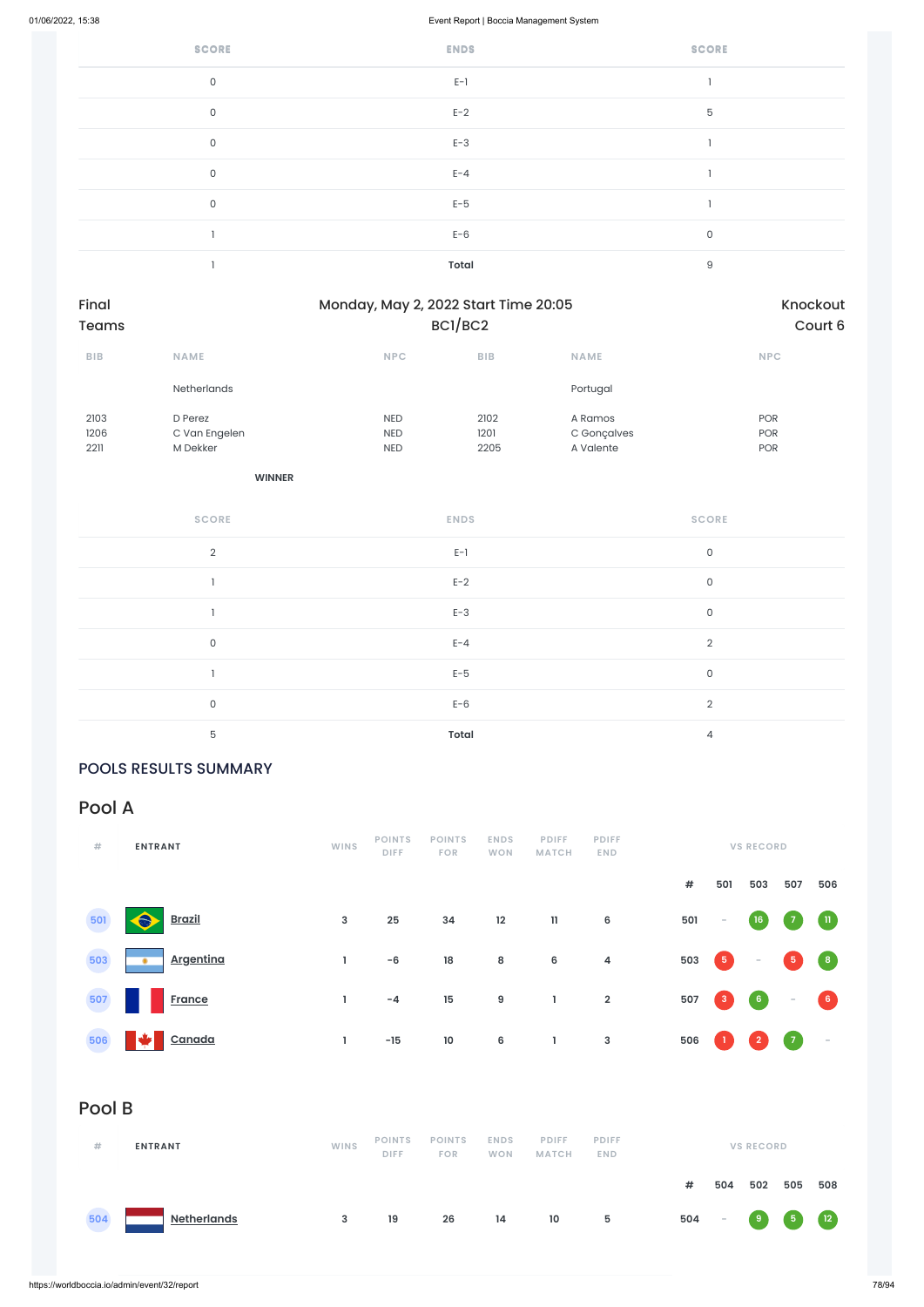### FINAL STANDINGS

|                |             |                 |               | <b>POOL POINTS</b>   |              | <b>KNOCKOUT POINTS</b> |                  |                      |                |
|----------------|-------------|-----------------|---------------|----------------------|--------------|------------------------|------------------|----------------------|----------------|
| #              | <b>NAME</b> | <b>COUNTRY</b>  | <b>POINTS</b> | <b>NORMALIZATION</b> | <b>BONUS</b> | <b>PROGRESS</b>        | <b>KNOCKOUTS</b> | <b>PARTICIPATION</b> | <b>TOTAL</b>   |
|                | Netherlands | NETHERLANDS     | 3             | $\mathsf{O}\xspace$  | $\mathsf{O}$ | $\overline{2}$         | $\overline{7}$   |                      | 13             |
| $\overline{2}$ | Portugal    | <b>PORTUGAL</b> | $\mathbf{2}$  | $\mathsf{O}\xspace$  | 0            | $\overline{2}$         | 4                |                      | 9              |
| 3              | Brazil      | <b>BRAZIL</b>   | 3             | $\mathsf{O}\xspace$  | 0            | $\overline{2}$         | $\overline{2}$   |                      | 8              |
| 4              | Argentina   | ARGENTINA       |               | $\mathsf{O}\xspace$  | $\mathbf 0$  | $\overline{2}$         | $\mathbf 0$      |                      | $\overline{4}$ |
| 5              | Slovakia    | SLOVAKIA        |               | $\mathsf{O}\xspace$  | 0            | $\mathsf O$            | $\mathsf O$      |                      | $\overline{2}$ |
| 6              | France      | <b>FRANCE</b>   |               | $\mathsf{O}\xspace$  | 0            | $\mathsf O$            | $\mathsf O$      |                      | $\overline{2}$ |
| 7              | Canada      | CANADA          |               | $\mathsf{O}\xspace$  | 0            | $\mathsf O$            | $\mathsf{O}$     |                      | $\overline{2}$ |
| 8              | Ecuador     | <b>ECUADOR</b>  | 0             | $\mathsf{O}\xspace$  | 0            | $\mathsf O$            | $\mathsf{O}$     |                      |                |

| #          | <b>ENTRANT</b>                              | <b>WINS</b>    | <b>POINTS</b><br><b>DIFF</b> | <b>POINTS</b><br><b>FOR</b> | <b>ENDS</b><br><b>WON</b> | <b>PDIFF</b><br><b>MATCH</b> | <b>PDIFF</b><br><b>END</b> |     |                | <b>VS RECORD</b>                  |                    |      |
|------------|---------------------------------------------|----------------|------------------------------|-----------------------------|---------------------------|------------------------------|----------------------------|-----|----------------|-----------------------------------|--------------------|------|
| 502        | <b>Portugal</b><br>Θ                        | $\overline{2}$ | 5                            | 19                          |                           | $12 \overline{ }$            | 6                          | 502 | $\bullet$      | $\overline{\phantom{a}}$          | $\left( 5 \right)$ | (14) |
| 505        | <b>Slovakia</b><br>w                        |                | 11.                          | 23                          | $\mathbf{11}$             | 13                           | 5                          | 505 | 5 <sub>1</sub> | $\begin{pmatrix} 3 \end{pmatrix}$ | $\sim$             | (15) |
| Semi-Final | ROUNDS RESULTS SUMMARY Tegms - BCI/2 Tegm , |                |                              |                             |                           |                              |                            | 508 | $\overline{2}$ | $\overline{2}$                    | $\bullet$          |      |

| <b>BIB</b> | <b>SIDE</b> | <b>NPC</b> | <b>RESULT</b> | <b>BIB</b> | <b>SIDE</b>   | <b>NPC</b> |
|------------|-------------|------------|---------------|------------|---------------|------------|
| 502        | Portugal    | POR        | $4* - 3$      | 501        | <b>Brazil</b> | <b>BRA</b> |
| 504        | Netherlands | <b>NED</b> | $5* - 4$      | 503        | Argentina     | ARG        |
| Final      |             |            |               |            |               |            |
| <b>BIB</b> | <b>SIDE</b> | <b>NPC</b> | <b>RESULT</b> | <b>BIB</b> | <b>SIDE</b>   | <b>NPC</b> |
|            |             |            |               |            |               |            |

# Third Place

| <b>BIB</b> | <b>SIDE</b> | <b>NPC</b> | <b>RESULT</b> | <b>BIB</b> | <b>SIDE</b>   | <b>NPC</b> |
|------------|-------------|------------|---------------|------------|---------------|------------|
| 503        | Argentina   | ARG        | $-9*$         | 501        | <b>Brazil</b> | <b>BRA</b> |

BC3 Pairs

**MATCHES** 

|              | <b>Round Robin</b>                             |            |                 | Sunday, May 1, 2022 Start Time 14:35                    | Pool A                   |
|--------------|------------------------------------------------|------------|-----------------|---------------------------------------------------------|--------------------------|
| <b>Pairs</b> |                                                |            | BC <sub>3</sub> |                                                         | Court 1                  |
| <b>BIB</b>   | <b>NAME</b>                                    | <b>NPC</b> | <b>BIB</b>      | <b>NAME</b>                                             | <b>NPC</b>               |
|              | Peru                                           |            |                 | <b>Brazil</b>                                           |                          |
| 1310<br>2309 | N Callupe / A. Arevalo<br>D Acosta / D. Torres | PER<br>PER | 1301<br>2303    | E De Oliveira / R. Ferreira<br>M Carvalho / O. Carvalho | <b>BRA</b><br><b>BRA</b> |
|              |                                                |            |                 | <b>WINNER</b>                                           |                          |
|              | <b>SCORE</b>                                   |            | <b>ENDS</b>     |                                                         | <b>SCORE</b>             |
|              | $\overline{2}$                                 |            | $E-1$           |                                                         | $\mathsf{O}$             |
|              |                                                |            |                 |                                                         |                          |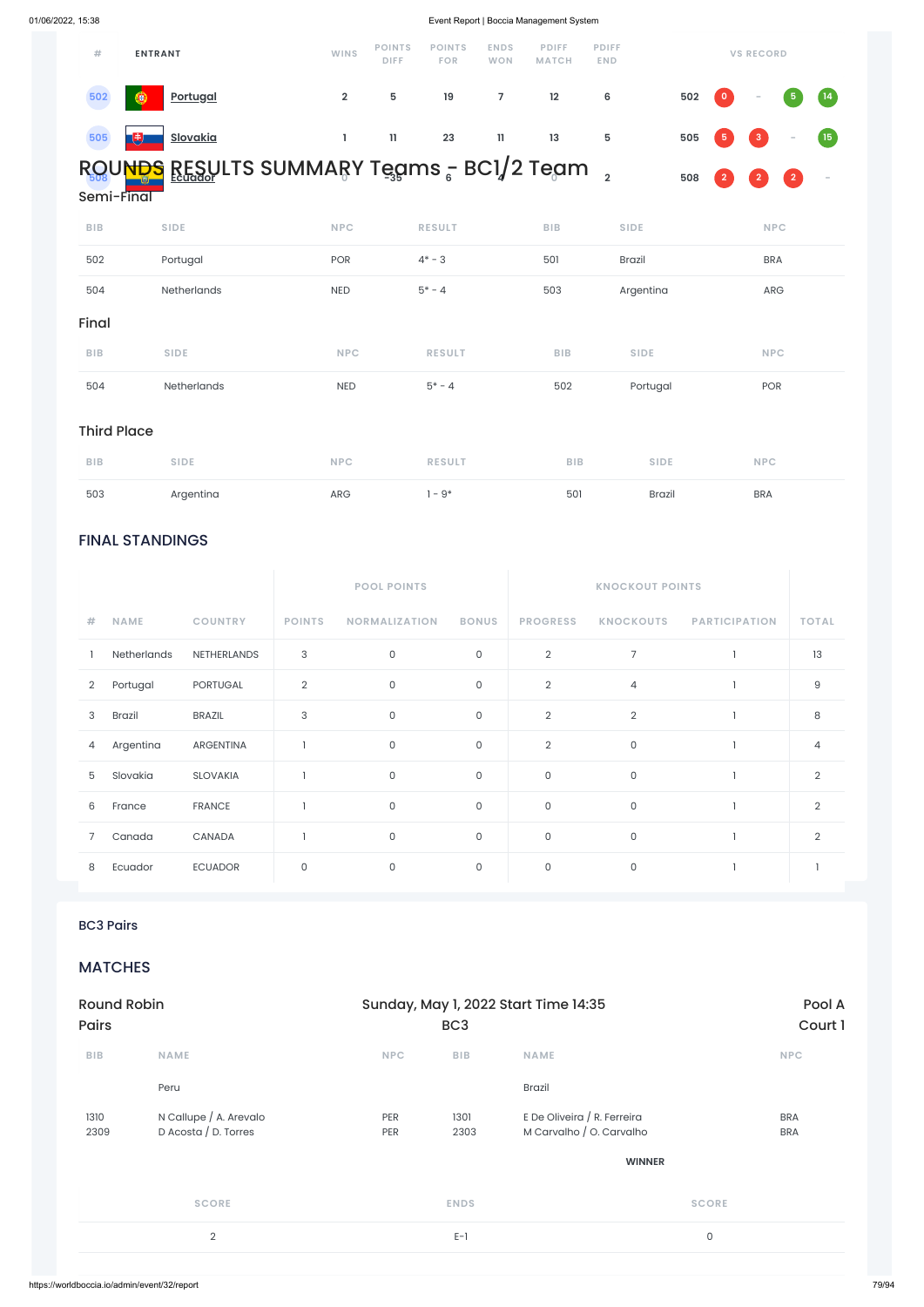| 01/06/2022, 15:38  |                                                     | Event Report   Boccia Management System |              |                                                   |            |  |  |  |  |  |
|--------------------|-----------------------------------------------------|-----------------------------------------|--------------|---------------------------------------------------|------------|--|--|--|--|--|
|                    | <b>SCORE</b>                                        |                                         | <b>ENDS</b>  | <b>SCORE</b>                                      |            |  |  |  |  |  |
|                    | $\mathsf{O}\xspace$                                 |                                         | $E-2$        | $\overline{4}$                                    |            |  |  |  |  |  |
|                    | $\mathsf{O}\xspace$                                 |                                         | $E-3$        | $\mathbf{I}$                                      |            |  |  |  |  |  |
|                    | $\mathsf{O}\xspace$                                 |                                         | $E - 4$      | $\mathsf{3}$                                      |            |  |  |  |  |  |
|                    | $\overline{2}$                                      |                                         | <b>Total</b> | $\,8\,$                                           |            |  |  |  |  |  |
| <b>Round Robin</b> |                                                     | Sunday, May 1, 2022 Start Time 14:35    |              |                                                   | Pool A     |  |  |  |  |  |
| Pairs              |                                                     | BC <sub>3</sub>                         |              |                                                   | Court 2    |  |  |  |  |  |
| <b>BIB</b>         | NAME                                                | <b>NPC</b>                              | BIB          | NAME                                              | <b>NPC</b> |  |  |  |  |  |
|                    | Canada                                              |                                         |              | France                                            |            |  |  |  |  |  |
| 1309<br>2307       | M Martineau / J. Duquette<br>E Bussiere / F. Hebert | CAN<br>CAN                              | 1303<br>2306 | S Heckel / F. Brachet<br>S Van Der Beken / L. Six | FRA<br>FRA |  |  |  |  |  |
|                    |                                                     |                                         |              | <b>WINNER</b>                                     |            |  |  |  |  |  |
|                    | <b>SCORE</b>                                        |                                         | <b>ENDS</b>  | <b>SCORE</b>                                      |            |  |  |  |  |  |
|                    | $\mathbf{1}$                                        |                                         | $E-1$        | $\mathsf{O}\xspace$                               |            |  |  |  |  |  |
|                    | $\mathsf{O}\xspace$                                 |                                         | $E-2$        | $\overline{2}$                                    |            |  |  |  |  |  |
|                    | $\mathbbm{1}$                                       |                                         | $E-3$        | $\mathsf{O}\xspace$                               |            |  |  |  |  |  |
|                    | $\mathsf{O}\xspace$                                 |                                         | $E - 4$      | $\mathbbm{1}$                                     |            |  |  |  |  |  |
|                    | $\overline{2}$                                      |                                         | <b>Total</b> | $\mathsf 3$                                       |            |  |  |  |  |  |

| <b>Round Robin</b> |                                              |            | Sunday, May 1, 2022 Start Time 22:50 |                          |              |
|--------------------|----------------------------------------------|------------|--------------------------------------|--------------------------|--------------|
| <b>Pairs</b>       |                                              |            | BC <sub>3</sub>                      |                          | Court 8      |
| BIB                | <b>NAME</b>                                  | <b>NPC</b> | <b>BIB</b>                           | <b>NAME</b>              | <b>NPC</b>   |
|                    | Peru                                         |            |                                      | France                   |              |
| 1310               | N Callupe / A. Arevalo                       | PER        | 1303                                 | S Heckel $/$ F. Brachet  | <b>FRA</b>   |
| 2309               | D Acosta / D. Torres                         | PER        | 2306                                 | S Van Der Beken / L. Six | <b>FRA</b>   |
|                    |                                              |            |                                      | <b>WINNER</b>            |              |
|                    | <b>SCORE</b>                                 |            | <b>ENDS</b>                          |                          | <b>SCORE</b> |
|                    | 0                                            |            | $E-1$                                |                          | $\sqrt{3}$   |
|                    |                                              |            |                                      |                          |              |
|                    | https://worldboccia.io/admin/event/32/report |            |                                      |                          |              |

| <b>Round Robin</b> |                             | Sunday, May 1, 2022 Start Time 18:20 |                 |                           | Pool A     |
|--------------------|-----------------------------|--------------------------------------|-----------------|---------------------------|------------|
| <b>Pairs</b>       |                             |                                      | BC <sub>3</sub> |                           | Court 5    |
| <b>BIB</b>         | <b>NAME</b>                 | <b>NPC</b>                           | <b>BIB</b>      | <b>NAME</b>               | <b>NPC</b> |
|                    | <b>Brazil</b>               |                                      |                 | Canada                    |            |
| 1301               | E De Oliveira / R. Ferreira | <b>BRA</b>                           | 1309            | M Martineau / J. Duquette | CAN        |
| 2303               | M Carvalho / O. Carvalho    | <b>BRA</b>                           | 2307            | E Bussiere $/$ F. Hebert  | <b>CAN</b> |
|                    | <b>WINNER</b>               |                                      |                 |                           |            |

| <b>SCORE</b> | <b>ENDS</b> | <b>SCORE</b> |
|--------------|-------------|--------------|
| $\Omega$     | $E-1$       | 0            |
| 4            | $E-2$       | 0            |
|              | $E-3$       | 0            |
| 0            | $E - 4$     | $\Omega$     |
|              | Total       | $\cap$       |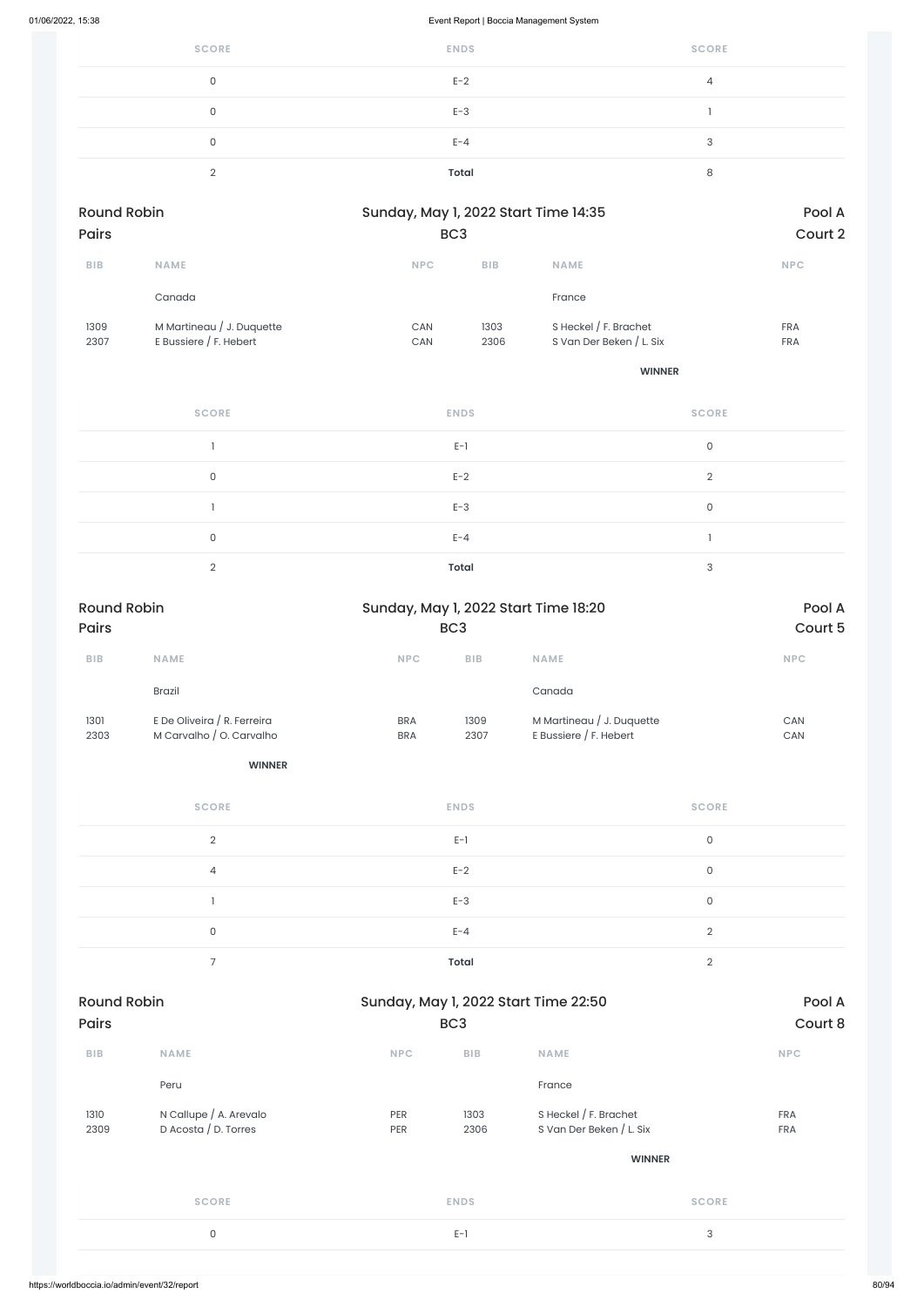| <b>SCORE</b> | <b>ENDS</b> | <b>SCORE</b> |
|--------------|-------------|--------------|
| $\sqrt{2}$   | $E-2$       | 0            |
| $\cap$       | $E-3$       |              |
|              | $E - 4$     | ₽            |
|              | Total       |              |

| <b>Round Robin</b><br><b>Pairs</b> |                                                         |                          | Sunday, May 1, 2022 Start Time 21:05<br>BC <sub>3</sub> |                                                   |                          |
|------------------------------------|---------------------------------------------------------|--------------------------|---------------------------------------------------------|---------------------------------------------------|--------------------------|
| <b>BIB</b>                         | <b>NAME</b>                                             | <b>NPC</b>               | <b>BIB</b>                                              | <b>NAME</b>                                       | <b>NPC</b>               |
|                                    | <b>Brazil</b>                                           |                          |                                                         | France                                            |                          |
| 1301<br>2303                       | E De Oliveira / R. Ferreira<br>M Carvalho / O. Carvalho | <b>BRA</b><br><b>BRA</b> | 1303<br>2306                                            | S Heckel / F. Brachet<br>S Van Der Beken / L. Six | <b>FRA</b><br><b>FRA</b> |

| <b>SCORE</b>  | <b>ENDS</b>  | <b>SCORE</b> |
|---------------|--------------|--------------|
| $\mathcal{D}$ | $E-1$        | $\mathbf 0$  |
|               | $E-2$        | $\mathbf 0$  |
|               | $E-3$        | 0            |
|               | $E - 4$      | 0            |
| 5             | <b>Total</b> | 0            |

| <b>Round Robin</b>      |                        |                             |                         | Sunday, May 1, 2022 Start Time 21:05                | Pool A                   |         |
|-------------------------|------------------------|-----------------------------|-------------------------|-----------------------------------------------------|--------------------------|---------|
| Pairs                   |                        |                             | BC <sub>3</sub>         |                                                     |                          | Court 4 |
| ${\sf B}{\sf I}{\sf B}$ | NAME                   | $\ensuremath{\mathsf{NPC}}$ | ${\sf B}{\sf I}{\sf B}$ | NAME                                                |                          | NPC     |
|                         | Peru                   |                             |                         | Canada                                              |                          |         |
| 1310                    | N Callupe / A. Arevalo | PER                         | 1309                    | M Martineau / J. Duquette<br>E Bussiere / F. Hebert |                          | CAN     |
| 2309                    | D Acosta / D. Torres   | PER                         | 2307                    |                                                     |                          | CAN     |
|                         | <b>WINNER</b>          |                             |                         |                                                     |                          |         |
|                         | <b>SCORE</b>           |                             | <b>ENDS</b>             |                                                     | <b>SCORE</b>             |         |
|                         | $\overline{1}$         |                             | $E-1$                   |                                                     | $\mathsf O$              |         |
|                         | $\mathsf{O}\xspace$    |                             | $E-2$                   |                                                     | $\overline{\phantom{a}}$ |         |
|                         | $\overline{2}$         |                             | $E-3$                   |                                                     | $\mathsf{O}$             |         |
|                         | $\overline{2}$         |                             | $E - 4$                 |                                                     | $\mathsf O$              |         |
|                         | 5                      |                             | <b>Total</b>            |                                                     | $\overline{\phantom{a}}$ |         |
| <b>Round Robin</b>      |                        |                             |                         | Sunday, May 1, 2022 Start Time 14:35                |                          | Pool B  |
| <b>Pairs</b>            |                        |                             | BC <sub>3</sub>         |                                                     |                          | Court 3 |
| ${\sf B}{\sf I}{\sf B}$ | NAME                   | NPC                         | ${\sf B}{\sf I}{\sf B}$ | <b>NAME</b>                                         |                          | NPC     |
|                         | Australia              |                             |                         | <b>Great Britain</b>                                |                          |         |
| 1311                    | J Leeson / A. Leeson   | AUS                         | 1312                    | R Mcbride / D. Mcbride                              |                          | GBR     |
| 2302                    | D Michel / A. Mcclure  | AUS                         | 2310                    | J Mccowan / L. Mccowan                              |                          | GBR     |
|                         | <b>WINNER</b>          |                             |                         |                                                     |                          |         |
|                         | <b>SCORE</b>           |                             | <b>ENDS</b>             |                                                     | <b>SCORE</b>             |         |
|                         | $\mathsf{O}\xspace$    |                             | $E-1$                   |                                                     | $\mathbf{1}$             |         |
|                         |                        |                             |                         |                                                     |                          |         |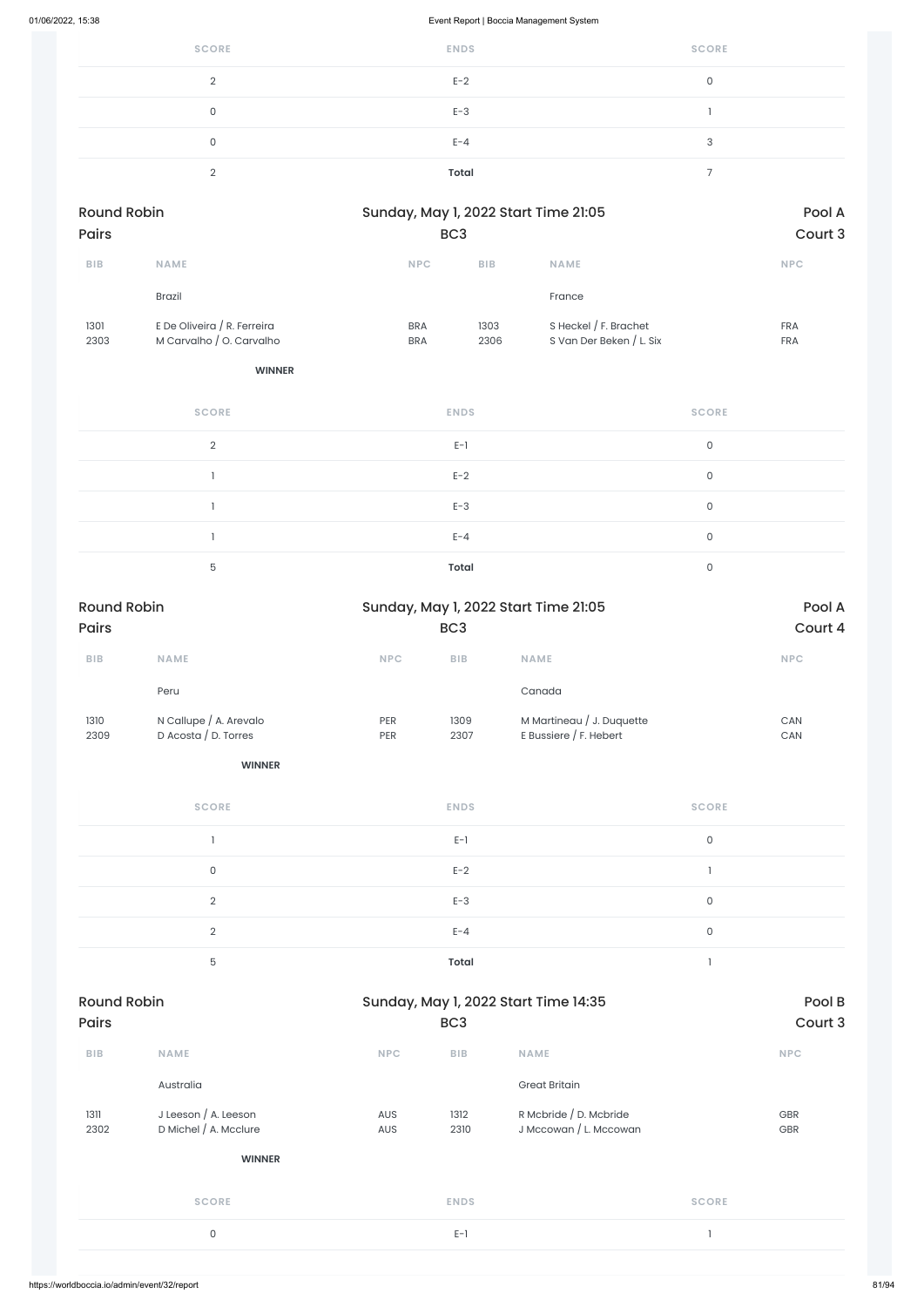| <b>SCORE</b> | <b>ENDS</b> | <b>SCORE</b> |
|--------------|-------------|--------------|
| 4            | $E-2$       | 0            |
| ◠            | $E-3$       |              |
| ?            | $E - 4$     | $\cap$       |
| 10           | Total       |              |

| <b>Round Robin</b><br><b>Pairs</b> |                                                   |                          | Sunday, May 1, 2022 Start Time 18:20<br>BC <sub>3</sub> |                                                 |                          |
|------------------------------------|---------------------------------------------------|--------------------------|---------------------------------------------------------|-------------------------------------------------|--------------------------|
| <b>BIB</b>                         | <b>NAME</b>                                       | <b>NPC</b>               | <b>BIB</b>                                              | <b>NAME</b>                                     | <b>NPC</b>               |
|                                    | Spain                                             |                          |                                                         | Australia                                       |                          |
| 1308<br>2304                       | V Pamies / D. Capilla<br>W Boucherit / G. Herranz | <b>ESP</b><br><b>ESP</b> | 1311<br>2302                                            | J Leeson $/$ A. Leeson<br>D Michel / A. Mcclure | <b>AUS</b><br><b>AUS</b> |

| <b>SCORE</b> | <b>ENDS</b>  | <b>SCORE</b>   |
|--------------|--------------|----------------|
| 0            | $E-1$        | 3              |
| $\Omega$     | $E-2$        |                |
| $\Omega$     | $E-3$        | 3              |
| $\Omega$     | $E - 4$      | $\overline{4}$ |
|              | <b>Total</b> | $\mathbf{1}$   |

| <b>Round Robin</b><br>Pairs |                                                   | Sunday, May 1, 2022 Start Time 21:05<br>BC <sub>3</sub> |                 | Pool B<br>Court 1                                |                |
|-----------------------------|---------------------------------------------------|---------------------------------------------------------|-----------------|--------------------------------------------------|----------------|
| ${\sf B}{\sf I}{\sf B}$     | NAME                                              | <b>NPC</b>                                              | ${\sf BIB}$     | NAME                                             | <b>NPC</b>     |
|                             | Spain                                             |                                                         |                 | <b>Great Britain</b>                             |                |
| 1308<br>2304                | V Pamies / D. Capilla<br>W Boucherit / G. Herranz | ESP<br>ESP                                              | 1312<br>2310    | R Mcbride / D. Mcbride<br>J Mccowan / L. Mccowan | GBR<br>GBR     |
|                             | <b>WINNER</b>                                     |                                                         |                 |                                                  |                |
|                             | <b>SCORE</b>                                      |                                                         | <b>ENDS</b>     |                                                  | <b>SCORE</b>   |
|                             | $\overline{2}$                                    |                                                         | $E-1$           |                                                  | $\mathsf O$    |
|                             | $\mathsf{O}\xspace$                               |                                                         | $E-2$           |                                                  | $\overline{2}$ |
|                             | 1                                                 |                                                         | $E-3$           |                                                  | $\mathsf O$    |
|                             | $\overline{2}$                                    |                                                         | $E - 4$         |                                                  | $\mathsf{O}$   |
|                             | 5                                                 |                                                         | <b>Total</b>    |                                                  | $\overline{2}$ |
| <b>Round Robin</b>          |                                                   |                                                         |                 | Sunday, May 1, 2022 Start Time 14:35             | Pool C         |
| Pairs                       |                                                   |                                                         | BC <sub>3</sub> |                                                  | Court 4        |
| ${\sf B}{\sf I}{\sf B}$     | NAME                                              | NPC                                                     | BIB             | NAME                                             | NPC            |
|                             | Colombia                                          |                                                         |                 | Portugal                                         |                |
| 1313<br>2314                | M Munoz / J. Salazar<br>F Vanegas / R. Hair       | $\mathop{\rm COL}\nolimits$<br>$\mathsf{COL}$           | 1305<br>2308    | A Costa / C. Lourenço<br>A Andrade / J. Cardoso  | POR<br>POR     |
|                             |                                                   |                                                         |                 | <b>WINNER</b>                                    |                |
|                             | <b>SCORE</b>                                      |                                                         | <b>ENDS</b>     |                                                  | <b>SCORE</b>   |
|                             | $\mathsf O$                                       |                                                         | $E-1$           |                                                  | $\overline{1}$ |
|                             |                                                   |                                                         |                 |                                                  |                |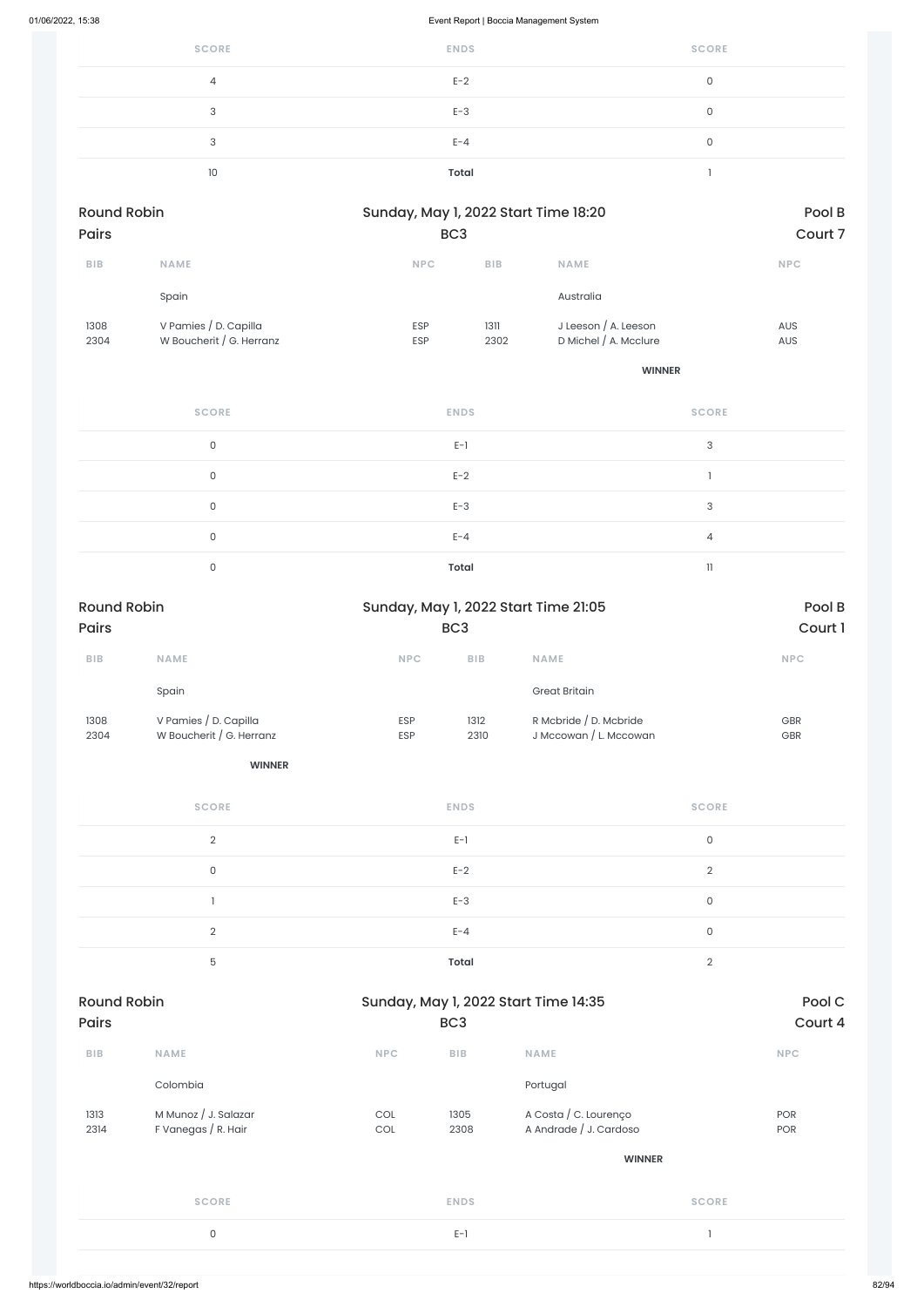| <b>SCORE</b> | <b>ENDS</b> | <b>SCORE</b> |
|--------------|-------------|--------------|
| <sup>n</sup> | $E-2$       | 5            |
|              | $E-3$       | $\cap$       |
|              | $E - 4$     |              |
|              | Total       | C            |

| <b>Round Robin</b> |                          | Sunday, May 1, 2022 Start Time 18:20 |            | Pool C               |            |
|--------------------|--------------------------|--------------------------------------|------------|----------------------|------------|
| <b>Pairs</b>       |                          | BC <sub>3</sub>                      |            | Court 8              |            |
| <b>BIB</b>         | <b>NAME</b>              | <b>NPC</b>                           | <b>BIB</b> | <b>NAME</b>          | <b>NPC</b> |
|                    | Argentina                |                                      |            | Colombia             |            |
| 1302               | S Ferrando / J. Ferreyra | <b>ARG</b>                           | 1313       | M Munoz / J. Salazar | COL        |
| 2315               | A Anzalas / L. Anzalas   | <b>ARG</b>                           | 2314       | F Vanegas / R. Hair  | COL        |

**WINNER**

| <b>SCORE</b>   | <b>ENDS</b>  | <b>SCORE</b> |
|----------------|--------------|--------------|
| $\overline{4}$ | $E-1$        | $\mathbf 0$  |
|                | $E-2$        | $\mathsf{O}$ |
|                | $E-3$        | $\mathsf{O}$ |
|                | $E - 4$      | $\mathsf{O}$ |
|                | <b>Total</b> | $\Omega$     |

| Play Off<br>Monday, May 2, 2022 Start Time 13:30 |                          |                 | Knockout    |                          |            |
|--------------------------------------------------|--------------------------|-----------------|-------------|--------------------------|------------|
| <b>Pairs</b>                                     |                          | BC <sub>3</sub> |             |                          | Court 6    |
| <b>BIB</b>                                       | <b>NAME</b>              | <b>NPC</b>      | <b>BIB</b>  | <b>NAME</b>              | <b>NPC</b> |
|                                                  | Spain                    |                 |             | Argentina                |            |
| 1308                                             | V Pamies / D. Capilla    | <b>ESP</b>      | 1302        | S Ferrando / J. Ferreyra | ARG        |
| 2304                                             | W Boucherit / G. Herranz | ESP             | 2315        | A Anzalas / L. Anzalas   | ARG        |
|                                                  | <b>WINNER</b>            |                 |             |                          |            |
|                                                  | <b>SCORE</b>             |                 | <b>ENDS</b> | <b>SCORE</b>             |            |
|                                                  |                          |                 | $E-1$       | $\mathsf O$              |            |
|                                                  |                          |                 |             |                          |            |
| https://worldboccia.io/admin/event/32/report     |                          |                 |             |                          |            |

| <b>Round Robin</b><br><b>Pairs</b> |                                                    | Sunday, May 1, 2022 Start Time 21:05 |                 |                                                 | Pool C                   |
|------------------------------------|----------------------------------------------------|--------------------------------------|-----------------|-------------------------------------------------|--------------------------|
|                                    |                                                    |                                      | BC <sub>3</sub> |                                                 | Court 2                  |
| <b>BIB</b>                         | <b>NAME</b>                                        | <b>NPC</b>                           | <b>BIB</b>      | <b>NAME</b>                                     | <b>NPC</b>               |
|                                    | Argentina                                          |                                      |                 | Portugal                                        |                          |
| 1302<br>2315                       | S Ferrando / J. Ferreyra<br>A Anzalas / L. Anzalas | <b>ARG</b><br><b>ARG</b>             | 1305<br>2308    | A Costa / C. Lourenço<br>A Andrade / J. Cardoso | <b>POR</b><br><b>POR</b> |

| <b>SCORE</b>  | <b>ENDS</b>  | <b>SCORE</b> |
|---------------|--------------|--------------|
|               | $E-1$        | $\mathbf{0}$ |
| $\Omega$      | $E-2$        | 3            |
| 0             | $E-3$        | 3            |
| $\mathcal{D}$ | $E - 4$      | 0            |
| $\bigcap$     | <b>Total</b> | 6            |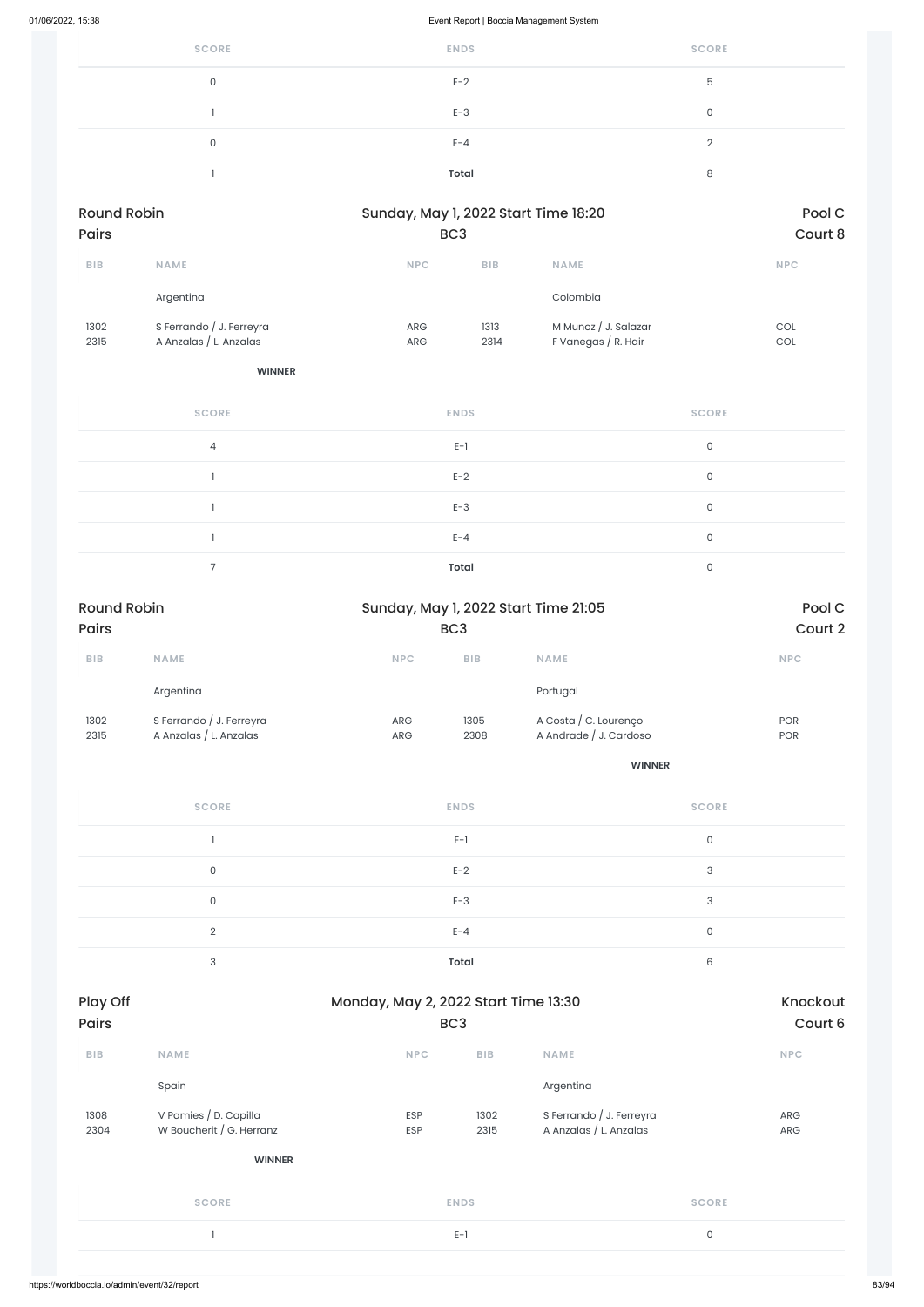| <b>SCORE</b> | <b>ENDS</b>  | <b>SCORE</b> |
|--------------|--------------|--------------|
|              | $E-2$        | 0            |
| C            | $E-3$        |              |
|              | $E - 4$      | 0            |
| $\mathbf{r}$ | <b>Total</b> |              |

| Play Off<br><b>Pairs</b> |                          | Monday, May 2, 2022 Start Time 13:30<br>BC <sub>3</sub> |            |                        | Knockout   |
|--------------------------|--------------------------|---------------------------------------------------------|------------|------------------------|------------|
|                          |                          |                                                         |            |                        | Court 8    |
| <b>BIB</b>               | <b>NAME</b>              | <b>NPC</b>                                              | <b>BIB</b> | <b>NAME</b>            | <b>NPC</b> |
|                          | France                   |                                                         |            | Portugal               |            |
| 1303                     | S Heckel $/$ F. Brachet  | <b>FRA</b>                                              | 1305       | A Costa / C. Lourenço  | <b>POR</b> |
| 2306                     | S Van Der Beken / L. Six | <b>FRA</b>                                              | 2308       | A Andrade / J. Cardoso | <b>POR</b> |

| <b>SCORE</b> | <b>ENDS</b>  | <b>SCORE</b> |
|--------------|--------------|--------------|
|              | $E-1$        | $\mathbf 0$  |
| $\mathbf 0$  | $E-2$        |              |
| 3            | $E-3$        |              |
|              | $E - 4$      | $\mathbf 0$  |
| 5            | <b>Total</b> | $\Omega$     |

| <b>Semi Final</b> |                                              |            | Monday, May 2, 2022 Start Time 16:05 |                          |              | Knockout   |
|-------------------|----------------------------------------------|------------|--------------------------------------|--------------------------|--------------|------------|
| <b>Pairs</b>      |                                              |            | BC <sub>3</sub>                      |                          |              | Court 6    |
| <b>BIB</b>        | <b>NAME</b>                                  | <b>NPC</b> | <b>BIB</b>                           | <b>NAME</b>              |              | <b>NPC</b> |
|                   | Australia                                    |            |                                      | France                   |              |            |
| 1311              | J Leeson / A. Leeson                         | AUS        | 1303                                 | S Heckel / F. Brachet    |              | <b>FRA</b> |
| 2302              | D Michel / A. Mcclure                        | AUS        | 2306                                 | S Van Der Beken / L. Six |              | <b>FRA</b> |
|                   | <b>WINNER</b>                                |            |                                      |                          |              |            |
|                   | <b>SCORE</b>                                 |            | <b>ENDS</b>                          |                          | <b>SCORE</b> |            |
|                   | 3                                            |            | $E-1$                                |                          | $\mathsf O$  |            |
|                   |                                              |            |                                      |                          |              |            |
|                   | https://worldboccia.io/admin/event/32/report |            |                                      |                          |              |            |

| Semi Final<br><b>Pairs</b> |                                                         |                          | Monday, May 2, 2022 Start Time 16:05<br>BC <sub>3</sub> |                                                   |                          |
|----------------------------|---------------------------------------------------------|--------------------------|---------------------------------------------------------|---------------------------------------------------|--------------------------|
| <b>BIB</b>                 | <b>NAME</b>                                             | <b>NPC</b>               | <b>BIB</b>                                              | <b>NAME</b>                                       | <b>NPC</b>               |
|                            | <b>Brazil</b>                                           |                          |                                                         | Spain                                             |                          |
| 1301<br>2303               | E De Oliveira / R. Ferreira<br>M Carvalho / O. Carvalho | <b>BRA</b><br><b>BRA</b> | 1308<br>2304                                            | V Pamies / D. Capilla<br>W Boucherit / G. Herranz | <b>ESP</b><br><b>ESP</b> |
|                            | <b>WINNER</b>                                           |                          |                                                         |                                                   |                          |
|                            | <b>SCORE</b>                                            |                          | <b>ENDS</b>                                             |                                                   | <b>SCORE</b>             |

| $E-1$        | C |
|--------------|---|
| $E-2$        |   |
| $E-3$        |   |
| $E - 4$      |   |
| <b>Total</b> |   |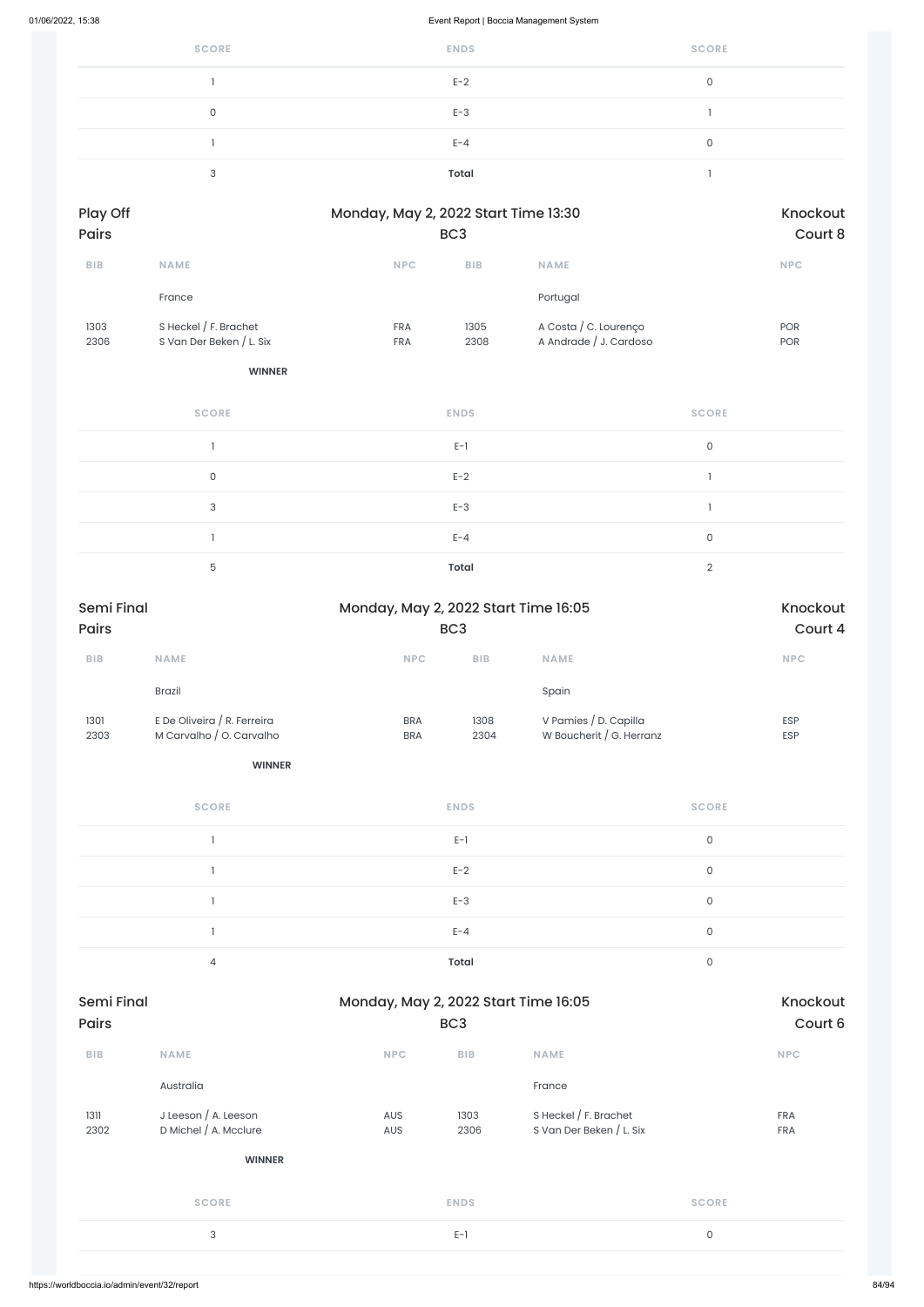| <b>SCORE</b> | <b>ENDS</b> | <b>SCORE</b> |
|--------------|-------------|--------------|
| $\cap$       | $E-2$       | $\cap$       |
| $\cap$       | $E-3$       |              |
|              | $E - 4$     | 0            |
| 6            | Total       |              |

| <b>Third Place</b><br><b>Pairs</b> |                                                   |                          | Monday, May 2, 2022 Start Time 20:05<br>BC <sub>3</sub> |                                                     |                          |  |  |
|------------------------------------|---------------------------------------------------|--------------------------|---------------------------------------------------------|-----------------------------------------------------|--------------------------|--|--|
| <b>BIB</b>                         | <b>NAME</b>                                       | <b>NPC</b>               | <b>BIB</b>                                              | <b>NAME</b>                                         | <b>NPC</b>               |  |  |
|                                    | Spain                                             |                          |                                                         | France                                              |                          |  |  |
| 1308<br>2304                       | V Pamies / D. Capilla<br>W Boucherit / G. Herranz | <b>ESP</b><br><b>ESP</b> | 1303<br>2306                                            | S Heckel $/$ F. Brachet<br>S Van Der Beken / L. Six | <b>FRA</b><br><b>FRA</b> |  |  |

**WINNER**

| <b>SCORE</b> | <b>ENDS</b>  | <b>SCORE</b> |
|--------------|--------------|--------------|
| $\mathbf 0$  | $E-1$        |              |
| $\mathbf{0}$ | $E-2$        |              |
| $\mathbf 0$  | $E-3$        |              |
|              | $E - 4$      | 0            |
|              | <b>Total</b> | 3            |

| Final<br>Pairs          | Monday, May 2, 2022 Start Time 20:05<br>BC <sub>3</sub> |            |                                |                                                         |                     |                          |
|-------------------------|---------------------------------------------------------|------------|--------------------------------|---------------------------------------------------------|---------------------|--------------------------|
| ${\sf B}{\sf I}{\sf B}$ | <b>NAME</b>                                             | <b>NPC</b> | ${\sf B}{\sf I}{\sf B}$        | <b>NAME</b>                                             |                     | NPC                      |
|                         | Australia                                               |            |                                | Brazil                                                  |                     |                          |
| 1311<br>2302            | J Leeson / A. Leeson<br>D Michel / A. Mcclure           | AUS<br>AUS | 1301<br>2303                   | E De Oliveira / R. Ferreira<br>M Carvalho / O. Carvalho |                     | <b>BRA</b><br><b>BRA</b> |
|                         | <b>WINNER</b>                                           |            |                                |                                                         |                     |                          |
|                         | <b>SCORE</b>                                            |            | <b>ENDS</b>                    |                                                         | <b>SCORE</b>        |                          |
|                         | $\overline{2}$                                          |            | $\mathsf{E}\text{-}\mathsf{1}$ |                                                         | $\mathsf{O}\xspace$ |                          |
|                         | $\mathbf{I}$                                            |            | $E-2$                          |                                                         | $\mathsf{O}$        |                          |
|                         | $\sqrt{3}$                                              |            | $E-3$                          |                                                         | $\mathsf{O}$        |                          |
|                         | $\mathsf{O}\xspace$                                     |            | $E - 4$                        |                                                         | $\overline{2}$      |                          |
|                         | $\,6\,$                                                 |            | <b>Total</b>                   |                                                         | $\mathbf{2}$        |                          |

## POOLS RESULTS SUMMARY

Pool A

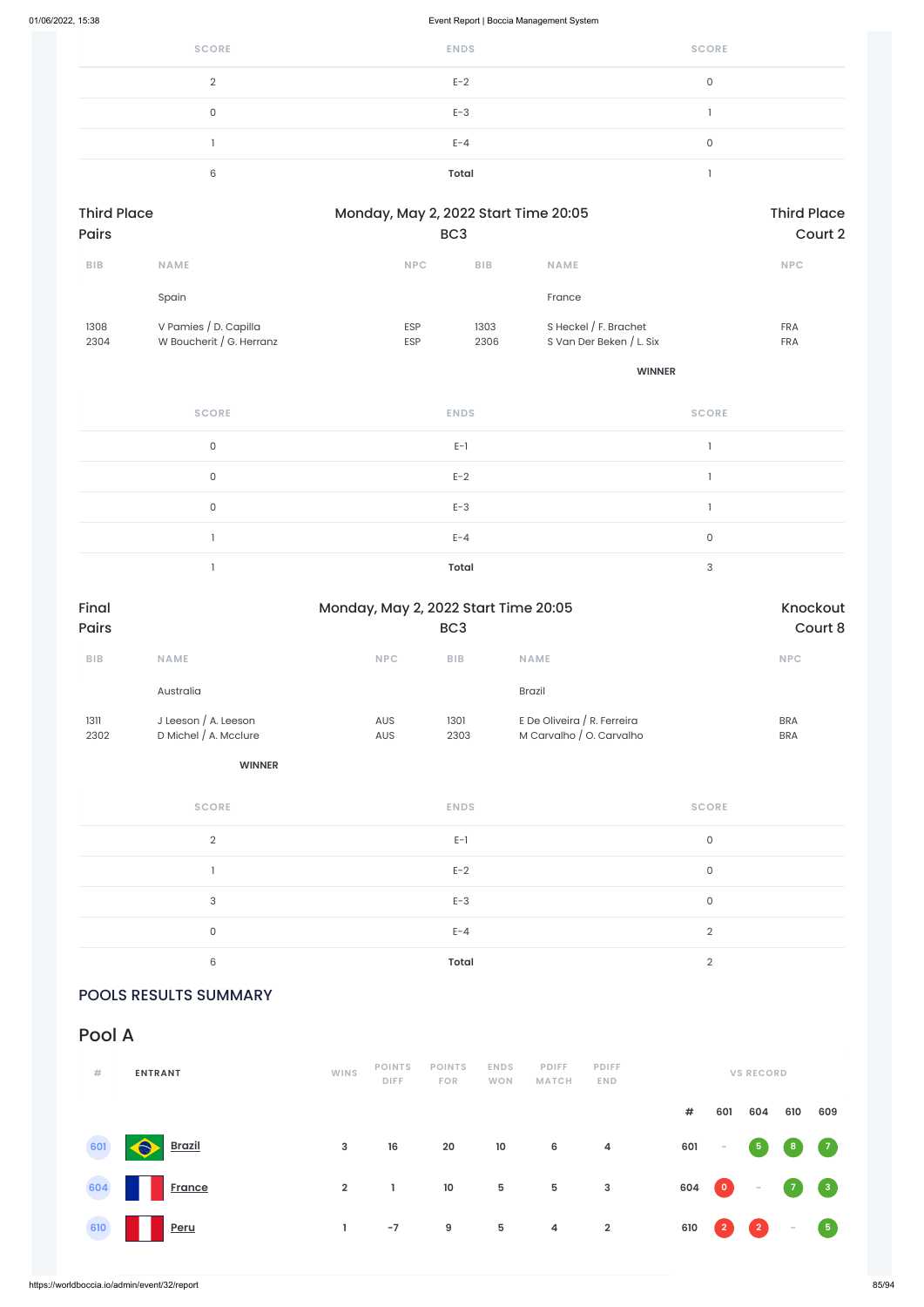| #      | <b>ENTRANT</b>                    | <b>WINS</b>             | <b>POINTS</b><br><b>DIFF</b> | <b>POINTS</b><br>FOR | <b>ENDS</b><br><b>WON</b> | <b>PDIFF</b><br><b>MATCH</b> | <b>PDIFF</b><br><b>END</b> |     |                | <b>VS RECORD</b> |                                                                              |                   |
|--------|-----------------------------------|-------------------------|------------------------------|----------------------|---------------------------|------------------------------|----------------------------|-----|----------------|------------------|------------------------------------------------------------------------------|-------------------|
| Pool B | Canada                            | $\mathsf{O}\xspace$     | $-10$                        | 5                    | 4                         | $\mathsf O$                  | $\overline{\mathbf{2}}$    | 609 | $\overline{2}$ | $\overline{2}$   | $\begin{array}{c} \begin{array}{c} \begin{array}{c} \end{array} \end{array}$ | $\sim$            |
| #      | <b>ENTRANT</b>                    | <b>WINS</b>             | <b>POINTS</b><br><b>DIFF</b> | <b>POINTS</b><br>FOR | <b>ENDS</b><br><b>WON</b> | <b>PDIFF</b><br><b>MATCH</b> | <b>PDIFF</b><br><b>END</b> |     |                |                  | <b>VS RECORD</b>                                                             |                   |
|        |                                   |                         |                              |                      |                           |                              |                            |     | $\pmb{\#}$     | 607              | 606                                                                          | 602               |
| 607    | <b>Australia</b><br>ক্ষ<br>*      | $\overline{\mathbf{2}}$ | 20                           | 21                   | $\overline{7}$            | $\mathbf{11}$                | 4                          |     | 607            | $\sim$           | n                                                                            | (10)              |
|        | <b>Spain</b>                      |                         |                              |                      |                           |                              |                            |     |                |                  |                                                                              |                   |
| 606    | <b>象</b>                          | L                       | $-8$                         | ${\bf 5}$            | $\mathsf 3$               | $\mathbf{3}$                 | $\overline{2}$             |     | 606            | $\bullet$        | $\sim$                                                                       | $\left( 5\right)$ |
|        |                                   |                         |                              |                      |                           |                              |                            |     |                |                  |                                                                              |                   |
| 602    | <u>nk</u><br><b>Great Britain</b> | $\mathsf{O}\xspace$     | $-12$                        | $\mathsf 3$          | $\overline{\mathbf{2}}$   | $\mathsf O$                  | $\overline{\mathbf{2}}$    |     | 602            |                  | $\overline{2}$                                                               | $\sim$            |

# Pool C

| #   | <b>ENTRANT</b>                | <b>WINS</b>    | <b>POINTS</b><br><b>DIFF</b> | <b>POINTS</b><br><b>FOR</b> | <b>ENDS</b><br><b>WON</b> | <b>PDIFF</b><br><b>MATCH</b> | <b>PDIFF</b><br>END.    |     |                                                       | <b>VS RECORD</b> |                          |
|-----|-------------------------------|----------------|------------------------------|-----------------------------|---------------------------|------------------------------|-------------------------|-----|-------------------------------------------------------|------------------|--------------------------|
|     |                               |                |                              |                             |                           |                              |                         | #   | 603                                                   | 605              | 608                      |
| 603 | <b>Portugal</b><br>۰          | $\overline{2}$ | 10                           | 14                          | $5\phantom{.0}$           | $\overline{7}$               | $5\phantom{.0}$         | 603 | $\sim$                                                | $6\phantom{1}$   | $\mathbf{8}$             |
| 605 | <u>Argentina</u><br>$\bullet$ |                | 4                            | $10$                        | 6                         | $\overline{7}$               | $\overline{\mathbf{4}}$ | 605 | $\begin{array}{ c c } \hline 3 \\ \hline \end{array}$ | $\sim$           | $\bullet$                |
| 608 | Colombia                      | $\overline{O}$ | $-14$                        |                             |                           | $\overline{0}$               |                         | 608 |                                                       | $\bullet$        | $\overline{\phantom{a}}$ |

# ROUNDS RESULTS SUMMARY Pairs - BC3 Pairs

# Playoffs

| <b>BIB</b> | <b>SIDE</b>   | <b>NPC</b> | <b>RESULT</b>     | <b>BIB</b>               | <b>SIDE</b>              | <b>NPC</b>               |
|------------|---------------|------------|-------------------|--------------------------|--------------------------|--------------------------|
| 601        | <b>Brazil</b> | BRA        | $\qquad \qquad -$ | -                        | $\overline{\phantom{0}}$ | $\overline{\phantom{a}}$ |
| 606        | Spain         | <b>ESP</b> | $3^* - 1$         | 605                      | Argentina                | ARG                      |
| 607        | Australia     | AUS        | $\qquad \qquad -$ | $\overline{\phantom{0}}$ | $\overline{\phantom{0}}$ | $\overline{\phantom{0}}$ |
| 604        | France        | <b>FRA</b> | $5* - 2$          | 603                      | Portugal                 | POR                      |

# Semi-Final

| <b>BIB</b> | <b>SIDE</b> | NPC. | <b>RESULT</b> | BIB. | <b>SIDE</b> | <b>NPC</b> |
|------------|-------------|------|---------------|------|-------------|------------|

| .                  | $\cup$ . $\cup$ . | $\mathbf{v}$ | 11 - J J L I  | .          | $\cup$ . $\cup$ . | $\sim$     |
|--------------------|-------------------|--------------|---------------|------------|-------------------|------------|
| 601                | <b>Brazil</b>     | <b>BRA</b>   | $4^* - 0$     | 606        | Spain             | ESP        |
| 607                | Australia         | AUS          | $6* - 1$      | 604        | France            | FRA        |
| Final              |                   |              |               |            |                   |            |
| BIB                | <b>SIDE</b>       | <b>NPC</b>   | <b>RESULT</b> | <b>BIB</b> | <b>SIDE</b>       | <b>NPC</b> |
| 607                | Australia         | AUS          | $6* - 2$      | 601        | <b>Brazil</b>     | <b>BRA</b> |
| <b>Third Place</b> |                   |              |               |            |                   |            |
| <b>BIB</b>         | <b>SIDE</b>       | <b>NPC</b>   | <b>RESULT</b> | BIB        | <b>SIDE</b>       | <b>NPC</b> |
| 606                | Spain             | <b>ESP</b>   | $1 - 3*$      | 604        | France            | FRA        |
|                    |                   |              |               |            |                   |            |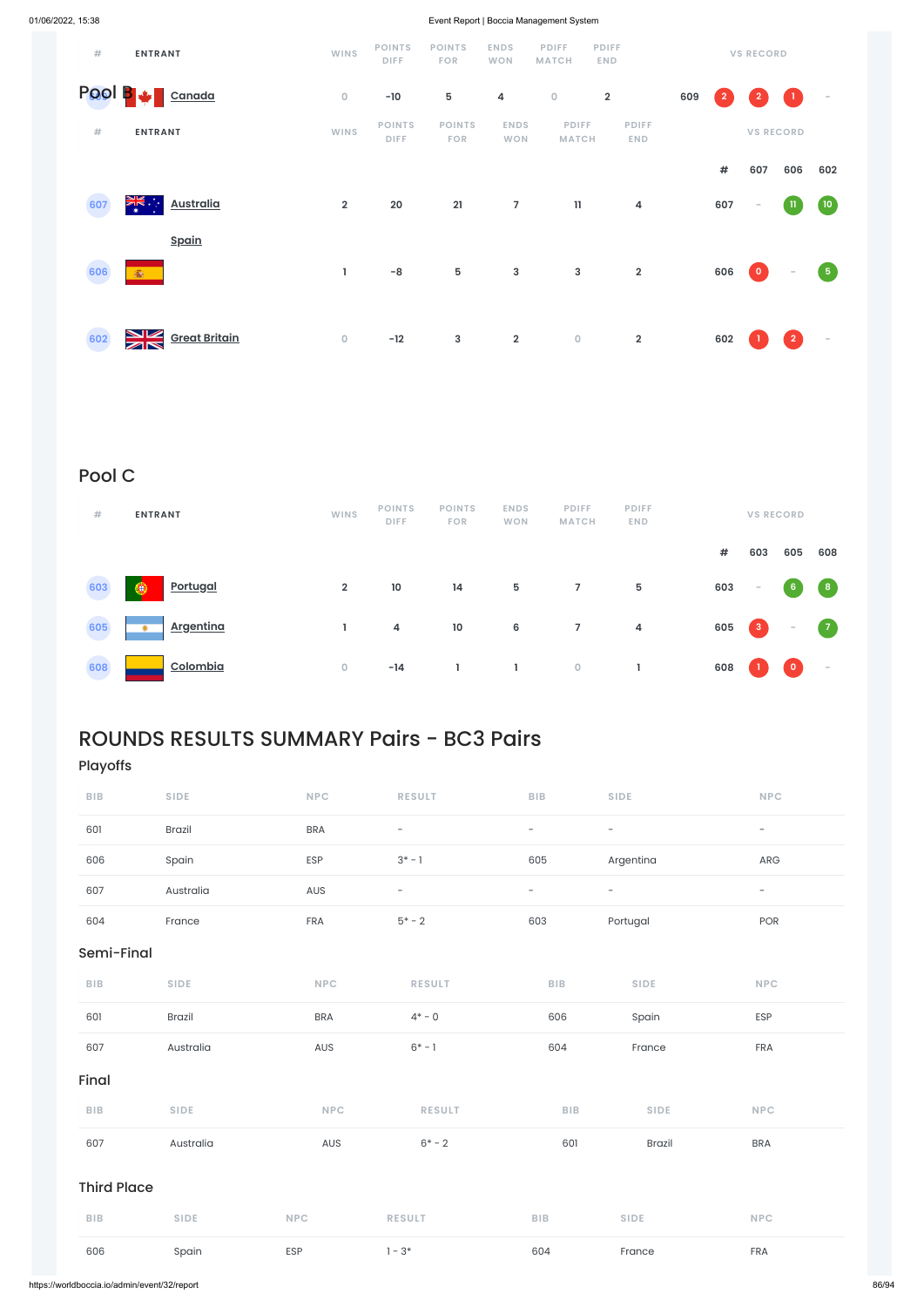### FINAL STANDINGS

|                 |                      |                      |                           | <b>POOL POINTS</b>   |              |                 | <b>KNOCKOUT POINTS</b> |                      |                |
|-----------------|----------------------|----------------------|---------------------------|----------------------|--------------|-----------------|------------------------|----------------------|----------------|
| $\#$            | <b>NAME</b>          | <b>COUNTRY</b>       | <b>POINTS</b>             | <b>NORMALIZATION</b> | <b>BONUS</b> | <b>PROGRESS</b> | <b>KNOCKOUTS</b>       | <b>PARTICIPATION</b> | <b>TOTAL</b>   |
|                 | Australia            | <b>AUSTRALIA</b>     | $\overline{2}$            |                      | $\mathsf O$  | $\overline{2}$  | $\overline{7}$         |                      | 13             |
| $\overline{2}$  | <b>Brazil</b>        | <b>BRAZIL</b>        | $\ensuremath{\mathsf{3}}$ | $\mathsf{O}$         | $\mathsf O$  | $\overline{2}$  | 4                      |                      | 10             |
| 3               | France               | <b>FRANCE</b>        | $\overline{2}$            | $\mathsf O$          | $\mathsf O$  |                 | 3                      |                      | $\overline{7}$ |
| 4               | Spain                | SPAIN                |                           | 0.5                  | $\mathsf O$  |                 |                        |                      | 4.5            |
| 5               | Argentina            | ARGENTINA            |                           | 0.5                  | $\mathsf O$  |                 | $\mathsf O$            |                      | 3.5            |
| 6               | Portugal             | PORTUGAL             | $\overline{2}$            |                      | $\mathsf{O}$ |                 | $\mathsf{O}\xspace$    |                      | 5              |
| 7               | Peru                 | PERU                 |                           | $\mathsf{O}$         | $\mathsf O$  | 0               | $\mathsf{O}\xspace$    |                      | $\overline{2}$ |
| 8               | <b>Great Britain</b> | <b>GREAT BRITAIN</b> | $\mathsf{O}\xspace$       | $\mathsf{O}$         | $\mathsf O$  | $\mathsf O$     | $\mathsf{O}\xspace$    |                      |                |
| 9               | Colombia             | COLOMBIA             | $\mathsf{O}\xspace$       | $\mathsf O$          | $\mathsf{O}$ | $\mathsf O$     | $\mathsf{O}\xspace$    |                      | $\overline{1}$ |
| 10 <sup>°</sup> | Canada               | CANADA               | $\mathsf{O}\xspace$       | $\mathsf{O}$         | $\mathsf O$  | $\mathsf O$     | $\mathsf{O}\xspace$    |                      |                |

### BC4 Pairs

## **MATCHES**

| <b>Round Robin</b>      |                                       |            | Sunday, May 1, 2022 Start Time 13:30 |                          |                           |  |  |
|-------------------------|---------------------------------------|------------|--------------------------------------|--------------------------|---------------------------|--|--|
| Pairs                   |                                       |            | BC4                                  |                          | Court 4                   |  |  |
| ${\sf B}{\sf I}{\sf B}$ | <b>NAME</b>                           | NPC        | BIB                                  | <b>NAME</b>              | <b>NPC</b>                |  |  |
|                         | Croatia                               |            |                                      | Slovakia                 |                           |  |  |
| 1407<br>2405            | A Arambasic<br>D Komar                | CRO<br>CRO | 1402<br>2401                         | M Balcova<br>S Andrejcik | SVK<br>SVK                |  |  |
|                         |                                       |            |                                      | <b>WINNER</b>            |                           |  |  |
|                         | <b>SCORE</b>                          |            | <b>ENDS</b>                          |                          | <b>SCORE</b>              |  |  |
|                         | $\begin{array}{c} \hline \end{array}$ |            | $E-1$                                | $\mathsf{O}\xspace$      |                           |  |  |
|                         | $\mathsf{O}\xspace$                   |            | $E-2$                                |                          | $\ensuremath{\mathsf{3}}$ |  |  |
|                         | $\mathsf{O}\xspace$                   |            | $E-3$                                |                          | $\sqrt{2}$                |  |  |
|                         | $\overline{2}$                        |            | $E - 4$                              |                          | $\mathsf{O}\xspace$       |  |  |
|                         | $\sqrt{3}$                            |            | Total                                |                          | $\mathbf 5$               |  |  |

| BIB          | <b>NAME</b>                              | <b>NPC</b>  | <b>BIB</b>   | <b>NAME</b>                | <b>NPC</b>               |
|--------------|------------------------------------------|-------------|--------------|----------------------------|--------------------------|
|              | Colombia                                 |             |              | Brazil                     |                          |
| 1408<br>2402 | A Navarrete Cardona<br><b>E</b> Grisales | COL<br>COL  | 1405<br>2403 | E Da Silva<br>E Dos Santos | <b>BRA</b><br><b>BRA</b> |
|              |                                          |             |              | <b>WINNER</b>              |                          |
|              | <b>SCORE</b>                             | <b>ENDS</b> |              | <b>SCORE</b>               |                          |
|              |                                          | $E-1$       |              | $\mathsf{O}$               |                          |
|              | $\mathsf O$                              | $E-2$       |              | 6                          |                          |
|              | $\mathsf{O}$                             | $E-3$       |              | $\mathbf{1}$               |                          |
|              |                                          |             |              |                            |                          |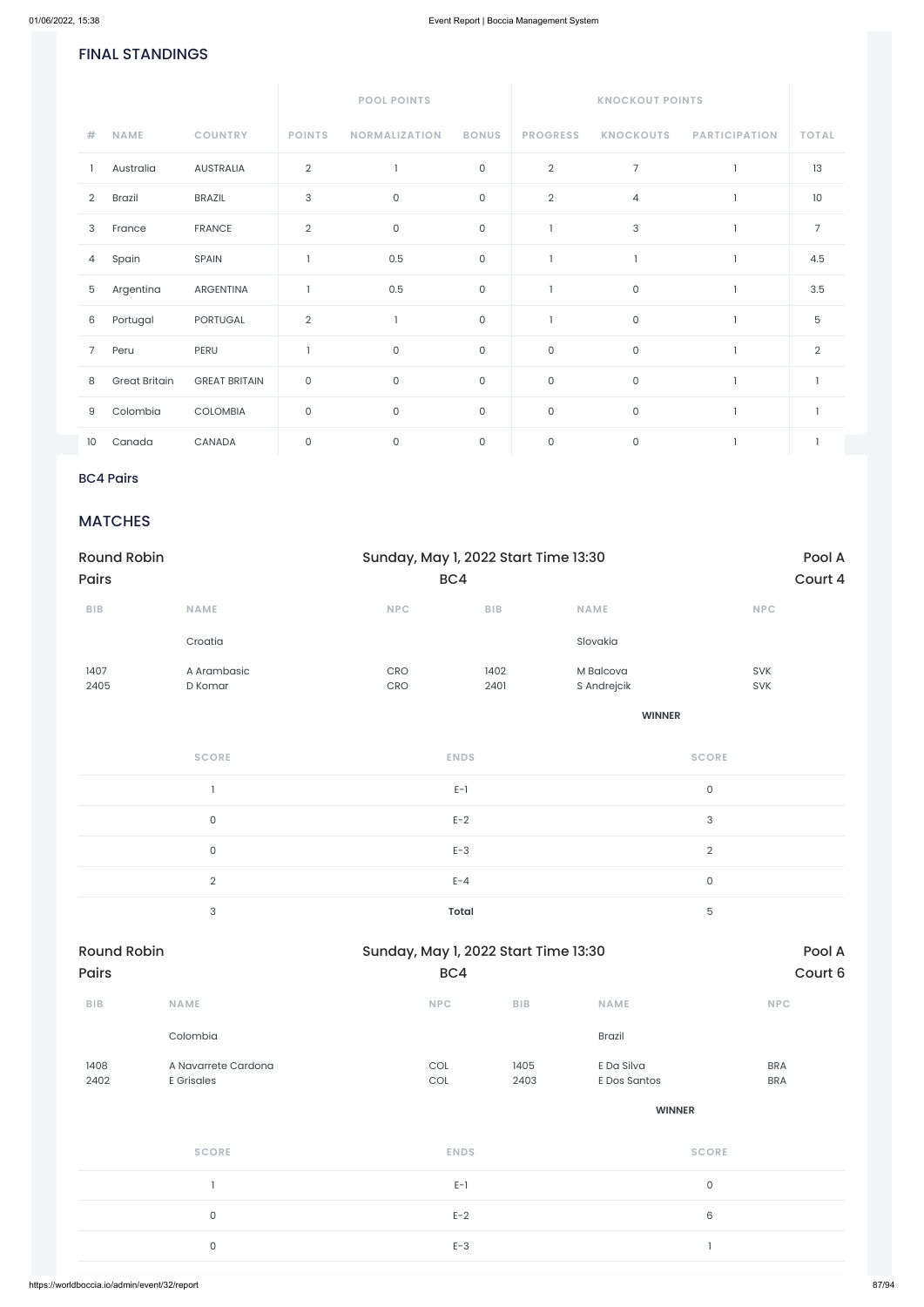| <b>SCORE</b> | <b>ENDS</b> | <b>SCORE</b> |
|--------------|-------------|--------------|
| ∸            | $E - 4$     | ◡            |
| ັ            | Total       | -            |

| <b>Round Robin</b>      |                                          | Sunday, May 1, 2022 Start Time 16:15 |                                      |              |                            | Pool A              |                                         |
|-------------------------|------------------------------------------|--------------------------------------|--------------------------------------|--------------|----------------------------|---------------------|-----------------------------------------|
| Pairs                   |                                          |                                      | BC4                                  |              |                            |                     | Court 8                                 |
| ${\sf B}{\sf I}{\sf B}$ | NAME                                     | NPC                                  | ${\sf B}{\sf I}{\sf B}$              |              | NAME                       |                     | <b>NPC</b>                              |
|                         | Slovakia                                 |                                      |                                      |              | <b>Brazil</b>              |                     |                                         |
| 1402<br>2401            | M Balcova<br>S Andrejcik                 | SVK<br>SVK                           | 1405<br>2403                         |              | E Da Silva<br>E Dos Santos |                     | <b>BRA</b><br><b>BRA</b>                |
|                         |                                          |                                      |                                      |              | <b>WINNER</b>              |                     |                                         |
|                         | <b>SCORE</b>                             |                                      | <b>ENDS</b>                          |              |                            | <b>SCORE</b>        |                                         |
|                         | $\mathsf{O}$                             |                                      | $E-1$                                |              |                            | $\mathbf{I}$        |                                         |
|                         | $\mathsf{O}$                             |                                      | $E-2$                                |              |                            | $\overline{2}$      |                                         |
|                         | $\ensuremath{\mathsf{3}}$                |                                      | $E-3$                                |              |                            | $\mathsf{O}\xspace$ |                                         |
|                         | $\mathsf{O}$                             |                                      | $E - 4$                              |              |                            | $\mathbf{I}$        |                                         |
|                         | $\ensuremath{\mathsf{3}}$                |                                      | <b>Total</b>                         |              |                            | $\overline{4}$      |                                         |
| <b>Round Robin</b>      |                                          |                                      | Sunday, May 1, 2022 Start Time 16:15 |              |                            |                     | Pool A                                  |
| Pairs                   |                                          |                                      | BC4                                  |              |                            |                     | Court 6                                 |
| ${\sf B}{\sf I}{\sf B}$ | NAME                                     |                                      | <b>NPC</b>                           | BIB          | <b>NAME</b>                |                     | <b>NPC</b>                              |
|                         | Colombia                                 |                                      |                                      |              | Croatia                    |                     |                                         |
| 1408<br>2402            | A Navarrete Cardona<br><b>E</b> Grisales |                                      | COL<br>$\mathop{\rm COL}\nolimits$   | 1407<br>2405 | A Arambasic<br>D Komar     |                     | $\mathsf{C}\mathsf{R}\mathsf{O}$<br>CRO |
|                         |                                          |                                      |                                      |              | <b>WINNER</b>              |                     |                                         |
|                         | <b>SCORE</b>                             |                                      | <b>ENDS</b>                          |              |                            | <b>SCORE</b>        |                                         |
|                         | $\mathsf{O}\xspace$                      |                                      | $E-1$                                |              |                            | $\mathbf 5$         |                                         |
|                         | $\overline{2}$                           |                                      | $E-2$                                |              |                            | $\mathsf{O}\xspace$ |                                         |
|                         | $\mathsf{O}$                             |                                      | $E-3$                                |              |                            | $\overline{4}$      |                                         |
|                         |                                          |                                      |                                      |              |                            |                     |                                         |

 $E-4$  0

4 **Total** 9

| BIB          | <b>NAME</b>              | <b>NPC</b>        | BIB          | <b>NAME</b>                              | <b>NPC</b>          |
|--------------|--------------------------|-------------------|--------------|------------------------------------------|---------------------|
|              | Slovakia                 |                   |              | Colombia                                 |                     |
| 1402<br>2401 | M Balcova<br>S Andrejcik | <b>SVK</b><br>SVK | 1408<br>2402 | A Navarrete Cardona<br><b>E</b> Grisales | COL<br>COL          |
|              | <b>WINNER</b>            |                   |              |                                          |                     |
|              | <b>SCORE</b>             |                   | <b>ENDS</b>  |                                          | <b>SCORE</b>        |
|              |                          |                   | $E-1$        |                                          | $\mathsf{O}$        |
|              | $\sqrt{2}$               |                   | $E-2$        |                                          | $\mathsf{O}\xspace$ |
|              |                          |                   | $E-3$        |                                          | $\mathsf{O}\xspace$ |
|              |                          |                   |              |                                          |                     |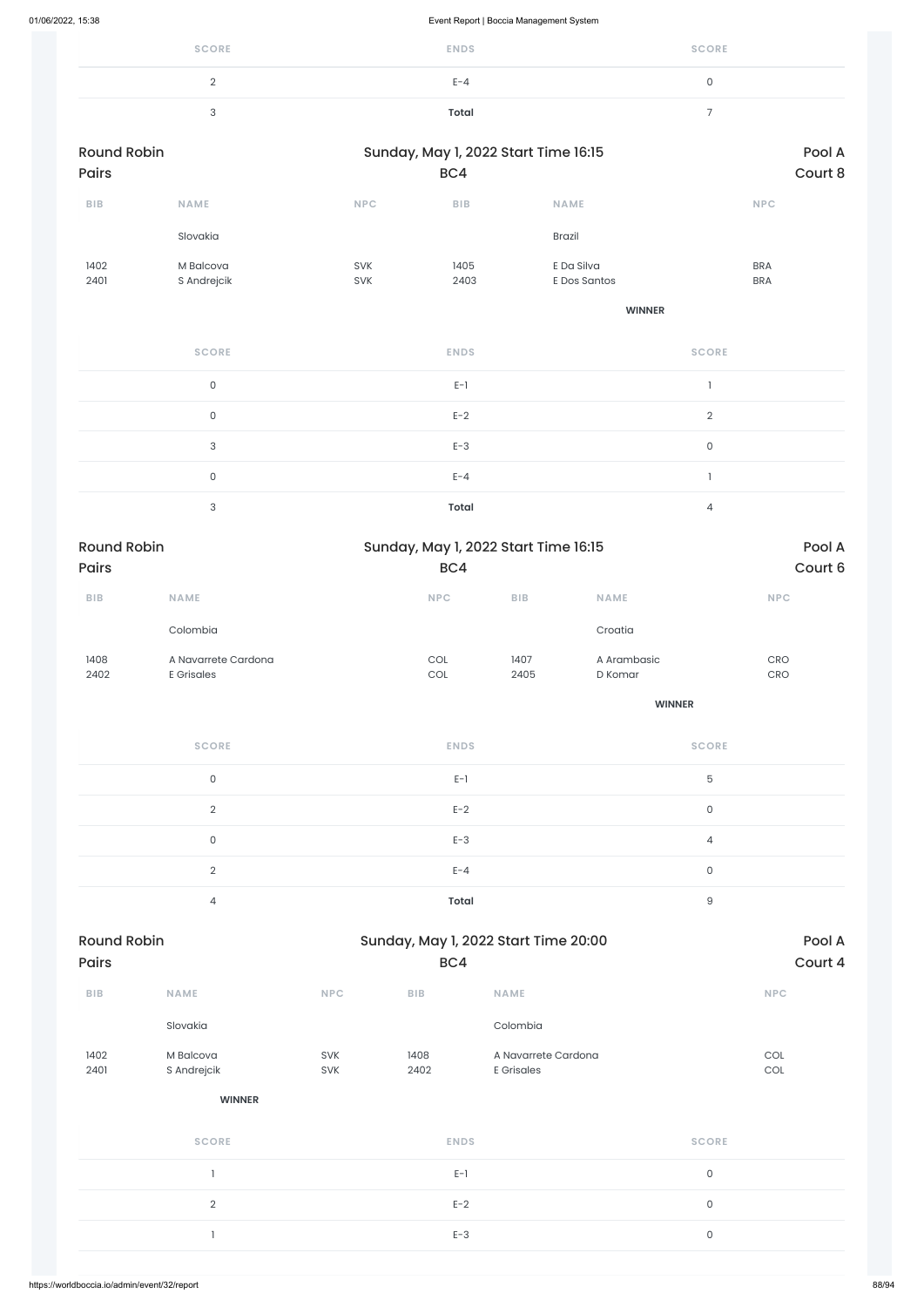| <b>SCORE</b> | <b>ENDS</b> | <b>SCORE</b> |
|--------------|-------------|--------------|
| చ            | $E - 4$     |              |
|              | Total       |              |

| <b>Round Robin</b><br><b>Pairs</b> |                        | Sunday, May 1, 2022 Start Time 20:00 | BC4          |                            | Pool A<br>Court 6        |
|------------------------------------|------------------------|--------------------------------------|--------------|----------------------------|--------------------------|
| <b>BIB</b>                         | <b>NAME</b>            | <b>NPC</b>                           | <b>BIB</b>   | <b>NAME</b>                | <b>NPC</b>               |
|                                    | Croatia                |                                      |              | Brazil                     |                          |
| 1407<br>2405                       | A Arambasic<br>D Komar | <b>CRO</b><br><b>CRO</b>             | 1405<br>2403 | E Da Silva<br>E Dos Santos | <b>BRA</b><br><b>BRA</b> |

#### **WINNER**

| <b>SCORE</b> | <b>ENDS</b> | <b>SCORE</b> |
|--------------|-------------|--------------|
|              | $E-1$       | $\mathbf{0}$ |
| $\Omega$     | $E-2$       | 0            |
| $\Omega$     | $E-3$       | 0            |
| $\mathbf{0}$ | $E - 4$     |              |
| 5            | Total       |              |

| <b>Round Robin</b> |                  | Sunday, May 1, 2022 Start Time 13:30 |            |             | Pool B     |  |
|--------------------|------------------|--------------------------------------|------------|-------------|------------|--|
| <b>Pairs</b>       |                  | BC4                                  |            |             | Court 8    |  |
| <b>BIB</b>         | <b>NAME</b>      | <b>NPC</b>                           | <b>BIB</b> | <b>NAME</b> | <b>NPC</b> |  |
|                    | Germany          |                                      |            | Canada      |            |  |
| 1406               | A Raguwaran      | GER                                  | 1401       | A Levine    | CAN        |  |
| 2404               | <b>B</b> Nicolai | <b>GER</b>                           | 2407       | I Ciobanu   | CAN        |  |

| <b>SCORE</b> | <b>ENDS</b>  | <b>SCORE</b> |
|--------------|--------------|--------------|
| 0            | $E-1$        | $\Omega$     |
| $\Omega$     | $E-2$        | $\Omega$     |
| $\Omega$     | $E-3$        | 0            |
| $\Omega$     | $E - 4$      | 3            |
| $\cap$       | <b>Total</b> |              |

| BIB          | NAME                            | NPC        | ${\sf B}{\sf I}{\sf B}$ | <b>NAME</b>          | NPC            |
|--------------|---------------------------------|------------|-------------------------|----------------------|----------------|
|              | Germany                         |            |                         | Portugal             |                |
| 1406<br>2404 | A Raguwaran<br><b>B</b> Nicolai | GER<br>GER | 1403<br>2410            | C Oliveira<br>M Cruz | POR<br>POR     |
|              | <b>WINNER</b>                   |            |                         |                      |                |
|              | <b>SCORE</b>                    |            | <b>ENDS</b>             |                      | <b>SCORE</b>   |
|              | $\sqrt{3}$                      |            | $E-1$                   |                      | $\mathsf{O}$   |
|              | $\mathbf{3}$                    |            | $E-2$                   |                      | $\mathsf{O}$   |
|              | $\mathbf{I}$                    |            | $E-3$                   |                      | $\overline{1}$ |
|              |                                 |            |                         |                      |                |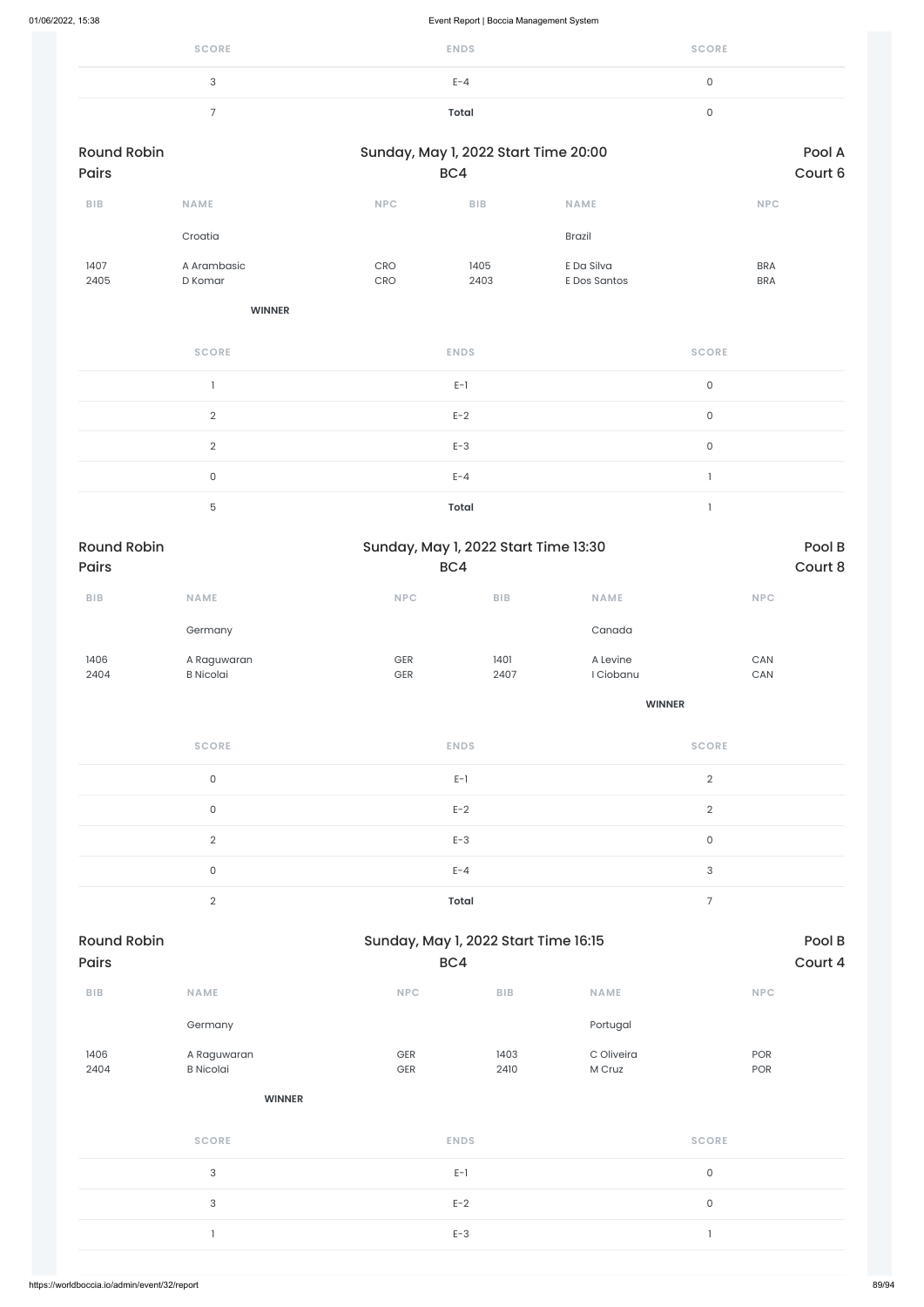| <b>SCORE</b> | <b>ENDS</b>  | <b>SCORE</b> |
|--------------|--------------|--------------|
|              | $E - 4$      |              |
|              | <b>Total</b> |              |

| <b>Round Robin</b> |                        | Sunday, May 1, 2022 Start Time 20:00 |                                      |                                 |                     | Pool B             |  |
|--------------------|------------------------|--------------------------------------|--------------------------------------|---------------------------------|---------------------|--------------------|--|
| <b>Pairs</b>       |                        |                                      | BC4                                  |                                 |                     | Court 8            |  |
| BIB                | <b>NAME</b>            | $\ensuremath{\mathsf{NPC}}$          | BIB                                  | <b>NAME</b>                     | <b>NPC</b>          |                    |  |
|                    | Portugal               |                                      |                                      | Canada                          |                     |                    |  |
| 1403               | C Oliveira             | POR                                  | 1401                                 | A Levine                        | CAN                 |                    |  |
| 2410               | M Cruz                 | POR                                  | 2407                                 | I Ciobanu                       | CAN                 |                    |  |
|                    |                        |                                      |                                      | <b>WINNER</b>                   |                     |                    |  |
|                    | <b>SCORE</b>           |                                      | <b>ENDS</b>                          |                                 | <b>SCORE</b>        |                    |  |
|                    | $\sqrt{2}$             |                                      | $E-1$                                |                                 | $\mathsf{O}\xspace$ |                    |  |
|                    | $\mathsf{O}\xspace$    |                                      | $E-2$                                |                                 | $\overline{4}$      |                    |  |
|                    | $\mathsf{O}\xspace$    |                                      | $E-3$                                |                                 | $\mathbf{l}$        |                    |  |
|                    | $\overline{2}$         |                                      | $E - 4$                              |                                 | $\mathsf{O}\xspace$ |                    |  |
|                    | $\overline{4}$         |                                      | <b>Total</b>                         |                                 | $\mathbf 5$         |                    |  |
| <b>Semi Final</b>  |                        |                                      | Monday, May 2, 2022 Start Time 15:00 |                                 |                     | Knockout           |  |
| Pairs              |                        |                                      | BC4                                  |                                 |                     | Court 6            |  |
| BIB                | NAME                   | <b>NPC</b>                           | BIB                                  | NAME                            |                     | <b>NPC</b>         |  |
|                    | Croatia                |                                      |                                      | Germany                         |                     |                    |  |
| 1407<br>2405       | A Arambasic<br>D Komar | CRO<br>CRO                           | 1406<br>2404                         | A Raguwaran<br><b>B</b> Nicolai |                     | GER<br>${\sf GER}$ |  |
|                    |                        |                                      |                                      |                                 |                     |                    |  |
|                    |                        |                                      |                                      | <b>WINNER</b>                   |                     |                    |  |
|                    | <b>SCORE</b>           |                                      | <b>ENDS</b>                          |                                 | <b>SCORE</b>        |                    |  |
|                    | $\mathbf{1}$           |                                      | $E-1$                                |                                 | $\mathsf{O}\xspace$ |                    |  |
|                    | $\mathsf{O}\xspace$    |                                      | $E-2$                                |                                 | $\sqrt{2}$          |                    |  |
|                    | $\mathbf{1}$           |                                      | $E-3$                                |                                 | $\mathsf{O}\xspace$ |                    |  |
|                    | $\mathsf{O}\xspace$    |                                      | $E - 4$                              |                                 | 1                   |                    |  |
|                    | $\mathbf{2}$           |                                      | <b>Total</b>                         |                                 | $\sqrt{3}$          |                    |  |
| Semi Final         |                        |                                      | Monday, May 2, 2022 Start Time 15:00 |                                 |                     | Knockout           |  |

| ${\sf B}{\sf I}{\sf B}$ | NAME                     | NPC        | ${\sf B}{\sf I}{\sf B}$ | NAME                  | NPC          |
|-------------------------|--------------------------|------------|-------------------------|-----------------------|--------------|
|                         | Slovakia                 |            |                         | Canada                |              |
| 1402<br>2401            | M Balcova<br>S Andrejcik | SVK<br>SVK | 1401<br>2407            | A Levine<br>I Ciobanu | CAN<br>CAN   |
|                         | <b>WINNER</b>            |            |                         |                       |              |
|                         | <b>SCORE</b>             |            | <b>ENDS</b>             |                       | <b>SCORE</b> |
|                         | $\sqrt{3}$               |            | $E-1$                   |                       | $\mathsf O$  |
|                         | n,                       |            | $E-2$                   |                       | $\mathsf O$  |
|                         | $\mathsf O$              |            | $E-3$                   |                       | $\mathbf{1}$ |
|                         |                          |            |                         |                       |              |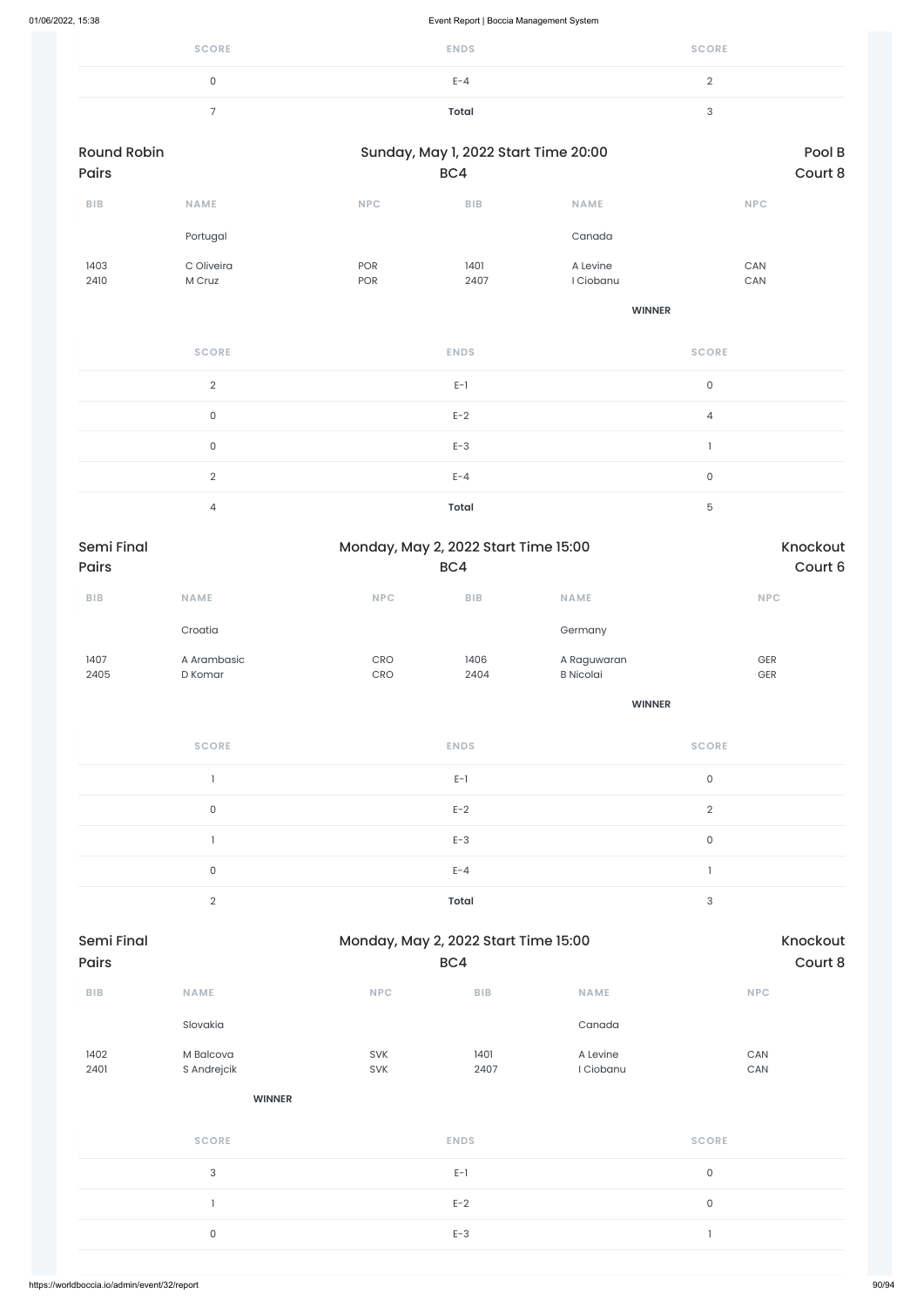| <b>SCORE</b> | <b>ENDS</b> | <b>SCORE</b> |
|--------------|-------------|--------------|
|              | $E - 4$     | U            |
|              | $TB-1$      |              |
|              | Total       |              |

| <b>Third Place</b><br><b>Pairs</b> |                        |                          | Monday, May 2, 2022 Start Time 19:00<br>BC4 |                       |                          |  |  |
|------------------------------------|------------------------|--------------------------|---------------------------------------------|-----------------------|--------------------------|--|--|
| <b>BIB</b>                         | <b>NAME</b>            | <b>NPC</b>               | <b>BIB</b>                                  | <b>NAME</b>           | <b>NPC</b>               |  |  |
|                                    | Croatia                |                          |                                             | Canada                |                          |  |  |
| 1407<br>2405                       | A Arambasic<br>D Komar | <b>CRO</b><br><b>CRO</b> | 1401<br>2407                                | A Levine<br>I Ciobanu | <b>CAN</b><br><b>CAN</b> |  |  |

**WINNER**

| <b>SCORE</b> | <b>ENDS</b>  | <b>SCORE</b> |
|--------------|--------------|--------------|
| $\mathbf 0$  | $E-1$        | $\Omega$     |
|              | $E-2$        | $\mathbf 0$  |
| $\Omega$     | $E-3$        | $\mathbf 0$  |
|              | $E - 4$      | 0            |
| 4            | <b>Total</b> | ⌒            |

| Final<br><b>Pairs</b> |                                 | Monday, May 2, 2022 Start Time 19:00<br>BC4 |              |                          |                          |  |  |  |
|-----------------------|---------------------------------|---------------------------------------------|--------------|--------------------------|--------------------------|--|--|--|
| <b>BIB</b>            | <b>NAME</b>                     | <b>NPC</b>                                  | <b>BIB</b>   | <b>NAME</b>              | <b>NPC</b>               |  |  |  |
|                       | Germany                         |                                             |              | Slovakia                 |                          |  |  |  |
| 1406<br>2404          | A Raguwaran<br><b>B</b> Nicolai | <b>GER</b><br><b>GER</b>                    | 1402<br>2401 | M Balcova<br>S Andrejcik | <b>SVK</b><br><b>SVK</b> |  |  |  |

**WINNER**

| <b>SCORE</b> | <b>ENDS</b> | <b>SCORE</b> |
|--------------|-------------|--------------|
| $\mathbf 0$  | $E-1$       |              |
| $\mathbf 0$  | $E-2$       |              |
| 5            | $E-3$       | $\mathbf 0$  |
| $\mathbf 0$  | $E - 4$     | 3            |
|              | $TB-1$      | 0            |
| 6            | Total       | 5            |

## POOLS RESULTS SUMMARY

Pool A

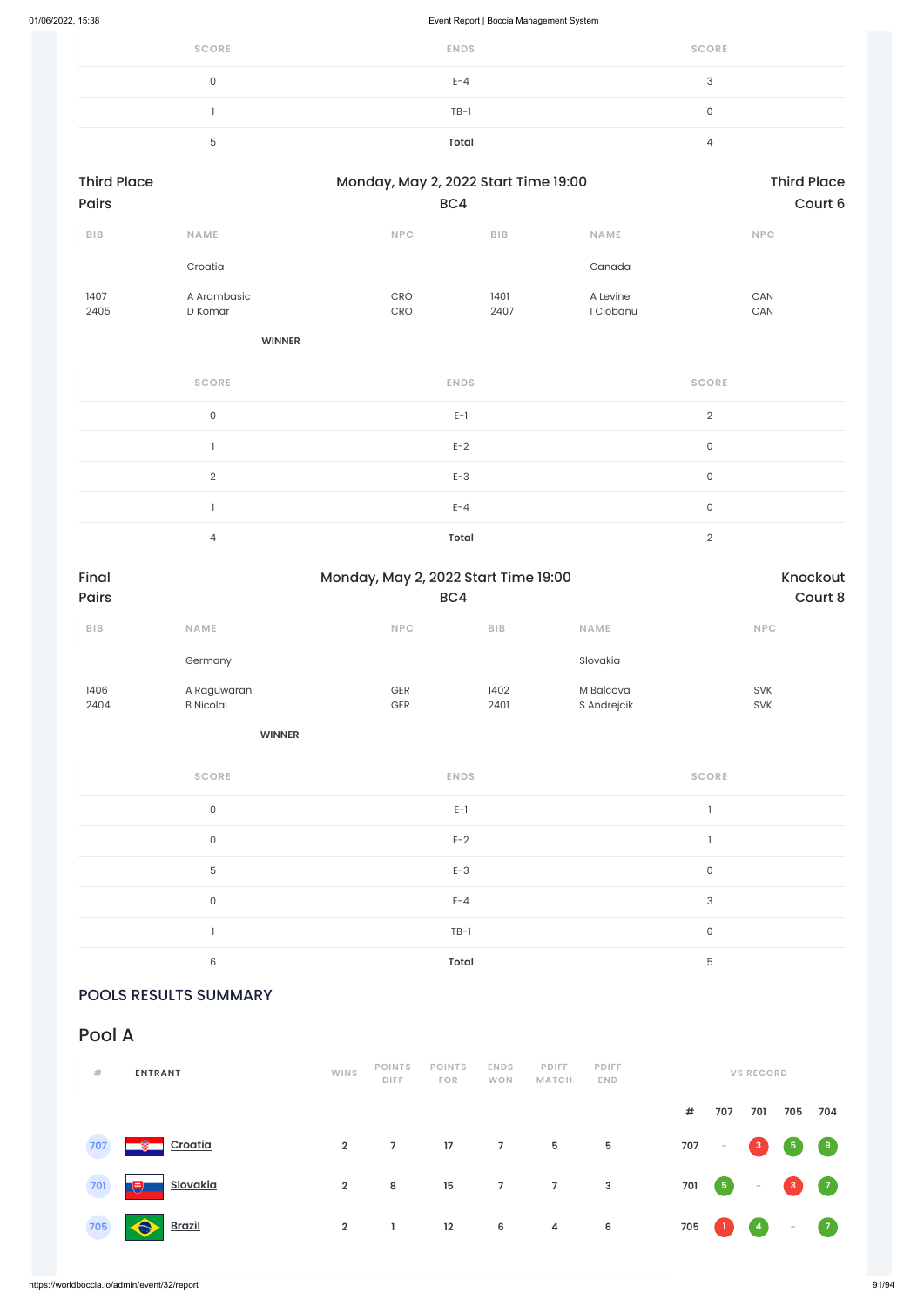# FINAL STANDINGS

| #      | <b>ENTRANT</b>       | <b>WINS</b>    | <b>POINTS</b><br><b>DIFF</b> | <b>POINTS</b><br><b>FOR</b> | <b>ENDS</b><br><b>WON</b> | <b>PDIFF</b><br><b>MATCH</b> | <b>PDIFF</b><br><b>END</b> |     |      | <b>VS RECORD</b> |                    |            |
|--------|----------------------|----------------|------------------------------|-----------------------------|---------------------------|------------------------------|----------------------------|-----|------|------------------|--------------------|------------|
| Pool B | Colombia             | $\circ$        | $-16$                        | $\overline{7}$              | 4                         | $\overline{0}$               | $\overline{\mathbf{2}}$    | 704 |      | $\mathbf{o}$     | $\left  3 \right $ | $\sim$     |
| #      | <b>ENTRANT</b>       | <b>WINS</b>    | <b>POINTS</b><br>DIFF.       | <b>POINTS</b><br><b>FOR</b> | <b>ENDS</b><br><b>WON</b> | <b>PDIFF</b><br><b>MATCH</b> | <b>PDIFF</b><br><b>END</b> |     |      |                  | <b>VS RECORD</b>   |            |
|        |                      |                |                              |                             |                           |                              |                            |     | $\#$ | 702              | 706                | 703        |
| 702    | Canada               | $\overline{2}$ | 6                            | 12                          | 5                         | 5                            | 4                          |     | 702  | $\sim$           | $\overline{z}$     | $\sqrt{5}$ |
| 706    | Germany              | ı              | $-1$                         | 9                           | 3                         | 4                            | 3                          |     | 706  | $\overline{2}$   | $\sim$             | $\sqrt{7}$ |
| 703    | Θ<br><b>Portugal</b> | $\mathbf 0$    | $-5$                         | $\overline{7}$              | 3                         | $\mathsf O$                  | $\overline{\mathbf{2}}$    |     | 703  | /4/              | $\mathbf{3}$       | $\sim$     |

|                                  |                            |                 |                | <b>POOL POINTS</b>          |                             |                 | <b>KNOCKOUT POINTS</b> |                      |                |
|----------------------------------|----------------------------|-----------------|----------------|-----------------------------|-----------------------------|-----------------|------------------------|----------------------|----------------|
| #                                | <b>NAME</b>                | <b>COUNTRY</b>  | <b>POINTS</b>  | <b>NORMALIZATION</b>        | <b>BONUS</b>                | <b>PROGRESS</b> | <b>KNOCKOUTS</b>       | <b>PARTICIPATION</b> | <b>TOTAL</b>   |
|                                  | Germany                    | <b>GERMANY</b>  | $\mathbf{1}$   | 0.5                         | $\mathsf{O}$                | $\overline{2}$  | $\overline{7}$         |                      | 11.5           |
| $\overline{2}$                   | Slovakia                   | <b>SLOVAKIA</b> | $\overline{2}$ | $\mathsf O$                 | $\mathsf O$                 | $\overline{2}$  | $\overline{4}$         |                      | $\Theta$       |
| 3                                | Croatia                    | CROATIA         | $\sqrt{2}$     | $\mathsf O$                 | $\mathsf O$                 | $\overline{2}$  | $\overline{2}$         |                      | $\overline{7}$ |
| 4                                | Canada                     | CANADA          | $\sqrt{2}$     | $\overline{\phantom{a}}$    | $\mathsf O$                 | $\overline{2}$  | $\mathsf{O}\xspace$    |                      | 6              |
| 5                                | <b>Brazil</b>              | <b>BRAZIL</b>   | $\overline{2}$ | $\mathsf O$                 | $\mathsf{O}$                | $\mathsf{O}$    | $\mathsf O$            |                      | 3              |
| $\epsilon$                       | <b>Dortuanl</b>            | <b>POPTHAN</b>  | $\cap$         | $\cap$                      | $\cap$                      | $\cap$          | $\cap$                 | $\mathbf{1}$         | $\mathbf{1}$   |
|                                  | <b>MEDALLISTS BY EVENT</b> |                 |                |                             |                             |                 |                        |                      |                |
| <b>EVENT NAME</b><br><b>DATE</b> |                            |                 |                | <b>MEDAL</b><br><b>NAME</b> |                             |                 |                        | <b>NPC CODE</b>      |                |
|                                  |                            |                 |                | Gold<br>Ailen Flores        |                             |                 |                        | ARG                  |                |
|                                  | <b>BCI</b> Female          | 29 Apr 2022     |                | Silver                      | Andreza Vitória De Oliveira |                 |                        | <b>BRA</b>           |                |
|                                  |                            |                 |                | Dora Basic<br><b>Bronze</b> |                             |                 |                        | CRO                  |                |
|                                  |                            |                 |                |                             |                             |                 |                        |                      |                |

# ROUNDS RESULTS SUMMARY Pairs - BC4 Pairs

### Semi-Final

| <b>BIB</b>         | <b>SIDE</b> | <b>NPC</b> | <b>RESULT</b> | BIB        | <b>SIDE</b> | <b>NPC</b> |
|--------------------|-------------|------------|---------------|------------|-------------|------------|
| 707                | Croatia     | CRO        | $2 - 3*$      | 706        | Germany     | GER        |
| 701                | Slovakia    | SVK        | $4^* - 4$     | 702        | Canada      | CAN        |
| Final              |             |            |               |            |             |            |
| BIB                | <b>SIDE</b> | <b>NPC</b> | <b>RESULT</b> | <b>BIB</b> | <b>SIDE</b> | <b>NPC</b> |
| 706                | Germany     | GER        | $5* - 5$      | 701        | Slovakia    | <b>SVK</b> |
| <b>Third Place</b> |             |            |               |            |             |            |
| <b>BIB</b>         | <b>SIDE</b> | <b>NPC</b> | <b>RESULT</b> | <b>BIB</b> | <b>SIDE</b> | <b>NPC</b> |
| 707                | Croatia     | CRO        | $4* - 2$      | 702        | Canada      | CAN        |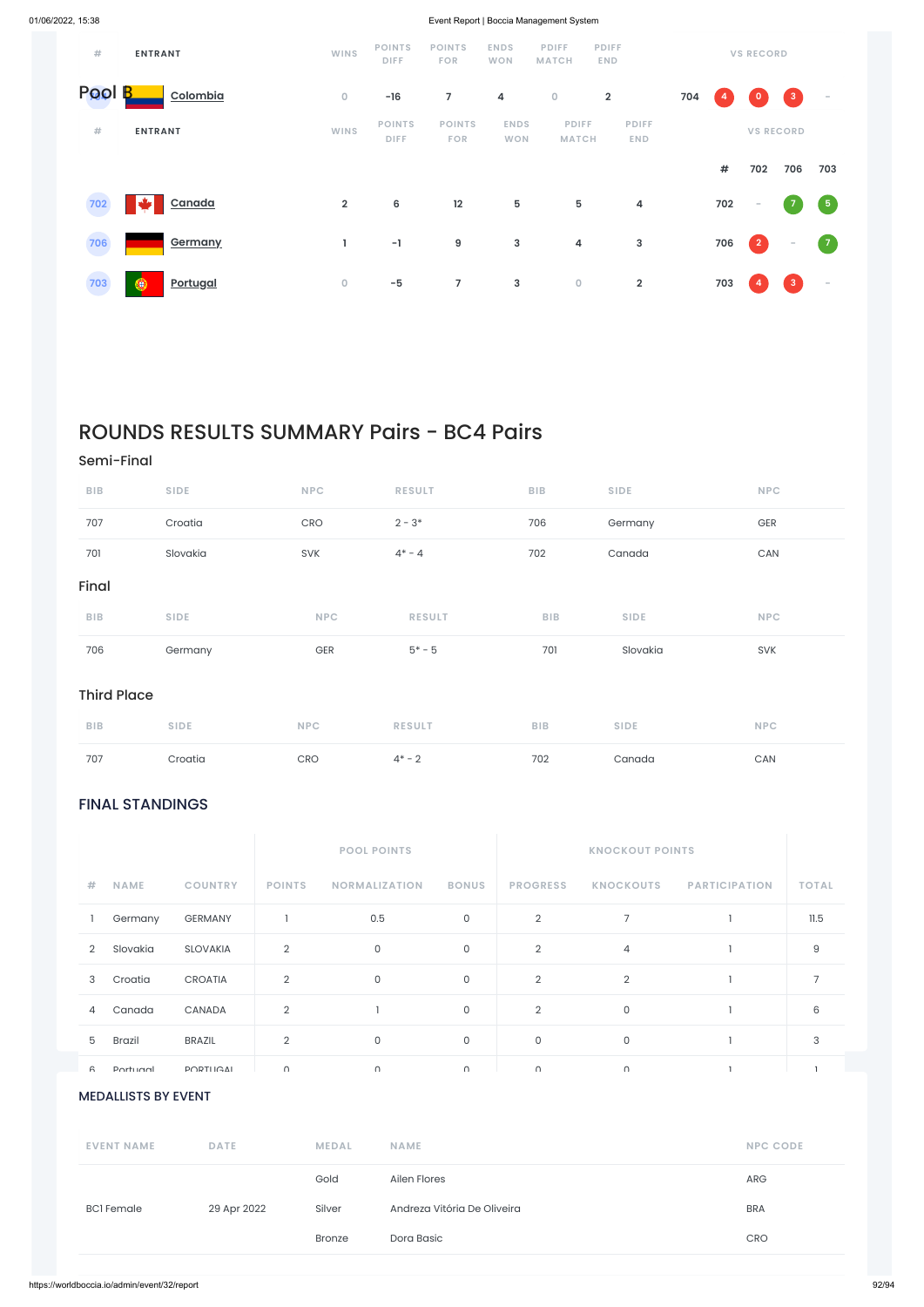| <b>EVENT NAME</b>      | <b>DATE</b> | <b>MEDAL</b>  | <b>NAME</b>                                                                        | <b>NPC CODE</b> |
|------------------------|-------------|---------------|------------------------------------------------------------------------------------|-----------------|
|                        |             | Gold          | David Smith                                                                        | GBR             |
| <b>BC1</b> Male        | 29 Apr 2022 | Silver        | <b>Daniel Perez</b>                                                                | NED             |
|                        |             | Bronze        | André Ramos                                                                        | POR             |
|                        |             | Gold          | Cristina Gonçalves                                                                 | POR             |
| <b>BC2 Female</b>      | 29 Apr 2022 | Silver        | Chantal Van Engelen                                                                | NED             |
|                        |             | Bronze        | Kristyn Collins                                                                    | ${\sf CAN}$     |
|                        |             | Gold          | <b>Maciel Santos</b>                                                               | <b>BRA</b>      |
| <b>BC2 Male</b>        | 29 Apr 2022 | Silver        | Luis Cristaldo                                                                     | ARG             |
|                        |             | Bronze        | Rastislav Kurilak                                                                  | SVK             |
|                        |             | Gold          | Ana Costa                                                                          | POR             |
| <b>BC3 Female</b>      | 29 Apr 2022 | Silver        | Sonia Heckel                                                                       | FRA             |
|                        |             | <b>Bronze</b> | Evelyn De Oliveira                                                                 | <b>BRA</b>      |
|                        |             | Gold          | Daniel Michel                                                                      | AUS             |
| <b>BC3 Male</b>        | 29 Apr 2022 | Silver        | Mateus Carvalho                                                                    | <b>BRA</b>      |
|                        |             | <b>Bronze</b> | José Gonçalves                                                                     | POR             |
|                        |             | Gold          | Leidy Chica Chica                                                                  | COL             |
| <b>BC4 Female</b>      | 29 Apr 2022 | Silver        | Alison Levine                                                                      | CAN             |
|                        |             | Bronze        | Michaela Balcova                                                                   | <b>SVK</b>      |
|                        |             | Gold          | Anita RaguwaranBoris Nicolai                                                       | GER             |
| <b>BC4 Pairs</b>       | 01 May 2022 | Silver        | Michaela Balcova<br>Samuel Andrejcik                                               | <b>SVK</b>      |
|                        |             | Bronze        | Anamarija Arambasic<br>Davor Komar                                                 | CRO             |
|                        |             | Gold          | <b>Euclides Grisales</b>                                                           | COL             |
| <b>BC4 Male</b>        | 29 Apr 2022 | Silver        | Davor Komar                                                                        | CRO             |
|                        |             | <b>Bronze</b> | Marcelo Dos Santos                                                                 | <b>BRA</b>      |
|                        |             | Gold          | Jamieson LeesonDaniel Michel                                                       | AUS             |
| <b>BC3 Pairs</b>       | 01 May 2022 | Silver        | Evelyn De Oliveira<br>Mateus Carvalho                                              | <b>BRA</b>      |
|                        |             | <b>Bronze</b> | Sonia Heckel<br>Samir Van Der Beken                                                | <b>FRA</b>      |
|                        |             | Gold          | Daniel PerezChantal Van EngelenMarco Dekker                                        | <b>NED</b>      |
| BC1/2 Team             | 01 May 2022 | Silver        | André Ramos<br>Cristina Gonçalves<br>Abílio Valente                                | POR             |
|                        |             | <b>Bronze</b> | Andreza Vitória De Oliveira<br><b>Maciel Santos</b><br>Iuri Tauan Saraiva Da Silva | <b>BRA</b>      |
| <b>MEDAL STANDINGS</b> |             |               |                                                                                    |                 |
|                        |             |               |                                                                                    | <b>RANK BY</b>  |